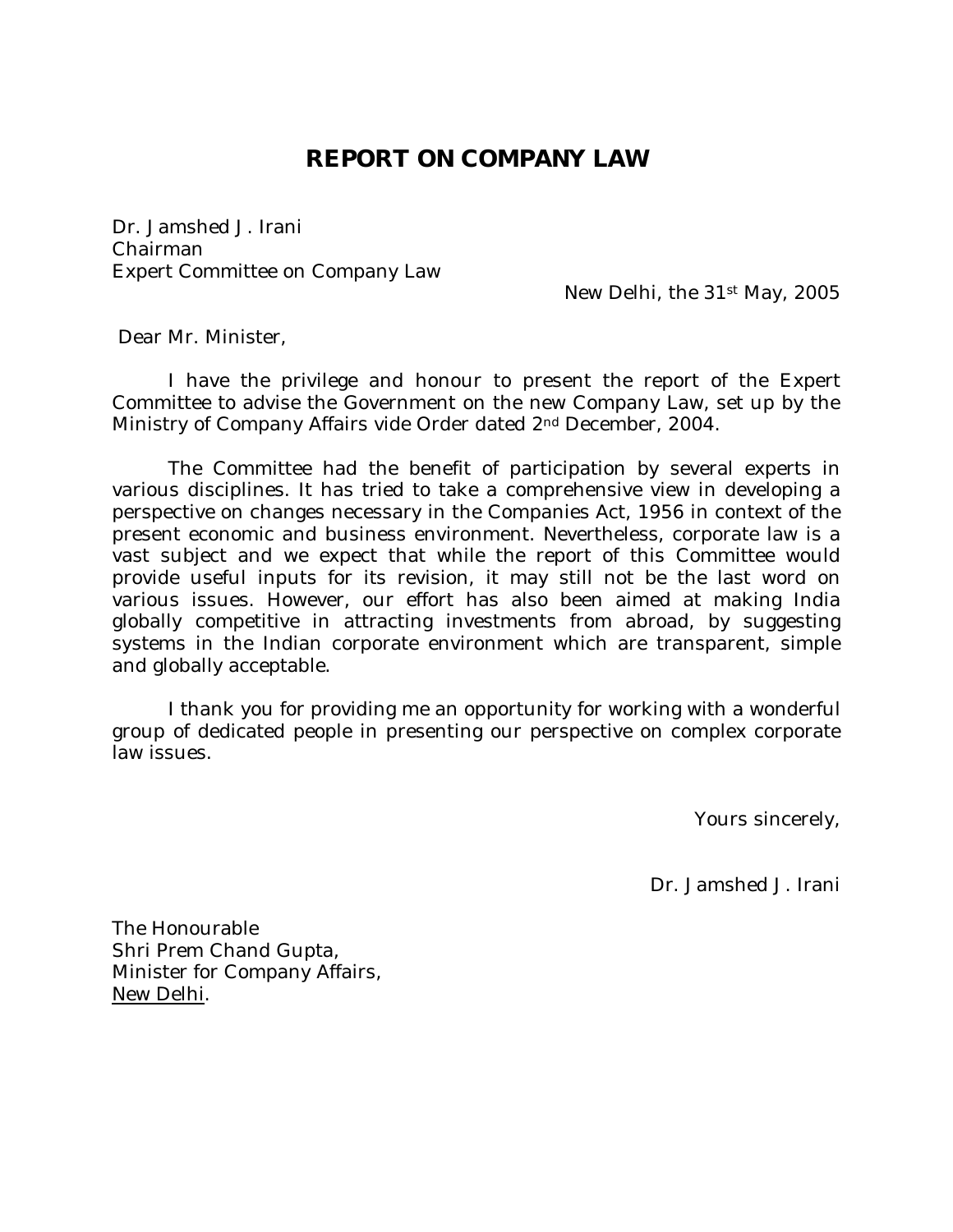#### **INDEX**

**Executive Summary**

| Part-1              |                                                |
|---------------------|------------------------------------------------|
| <b>Chapter-I</b>    | : Background                                   |
| <b>Chapter-II</b>   | : Approach of new Company Law                  |
| Part-2              |                                                |
| <b>Chapter-III</b>  | : Classification and Registration of Companies |
| Part-3              |                                                |
| <b>Chapter-IV</b>   | : Management and Board Governance              |
| <b>Chapter-V</b>    | : Related Party Transactions                   |
| <b>Chapter-VI</b>   | : Minority Interest                            |
| <b>Chapter-VII</b>  | : Investor Education and Protection            |
| Part-4              |                                                |
| <b>Chapter-VIII</b> | : Access to Capital                            |
| <b>Chapter-IX</b>   | : Accounts and Audit                           |
| Part-5              |                                                |
| <b>Chapter-X</b>    | : Mergers and Acquisitions                     |
| Part-6              |                                                |
| <b>Chapter-XI</b>   | : Investigation under the Companies Act        |
| <b>Chapter-XII</b>  | : Offences and Penalities                      |
| Part-7              |                                                |

**Chapter-XIII : Restructuring and Liquidation**

## **Chapter I : Background**

1. The Companies Act 1956 was enacted on the recommendations of the Bhaba Committee set up in 1950 with the object to consolidate the existing corporate laws and to provide a new basis for corporate operation in independent India. With enactment of this legislation in 1956, the Companies Act 1913 was repealed.

2. The Companies Act, 1956, has since provided the legal framework for corporate entities in India. The need for streamlining this Act was felt from time to time as the corporate sector grew in pace with the Indian economy, with as many as 24 amendments taking place since 1956. Major amendments to the Act were made through Companies (Amendment) Act, 1988 after considering the recommendations of the Sachar Committee, and then again in 1998, 2000 and finally in 2002 through the Companies (Second Amendment) Act 2002, consequent to the report of the Eradi Committee.

3. Many countries faced with the task of economic restructuring in response to the realities of a changing economic environment, have undertaken comprehensive revisions of their respective corporate laws. UK Companies Act was revised during the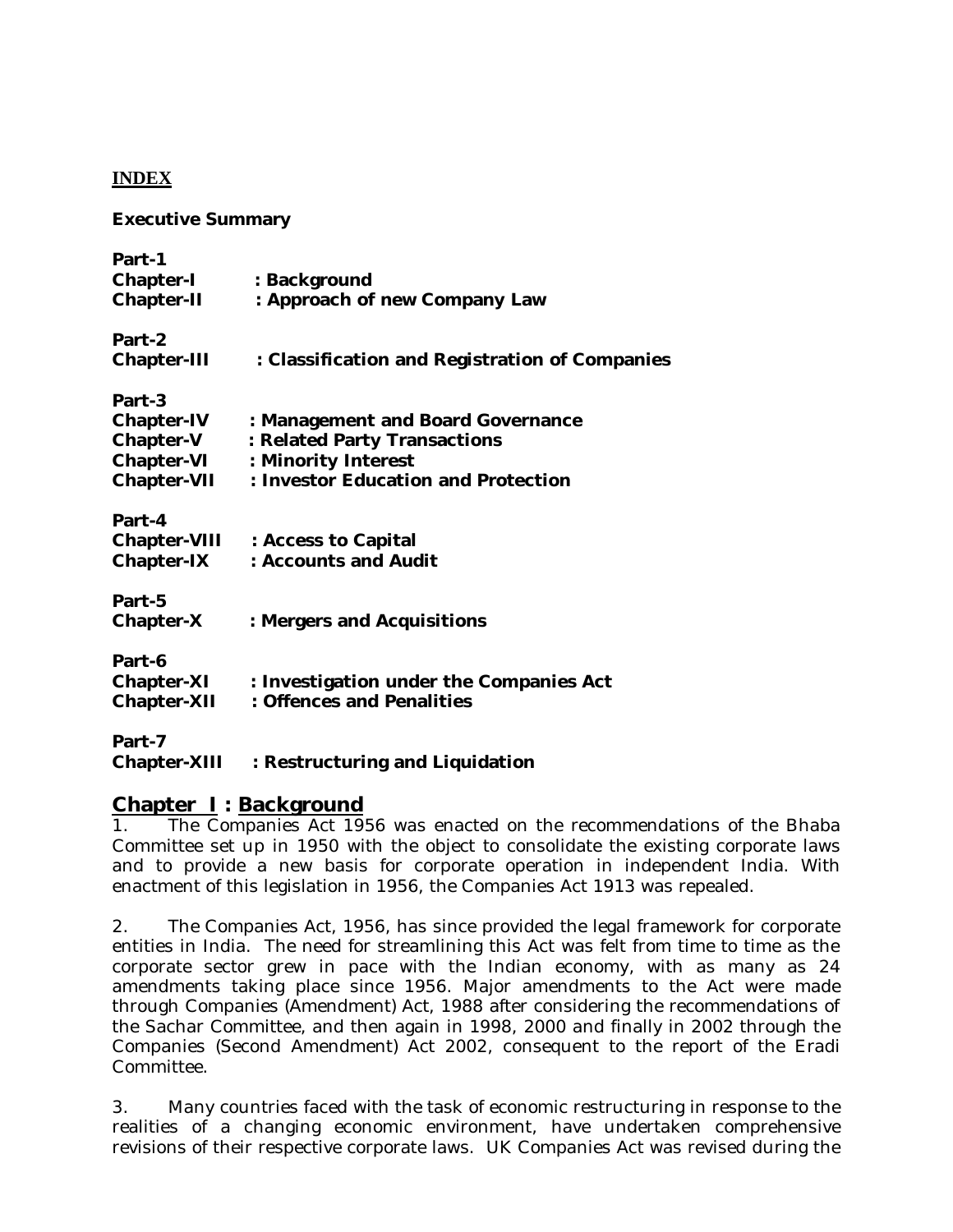1980s. Subsequently, many countries whose legal systems were derived from UK, such as Australia, New Zealand, Canada etc also undertook reviews of their corporate laws and brought about several comprehensive reforms. It is widely accepted that reform and updation of the basic legal framework for corporate entities is essential to enable sustainable economic reform.

4. After a hesitant beginning in the 1980s, India took up its economic reforms programme in the 1990s. Equally, a need was felt for a comprehensive review of the Companies Act, 1956. Unsuccessful attempts were made in 1993 and 1997 to replace the present Act with a new law. Companies (Amendment) Bill, 2003; containing important provisions relating to corporate governance was also introduced, the consideration of which has been held back in anticipation of the comprehensive review of the Company Law. While piecemeal reform continued through amendments, it has not yet been possible to bring about comprehensive, new legislation to replace the existing Act.

5. In the current national and international context, there is a requirement for simplifying corporate laws so that they are amenable to clear interpretation and provide a framework that would facilitate faster economic growth. It is also increasingly being recognized that the framework for regulation of corporate entities has to be in tune with the emerging economic scenario, encourage good corporate governance and enable protection of the interests of the investors and other stakeholders. In the competitive and technology driven business environment, while corporates require greater autonomy of operation and opportunity for self-regulation with optimum compliance costs, there is a need to bring about transparency through better disclosures and greater responsibility on the part of corporate owners and managements for improved compliance.

6. It is appreciated that the Government has taken up this fresh exercise for a comprehensive revision of the Companies Act 1956 on the basis of a broad based consultative exercise. As a the first step in this consultative process, a Concept Paper on Company Law drawn up in the legislative format was exposed for viewing on the electronic media so that all interested may not only express their opinions on the concepts involved but may also suggest formulations on various aspects of Company Law. This was a laudable step and has evoked considerable response. Comments and suggestions from a large number of organizations, professional bodies and individuals have been received. This consultative process will not only allow ideas, comments and suggestions to flow in from all quarters, but will also enable the Government to work out appropriate legislative proposals to meet the requirements of India's growing economy in the years to come.

7. The Government, therefore, felt it appropriate that the proposals contained in the Concept Paper and suggestions received thereon be put to merit evaluation by an independent Expert Committee. The present Committee was constituted on 2nd December, 2004 under the chairmanship of Dr. J J Irani, Director, Tata Sons, with the task of advising the Government on the proposed revisions to the Companies Act, 1956. The objective of this exercise is perceived as the desire on the part of the Government to have a simplified compact law that will be able to address the changes taking place in the national and international scenario, enable adoption of internationally accepted best practices as well as provide adequate flexibility for timely evolution of new arrangements in response to the requirements of ever-changing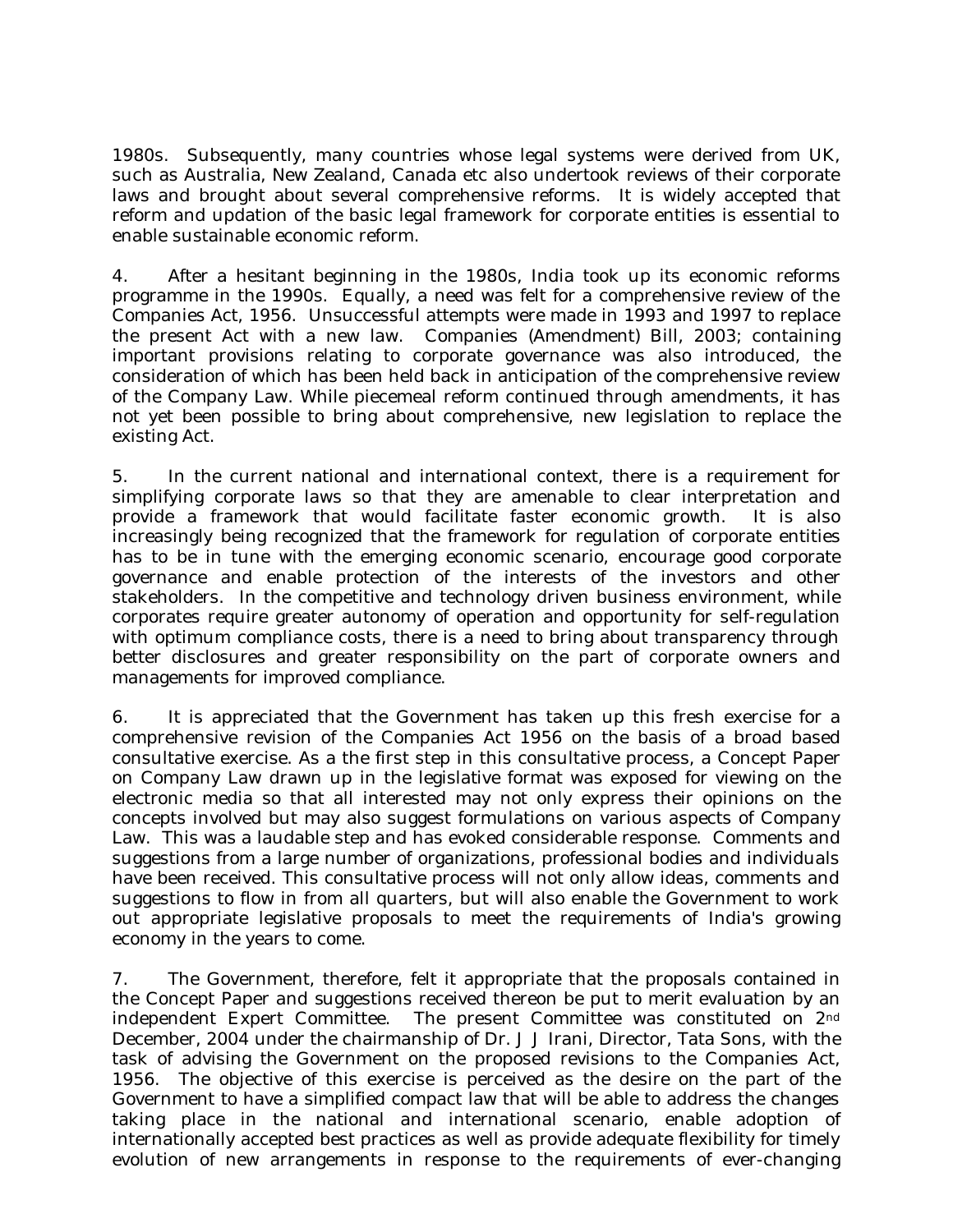business models. It is a welcome attempt to provide India with a modern Company Law to meet the requirements of a competitive economy.

8. The Expert Committee consists of 13 members and 6 special invitees drawn from various disciplines and fields including trade and industry, chambers of commerce, professional institutes, representatives of Banks and Financial Institutions, Sr. Advocates etc. Government Ministries as well as regulatory bodies concerned with the subject were represented through special invitees. The Committee thus brings to bear a wide range of expertise and experience on the issues before it. In the exercise taken up by it, the Committee took the Companies Act, 1956, as amended, as the base and adopted the following approach:

i) Taking note of the Concept Paper and suggestions/objections and comments on the same received from various quarters, to enable synthesis of opinion on the desirable features of the new law;

ii) Identifying the essential ingredients to be addressed by the new law, retaining desirable features of the existing framework, segregating substantive law from the procedures to enable a clear framework for good corporate governance that addresses the concerns of all stakeholders equitably.

iii) Making recommendations to enable easy and unambiguous interpretation by recasting the provisions of the law so as to enable easy understanding and interpretation;

iv) Enabling greater flexibility in procedural aspects through rule making, so that with the change of time the legal framework may adapt without amendment of the substantive enactment, which would be a time consuming process;

v) Addressing the concerns arising out of the experience of the stock market scams of the 1990s, the phenomenon of vanishing companies and recommendations made by Joint Parliamentary Committee on Stock Market Scam;

vi) Enabling measures to protect the interests of stakeholders and investors, including small investors, through legal basis for sound corporate governance practices.

vii) Providing a framework for responsible self-regulation through determination of corporate matters through decisions by shareholders, in the background of clear accountability for such decisions, obviating the need for a regime based on Government approvals;

viii) Recognizing the relevance of a climate that encourages people to set up businesses and make them grow, addresses the practical concerns of small businesses so that people may deal with and invest in companies with confidence, promotes international competitiveness of Indian businesses and provides it the flexibility to meet the challenges of the global economy.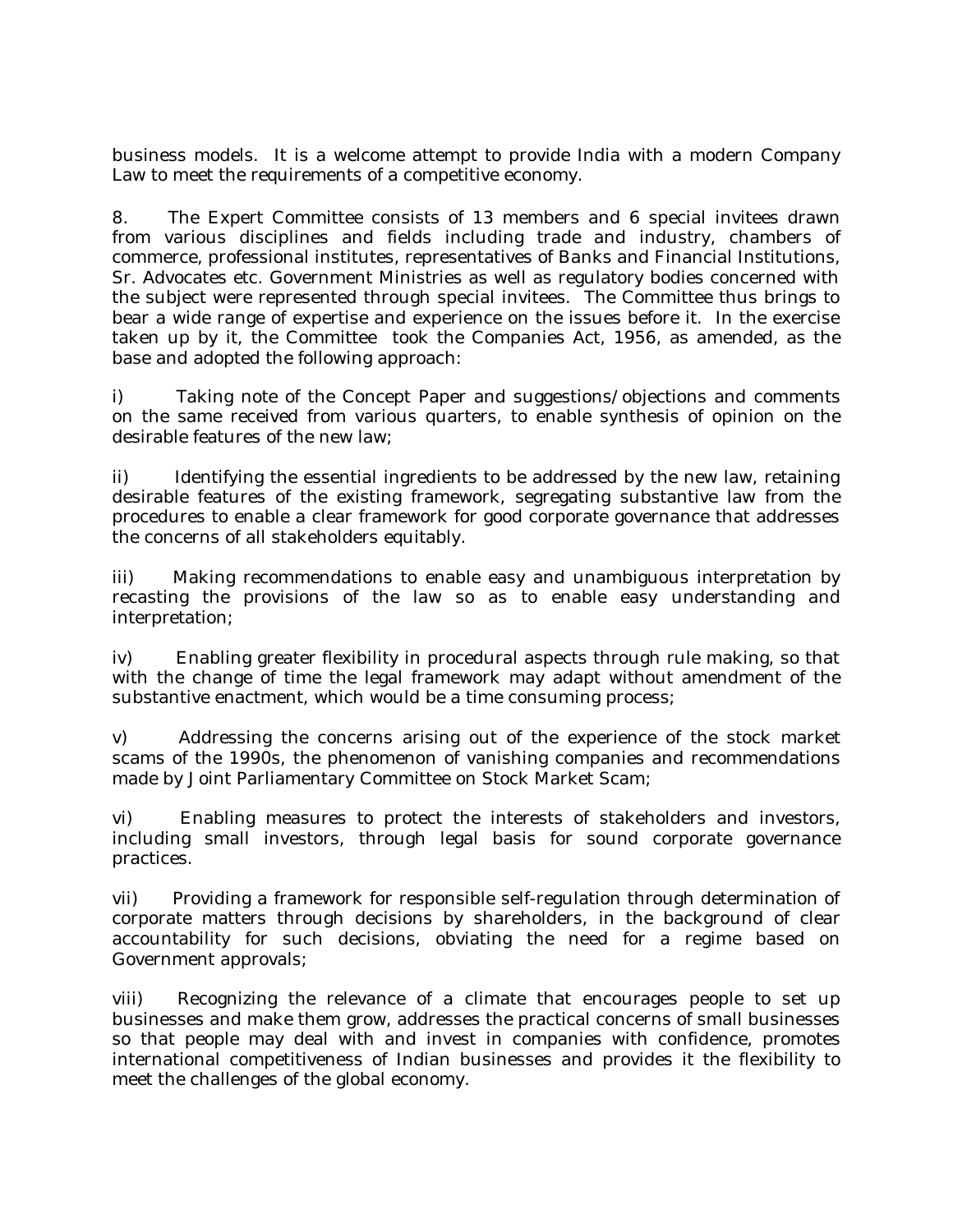# **Chapter II : Approach of new Company Law**

## **Nature and Coverage of the Companies Act**

1. During the course of its deliberations the Committee considered the desirable scope and coverage of the Companies Act. Many views were expressed, including the view that administration of the legal framework in respect of certain specified companies, such as listed companies, should be de-linked from the Companies Act and entrusted to specialized regulating agencies, e.g., the capital market regulator. Views were also expressed that it was not feasible for an enactment containing general governance principles to address the specialized requirements of operation of entities in the new environment. After considering these views at length, we are of the view that such opinions do not take into account the nature and scope of corporate governance, which goes far beyond actions limited to any specialized activity, say, for instance, access to capital. Comparisons of the Indian situation with the practice in some other jurisdictions, taken out of context, would also not be well-merited. For instance, in some jurisdictions, the federating entities enact their own independent Company Law. The wide mandate provided to the capital market regulator in such a situation, enables access to capital by corporate entities across the length and breadth of the country on the basis of common norms. Similarly, recent enactments in many countries cannot be seen in isolation to the judicial system and its associated processes in such countries. The impact of such legislation in terms of compliance costs imposed on corporates is yet another issue that would need to be addressed keeping in view the relevant environment.

2. Indian corporates do not face a similar situation as prevailing in some other countries since the Indian Companies Act is a central legislation. It should appropriately remain so. The "sovereign vacuum" created by withdrawal of the Central Government from any area of corporate operation and entrustment of the same entirely to a regulator may generate demands in the Indian Federal system for State legislations on the subject, which we feel could lead to duplication and confusion. Further, regulatory urge to control corporate governance often becomes intrusive, posing serious regulatory risks in addition to inhibiting the freedom for decision making necessary for corporate functioning.

3. The extent to which models in operation in various other countries are relevant to the Indian situation needs to be carefully examined before any aspect is incorporated in the Indian framework. While emphasizing the need for incorporating international best practices, we feel that there is a need to develop an Indian model, suitable to the Indian situation, that provides an adequate solution to the pressing concerns of corporate operation, without affecting the efficiency or competitiveness of business in India.

4. Corporate entities should be able to refer to a compact, easily understood, comprehensive compilation of legal requirements before they start operation. It would not be appropriate to develop different frame works for corporate entities on the basis of their size, nature of operations, manner of raising capital etc. Business entities keep on changing their form and structure from time to time as they grow and also need to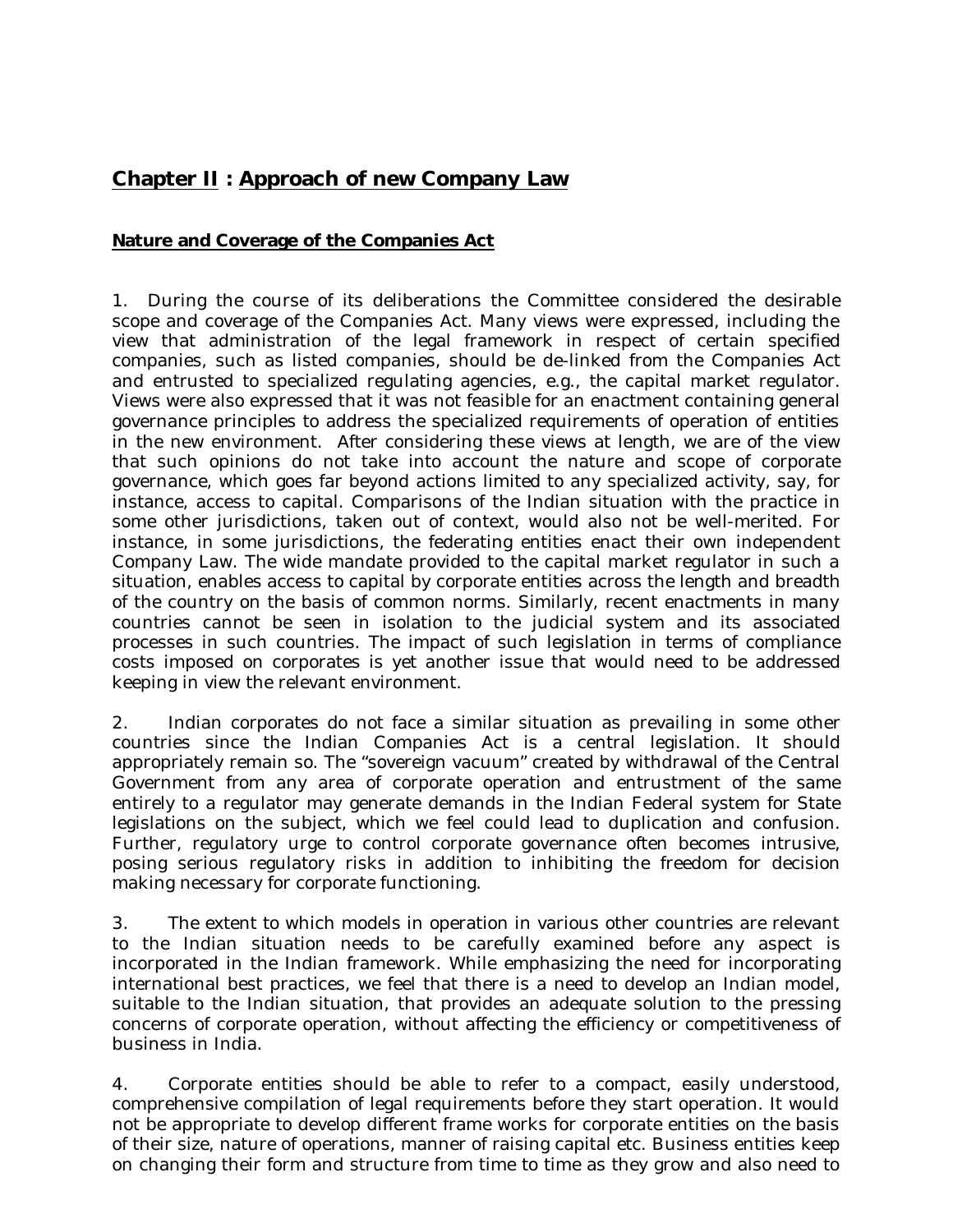adapt to the changing business environment in response to competition, technological change and requirements of operation in the international arena. Presence of differently administered frameworks would be an obstruction to change. This would also result in inter-agency overlaps and conflicts of jurisdiction. Besides, each framework would have its own compliance structure, leading to duplication of effort on the one hand and uncertainties and regulating risk for the corporates on the other. Eventually it would make adaptation to change slow and compliance costly.

5. We are therefore of the view that in the Indian context, it is important that the basic principles guiding the operation of corporate entities from registration to winding up or liquidation should be available in a single, comprehensive, centrally administered frame work. This is important for the law and practice in corporate law to evolve and to bring about necessary reforms in the application of the framework. We hold the view that this would not deny the space to sectoral regulators to regulate behaviour of entities in their respective designated domains. Rather this would enable the regulators to concentrate their resources in a more focused manner on the substantive issues affecting their respective sectors.

6. Further, we are of the view that the legal framework for corporate governance and operation should provide a smooth and seamless transition from one form of business entity to another. Therefore, we recommend a single corporate law framework for application to all companies. The requirements of special companies e.g. small companies, could be recognized through a scheme of exemptions.

## **Law and adaptation to changing circumstances**

7. The existing Companies Act, 1956 is a voluminous document with 781 sections. It also contains provisions that cover aspects which are essentially procedural in nature. In certain areas, it prescribes quantitative limits which are now irrelevant on account of changes that have taken place over a period of time. This format has also resulted in the law becoming very rigid since any change requires an amendment of the law through the parliamentary process. Therefore, the law has failed to take into account the changes in the national and international economic scenario speedily. As a result, in some quarters, it is being regarded as outdated. However, this need not be the case since many essential features of corporate governance which are already recognized in the Companies Act, 1956 need to be retained and articulated further. What is required is that along with the changes in the substantive law, wherever required, a review of procedural aspects may also be undertaken so as to enable greater degree of self-regulation and easy compliance. Therefore, we recommend that the Company Law may be so drafted that while essential principles are retained in the substantive law, procedural and quantitative aspects are shifted to the rules. This would enable the law to remain dynamic and to adapt to the changes in business environment.

## **Growth of the corporate regulatory framework**

8. We feel that the corporate operation, which is complex, cannot in fact be completely regulated by a single set of legal principles. It is clear that in the times to come, a large body of regulatory pronouncements, governance codes and standards will complement the principles which are laid down in the law. Regulatory and professional bodies have an extremely important role to play in this regard. However, such pronouncements have to be consistent with the underlying law. A case in point is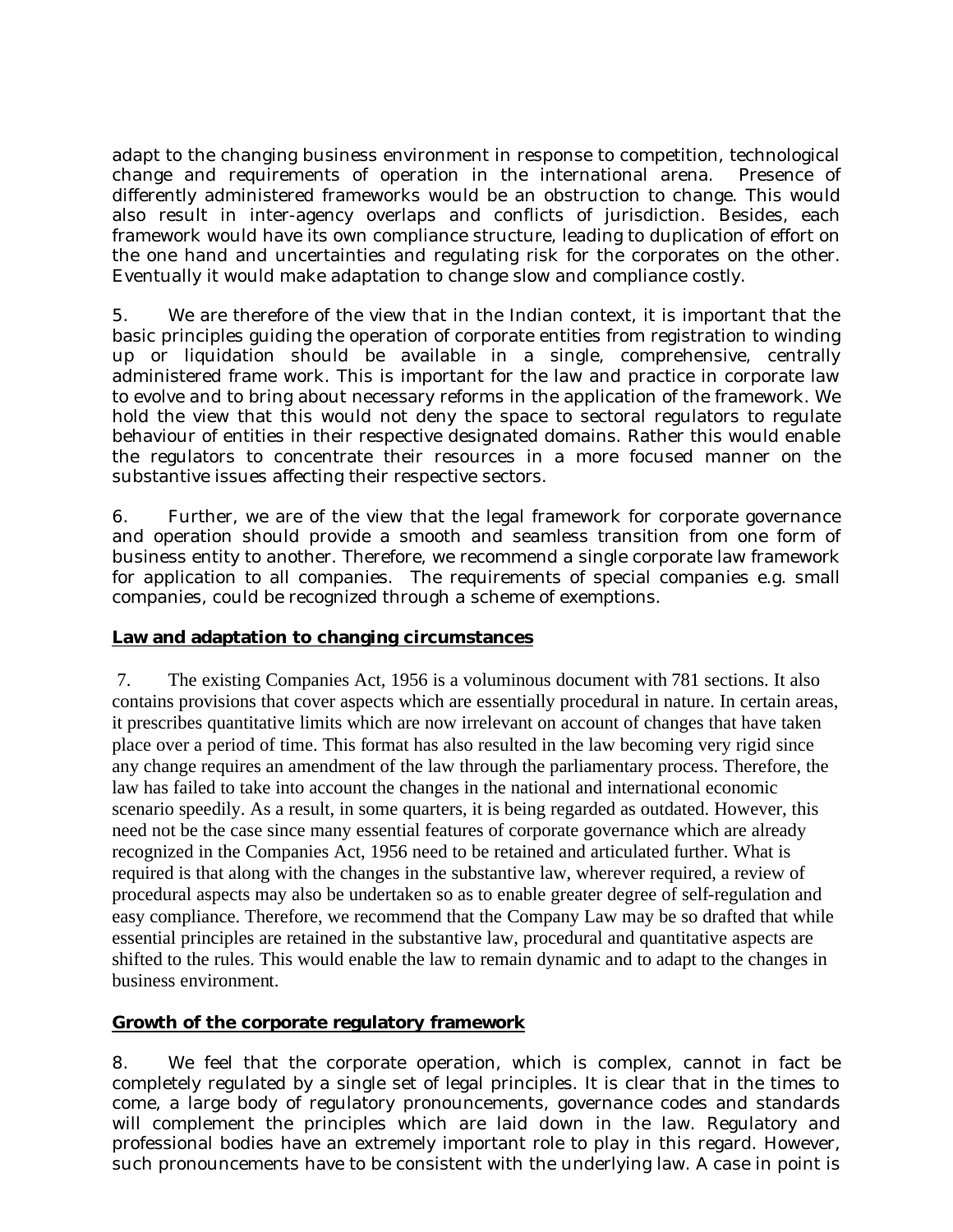the harmonious evolution of the accounting standards in India to keep pace with the international developments and the manner in which it has been facilitated by the Companies Act, 1956. Such mechanism will have to dovetail with the Companies Act so as to expand its coverage in a meaningful manner while allowing a modality for improvements over time.

## **Regulatory overlap**

9. Perception in some quarters as to the need to demarcate the respective jurisdictions of Ministry of Company Affairs (MCA) and SEBI has come to our notice. In our view, this perception is misplaced. In so far as, the legal framework is concerned, the Central Government is represented through a Ministry which would be required to exercise the sovereign function and discharge the responsibility of the State in corporate regulation. SEBI, on the other hand, is a capital markets regulator having distinct responsibilities in regulation of the conduct of intermediaries capital market and interaction between entities seeking to raise and invest in capital.

10. We do not subscribe to the view that corporates seeking access to capital need to be liberated from their responsibilities under all other laws of the land and , thereby the oversight by the State, and be subjected to exclusive control and supervision of a specific regulator. Corporates have to function as economic persons within the Union of India in a manner that contributes to the social and economic well being of the country as a whole and as such must be subject to the laws pronounced by the Parliament for the welfare of its citizens.

11. Corporate Governance goes far beyond access to capital. Taking a narrow view of Corporate Governance as limited to public issue of capital and the processes that follow would be to the detriment of corporate entities themselves. Equally, the capital market regulator has to play a central role in public access to capital by the companies and must have he necessary space to develop suitable frameworks in tune with the fluidity of the capital markets.

12. To our mind, with the substantive law being compiled to reflect the core governing principles of corporate operations and separation of procedural aspects, it would be possible for the Regulator to provide the framework of rules for its domain consistent with the law. Such rules would be complementary to the legislated framework and there would be no overlap or conflict of jurisdiction between regulatory bodies. We therefore recommend a harmonious construction for operation of the State and regulatory agencies set up by it.

## **Framework for small enterprises**

13. The Committee recognized that the Indian economy is yet in its growing phase. The number of companies being set up will increase over a period of time as new business opportunities emerge and new technological frontiers are scaled. Many new companies will be set up as small companies who will grow big in the future. It is clear that the small companies would contribute significantly to Indian economy. Because of their size, they cannot be burdened with the same level of compliance requirements as, say, the large public listed companies. The small companies have to be enabled to take quick decisions, be adaptable and nimble in the changing economic environment, yet be encouraged to comply with the essential requirements of the law through low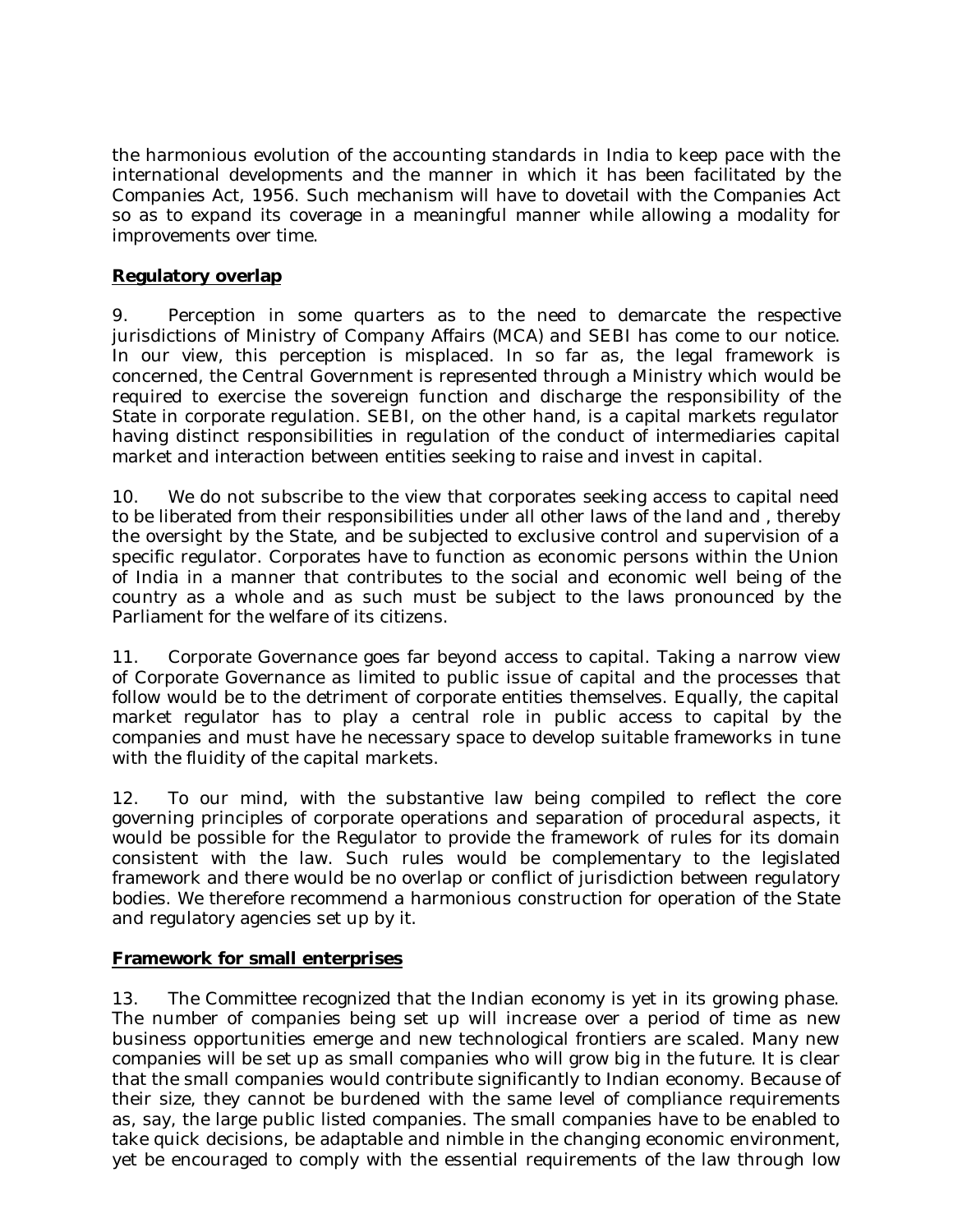cost of compliance. The Government may prescribe special regime for such companies through a system of exemptions.

## **Institutional Structure**

14. Corporate issues will also require a quick resolution. The time taken in the existing framework needs to be reviewed. This is particularly so in the context of rehabilitation, liquidation and winding up. Mergers and amalgamations also need to be facilitated to take place through a speedier process. Through the Companies (Second Amendment) Act, 2002 the Government has envisaged setting up of the National Company Law Tribunal and the National Company Law Appellate Tribunal. We welcome this move. It is time the forum with specialization to deal with corporate issues, bringing together expertise from various disciplines, is established. We are informed that there are certain legal issues to be resolved before these institutions can be set up. We hope that this process is speedily concluded so that a single forum is available for an informed consideration of corporates issues.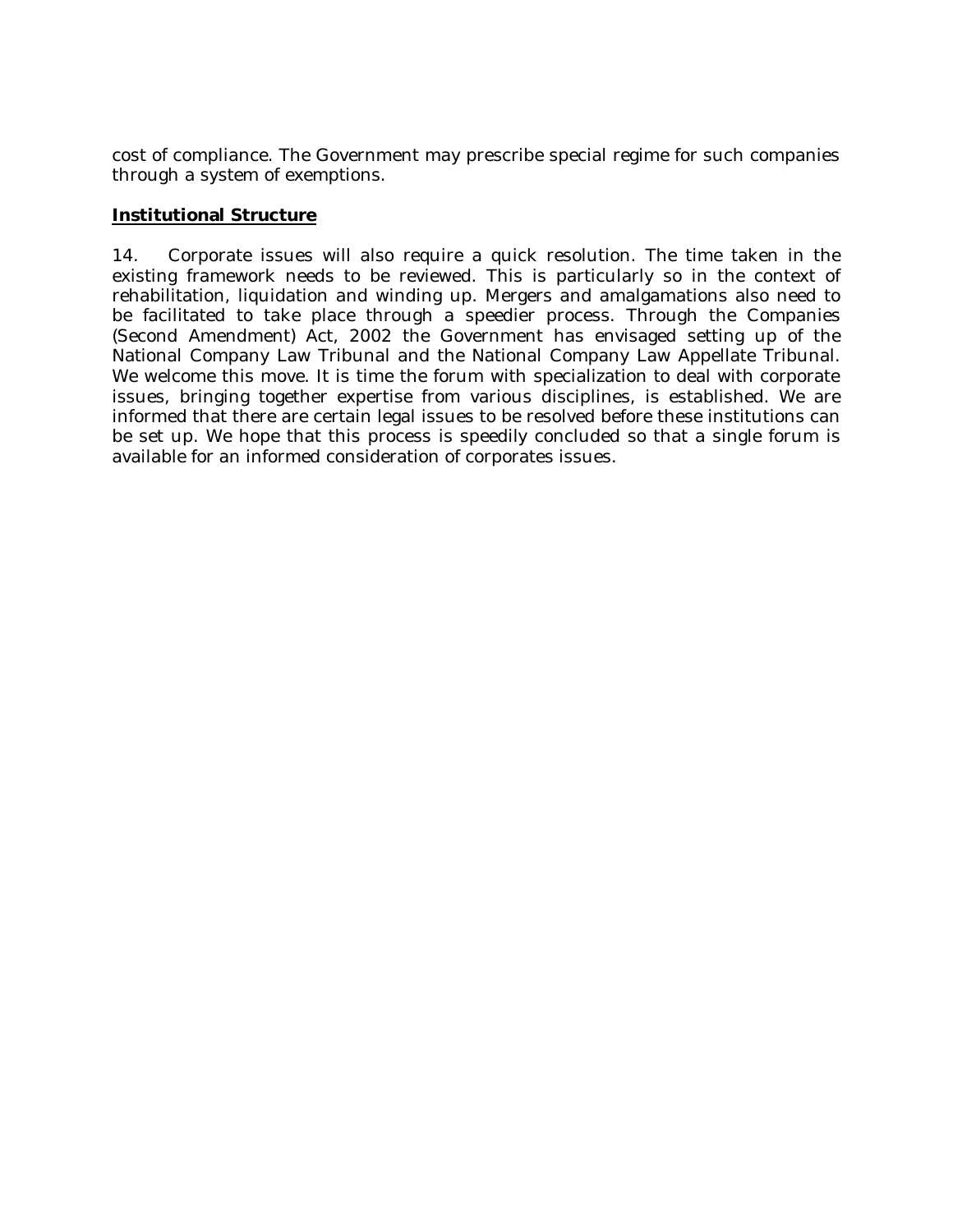# **Chapter III : Classification and Registration of Companies**

1. The Companies Act, 1956 broadly classifies the companies into private and public companies and provides for regulatory environment on the basis of such classification. However, with the growth of the economy and increase in the complexity of business operation, the forms of corporate organizations keep on changing. There is a need for the law to take into account the requirements of different kinds of companies that may exist and seek to provide common principles to which all kinds of companies may refer while devising their corporate governance structure. Rigid structures, unnecessary controls and regulations inhibit the risk taking initiatives of the entrepreneurs. Private companies and small companies, who do not generally go for public issues or deposits for their financial requirements but utilize their personal or in-house resources, need to be given flexibility and freedom of operation and compliance at a low cost. Equally, public companies that access capital from public need to be subjected to a more stringent regime of corporate governance. To enable a comprehensive framework for different forms of corporate organizations, the Company Law should ensure multiple classifications of companies. It should also enable smooth change-over of companies from one type to another.

## **Classification of Companies**

2. The corporate form can take many shapes in order to respond efficiently to the environment. Company Law should therefore recognize a multiple classification of companies. The Committee indicates the criteria for classification on the basis of the forms discernible today, but recognizes that such classification can never be exhaustive.

- i) On the basis of size:
- a) Small companies
- b) Other companies
- ii) On the basis of number of members:
- a) One person company
- b) Private companies
- c) Public companies
	- iii) On the basis of control
- a. Holding companies
- b. Subsidiary companies
- c. Associate companies
	- iv) On the basis of liability
	- a) Limited
- I) by Shares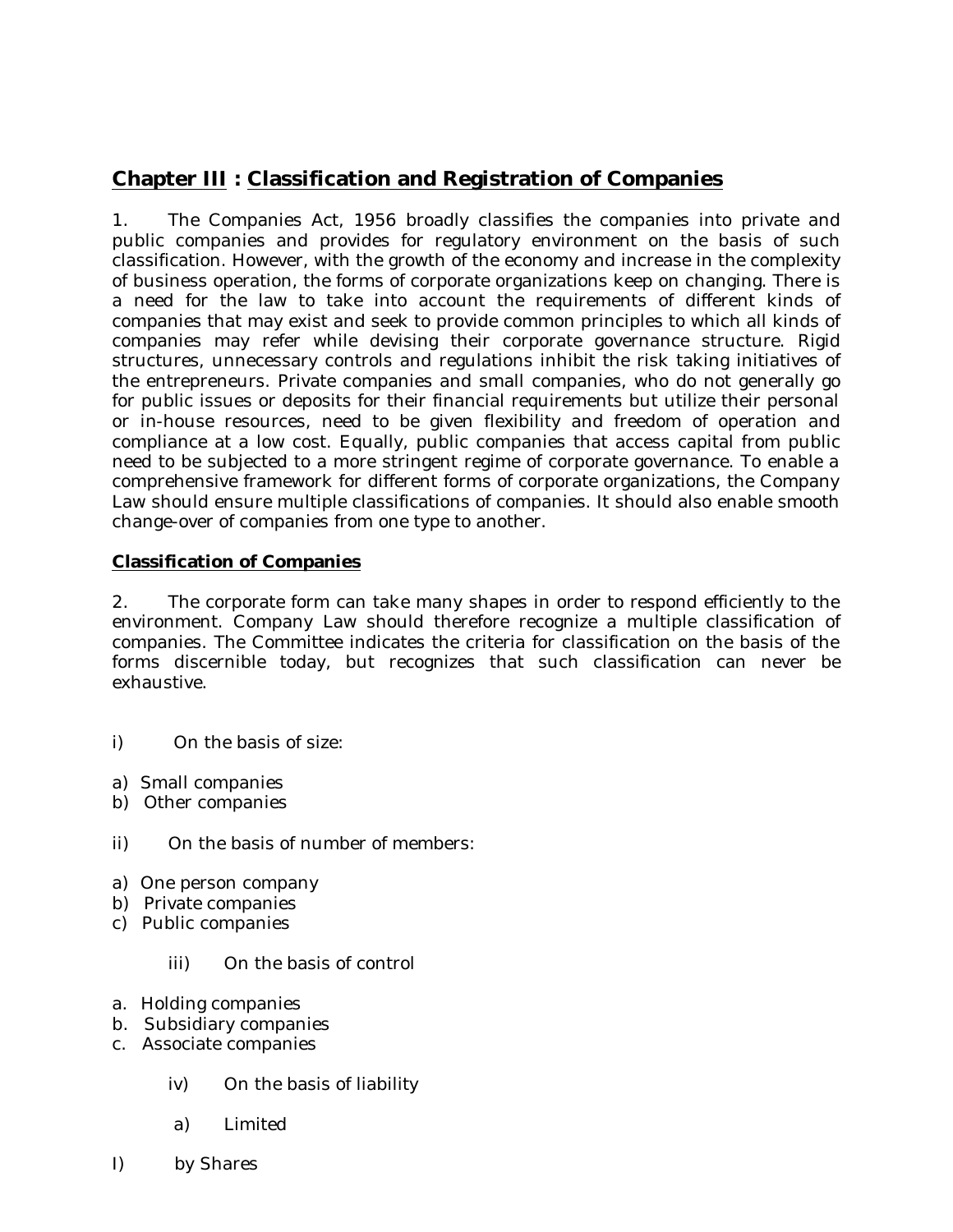- II) by Guarantee (with or without share capital)
	- b) Unlimited
- v) On the basis of manner of access to capital
- a] Listed companies

b] Un-listed companies

3. The law should recognize the potential for diversity in the forms of companies and rather than seeking to regulate specific aspects of each form, seek to provide for principles that enable economic inter-action for wealth creation on the basis of clear and widely accepted principles.

## **Small companies**

4.1 The Committee sees no reason why small companies should suffer the consequences of regulation that may be designed to ensure balancing of interests of stakeholders of large, widely held corporates. Company law should enable simplified decision making procedures by relieving such companies from select statutory internal administrative procedures. Such companies should also be subjected to reduced financial reporting and audit requirements and simplified capital maintenance regimes. Essentially the regime for small companies should enable them to achieve transparency at a low cost through simplified requirements. Such a framework may be applied to small companies through exemptions, consolidated in the form of a Schedule to the Act.

4.2 Law could also consider an integrated approach whereby a deregulated framework for private companies may be provided, which may also apply to small companies. However a definition of small companies may be considered for enabling such a regime. There are bound to be problems associated in prescribing size. In our view, size may be assessed on the basis of gross assets comprising of fixed assets, current assets and investments not exceeding a particular limit as also turnover. Since the definition of "small" may change over time, this may be done through rules.

4.3 To qualify for exemptions, a small company should however neither be a holding nor a subsidiary of any other company. However, the Committee does not feel the need for providing a special internal governance and constitutional regime to small companies. This is likely to come in the way of their future growth. Instead the Committee recommends enabling of new vehicles for business, such as Limited Liability Partnerships, through separate legislation, if necessary.

4.4 Associations, Charitable Companies etc. licensed u/s 25 of the existing Companies Act, should not be treated as small companies irrespective of their gross assets.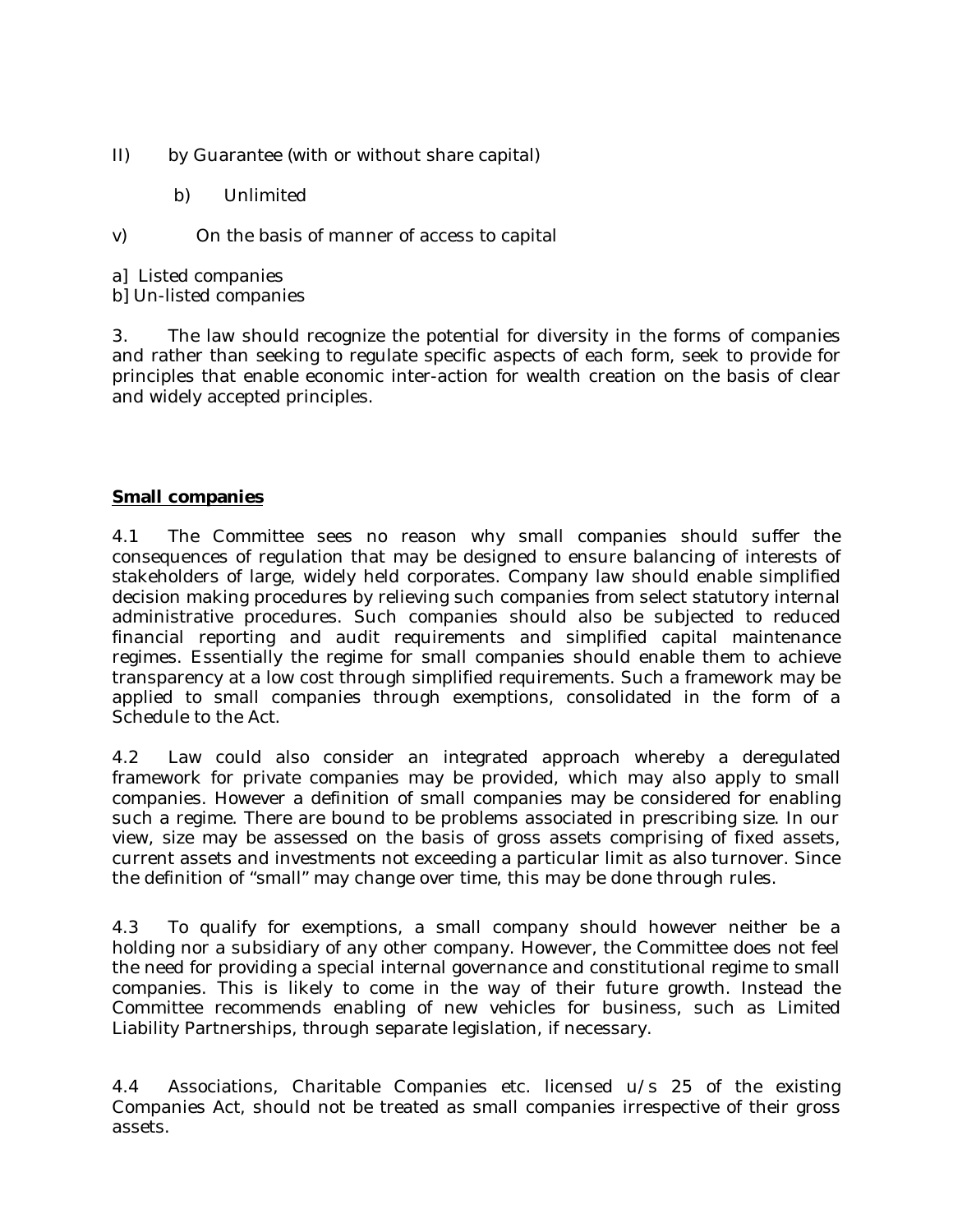4.5 The law should provide a framework compatible to growth of small corporate entities. Exemptions should however facilitate compliance by small companies in an easy and cost effective manner. These should not incentivize concealment of true size by any entity or be a barrier to growth of small companies.

## **Private Companies**

5. Private companies represent a different set of relationships in terms of ownership, risk and reward as compared to public companies. Since private companies, do not access capital markets, they require less rigorous protection for their shareholders. They however represent an important organizational form for conduct of business. Therefore there is a case for lighter regulatory overhang over private companies. The existing law provides for certain relaxations to private companies on account of their nature. We are of the view that this approach should be continued and amplified where appropriate. While good Corporate Governance is equally important for success of such private companies, the obligation for dissemination of information of corporate process should be so structured that such enterprises do not lose the flexibilities in conduct of their business. In particular, the law should enable a private company to take any decision it is otherwise empowered to take, without observing the formalities of the Act if the members of the company unanimously agree. A simplified circular resolution procedure should also be considered where unanimity is not possible. Since disputes may also arise amongst the members of such companies, the costs of which may ruin the company, the regime for private companies should contain dispute resolution procedures, simplified to the extent possible.

## **One Person Company (OPC)**

6. With increasing use of information technology and computers, emergence of the service sector, it is time that the entrepreneurial capabilities of the people are given an outlet for participation in economic activity. Such economic activity may take place through the creation of an economic person in the form of a company. Yet it would not be reasonable to expect that every entrepreneur who is capable of developing his ideas and participating in the market place should do it through an association of persons. We feel that it is possible for individuals to operate in the economic domain and contribute effectively. To facilitate this, the Committee recommends that the law should recognize the formation of a single person economic entity in the form of 'One Person Company'. Such an entity may be provided with a simpler regime through exemptions so that the single entrepreneur is not compelled to fritter away his time, energy and resources on procedural matters.

6.1 The concept of 'One Person Company' may be introduced in the Act with following characteristics :-

a) OPC may be registered as a private Company with one member and may also have at least one director;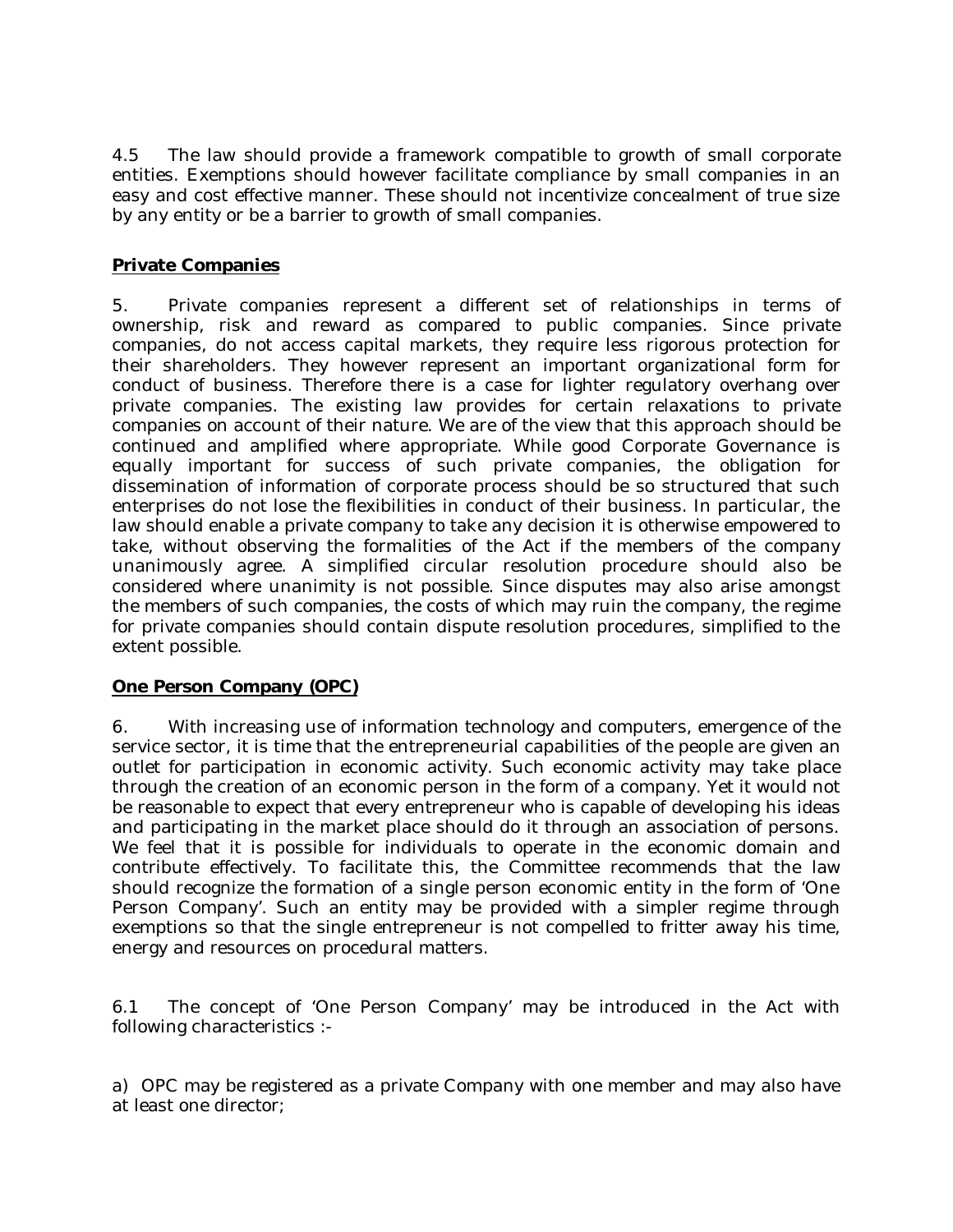b) Adequate safeguards in case of death/disability of the sole person should be provided through appointment of another individual as Nominee Director. On the demise of the original director, the nominee director will manage the affairs of the company till the date of transmission of shares to legal heirs of the demised member.

c) Letters 'OPC' to be suffixed with the name of One Person Companies to distinguish it from other companies;

## **Government Companies**

7.1 In general, there is little justification for Government companies being provided relaxations in compliance with company law. It is even less if such companies are listed. Not only should such Government companies be able to compete in the market economy with other companies on equal terms, it would not be fair to the investors or creditors if such entities are allowed to present their performance on the basis of dissimilar parameters.

7.2 Government companies may be subject to imposition of non-commercial/ commercially unviable social responsibilities. However the costs of such responsibilities should be transparently assessed and provided by the Government through the budget as a subsidy. It is not appropriate that application of the law or standards be relaxed to allow such costs to be incurred in a non-transparent manner.

7.3 There may be situations where such companies may require special treatment in activities related to the security of State. There may be an enabling provision to relax operation of Companies Act for such companies. Other companies, engaging in commercial activity should compete on the basis of transparency and level playing fields. Preferential treatment to such companies would be to the detriment to the capacity of Indian companies to survive in a competitive market.

7.4 A Government company should be clearly defined in law. It should be one where there is a clear majority stake held by the state- i.e. Central and/or State Government(s). There is no rationale for the definition of Government company being extended to companies set up by Government companies in course of their commercial activities.

#### **Holding and Subsidiary Companies**

8.1 The Companies Act should not pre-empt the decision as to what structure is appropriate for controlling businesses. Such prescriptions will make the environment rigid and put Indian companies at a disadvantage vis-à-vis their competitors internationally. Such restrictions would also not facilitate sound corporate planning, formation of joint ventures, international operations or restructuring of companies.

8.2 Therefore, we are of the view that there may not be any restriction to a company having any number of subsidiaries, or to such subsidiaries having further subsidiaries. However, the Act should provide for a clear definition of both the holding as well as subsidiary body corporate. In doing so, formation of subsidiary structures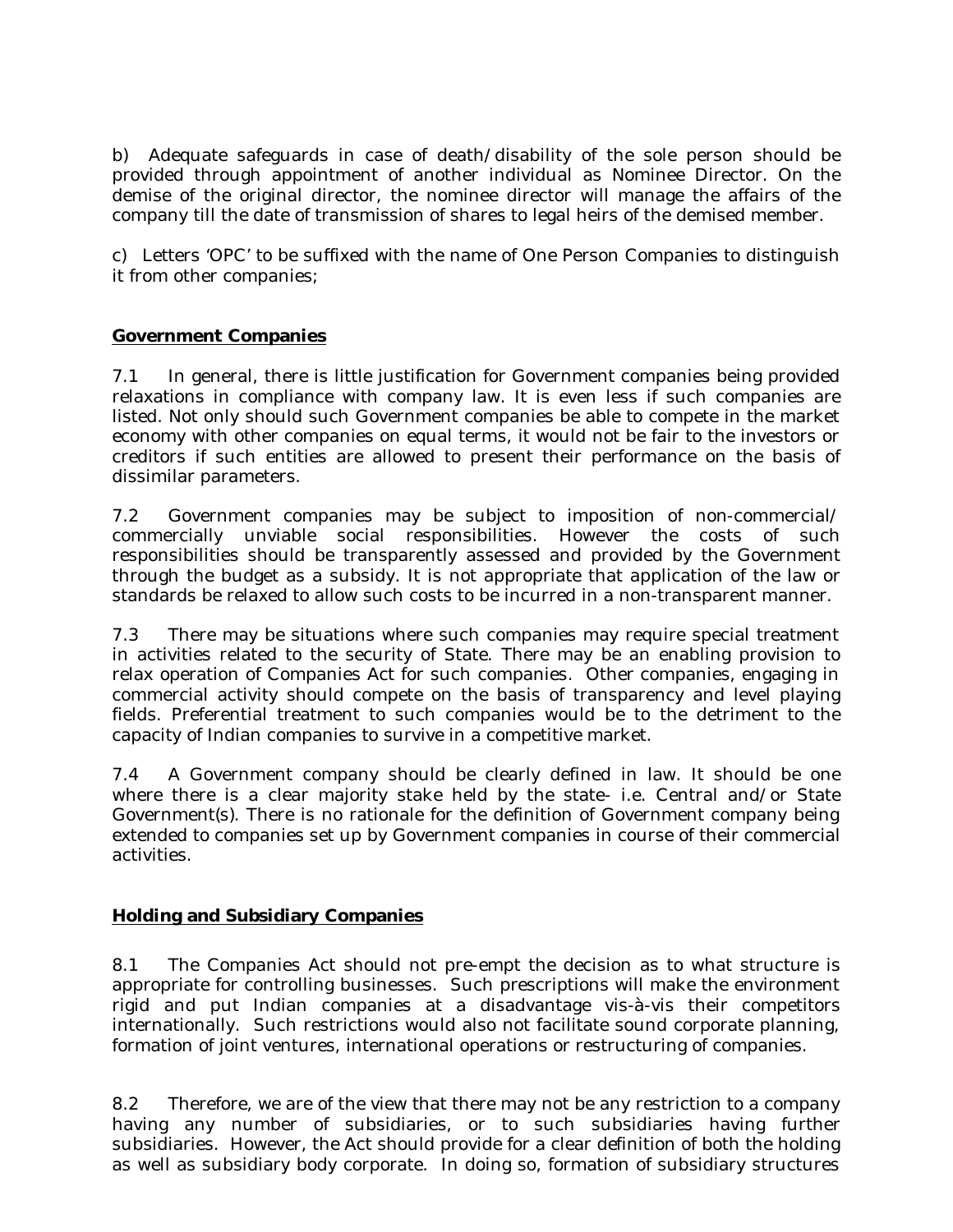through control by a holding company, directly, indirectly or through one or more subsidiaries should be taken into account, keeping in view international practices.

8.3 The need to provide for transparency and to control misuse of funds through transfers from one company to another, including subsidiaries, has to be recognized. However, it needs to be recognized that the phenomenon of siphoning off funds may not be caused solely on account of holding-subsidiary structure. Companies may use other routes/structures/associate companies to siphon off funds. Isolated instances of misuse of the holding-subsidiary structure should not result in doing away with this very important business model for investment and corporate planning. Instead of prohibiting formation of subsidiaries, there should be adequate disclosure obligations as to utilization of the funds raised or loans and advances given by the company to other entities. Strict disclosure and compliance norms in respect of holding and subsidiary company structures should be provided for.

8.4 The Committee is of the view that proper disclosures accompanied by mandatory consolidation of financial statements should address the concern attendant to the lack of transparency in holding-subsidiary structure.

8.5 There may be further provisions that the transactions between holding and subsidiary company may be treated as related party transactions and placed before the Board through the Audit Committee, where such a Committee exists. Transactions not in the ordinary course of business and/or not on arms length basis between the holding and subsidiary company, should be disclosed in the annual report along with management justification thereof.

8.6 In its examination of this issue, the Committee also considered the recommendations made by the JPC on Stock Market Scam on restricting the layers of subsidiary investment companies. The Committee noted that these recommendations were in context of the stock market / banking scams witnessed in India over the past decade. At the same time, it was argued that the creation of subsidiaries for separate manufacturing entities, joint ventures was a reality and there were no restrictions on foreign companies operating internationally. Even banks may have to set up subsidiaries for their Non Banking / Joint Venture companies engaged in insurance, asset management etc. In the present situation, when Indian companies were seeking to make investments abroad, such restriction would adversely affect their opportunities in face of international competition. During deliberations, it was felt that protecting legitimate business activity under a regime for setting up subsidiary companies would result in special carve outs and monitoring the activities of such companies would become an administrative nightmare. For these reasons, the Committee took the view that limiting the layers of subsidiary investment companies was not feasible. Instead, a regime for preventing misuse of this mechanism should be devised based on transparent Board processes and disclosures under close supervision of the regulator for listed companies.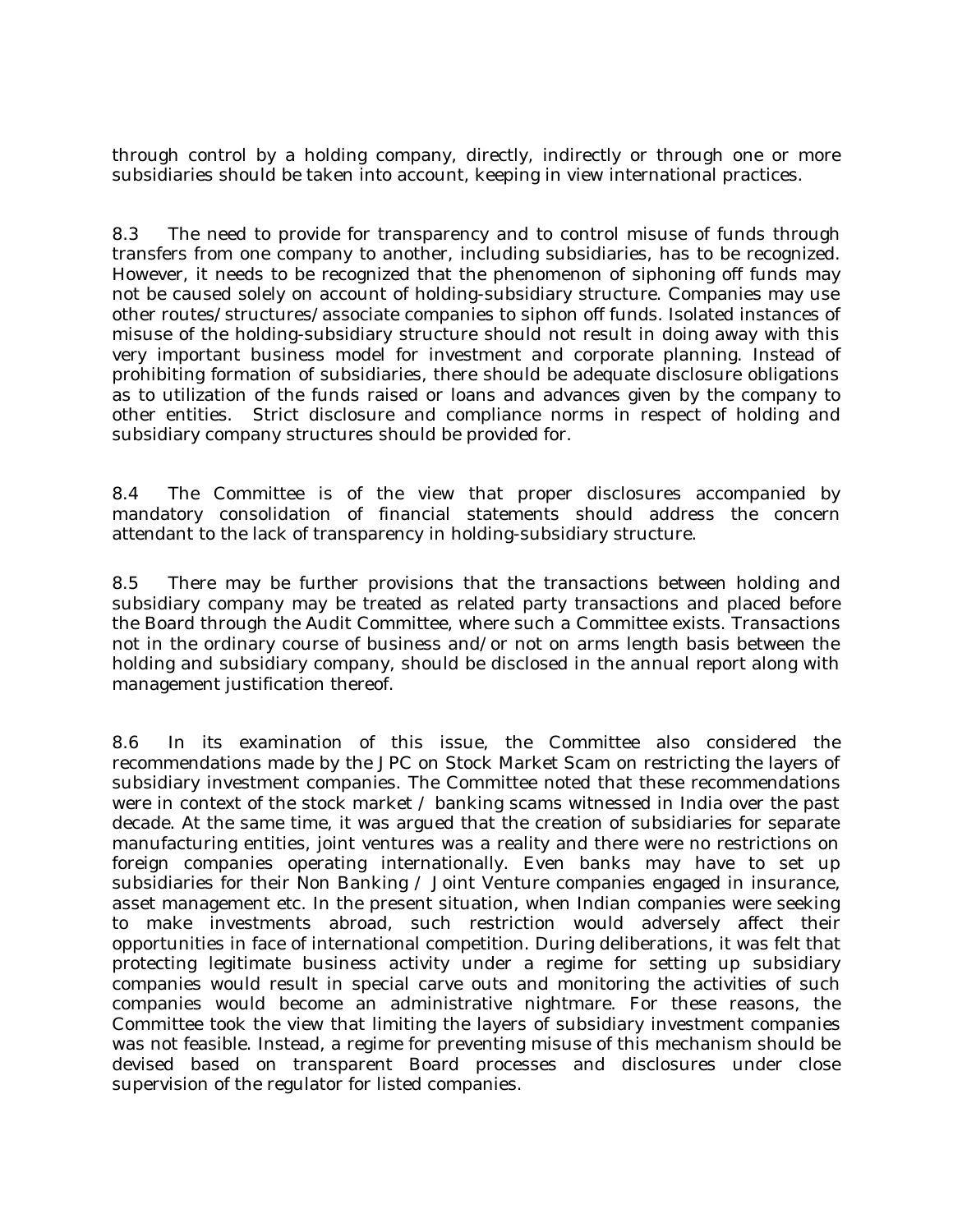## **Producer Companies**

9.1 The administration and management of 'Producer Companies' is not in tune with general framework for companies with liabilities limited by shares/guarantees. The shareholding of a 'Producer Company' imposed restrictions on its transferability, thereby preventing the shareholders from exercising their exit options through a market determined structure. It was also not feasible to make this structure amenable to a competitive market for corporate control.

9.2 If it is felt that producer companies are unable to function within the framework and liability structure of limited liability companies. The Corporate Governance regime applicable to companies could not be properly imposed on this form. Government may consider introduction of a separate Act to deal with the regulation of such 'Producer Companies'. Part IX A in the present Companies Act, which has hardly been resorted to and is more likely to create disputes of interpretation and may, therefore, be excluded from the Companies Act.

## **Joint Venture/shareholders Agreements**

10.1 Capital and Technology in the modern world move into companies through joint venture opportunities. The ability to access technology, know-how, business, trademarks and other intellectual property or service rights is critically linked with the law on joint ventures.

10.2 Over the years, several court judgments have been pronounced in India on the issue of validity of joint venture covenants. As per the judicial view, recognition to such covenants through corporate action is possible only if they are made part of the Articles of Association of a company. However, in this form, they are subjected to the overriding effect of Section 9 of the Companies Act, 1956. Thus, while joint venture agreements may take place and provide for certain exclusionary or extra-ordinary clauses pertaining to interventions by the joint venture partners, such exclusions are not generally compatible with the present Companies Act. They are, however, recognized under Contract Law. The effect of this framework is that dispute resolution in respect of joint venture provisions becomes subject to contract law provisions and is subject to lengthy arbitration. The companies however, prefer that such aspects should be addressed more speedily through the corporate processes.

10.3 There is an inherent inconsistency of the joint venture form with the provision of Section 111 A of the Companies Act, 1956 also which would need to be addressed if the facility of corporate based redressal mechanism is to be made available for joint ventures. It was noted that joint venture agreements have several clauses pertaining to voting rights, additional quorum requirements, arbitration provisions ousting statutory remedies, pre-emption rights or restrictions on transfer of shares.

10.4 It was represented before the Committee that there should be an appropriate exception to the doctrine of ultra vires under Section 9 of the Companies Act and the parties should have "party autonomy of contract" in their joint venture documentation. This would however imply that any third party dealing with any or either of named shareholders would have an obligation and a consequent right to seek disclosure and must verify the fullness of fact and terms contracted between the joint venture partners through shareholders agreements before dealing with the shares. Equally the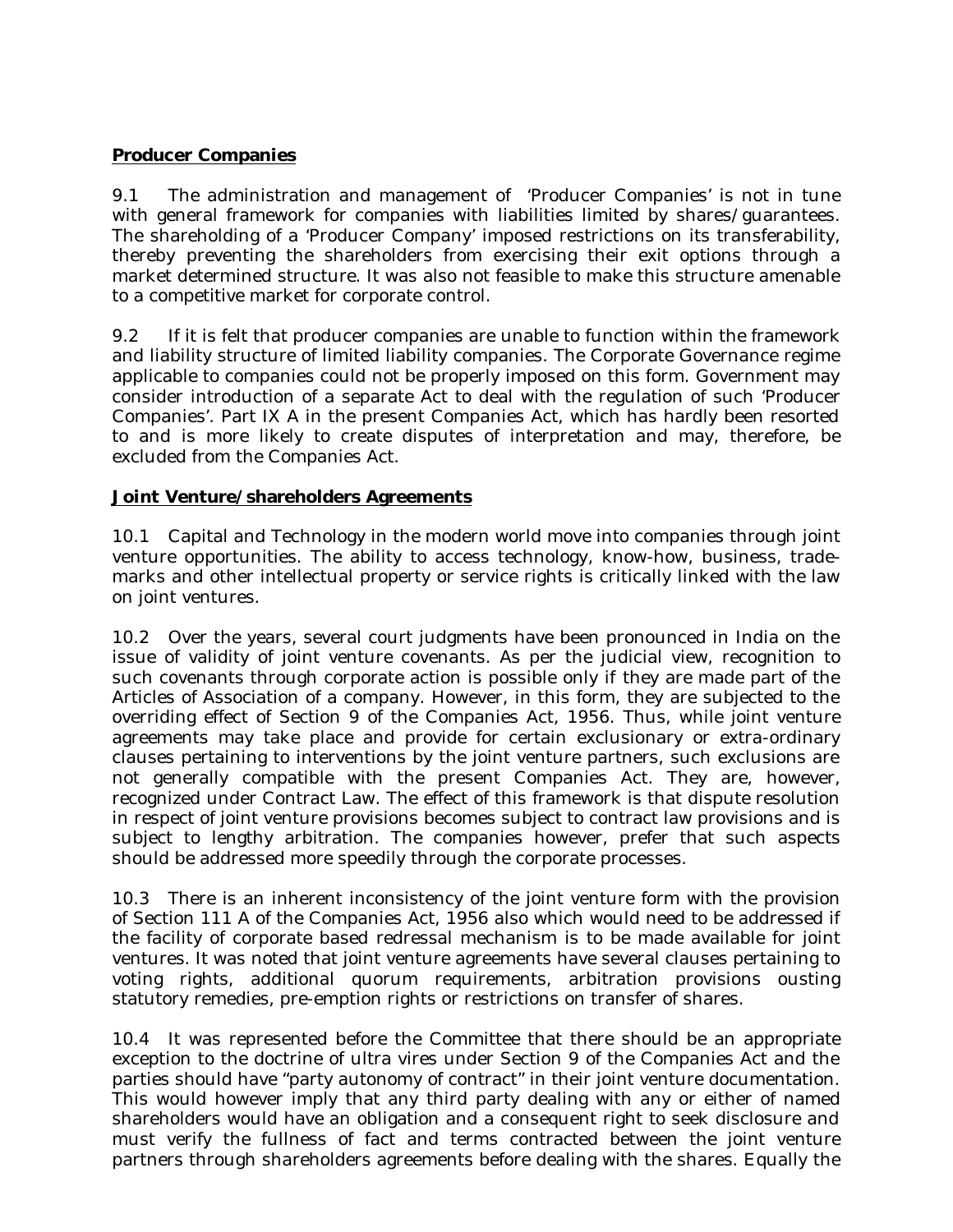Committee noted the concern that company law should not include provisions that provide "fly out" opportunities to companies seeking to evade its provisions. Nor could company law address the shortcomings of other legal regimes, the costs associated with arbitration and litigation that would need to be undergone to enforce contracts.

10.5 The Committee, after considering various aspects is of the view that in the current context, it would be appropriate to provide for a framework that would enable Indian entities to access greater opportunities through joint ventures while reform of the legal system to address difficulties faced in administration of civil law must continue. A transparent modality for providing recognition to agreements between joint venture partners for corporate action should be worked out in Company Law, keeping in view the concern that such arrangements should not become a window for circumventing the essential provisions of the Law.

10.6 The Committee is of the view that this conflict needs to be resolved since such restrictions under the Company Law will adversely affect the free-flow of capital and technology into the country in times to come. Therefore, a suitable provision should be incorporated under the new Company Law recognizing such arrangements between two or more substantial shareholders or joint venture partners.

## **Public Financial Institutions (PFIs)**

11.1 Through the amendment in 1974, a new Section 4A {"Public Financial Institutions [PFIs]} was inserted in the Companies Act, 1956. This section defined certain institutions as PFIs and empowered Central Government (MCA) to notify, from time to time, other institutions PFIs. About 46 institutions have been declared as PFIs under this Section by the MCA. Though this term has been defined under the Companies Act, 1956, the term has been used and referred in many Acts and a number of benefits (economic as well as other) are available to such PFIs under Companies Act and other Acts/delegated legislations.

11.2 In view of changing competitive economic environment and continuous reforms in financial sector, a need has been felt for review of the concept of PFI. It is being felt in certain quarters that this concept should be deleted, with suitable transitory provisions in respect of existing PFIs. Suitable steps to take care of provisions in other Acts/delegated legislations, which are using this term should also be taken. Besides, there does not appear to be any logic for addressing such a concept (relating to Financial Institutions) in the Companies Act. The Companies Bill, 1997 had, therefore, proposed for shifting of this concept to PFI (Obligations as to Fidelity and Secrecy) Act, 1983, which is administered by Ministry of Finance.

11.3 They should be subject to similar regulatory provisions. There is no reason why a relaxed framework in respect of corporate governance should be provided to such institutions through exemptions in provisions of company law. Such institutions should be put through similar requirements of financial and management prudence as other FIs. Therefore, the Committee does not see any reason why the special regime for Public Financial Institutions provided under the Companies Act, 1956, should continue.

#### **Incorporation**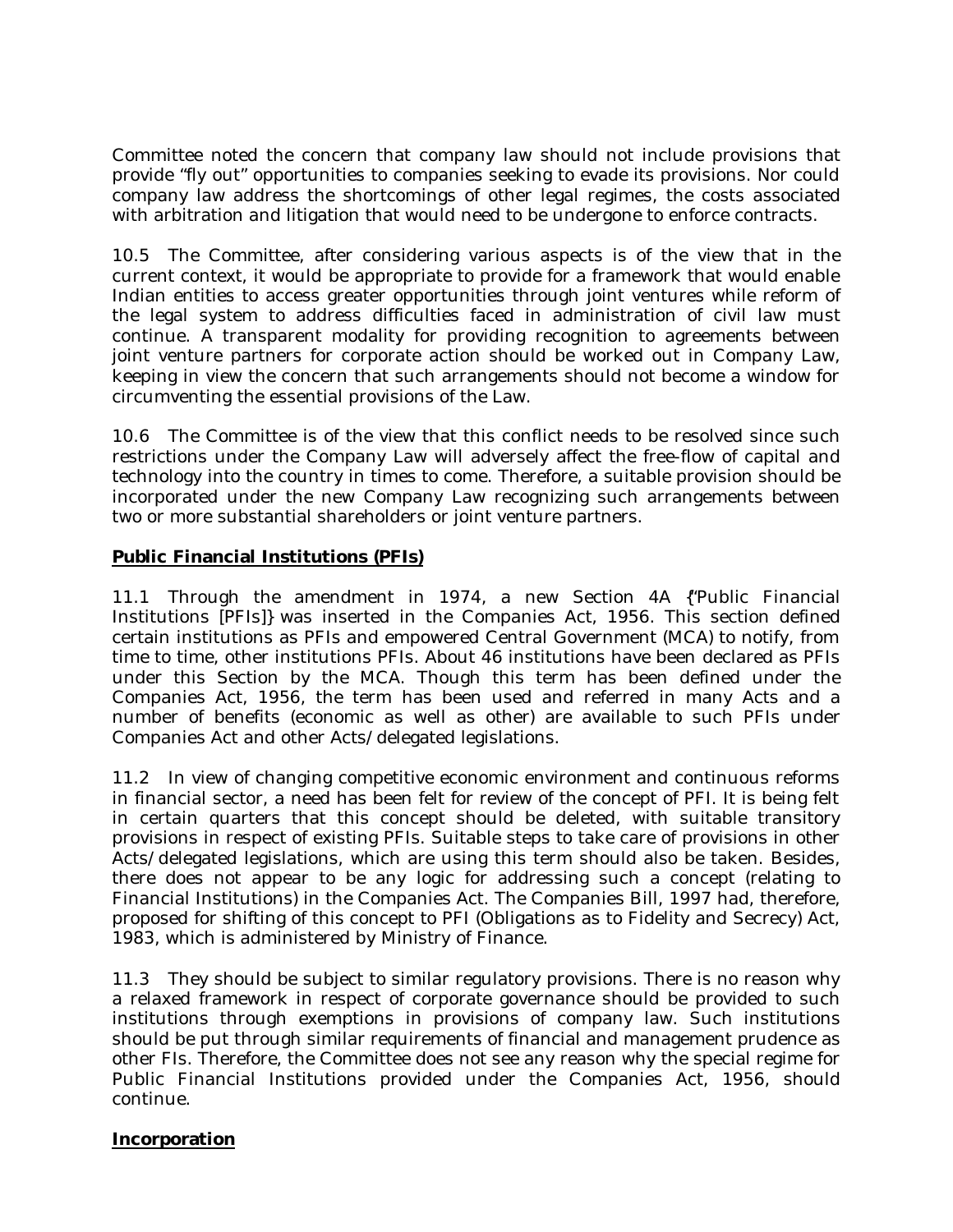12.1 The process of incorporation through registration should be based on correct information to be disclosed by the promoters of the company with full liability towards its correctness. The information necessary for registration may be prescribed through rules. However, the contents of the Memorandum of Association should be part of the substantive law and not in the Rules. Process of registration should be speedy and compatible with e-Governance initiative taken up by the Government.

12.2 The companies should be required to make and authenticate detailed disclosures about promoters, directors of the company at the time of incorporation. These disclosures should be prescribed to be made in a manner that allows for additions/changes, keeping pace with the developments in the company.

12.3 The Promoters and Directors should disclose information that establishes/authenticates their proof of residence and identity through supporting documents such as Photographs, PAN Number, Passport, affidavits etc. that may be prescribed.

12.4 Every company should be obliged to have a registered office and to disclose it correctly along with proof of address, in a manner that enables access physically and by service of post. The companies should also be made to register their websites and email addresses.

12.5 The primary responsibility for veracity of statements made should be that of promoters/ first directors. If agents or professional are empowered, this should be on the basis of suitable power of attorney and should not relieve the principals of their liability. Stringent penalties should also be provided for any professionals, if engaged, who do not exercise due diligence at the time of incorporation.

12.6 Directorships by the promoters/directors in other companies should be declared at the time of incorporation. The terms 'Promoters' and 'control' should be clearly defined for avoiding any doubts.

12.7 Stringent consequences should follow if it is found that incorporation has been done under false or misleading information.

## **Shifting of Registered Office**

13. The present procedure requires the Registered office of a company being shifted from one state to another subject to order of CLB. The Committee expressed its concern at the delays and costs involved in the process. Besides, corporates should be afforded the opportunity of beneficial business environments if available in different parts of the country. A view was expressed that this decision should be left to the shareholders. However, the Committee also recognized that interests of other stakeholders would be involved. The Committee felt there was an urgent need for making this process simpler, faster and easier, without reference to a Tribunal/Court, ensuring that the new registered office is accessible to stakeholders for legal recourse, where necessary.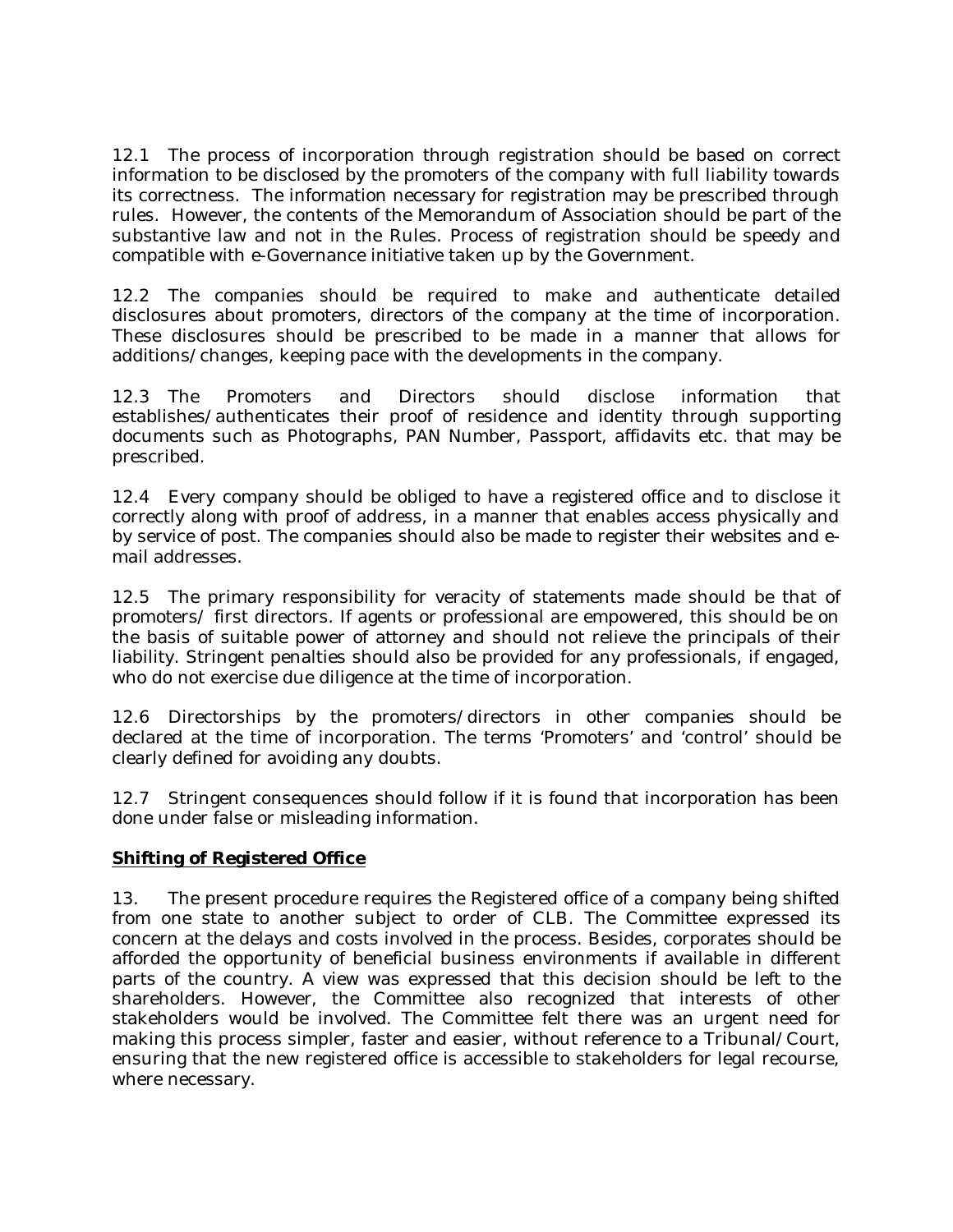#### **Vanishing companies**

14.1 The Committee is seriously concerned at the phenomenon of companies that vanished after raising funds from the public, thereby cheating investors. This has resulted in a lack of credibility not only on the part of the companies but also of the institutional structure regulating such entities and enforcement agencies. We understand that the Central Government is now pursuing action against such companies through a coordinated mechanism involving both the Ministry of Company Affairs and SEBI. However, a lot requires to be done to prevent such phenomenon. We feel that such preventive action should begin with registration itself and should be sustained through a regime that requires regular and mandatory filing of statutory documents. With introduction of electronic filing, this process would become convenient to companies as well as the stakeholders. Behaviour resulting in non-filing of documents or incorrect disclosures should be dealt with strictly.

14.2 Information provided at the time of registration should determine the addresses of the company as well as its directors. It should be the duty of the Company to intimate any change of address within a fixed time period.

14.3 There should also be a system of random scrutiny of filings of corporates to be carried out by the registration authorities with heavy penalties for the companies found inadequate in their disclosures and filings.

14.4 Inter agency coordination should be enabled to track down the persons behind such companies to bring them to book. Law should be amended to make them disgorge their ill-gotten gains by lifting the corporate veil.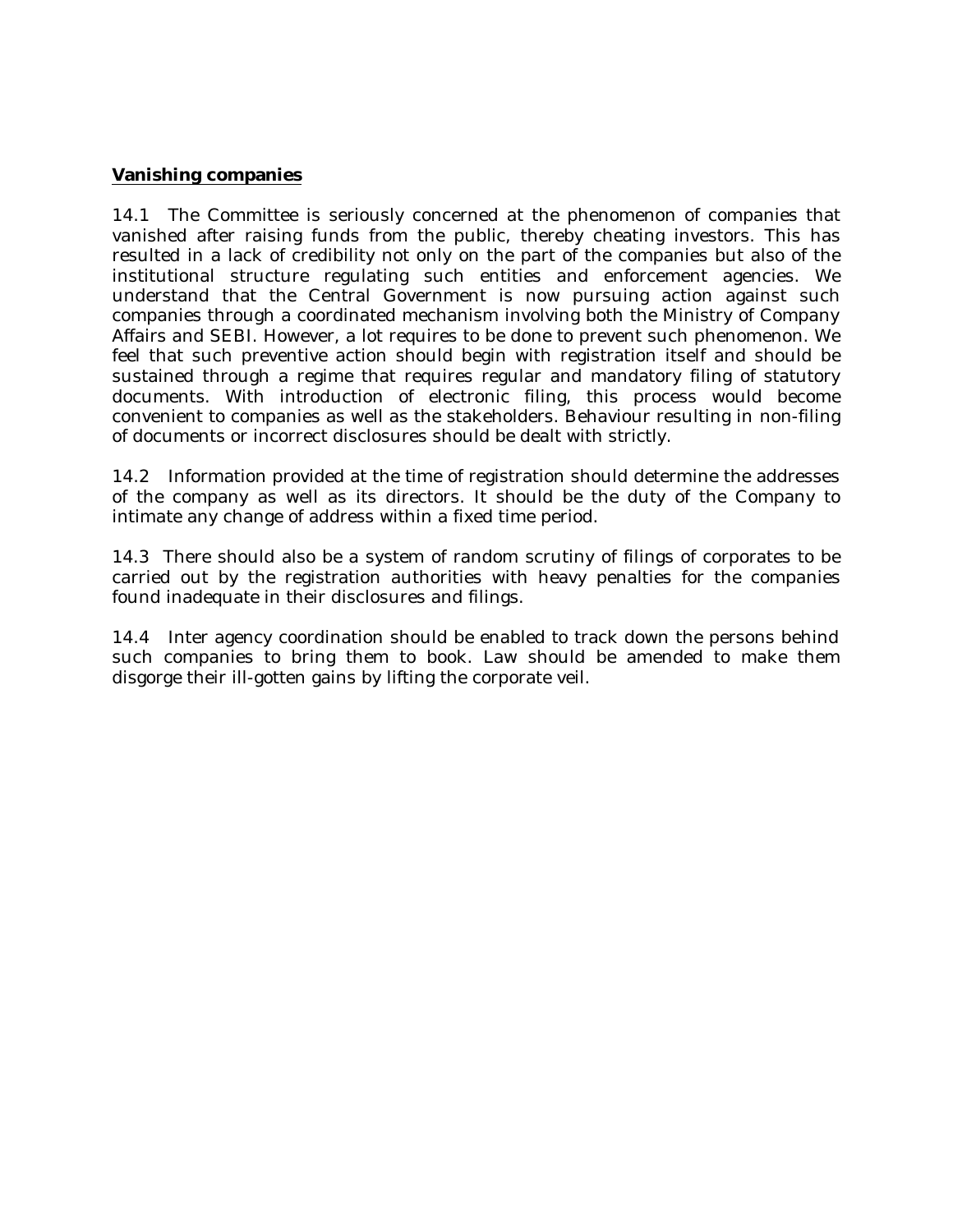## **Incorporation- Allied Issues**

#### **e-Governance**

15.1 The Committee takes note of the e-governance initiative launched by MCA and recommends that it be implemented speedily. It recognized the immense potential of this programme to bring about ease of compliance at a lower cost. However, the Committee observes that e-Governance should be cost-effective to companies, including Small and One Person Companies, easy to use and accessible to all stakeholders and general public and enable the process of registration and filing for disclosures and retrieval of data efficiently and at a low cost. Further, the system should have adequate capacities to handle the likely growth in the corporate sector in India in the years to come as well as the increase in disclosure requirements that may be mandated by the legal and regulatory framework.

15.2 All statutory filings should be made compatible to e-filing by devising suitable eforms. Such filings should be kept securely and should be identifiable through digital signatures.

15.3 The e-Governance system should enable quick disposal of the registration and incorporation processes with the use of self operating e-systems, minimizing physical interface and use of discretionary statutory powers by registering authorities.

15.4 All companies should be required to specify authorized signatories with authority to sign and authenticate filings digitally.

15.5 On-line filing and levy of charges etc. should be made easy. Once the system has established its effectiveness, it may be made mandatory for all the companies.

15.6 An effort should be made to resolve stamp duty issues between the Central and State Governments so that in times to come, law may recognize the concept of single national registry.

15.7 The Companies Act should provide a suitable legislative frame work for levy of user charges. Such charges should be reasonable to enable the operation of the egovernance initiative in a sustainable manner.

#### **Name allotment**

16.1 Other incorporation processes such as name allotment etc. should be made simpler and amenable to be completed through automatic e-systems. The Committee is of the view that the process of incorporation and registration should be competitive with developed economies of the world.

16.2 There may be reasonable prohibitions imposed under the Act on the use of certain names. The Government should retain powers to prevent companies having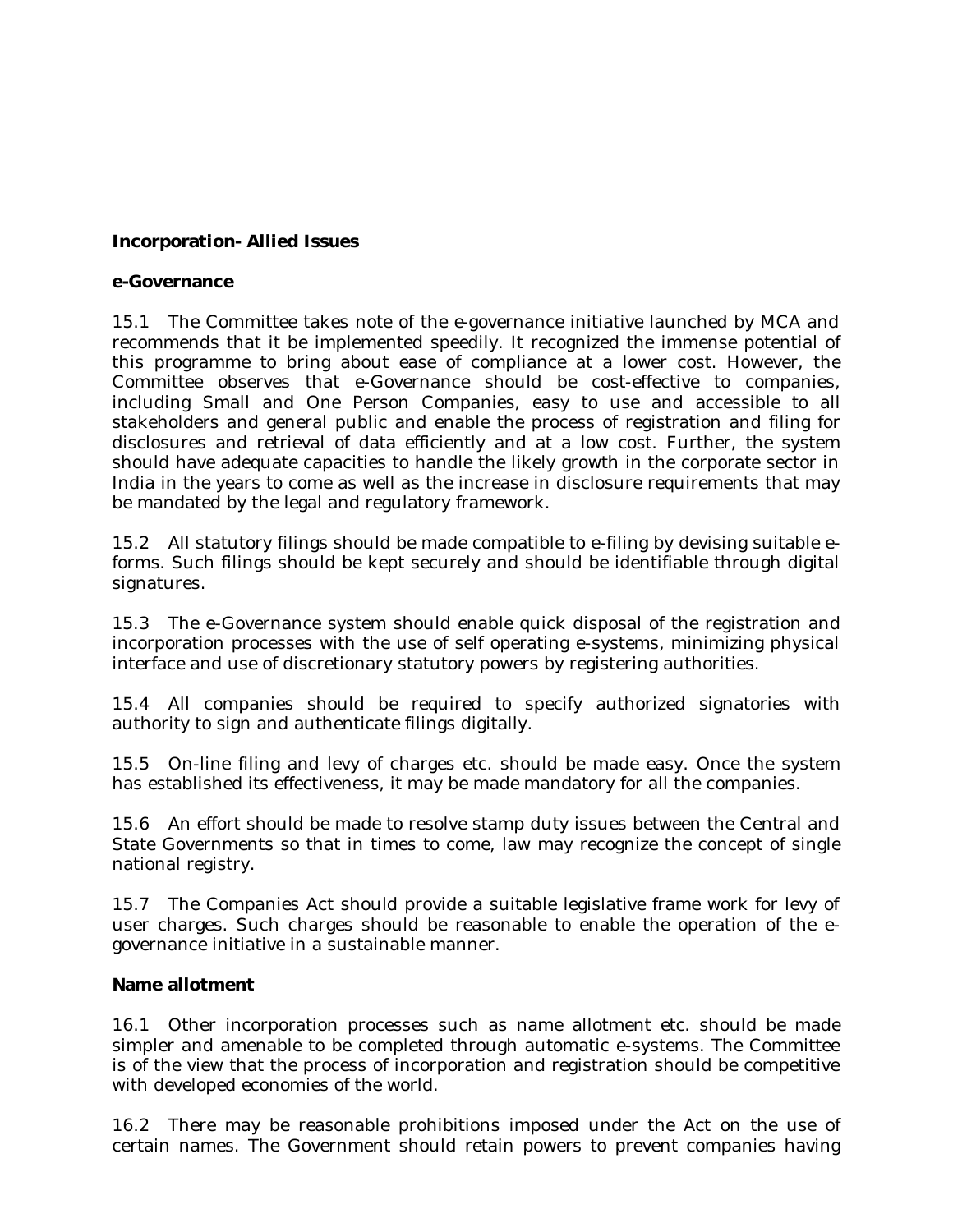names that give the impression that the company is in any way connected with the Central / State Government or with a local authority.

16.3 There should be power in law to require a company to abandon misleading names or to trade under a misleading name.

16.4 The regime for change of name should be carefully reviewed. While providing the freedom to a company to change its name it should prevent too frequent a change of name to prevent cheating / misleading of stakeholders/ investors.

#### **Restrictions on commencement of business** :

17.1 Companies Act, 1956 provides for restrictions on commencement of business by public companies or exercise of any borrowing powers, unless the requirements of capital subscription by the numbers of the company have been met. Additionally, there is a requirement for issue of Commencement of Business Certificate by the Registrar of Companies (ROC).

17.2 It appears that issue of a certificate of commencement of business would not be necessary since present Companies Act prescribes the amount of capital to be paid up immediately after the registration. This should be adequate to establish the borrowing power of the company. In view of this, the requirement of obtaining a separate Certificate of Commencement of business imposes avoidable delay and could be dispensed with.

#### **Limited liability Partnership (LLP)**

18.1 In view of the potential for growth of the service sector, requirement of providing flexibility to small enterprises to participate in joint ventures and agreements that enable them to access technology and bring together business synergies and to face the increasing global competition enabled through WTO, etc., the formation of Limited Liability Partnerships (LLPs) should be encouraged.

18.2 It would be a suitable vehicle for partnership among professionals who are already regulated such as Company Secretaries, Chartered Accountants, Cost Accountants, Lawyers, Architects, Engineers, Doctors etc. However, it may also be considered for small enterprises not seeking access to capital markets through listing on the stock exchange.

18.3 We recommend that a separate Act be brought about to facilitate limited liability partnerships. The concept need not be addressed in Companies Act.

#### **Limitation on Number of Partners specified in the Companies Act.**

19.1 The Committee recognizes that there are many forms of association that would facilitate business operation. It also recognizes the relevance of proprietorship and partnership firms in this regard. While the corporate form of organization would provide greater clarity to the stake holders and entities interacting with the business firm, the Companies Act need not compel limitations on other forms of organizations. This should be left to be specified or regulated through the respective legislations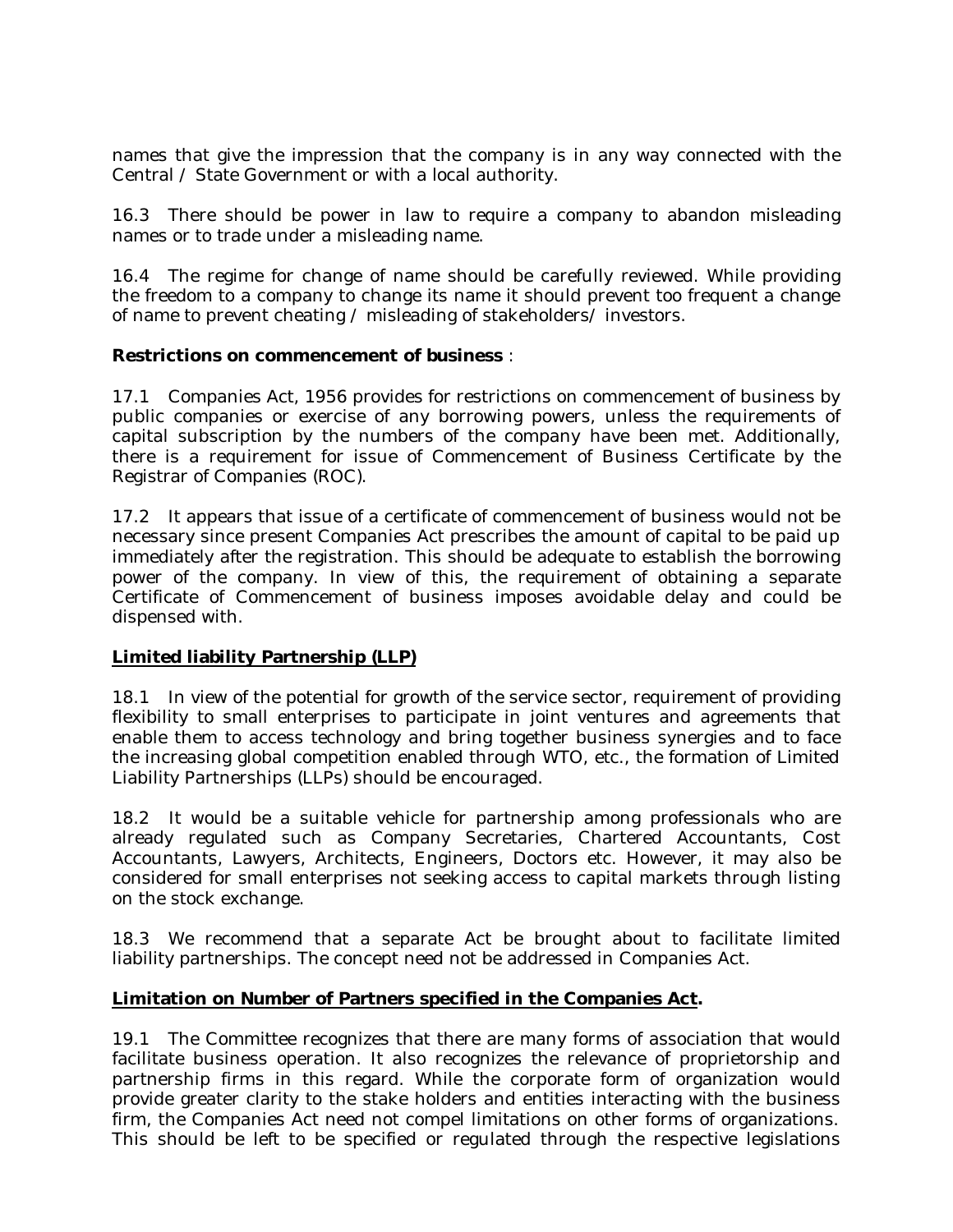relating to such forms. Therefore, there may be a need for review of the Partnership Act. The Companies Act however need not make any prescriptions in this regard.

19.2 Therefore, provisions limiting the number of partners as provided in the Section 11 of the Companies Act should be deleted. Necessary provisions in this regard may be included in the Partnership Act or other related Acts.

#### **Special Regime for Charitable and other Companies (Sec.25)**

20.1 There is a need for transparency in functioning of such companies. Objects of such companies should be clearly defined.

20.2 Framework for remuneration should be such that it does not result in siphoning of the company's funds.

#### **Simplification of the regime for exit of companies from the Register of Companies**

21.1 The Committee noted that the Register of Companies includes a very large number of defunct companies. There is a cost associated with carrying the information of such companies on the public register. This cost can be avoided.

21.2 The procedure for a company seeking exit from the Register of Companies needs to be simplified. This should not require operation of special schemes for providing exit to companies through relaxation of rules. This should be possible through normal operation of the law. The law should enable Registrars of Companies to use suo moto powers to strike off names of defunct companies (a company which is not carrying on business or any operation) effectively. They should also be empowered to strike off the names of companies from the Register of Companies on application for the purpose by the company directors or majority of them. The application form to be prescribed should be simple. On receipt of such application, Registrar should issue a public notice about his intention to exercise the power to strike off the name of the company and also invite public comments on why he should not do so, to be indicated in a time-bound manner, after which consent may be presumed.

21.3 Such application may however not be made if at any time during the previous 6 months, the company has changed its name, traded or otherwise carried on any business. The orders by the Registrar striking off the name of the company from the Register should again be issued in the form of a public notice and should take automatic effect on expiry of prescribed period. Public notice may be given by way of placing on the notice board / web site of the registration authorities and sent to the company as well as to its last known directors by registered post.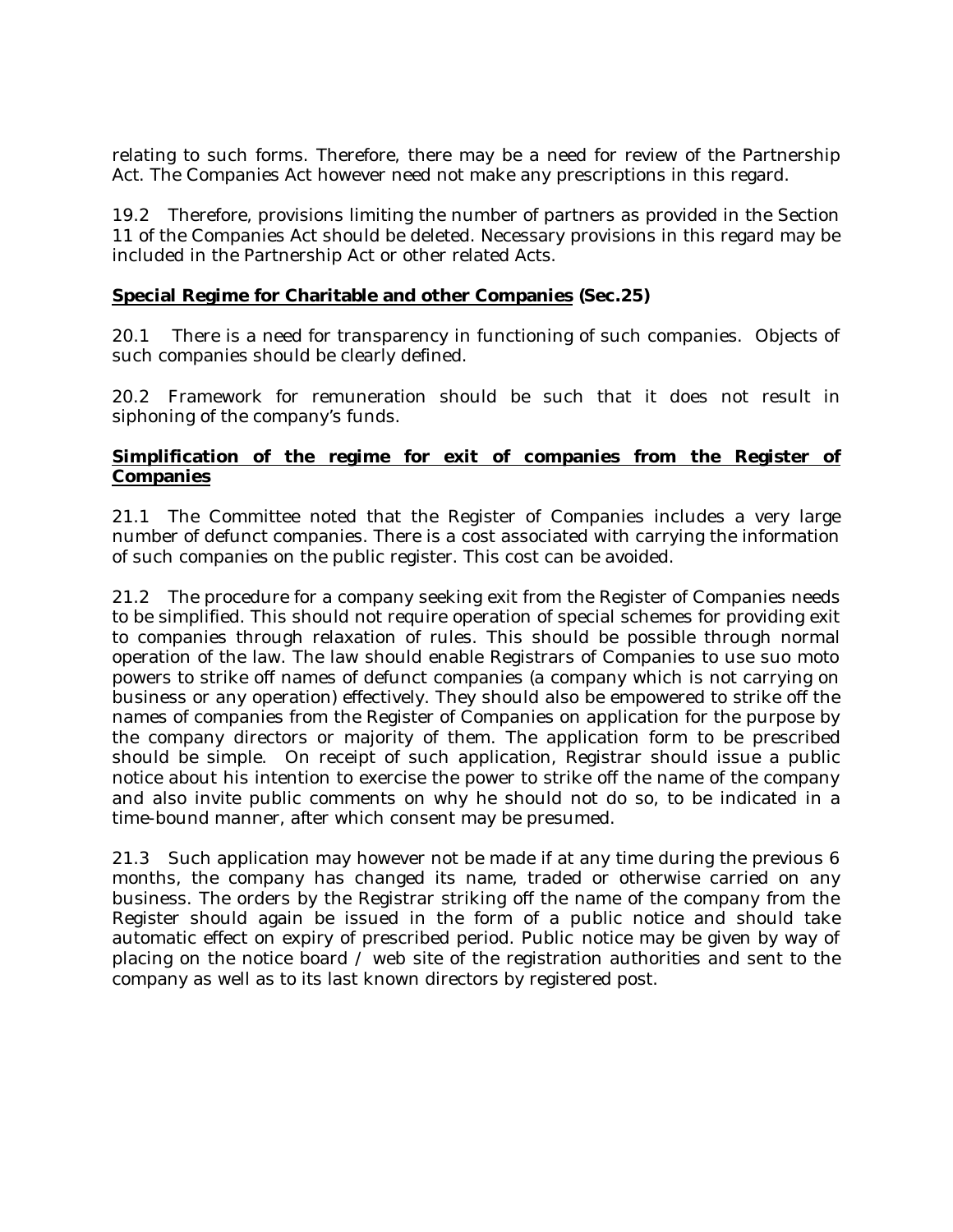# **Chapter IV : Management and Board Governance**

1. The Board of Directors has to exercise strategic oversight over business operations while directly measuring and rewarding management's performance. Simultaneously the Board has to ensure compliance with the legal framework, integrity of financial accounting and reporting systems and credibility in the eyes of the stakeholders through proper and timely disclosures.

2. Board's responsibilities inherently demand the exercise of judgment. Therefore the Board necessarily has to be vested with a reasonable level of discretion. While corporate governance may comprise of both legal and behavioral norms, no written set of rules or laws can contemplate every situation that a director or the board collectively may find itself in. Besides, existence of written norms in itself cannot prevent a director from abusing his position while going through the motions of proper deliberation prescribed by written norms. Therefore behavioural norms that include informed and deliberative decision making, division of authority, monitoring of management and even handed performance of duties owed to the company as well as the shareholders are equally important.

3. However in a situation where companies have grown in size and have large public interest potential, it is important to prescribe an appropriate basic framework that needs to be complied with by all companies without sacrificing the basic requirement of allowing exercise of discretion and business judgment in the interest of the company and the stakeholders. The liability of compliance has to be seen in context of the common law framework prevalent in the country along with a wide variety of ownership structures including family run or controlled or otherwise closely held companies.

## **Board of Directors**

4. Obligation to constitute a Board of Directors :-

4.1 The Board of Directors of a company is central to its decision making and governance process. Its liability to ensure compliance with the law underpins the corporate governance structure in a company, the aspirations of the promoters and the rights of stakeholders, all of which get articulated through the actions of the Board. There should be an obligation on the part of a Company to constitute and maintain a Board of Directors as per the provisions of the law and to disclose particulars of the Directors so appointed in the public domain through statutory filing of information.

4.2 Such obligation should extend to the accuracy of the information and its being updated regularly as well as on occurrence of specific events such as appointment, resignation, removal or any change in prescribed particulars of Directors.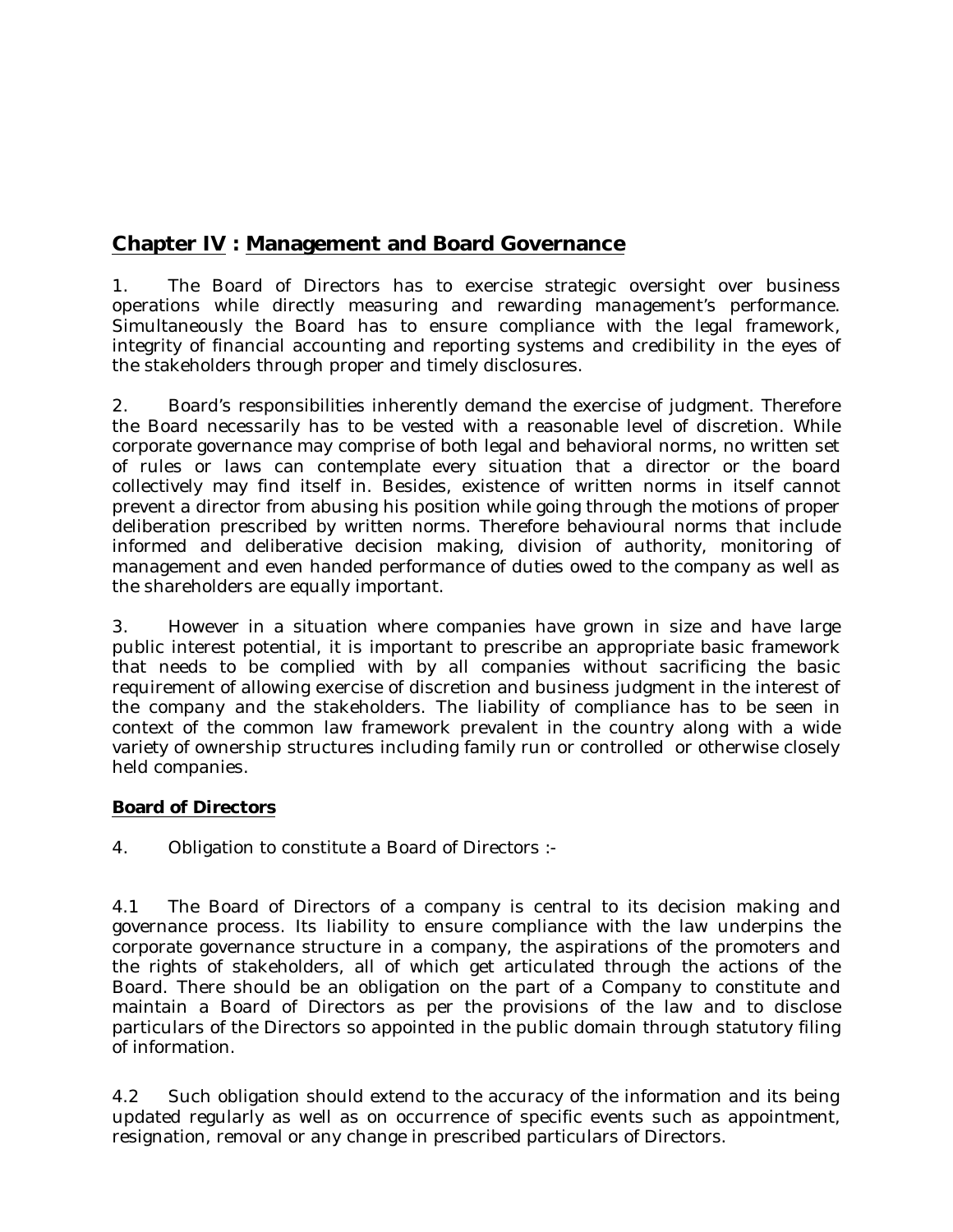## **Minimum and Maximum Number of Directors**

5.1 Law should provide for minimum number of directors necessary for various classes of companies. The present prescribed requirement is considered adequate. However new kinds of companies will evolve to keep pace with emerging business requirements. Law should therefore include an enabling provision to prescribe specific categories of companies for which a different minimum number may be laid down

5.2 The obligation of maintaining the required minimum number of directors on the Board should be that of the Company

5.3 There need not be any limit to the maximum numbers of directors that a Company may have. Limit to maximum number of directors should be decided by the company by/in the Articles of Association.

5.4 Every Company should have at least one director resident in India to ensure availability in case any issue arises with regard to the accountability of the Board.

## **Manner of appointment, removal and resignation of Directors**

6.1 The ultimate responsibility to appoint/remove directors should be that of the Company (Shareholders). If the Directors themselves are legally disqualified to hold directorships, they should have an equal responsibility for disclosing the fact and reasons for their disqualification.

6.2 Government should not intervene in the process of appointment and removal of Directors in non-Government companies. It is important that role and powers of Government, under the present provisions to intervene in appointment of Directors be reviewed and revised, vesting the responsibility on the shareholders of the company.

6.3 Presently, as per the provisions of Schedule XIII to the Companies Act, it is necessary to obtain the approval of the Central Government for appointing a person who is not resident in India, i.e. a person who has not been staying in India for a continuous period of not less than 12 months immediately preceding the date of his appointment as a managerial person.

6.4 In today's competitive environment, it may be necessary for a company to appoint a person as Managing Director or Whole-time Director or Manager who is "best suited for the job". The Company should, therefore, have an option to choose such person not only from within India, but from other countries as well. In the light of the above, it is recommended that requirement of obtaining the Central Government's approval under the Companies Act for such non-resident managerial person should be done away with. Such person would continue to be subject to passport/visa, RBI and other Government requirements.

6.5 Duty to inform ROC of particulars regarding directors including their appointment and removal/ resignation/ death, or otherwise ceasing to be Directors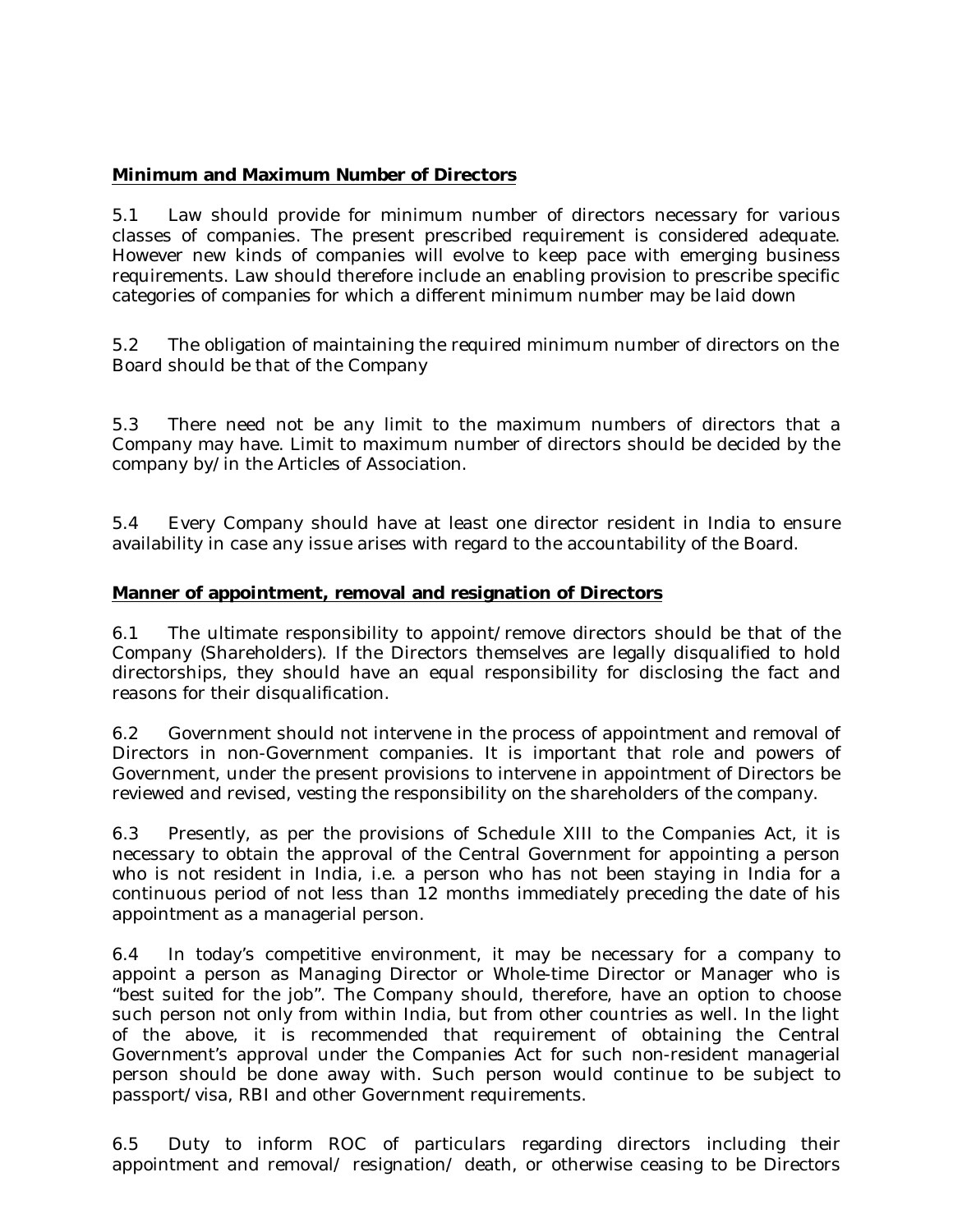should be with the company. Every Director, in turn, should be required to disclose his residence and other particulars, as may be prescribed, to the Company.

6.6 Resignation should be recognized as a right to be exercised by the director and should be considered in light of the recommendations indicated at para 21.1-21.8 below).

#### **Age limit for Directors**

7.1 No age limit need be prescribed as per law. There should be adequate disclosure of age in the company's documents. It should be the duty of the Director to disclose his age correctly.

7.2 In case of a public company, appointment of directors beyond a prescribed age say 70 years, should be subject to a special resolution by the shareholders which should also prescribe his term. Continuation of a director above the age of 70 years, beyond such term, should be subject to a fresh resolution.

## **Independent Directors**

## **The Concept and Numbers of Independent Directors**

8.1 The Committee is of the view that given the responsibility of the Board to balance various interests, the presence of Independent directors on the Board of a Company would improve corporate governance. This is particularly important for public companies or companies with a significant public interest. While directors representing specific interests would be confined to the perspective dictated by such interests, independent directors would be able to bring an element of objectivity to Board process in the general interests of the company and thereby to the benefit of minority interests and smaller shareholders. Independence, therefore, is not to be viewed merely as independence from Promoter Interests but from the point of view of vulnerable stakeholders who cannot otherwise get their voice heard. Law should, therefore, recognize the principle of independent directors and spell out their role, qualifications and liability. However requirement of presence of Independent directors may vary depending on the size and type of company. There cannot be a single prescription to suit all companies. Therefore number of Independent directors may be prescribed through rules for different categories of companies. However a definition of independent director should be incorporated in the Company law.

8.2 In general, in view of the Committee a minimum of one third of the total number of directors as independent directors should be adequate for a company having significant public interest, irrespective of whether the Chairman is executive or non-executive, independent or not. In the first instance this requirement should be extended to public listed companies and companies accepting public deposits. The requirements for other types of companies may be considered in due course.

8.3 In certain cases Regulators may specify requirement of Independent Directors for companies falling within their regulatory domain. Such Regulators may specify the number where provision for appointment of Independent Directors has been extended to a particular class of companies under the Companies Act.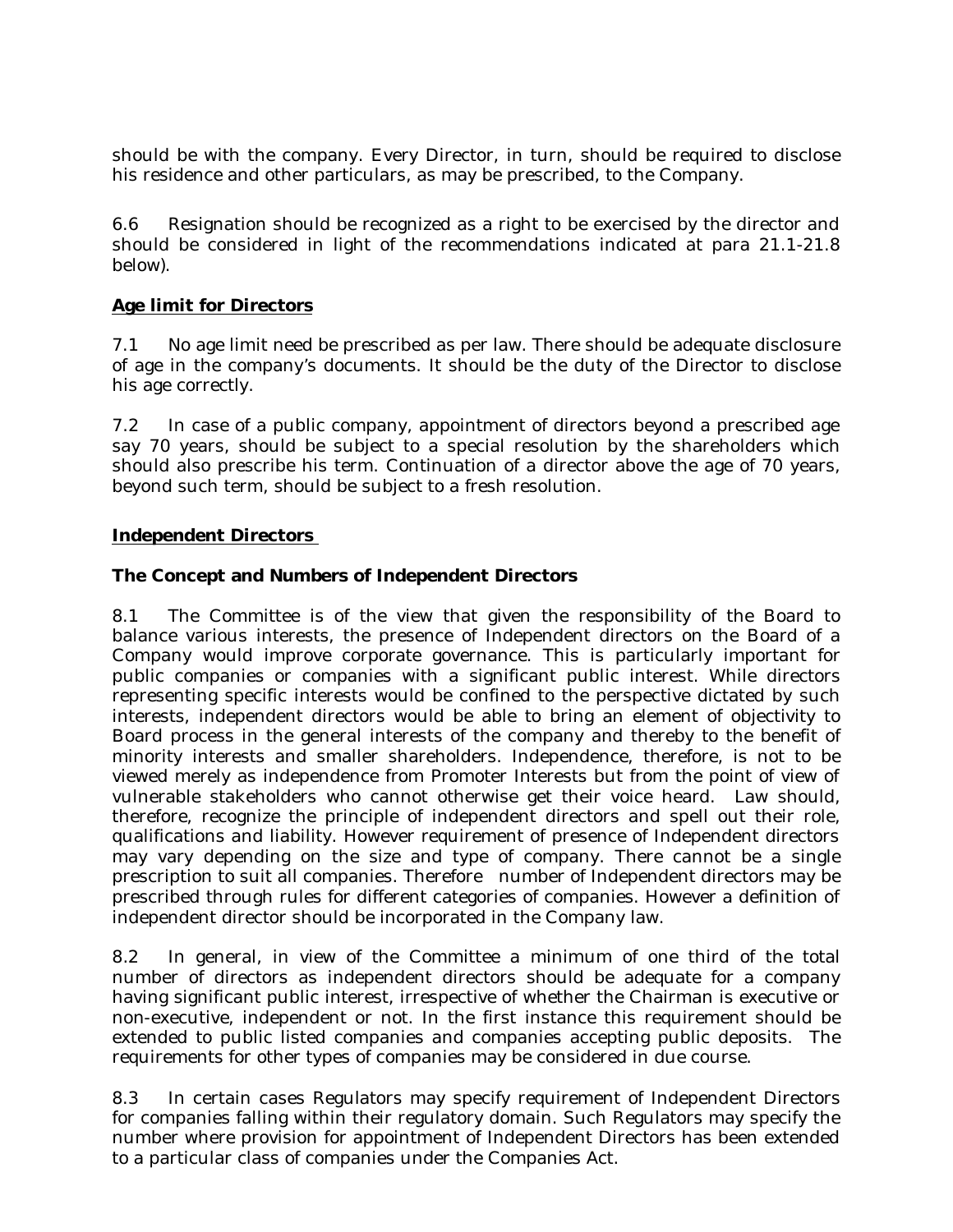8.4 Nominee directors appointed by any institution or in pursuance of any agreement or Government appointees representing Government shareholding should not be deemed to be independent directors. A view point was expressed that nominees of Banks/Financial Institutions (FIs) on the Boards of companies may be treated as "Independent". After detailed deliberation, the Committee took the view that such nominees represented specific interests and could not, therefore, be correctly termed as independent.

8.5 There should be no requirement for a subsidiary company to necessarily co-opt an independent director of the holding company as an independent director on its board.

## **Definition of Independent Director/ Attributes of Independent Directors**

9.1 The Committee was of the view that definition of an Independent Director should be provided in law.

9.2 The expression 'independent director' should mean a non-executive director of the company who :-

a) Apart from receiving director's remuneration, does not have, and none of his relatives or firms/companies controlled by him have, any material pecuniary relationships or transactions with the company, its promoters, its directors, its senior management or its holding company, its subsidiaries and associate companies which may affect independence of the director. For this purpose "control" should be defined in law.

b) is not, and none of his relatives is, related to promoters or persons occupying management positions at the board level or at one level below the board;

c) is not affiliated to any non-profit organization that receives significant funding from the company, its promoters, its directors, its senior management or its holding or subsidiary company;

d) has not been, and none of his relatives has been, employee of the company in the immediately preceding year;

e) is not, and none of his relatives is, a partner or part of senior management (or has not been a partner or part of senior management) during the preceding one year, of any of the following:-

i] the statutory audit firm or the internal audit firm that is associated with the company, its holding and subsidiary companies;

ii) the legal firm(s) and consulting firm(s) that have a material association with the company, its holding and subsidiary companies;

f) is not, and none of his relatives is, a material supplier, service provider or customer or a lessor or lessee of the company, which may affect independence of the director;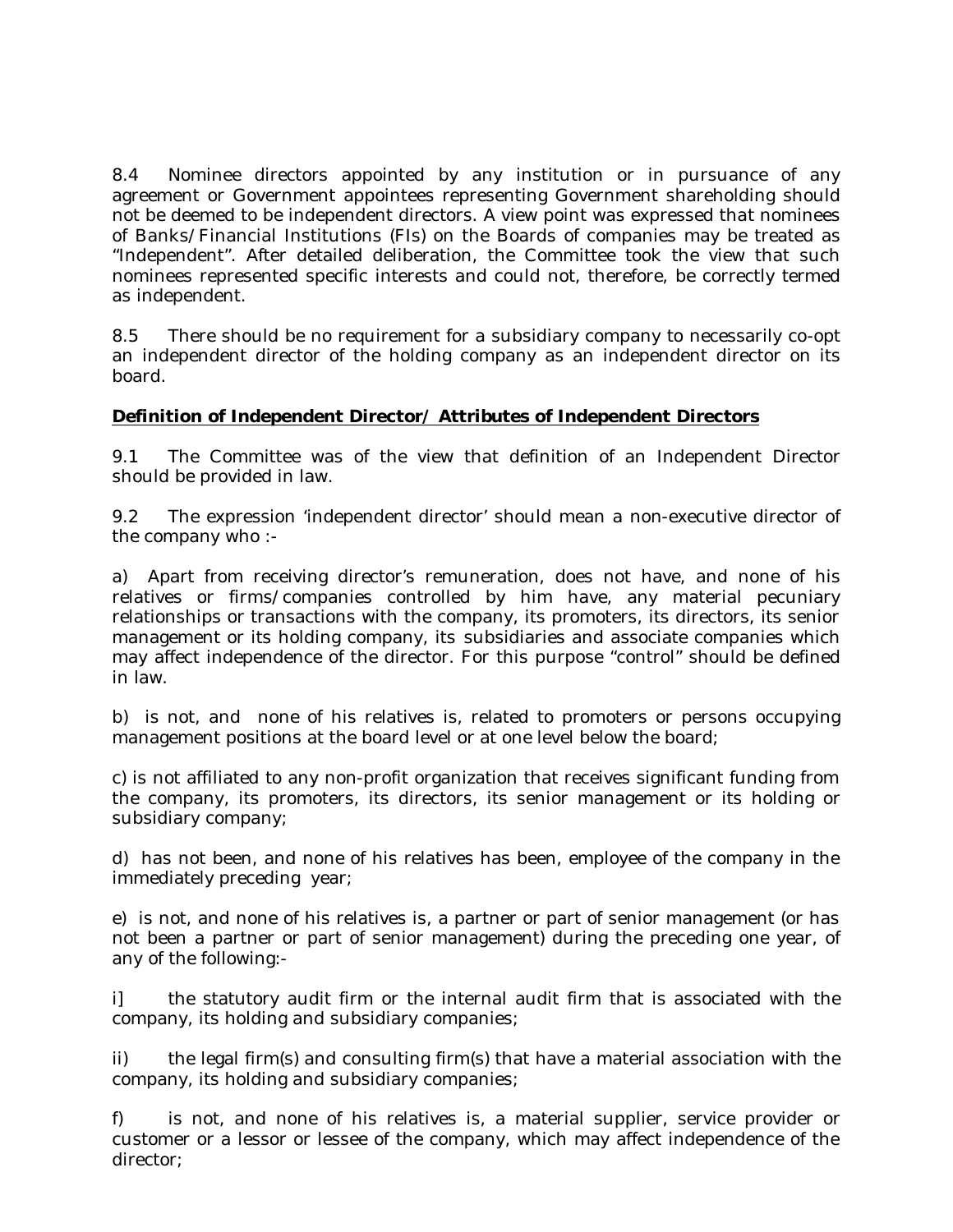g) is not, and none of his relatives is, a substantial shareholder of the company i.e. owning two percent or more of voting power.

9.3 Explanation :-

For the above purposes :-

(i) "Affiliate" should mean a promoter, director or employee of the non-profit organization.

(ii) "Relative" should mean the husband, the wife, brother or sister or one immediate lineal ascendant and all lineal descendents of that individual whether by blood, marriage or adoption.

(iii) "Senior management" should mean personnel of the company who are members of its core management team excluding Board of Directors. Normally, this would comprise all members of management one level below the executive directors, including all functional heads.

(iv) "Significant Funding" – Should mean 25% or more of funding of the Non Profit Organization.

(v) "Associate Company" – Associate shall mean a company which is an "associate" as defined in Accounting Standard (AS) 23, "Accounting for Investments in Associates in Consolidated Financial Statements", issued by the Institute of Chartered Accountants of India.

#### **Mode of Appointment of Independent Directors**

10. The appointment of independent directors should be made by the company from amongst persons, who in the opinion of the company, are persons with integrity, possessing relevant expertise and experience and who satisfy the above criteria for independence.

#### **'Material' Transactions**

11.1 The term material pecuniary relationship should also be clearly defined for the purpose of determining whether the director is independent or not. The concept of "Materiality' is relevant from the recipient's point of view and not from that of the company.

11.2 The term 'material' needs to be defined in terms of percentage. In view of the Committee, 10% or more of recipient's consolidated gross revenue / receipts for the preceding year should form a material condition affecting independence.

11.3 For determining materiality of pecuniary relationship, transactions with an entity in which the director or his relatives hold more than 2% shareholding, should also be considered.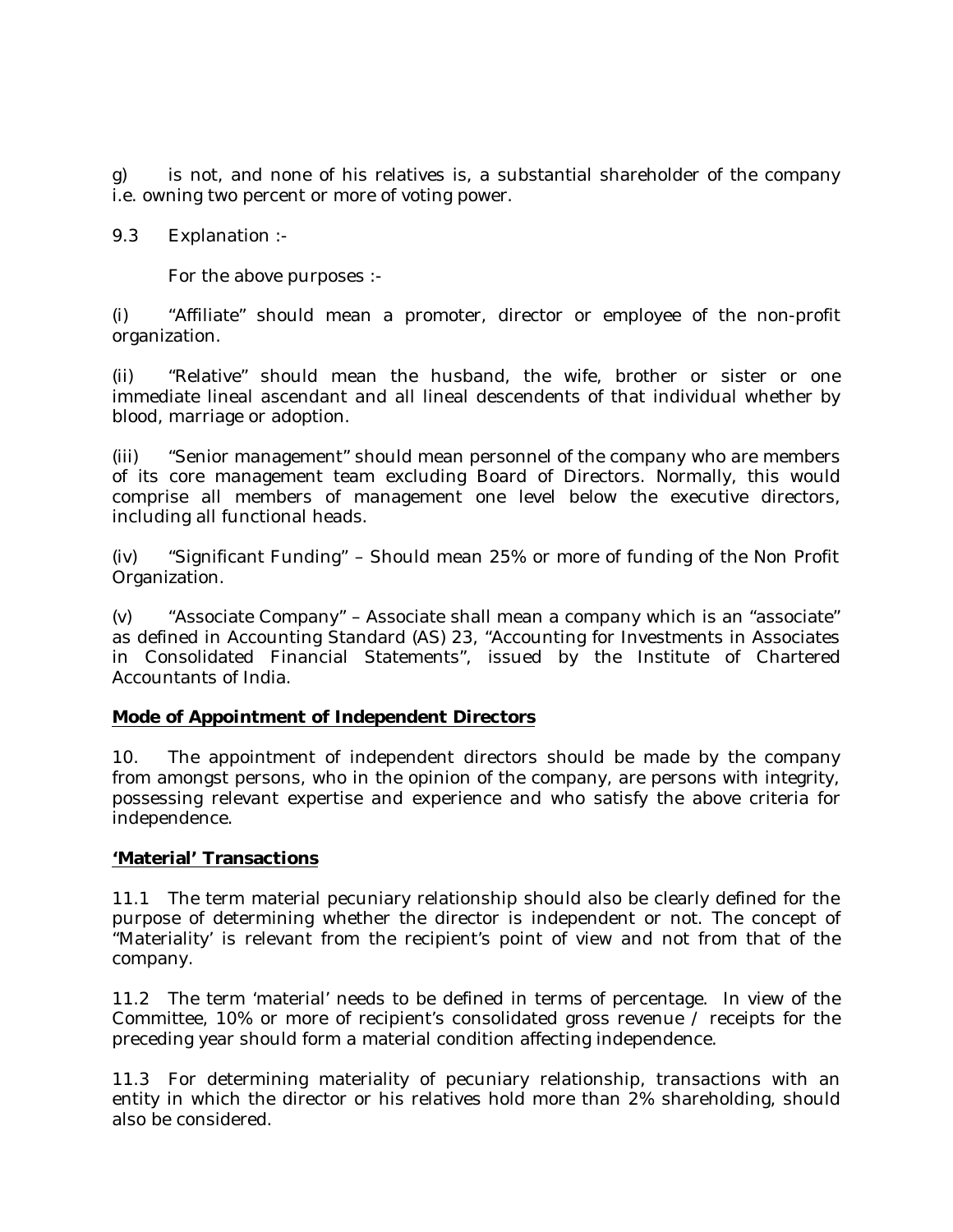11.4 An independent director should make a self-declaration in format prescribed to the Board that he satisfies the legal conditions for being an independent director. Such declaration should be given at the time of appointment of the independent director and at the time of change in status.

11.5 Board should disclose in the Director's Report that independent directors have given self-declaration and that also in the judgment of the Board they are independent. The Board should also disclose the basis for determination that a particular relationship is not material.

## **Number Of Directorships and Alternate Directors**

12.1 The total number of Directorships any one individual may hold should be limited to a maximum of **15.** 

12.2 The number of alternate directorships a person holds should fall within the overall limit of directorships (Total 15). This is necessitated so that the same person is not an alternate director in a large number of companies which may result in deficiency in discharge of duties.

12.3 An individual should not be appointed as an alternate director for more than one director in the same company.

12.4 An alternate director may be allowed to be appointed for an independent director. However, such alternate director should also be an independent director.

12.5 Same liability structure as would be applicable to Independent Directors should also apply to Alternate Directors to Independent Directors.

## **Directors' Remuneration**

13. There is a need for comprehensive revision of provisions of the Companies Act 1956 relating to payment of managerial remuneration.

13.1 Companies need to adopt remuneration policies that attract and maintain talented and motivated directors and employees so as to encourage enhanced performance of the company. Decision on how to remunerate directors should be left to the Company. However this should be transparent and based on principles that ensure fairness, reasonableness and accountability.

13.2 It is important that there should be a clear relationship between responsibility and performance vis-à-vis remuneration, and that the policy underlying Directors' remuneration be articulated, disclosed and understood by investors/ stakeholders.

13.3 Presently managerial remuneration is subject to Government approvals, both in terms of total remuneration permissible and through specified sub-limits. In view of the Committee, emphasis should be more on disclosures (both on quantity and quality) rather than providing limits/ceilings.

13.4 The Committee examined the relevance of Government approvals on managerial remuneration and its application to any class or classes of companies. It was noted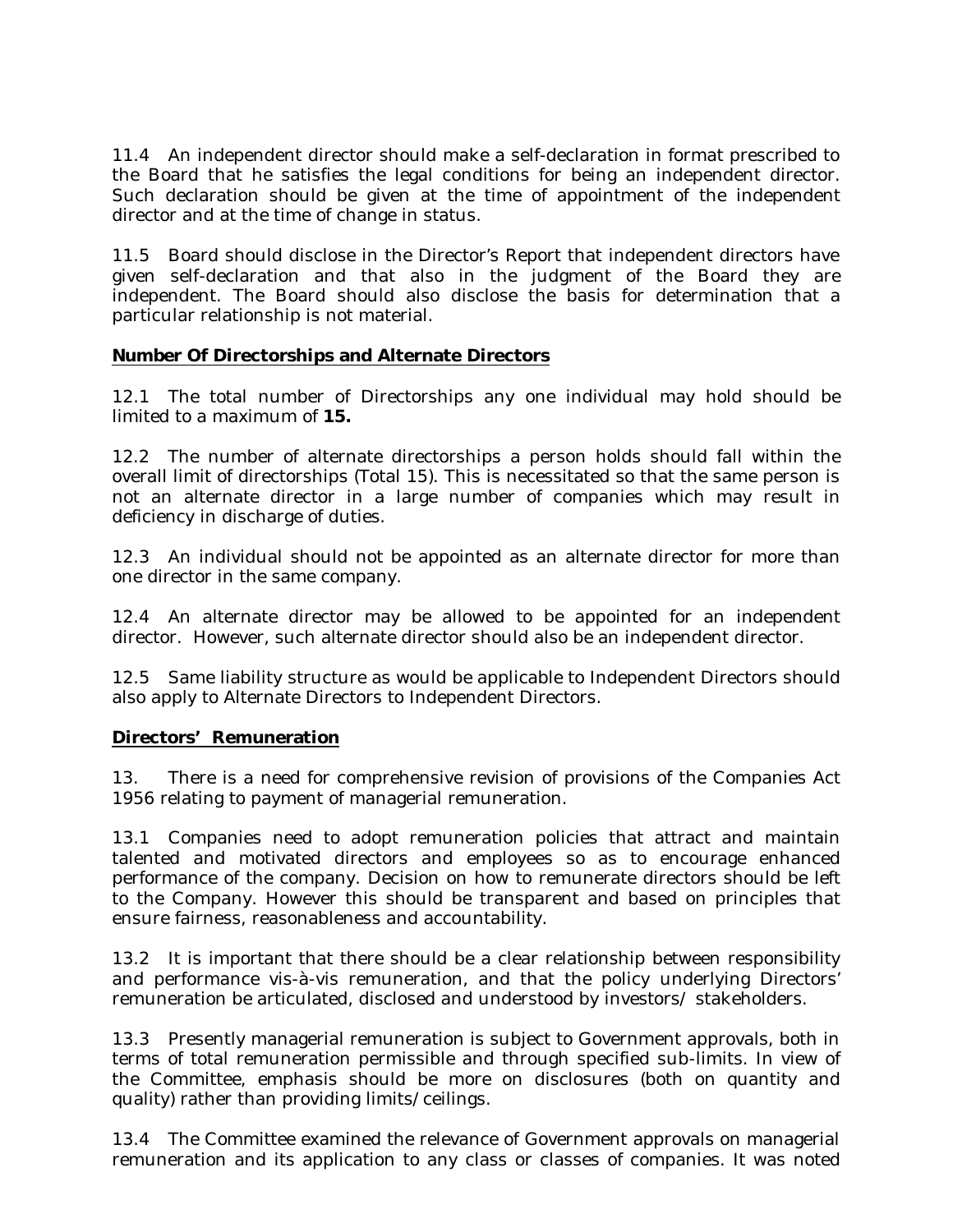that in the current competitive environment, where Indian companies would be competing for specialized man-power globally, it may not be feasible or appropriate for the Government to intervene in such decisions. The Committee acknowledged the outstanding quality of Indian professionals and the high esteem and remuneration commanded by them internationally. The international practice does not impose limits on managerial remuneration. A restrictive regime based on Government approvals, apart from introducing delays may also result in best and the brightest moving away across borders in search of higher compensation.

13.5 The Committee felt that the issue of remuneration had to be decided by the shareholders in context of the circumstances of the company. To enable proper decision making in this regard, it was important to subject this aspect to proper corporate governance processes on the basis of correct disclosures. Therefore, the Committee felt that this decision need not be taken by the Government on behalf of the company but should be left to its shareholders whose approval should necessarily be taken. Such approval should take into account the recommendations of Remuneration Committee, where prescribed or in existence, through the Board.

13.6 However, what comprises remuneration should be provided for under the Rules to the Act. No quantified limits need be prescribed. Remuneration received by the directors of the holding company from subsidiary companies need not be barred but should be disclosed in the Annual Report of the holding company.

13.7 In case of inadequacy of profits (or no profits), the company should be allowed to pay remuneration as recommended by Remuneration Committee, where such Committee is prescribed or exists, through the Board and approved by shareholders.

13.8 Though the Committee has separately recommended that the issue of managerial remuneration should be determined by the shareholders only, the Committee also felt that the existing method of computation of net profits for the purpose of managerial remuneration, in the manner laid down in Sections 349 and 350 of the Act, should be done away with since the current provisions of the Companies Act adequately ensure that a true and fair picture of the company's profit is presented.

## **Sitting Fees to Non-Executive Directors**

14. There need not be any limit prescribed to sitting fees payable to non-executive directors. The company, with the approval of shareholders may decide the sitting fees payable to such category of directors and should disclose it in its Directors' Remuneration Report forming part of the Annual Report of the company.

#### Disclosure of Remuneration

15.1 All type of companies should be required to disclose the Directors'/Managerial remuneration in the Directors' Remuneration Report as a part of the Directors' Report.

15.2 The information in the Directors' Remuneration Report may contain all elements of remuneration package of directors, including severance package and other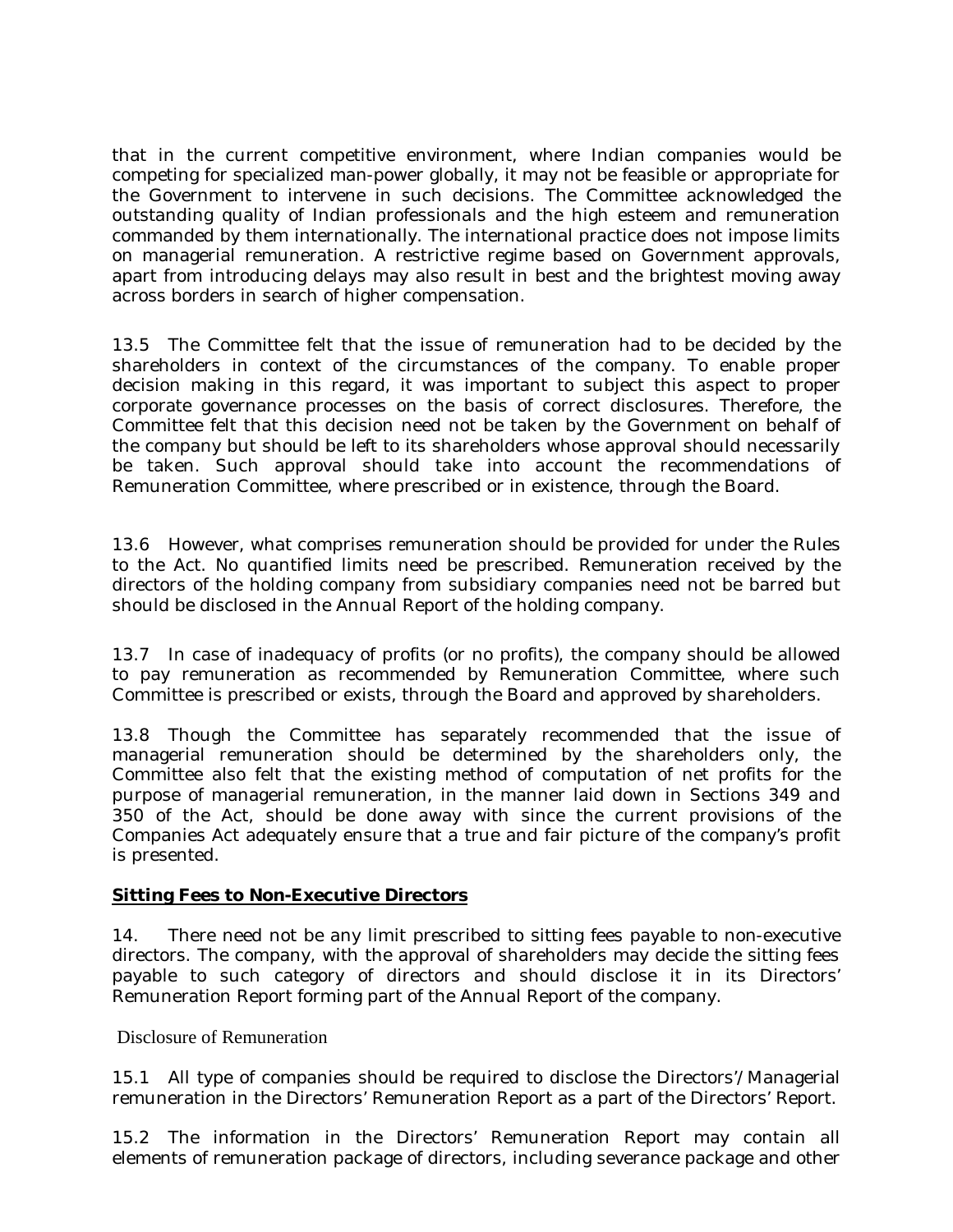details like company's policy on directors' remuneration for the following year, performance graph etc.

## **Remuneration of Non-Executive Directors**

16. A company should also be able to decide on remuneration to non-executive directors including independent directors. This may be in the form of Sitting fees for Board and committee meetings attended physically or participated in electronically and / or Profit related commissions

## **Board Committees**

17. While recognizing the need for discretion of the Board to manage and govern the company through collective responsibility, the Committee recognizes the need for focus on certain core areas relevant to investor / stakeholder interests. In such areas, law may mandate the requirement of constitution of specific Committees of the Board whose recommendations would be available to the Board while taking the final decisions. These Committees are as follows :-

## **Audit Committee for Accounting and Financial matters**

17.1 The Committee recommends that :-

(a) Majority of the Directors to be independent directors if the Company is required to appoint Independent Directors;

(b) Chairman of the Committee also to be independent;

(c) At least one member of Audit Committee to have knowledge of financial management or audit or accounts;

(d) The Chairman of the Audit Committee should be required to attend the Annual General Meeting of the company to provide any clarification on matters relating to audit. If he is unable to attend due to circumstances beyond his control, any other member of the Audit Committee may be authorized by him to attend the Annual General Meeting on his behalf;

(e) The recommendation of the Audit Committee if overruled by the Board, should be disclosed in the Directors' Report along with the reasons for overruling.

#### **Stakeholders' Relationship Committee**

17.2 Companies having a combined shareholder/deposit holder/ debenture holder base of a thousand or more should be required to constitute a Stake Holders Relationship Committee to monitor redressal of their grievances

17.3 The Committee should be chaired by a Non-Executive director.

#### **Remuneration Committee**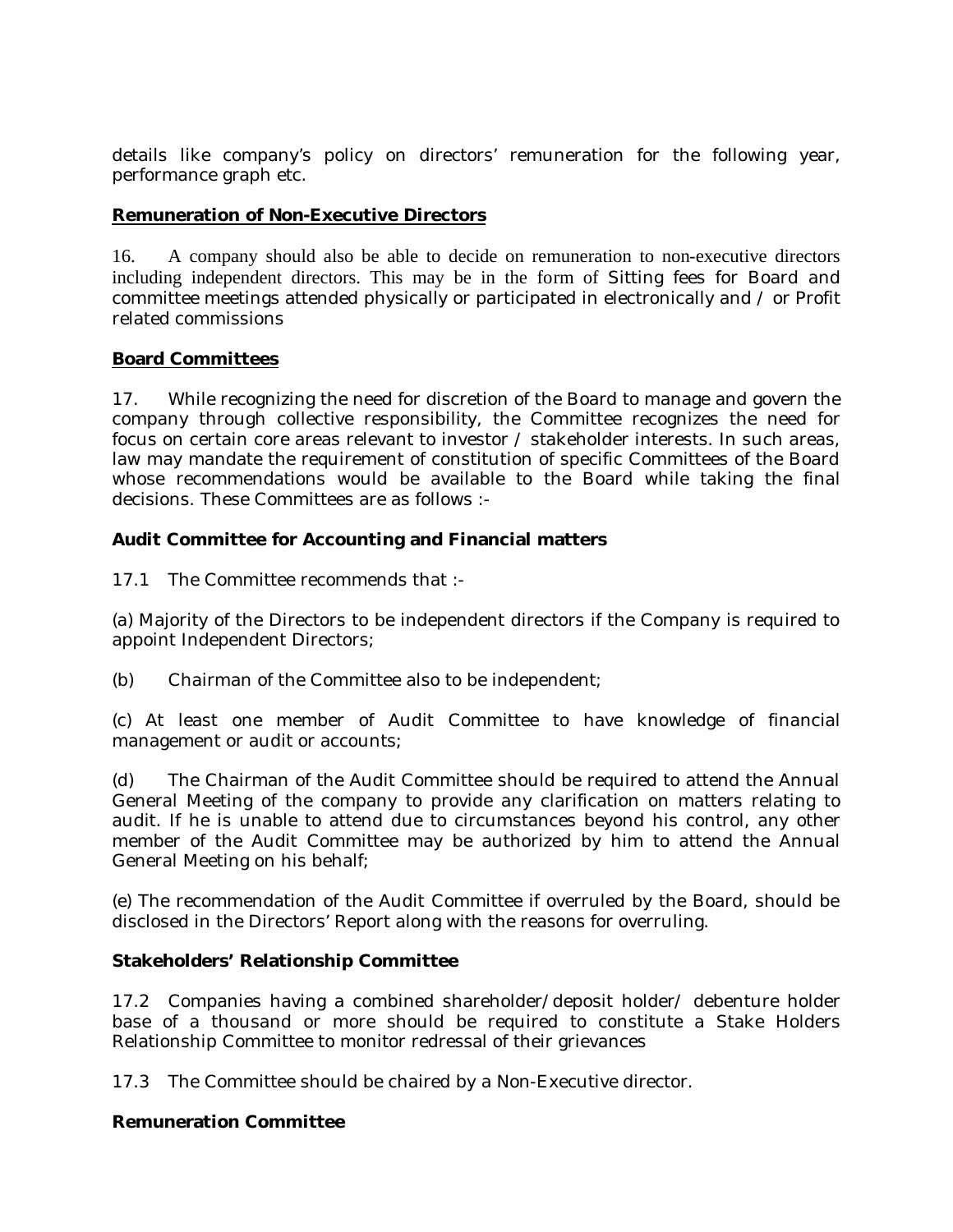17.4 There should be an obligation on the Board of a public listed company, or any company accepting deposits, provided as a part of substantive law, to constitute a Remuneration Committee, comprising non-executive directors including at least one Independent Director in the case of a company where Independent directors have been prescribed. In such cases, Chairman of the Committee should be an independent director. Small companies may be exempted from such a requirement.

17.5 The Remuneration Committee will determine the company's policy as well as specific remuneration packages for its managing/executive directors/senior management. The Chairman or in his absence at least one member of the Remuneration Committee should be present in the General Meeting to answer shareholders' queries.

## **Duties And Responsibilities Of Directors**

18.1 International practice (particularly in U.K.) recognizes a very wide spectrum of duties to be discharged by directors of a company. There is an obligation of obedience to the constitution and decisions of the company lawfully taken under it, or under rules of law permitting such decisions to be taken, the duty of loyalty towards the company and, in good faith, to promote its success to the benefit of members as a whole, to exercise independence of judgment along with care, skill and diligence in exercise of duties, to disclose transactions involving conflict of interest and seek shareholders approval as relevant, not to exploit company assets or benefits from third parties for personal purposes, the duty of special care if a company is unable to pay its debts or is facing a likely prospect of an insolvent situation. The question is whether all such duties, and more, can be recognized in law.

18.2 The Committee is of the view that this aspect should be exposed to a thorough debate. The law may include certain duties for directors, with civil consequences to follow for non-performance. However, the law should provide only an inclusive, and not exhaustive list in view of the fact that no rule of universal application can be formulated as to the duties of the directors.

18.3 Certain basic duties should be spelt out in the Act itself such as

(a) duty of care and diligence;

(b) exercise of powers in good faith, i.e., discharge of duties in the best interest of the company, no improper use of position and information to gain an advantage for themselves or someone else;

(c) duty to have regard to the interest of the employees, etc.

#### **Disqualification of Directors**

19.1 The conditions for disqualification of a director should be prescribed in the Act itself as they relate to the substantive law and may not require much change once the law is framed.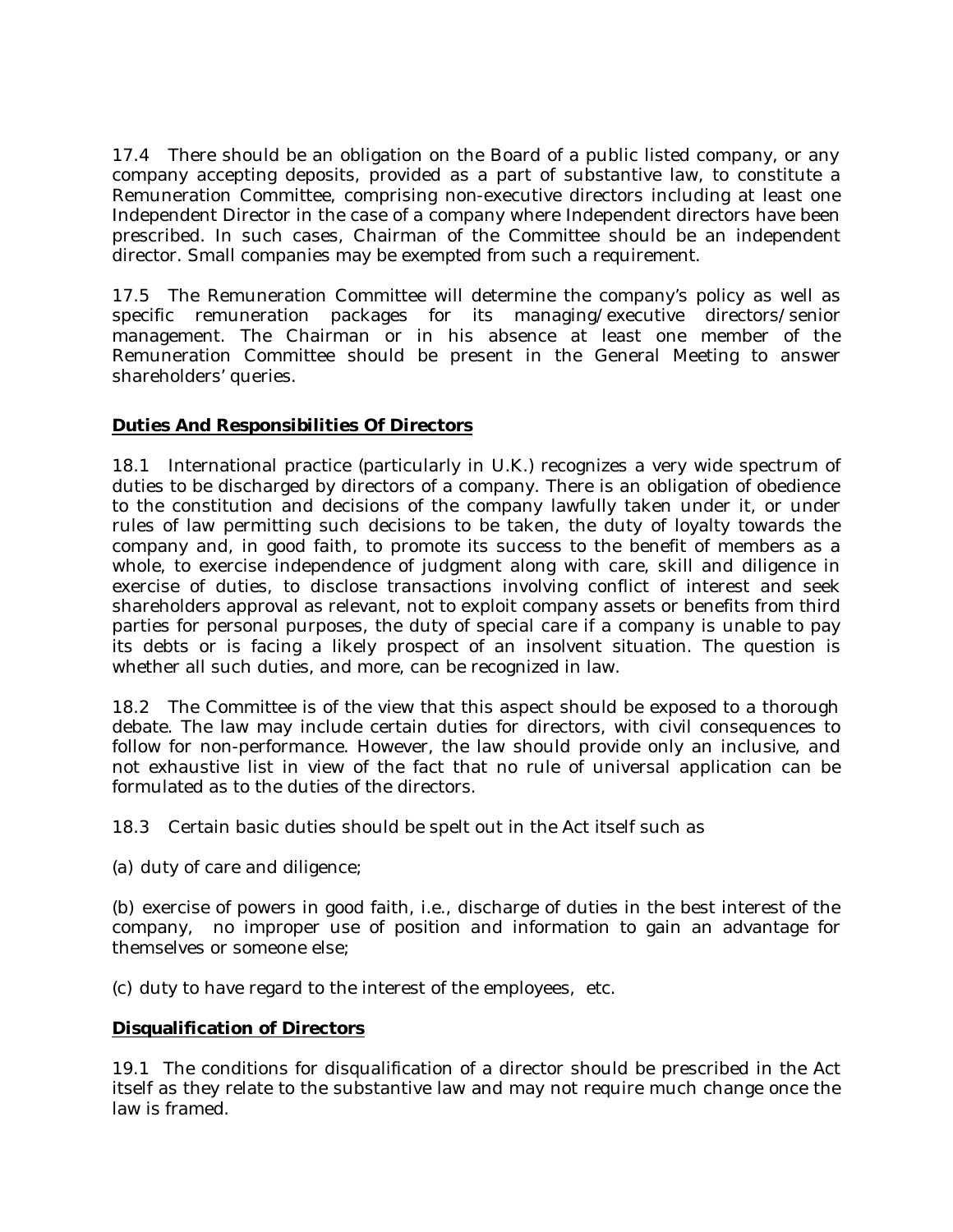19.2 Director proposed to be appointed should be required to give a declaration to the Board that he is not disqualified to be appointed as a director under provisions of the Act.

19.3 Provision of Section 274 (1) (g) of the present Companies Act, prescribing the dis-qualifications of directors, inter alia, provides that a person is disqualified for being appointed as a director in other companies for a period of five years, if such person is a director of a public company which has failed to repay its deposits or interest thereon on due date or redeem its debentures on due date or pay dividend and such failure continues for one year or more. This disqualification should be retained.

19.4 In case of sick companies which have defaulted on payment of deposits/debentures etc., it is necessary to re-constitute its Board of Directors for the purpose of rehabilitation of such companies. The new directors who join boards of such companies are likely to attract the disqualification under the present Section 274 (1) (g) of the Companies Act. In order to encourage qualified professionals to join Boards of such companies, it is necessary to amend Section 274 (1) (g) of the Companies Act to provide that such disqualification would not be applicable for new directors joining the boards of such sick companies which have failed to repay their deposits, debentures etc.

## **Vacation of office by the Directors**

20. Failure to attend Board Meetings for a continuous period of one year should be made a ground for vacation of office by the concerned director regardless of leave of absence being given by the Board for the meetings held during the year.

## **Resignation Of Directors**

21.1 Resignation should be treated as a choice to be exercised by a director. In case of resignation, it should be sufficient for the director to establish proof of delivery of such information with the company to discharge him of any liability in this regard, or of events taking place subsequent to his having intimated his decision to resign. A copy of the resignation letter should also be forwarded to the ROC within a prescribed period by the Director along with proof of delivery to the company. This is necessary to avoid misuse of this choice through retroactive communications.

21.2 There should not be any requirement on the part of the company to formally accept such resignation for it to be effective. Should become effective from the date of resignation, provided the filing with the ROC is within the prescribed period.

21.3 There should be a specific duty on the part of the company to file information with ROC of a director's resignation within a prescribed period of time of its being received.

21.4 Provision should be made that if the number of directors and the additional directors fall below the minimum strength fixed for the Board under the law, due to the resignation of director(s), the remaining directors can co-opt one or more persons as additional directors.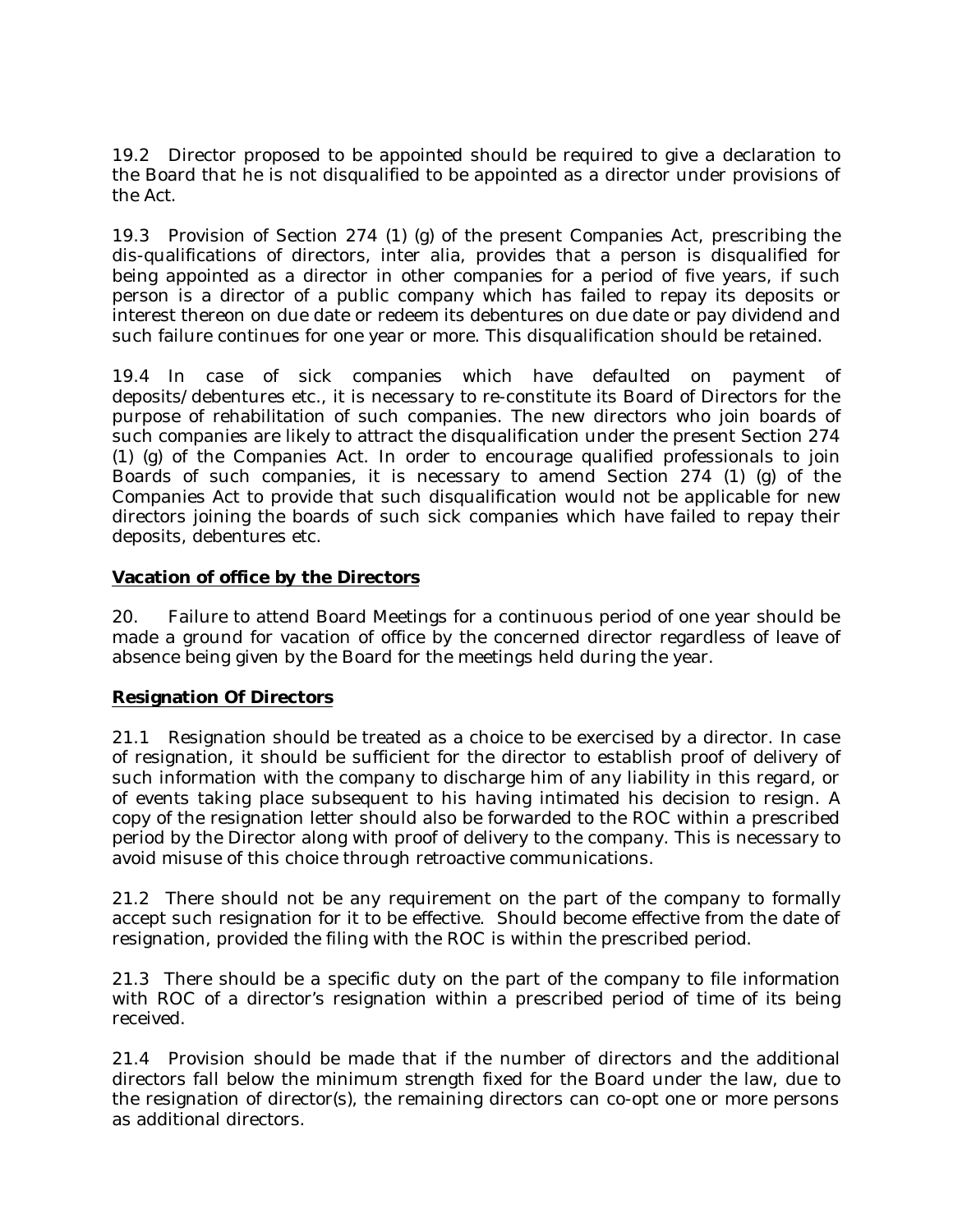21.5 If there is a resignation by all directors, then the promoters or persons having controlling interest should either nominate the minimum required number of directors or if they do not, they should be deemed as directors in the intervening period, till the general body of the company appoints new directors. "Controlling Interest" should be defined in law. However, in case of companies without any identifiable promoters, the law will need to specify the manner of selection of directors.

21.6 The promoters of a company should be identified by each company at the time of incorporation and in its Annual Return.

21.7 In the event of all directors vacating office, the promoters should hold office as directors till the next AGM wherein new directors should be appointed.

21.8 To prevent directors from diverting funds of companies, it is necessary to lay down some responsibility on directors who are appointed on the Boards of companies which come out with public issues. Sometimes, due to presence of celebrity directors, the general public gets attracted to invest without heed to the merits of the issue. This is particularly so when such personalities are given a 'larger-than-life' image by the media. The Indian public, newly exposed to capital market may easily be misled. Companies may also raise funds behind such a veneer and later on not use them for the avowed purpose. Therefore, to lay down more responsibilities on companies seeking public subscription, they should be required to preserve the composition of the Board of Directors for two years or till the procured funds are utilized in accordance with the objectives stated in the prospectus, whichever is earlier. In case the director resigns from such a company, his liability under the prospectus including utilization of funds should continue till the above period.

## **Liabilities Of Independent And Non-Executive Directors**

22. A non-executive/independent director should be held liable only in respect of any contravention of any provisions of the Act which had taken place with his knowledge (attributable through Board processes) and where he has not acted diligently, or with his consent or connivance.

#### **Knowledge Test**

22.1 If the independent director does not initiate any action upon knowledge of any wrong, such director should be held liable.

22.2 Knowledge should flow from the processes of the Board. Additionally, upon knowledge of any wrong, follow up action  $\ell$  dissent of such independent directors from the commission of the wrong should be recorded in the minutes of the board meeting.

#### **Directors and Officers (D&O) Insurance**

23. Insurance for key-man and for key directors and officers of companies by means of general insurance policies may be taken by companies. Directors and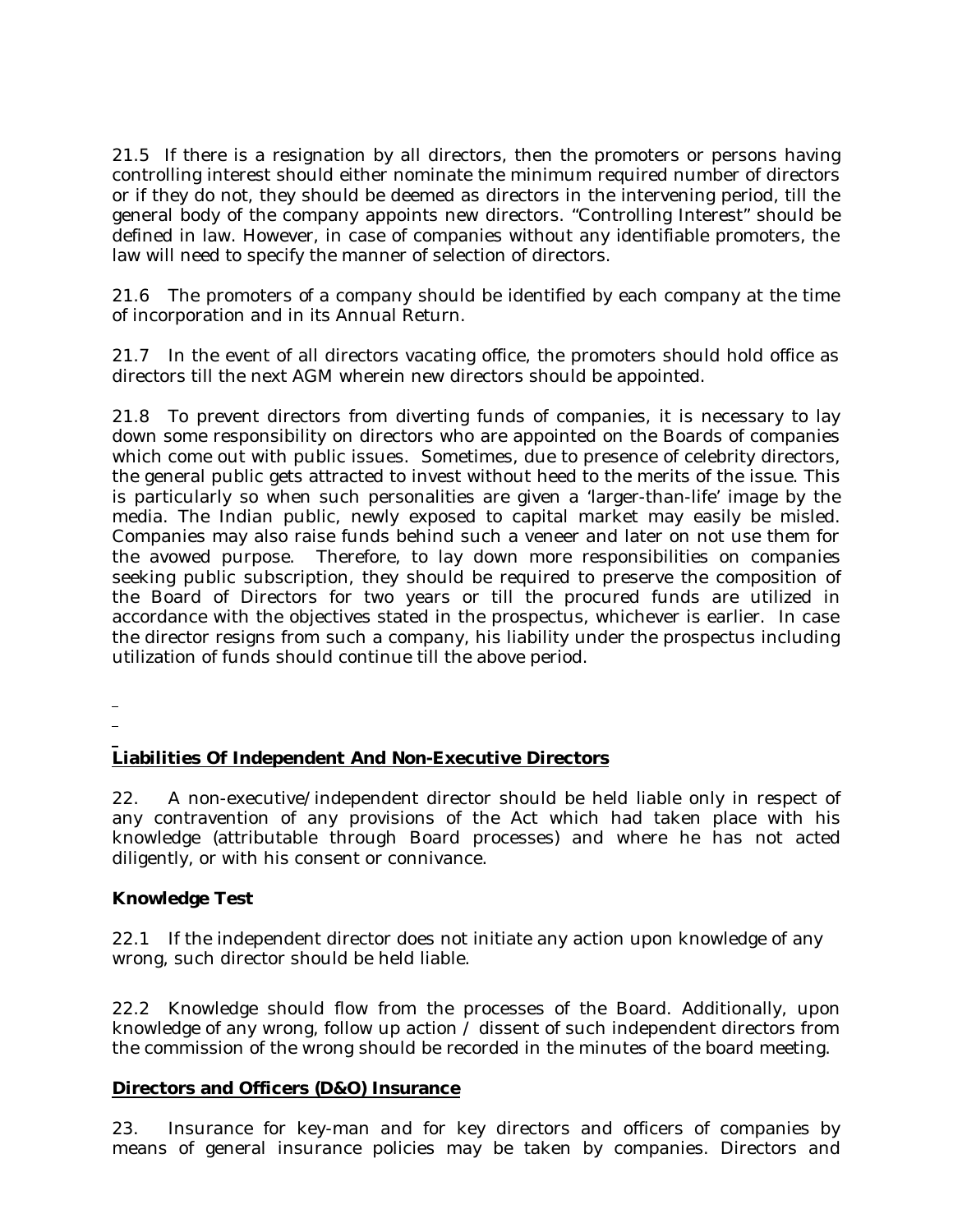Officers (D&O) insurance is a means by which companies and their directors/ officers may seek to mitigate potential personal liability. Insurance aids independence as the directors are not dependent on the company. Accordingly, S. 201 of the Companies Act should be modified to have the enabling provision for providing insurance / indemnification in case no wrongful act is established. The insurance premium paid by the company for such a policy need not be treated as a perquisite or income in the hands of director. However, if the wrongful act of the director is established, then the proportionate amount of premium attributable to such director should be considered as perquisite/income for the purpose of remuneration.

## **Rights of Independent/Non-Executive Directors**

24. Independent / Non-Executive directors should be able to :-

- Call upon the Board for due diligence or obtaining of record for seeking professional opinion by the Board;

- have the right to inspect records of the company;
- review legal compliance reports prepared by the company; and
- in cases of disagreement, record their dissent in the minutes.

## **Meetings Of Directors- Related Matters**

25.1 The requirement of the Companies Act, 1956, to hold a meeting every three months and at-least 4 meetings in a year should continue. The gap between two Board Meetings should not exceed four months.

25.2 The Committee is of the view that law should facilitate use of technology to carry out statutory processes efficiently. Meetings of the Board of Directors by electronic means (Teleconferencing and video conferencing included) to be allowed and directors who participate through electronic means should be counted for attendance and form part of Quorum. Minutes should be approved/ accepted by such directors who attended by way of teleconferencing/ videoconferencing (Signature may be accepted by use of digital signature certification. If any director has some reservation about the contents of the Minutes, he may raise the issue in succeeding meeting and the dissent, if any, may be recorded in the minutes of that meeting.

## **Quorum for emergency meetings**

26. In the case of companies where Independent Directors are prescribed :-

Notice of every meeting of the Board of Directors should be given well in advance to ensure participation by maximum number of directors. In view of the Committee, a period of 7 days is sufficient for the purpose.

The presence of one independent director should be made mandatory for board meetings called at short notice.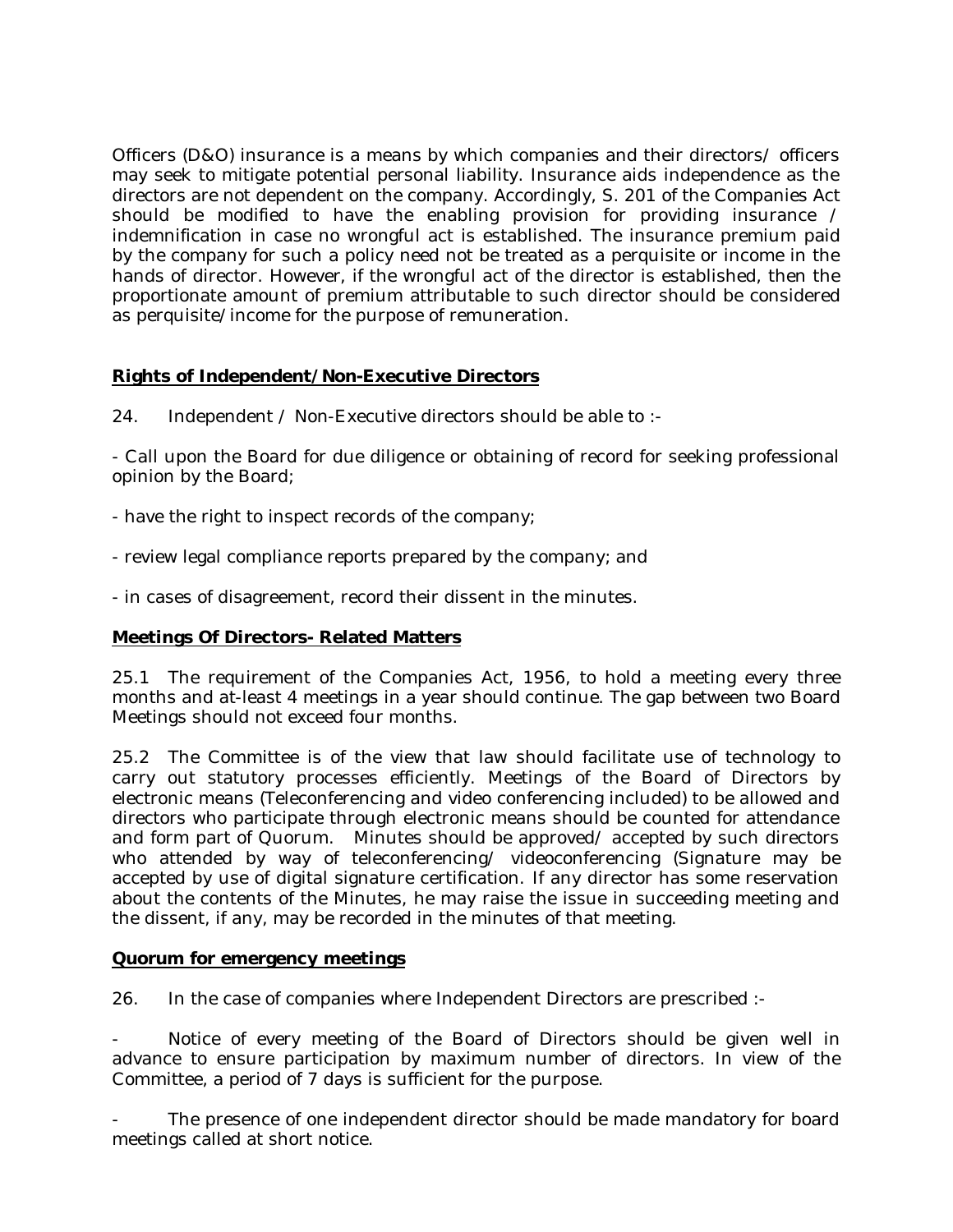Meetings at shorter notices should be held only to transact emergency business. In such meetings the mandatory presence of at least one Independent Director should be required since this would ensure that only well considered decisions are taken.

If even one Independent Director is not present in the emergency meeting, then decisions taken at such meetings should be subject to ratification by at least one Independent Director.

#### **Matters to be discussed at a Board Meeting**

27. There is a need to ensure that the meetings of Board of Directors provide sufficient time for consideration of important matters. The Committee was of the view that there should be a clear recognition of vital issues for which Board discussion in the meeting of the Board should be mandatory. These matters should not be left to Resolution by circulation since this practice is open to abuse. The suggestions made in the Companies (Amendment) Bill, 2003 may be taken as the basis.

#### **Restrictions on Board's Powers**

28. Under Section 293 of the present Act certain restrictions have been placed on the Board of Directors of a public company or of a private company, which is a subsidiary of a public company from deciding on certain matters except with the consent of the shareholders of such company in a general meeting. This provision should be reviewed and it should be provided that the consent of the shareholders should be through a special resolution for certain items such as those presently mentioned in 293 (1) (a), (c) and (d) of the present Act. Shareholders' approval should be required for sale of whole or substantially whole of the undertaking in that financial year. "whole or substantially whole" should mean 20% of the total assets of the company. Further, certain additional items that should require shareholders approval may include sale/transfer of investment in equity shares of other bodies corporate which constitute 20% or more of the total assets of the investing company.

#### **Meetings Of Members**

29.1 Every company should be permitted to transact any item of business as it deems fit through postal ballot apart from items for which mandatory postal ballot is prescribed. However, the government should prescribe a negative list of items which should be transacted only at the AGM and not through postal ballot. These negative items could be the following items of Ordinary Business :-

(i) consideration of annual accounts and reports of Directors and Auditors;

(ii) declaration of dividends;

- (iii) appointment of directors; and
- (iv) appointment of and fixing the remuneration of the auditors.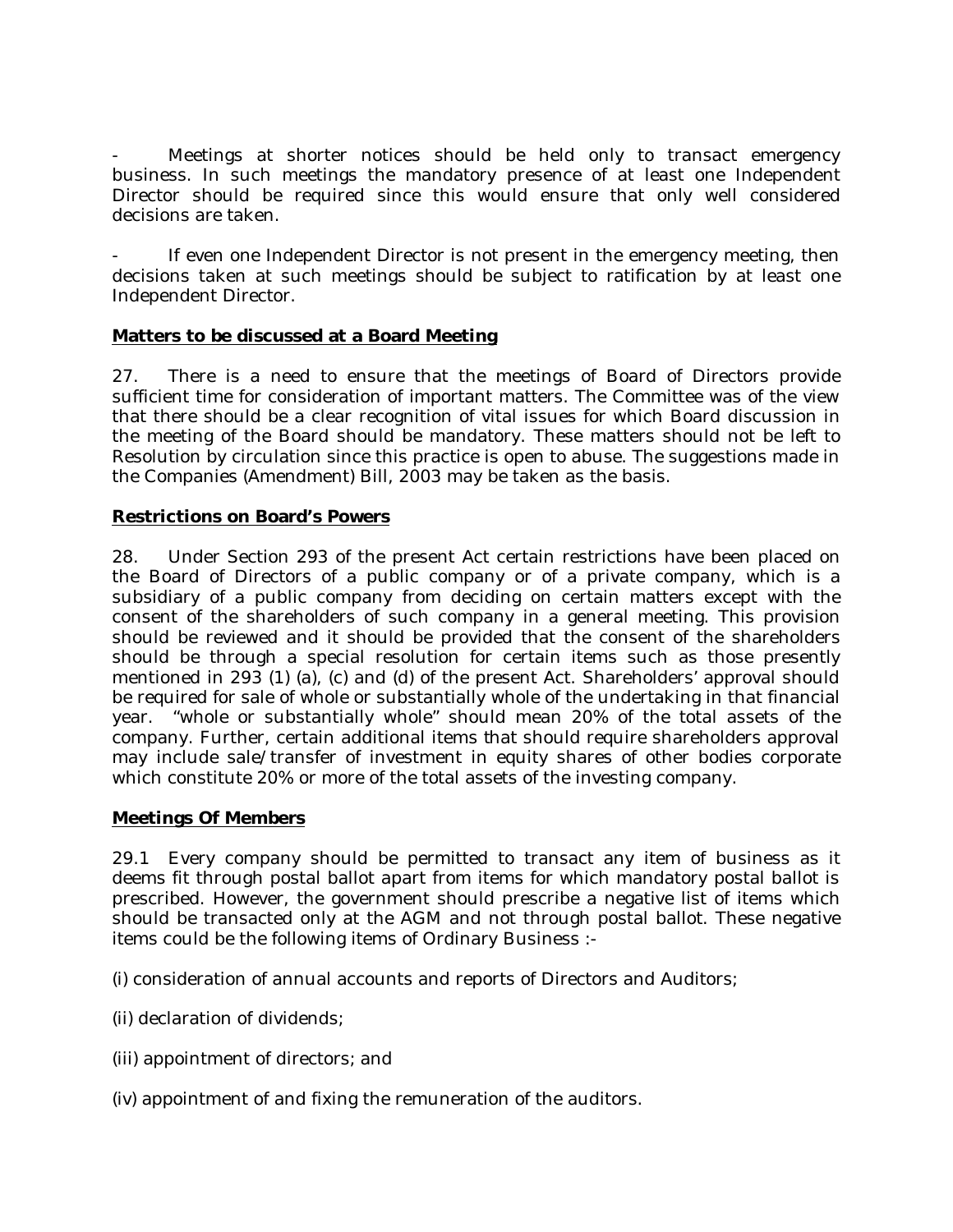29.2 Similarly, items of business in respect of which Directors/Auditors have a right to be heard at the meeting (e.g. when there is a notice for their removal), should not be transacted through voting by postal ballot.

29.3 Electronic Voting **–** Law should provide for an enabling clause for voting through electronic mode.

29.4 Place of Meeting - AGM may also be held at a place other than the place of its Registered Office, provided at least 10% members in number reside at such place (In India only).

## **AGM in Small Companies**

30.1 Small Companies may be given an option to dispense with the requirement of holding an AGM. Such companies may be permitted to pass Resolutions by circulation.

30.2 (d) The items of negative lists as identified above, may also be transacted by Small Companies through postal ballot.

#### **Demand For Poll**

31.1 The demand for poll can be made by shareholder(s) holding  $1/10<sup>th</sup>$  of the total voting power or shares of paid up value of Rs.5 lakhs, whichever is less.

31.2 The Committee considered a view that the Chairman of the meeting should have the discretion to overrule a demand for poll, if it can be established that a resolution with the requisite majority can be passed on the basis of representations or proxies at hand. This view has to be balanced with an appreciation of minority interests. In some cases, the powers to demand poll have been misused. The Committee is of the view that the threshold limit needs to be reviewed to enable conduct of business in an orderly yet democratic manner and the same may be prescribed by way of Rules. Alternatively, possibility of vesting the Chairman of the meeting with the power to overrule a demand for poll in certain circumstances may be provided.

#### **Other Recommendations**

#### **Higher deposit amount for notice regarding nominating/appointing a director.**

32. Presently, any person can give nomination for appointment as a director with a deposit of Rs. 500/- Such nomination should be allowed to be made only by shareholders constituting 1% of paid up capital and with a deposit of Rs. 10000/ which should be forfeited if the Director does not get elected.

#### **Option of buy-back for shareholders of de-listed companies**

33. To protect the shareholders of a listed company that opts to de-list, one buyback offer by the company should be mandated within a period of 3 years of its delisting from all the stock exchanges in India. Appropriate valuation Rules for this purpose should be prescribed.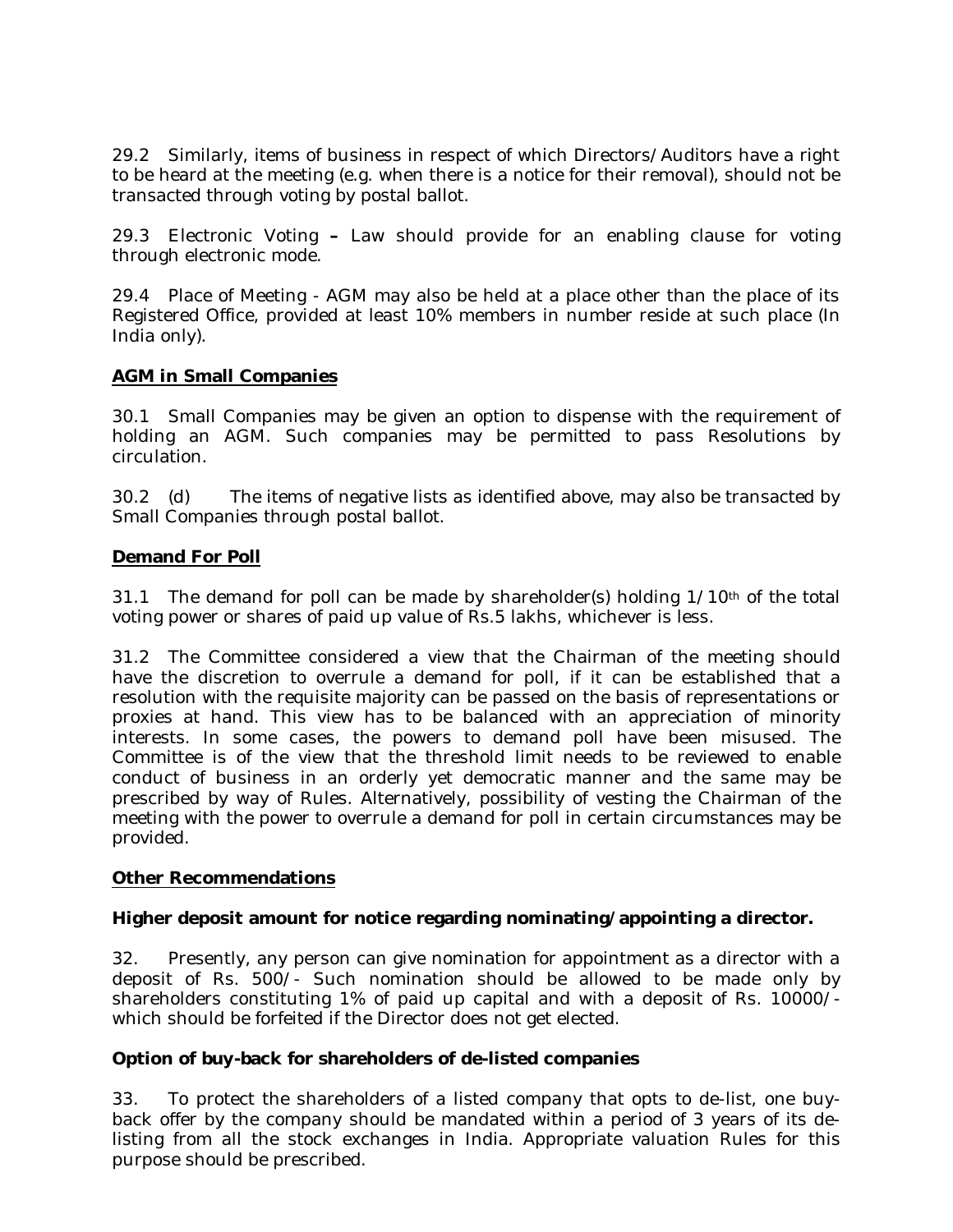## **Corporate Structure**

34.1 Stakeholders / Board look towards certain Key Managerial Personnel for formulation and execution of policies and to outside independent professionals for independent assurances on various compliances. The Committee feels it desirable to dwell on such managerial personnel who have a significant role to play in the conduct of affairs of the company and determine the quality of its Governance. The Committee is of the view that such key Managerial Personnel may be recognized by the law, along with their liability in appropriate aspects of company operation.

## **Key Managerial Personnel**:-

34.2 The Committee identifies the following key Managerial Personnel for all companies:-

- ß Chief Executive Officer (CEO)/Managing Director
- ß Company Secretary (CS)
- ß Chief Finance Officer (CFO]

#### RECOMMENDATIONS –

 $\triangleright$  The appointment and removal of the key managerial personnel should be by the Board of Directors.

 $\triangleright$  The key managerial personnel including managing / (whole time) Executive Directors should be in the whole-time employment of only one company at any given time.

 $\triangleright$  Both the managing director as also the whole time directors should not be appointed for more than 5 years at a time.

 $\triangleright$  As provided currently, the option to a company to appoint director by proportional representation may be retained.

 $\triangleright$  The present requirement of having managing director/whole time director in a pubic company with a paid up capital of Rs.5 crores may be revised to Rs.10 crores by appropriate amendment of the Rules. The said limit could be reviewed from time to time.

Special exemptions may be provided for small companies from appointing such personnel on whole-time basis. Such companies may obtain services that may be considered mandatory under law from qualified professionals in practice.

#### **Interested Shareholders**

35. The Committee considered the concept of exclusion of interested shareholders from participation in the General Meeting in events of conflict of interest. The Committee felt that this was an aspect of good Corporate Governance which may be adopted by companies on voluntary basis by making a provision in the Article of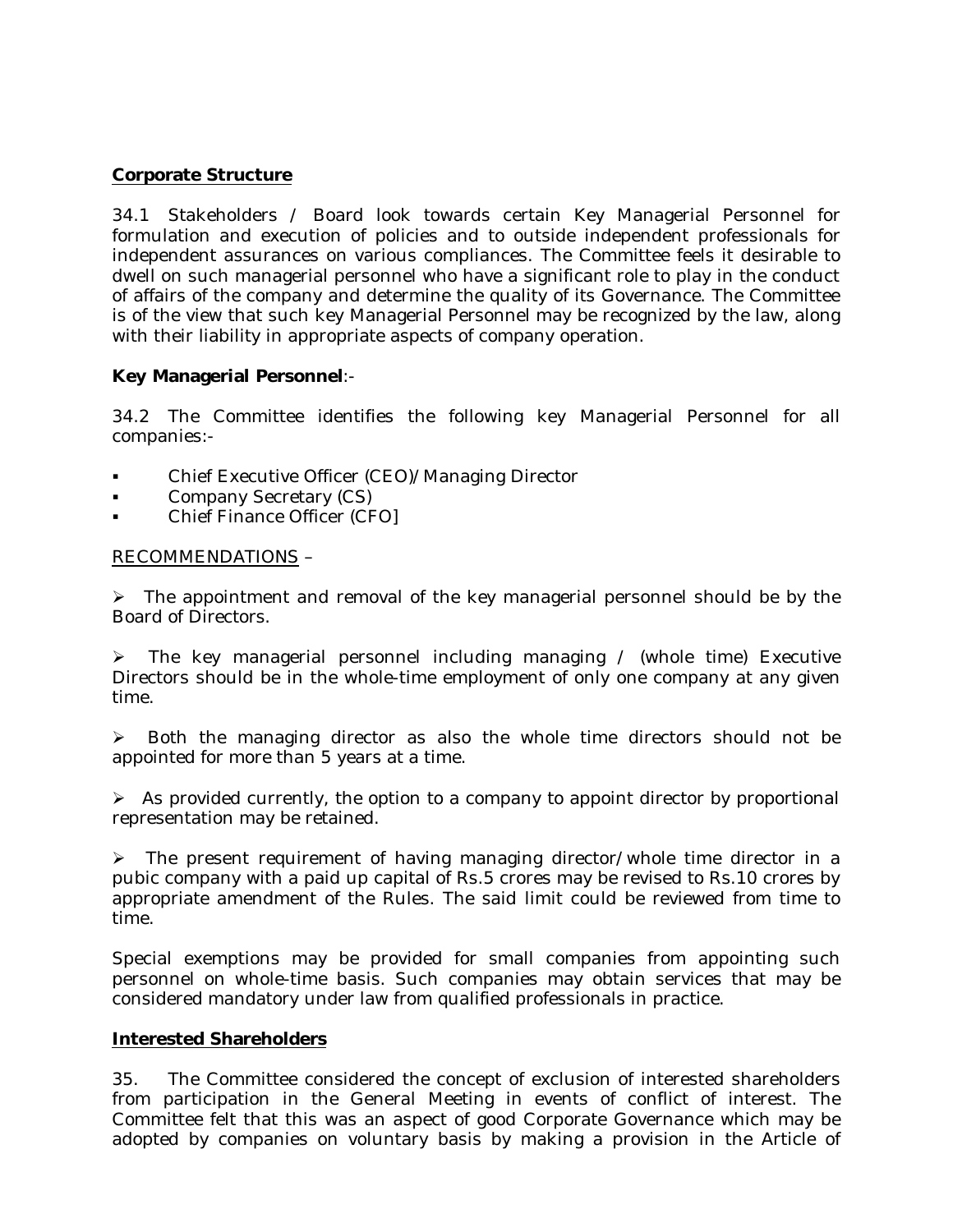Association of the company. In view of the issues related with enforcing compliance of such requirements, there need not be any specific legal provision for the purpose.

## **General**

36.1 Sometimes, board appointees include persons who clearly lack the experience or the capacity to function as directors. Low-level employees or un-experienced relatives of shareholders also sometimes find their way into the boards, with 'shadow' directors pulling strings and acting as real decision makers. The law should provide for a framework that allows attribution by recognizing the presence of any person in accordance with whose directions or instructions, the directors of the company are accustomed to act. There should also be a requirement of disclosure of directors background, education, training and qualifications, as well as relationships with managers and shareholders.

36.2 The Committee recognizes that to enable all companies to access good quality managerial talent, efforts by various institutions, organizations and associations to train directors should be encouraged. An important role can be played in this respect by professional bodies, chambers of commerce, trade associations, business and law schools. Such efforts, while upgrading the skills of directors would also expand the pool of candidates from which such candidates may be selected. Such efforts should aim at better discharge of fiduciary duties and value enhancing board activities. There should be specific executive development programmes aimed at developing the awareness levels of Board level appointees. Such persons should also be provided an insight into corporate law compliance requirements.

36.3 It is to recognize that law cannot specify corporate governance in its entirety. There are several behavioural norms that cannot be addressed through a legal framework. There is, therefore, space for Corporate Governance Codes to supplement and strengthen the legal provisions. There should be an interactive dialogue between professional bodies and corporate sector to enable evolution of such Codes.

36.4 Voluntary or Comply-and-Explain codes of conduct for directors should be developed and disseminated by private sector and professional organizations. Such codes should detail the minimum procedures and care that make up due diligence and care. The presence of such codes would serve to educate both directors and investing public.

36.5 The corporates should be encouraged to seek independent assessment/audit of the conduct of polls during general meetings of the company.

36.6 Punishments for violation of fiduciary duties should be sufficiently severe so as to deter wrongdoing.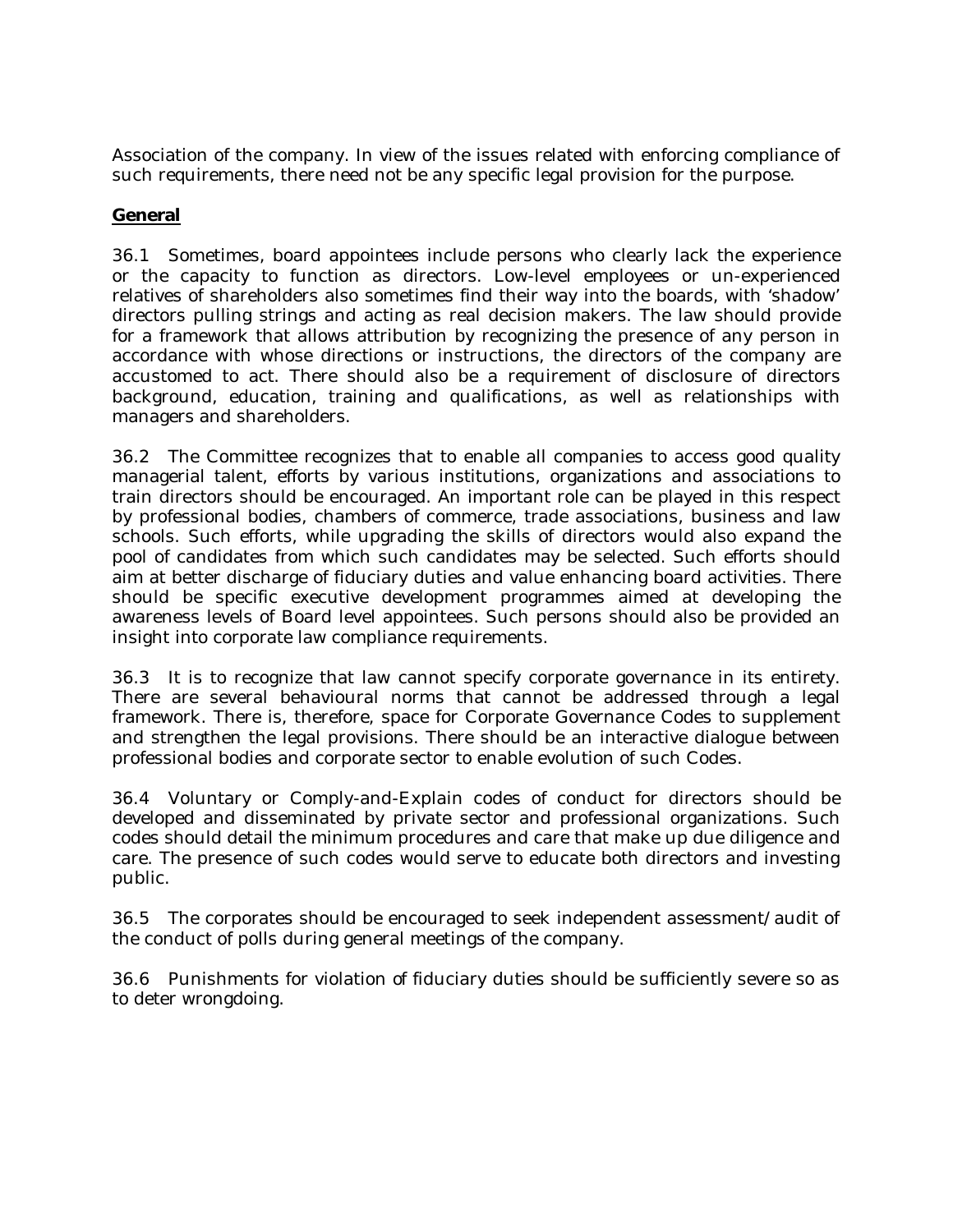# **Chapter V : Related Party Transactions**

1. While directors have the authority to regulate the affairs of the company collectively as Board, their duties of good faith and fair dealings are owed by each director individually. Directors have the duty not to place themselves in a position when their fiduciary duties towards the company conflict with their personal interests. And in case it happens, directors have the duty to prefer interests of the company. Directors should not use company's assets, opportunities or information for their own profit.

2. The Committee deliberated on whether transactions/contracts in which directors or their relatives are interested should be regulated through a "Government Approval-based regime" or through a "Shareholder Approval and Disclosure-based regime". The committee looked into international practices in this regard and felt that the latter approach would be appropriate in the future Indian context.

## **Director's duty to disclose interest**

3.1 The Law should impose a duty on every director to disclose to the company, the contracts or arrangements with the company, whether existing or proposed or acquired subsequently, in which he, directly or indirectly, has any interest or concern.

3.2 The manner, time limit and the extent of such disclosure should be specified in the Act. The notice for relevant disclosure should be made by the interested director to the Board of Directors at a meeting of the Board in which the transaction is to be discussed, so that information is available to the Board in a timely manner. The provisions in the existing Law to issue general notice by the directors in respect of their interest in contracts/arrangements by the company should continue.

3.3 Failure to make disclosure should be treated as a default. Director concerned should be held liable to penalties and he should be deemed to have vacated his office. This should also be a condition of disqualification to hold office of director of that company for a prescribed period.

3.4 Directors' Responsibility Statement should include an additional clause to the effect that every director has made relevant disclosures as mentioned above.

3.5 Interested director should abstain from participating in the Board meeting during consideration of relevant agenda item in which he is interested.

3.6 The company should maintain a register, in which all transactions above a prescribed threshold value in respect of contracts/arrangements, in which directors are interested, should be entered. The register should be kept at registered office of the company and should be open to inspection to all members.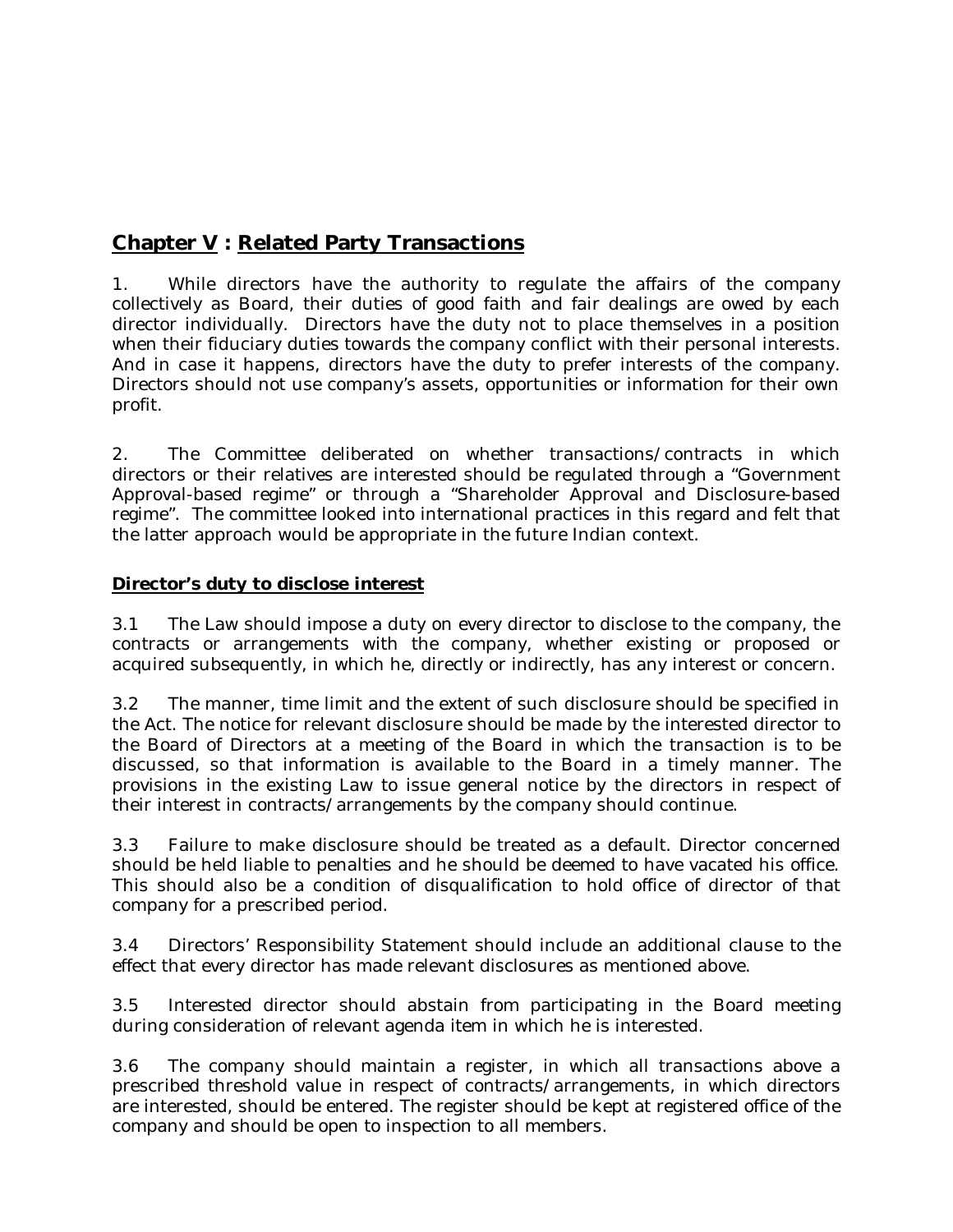# **Certain transactions, in which directors are interested, to take place only subject to approval of Board/shareholders**

4.1 In addition to disclosure requirements in respect of all transactions/contracts/arrangements in which directors are interested, certain transactions, between company and director or persons connected with director, in respect of sale, purchase of goods, materials or services should take place only with the approval of Board of Directors. A threshold limit may be fixed under the Rules in respect of powers of the Board in this regard.

4.2 Beyond a limit, the approval of shareholders, by special resolution, should be mandated. The particulars/details pertaining to such contracts/arrangements to be included in the explanatory statement (to relevant special resolution), to be sent to shareholders, should be specified in the rules.

4.3 Similar provisions should be applicable in respect of all transactions relating to transfer or lease of immovable property to/by the interested director by/to the company.

4.4 The existing exemption under Section 297 (2) (a) of the Companies Act in relation to transaction/contract/arrangement taking place for cash at market price should continue.

# **Disclosures**

4.5 Details of Transactions of the Company with its Holding or Subsidiary / Fellow Subsidiary or Associate Companies in the ordinary course of business and transacted on an arms length basis should be placed periodically before the Board through the Audit Committee, if any.

4.6 Details of transactions not in a normal course of business and / or not on an arms length basis with Holding/Subsidiary/Fellow Subsidiary/Associate Companies should be placed before the Board together with Management justification for the same. A summary of such transactions with each party should form part of the Annual Report of the Company.

4.7 Non compliance of these provisions should result into:-

(a) Penalty on director who authorized transaction/contract etc. without approval of Board/General meeting.

(b) Transaction/Contract being voidable at the option of the Board/Company.

(c) Director concerned to account to the company for any gain made by him and to indemnify the company against wrongful gain made at the cost of the company.

(d) The Director concerned being deemed to have vacated his office.

(e) Disqualification of the director to hold office in the company for a prescribed period.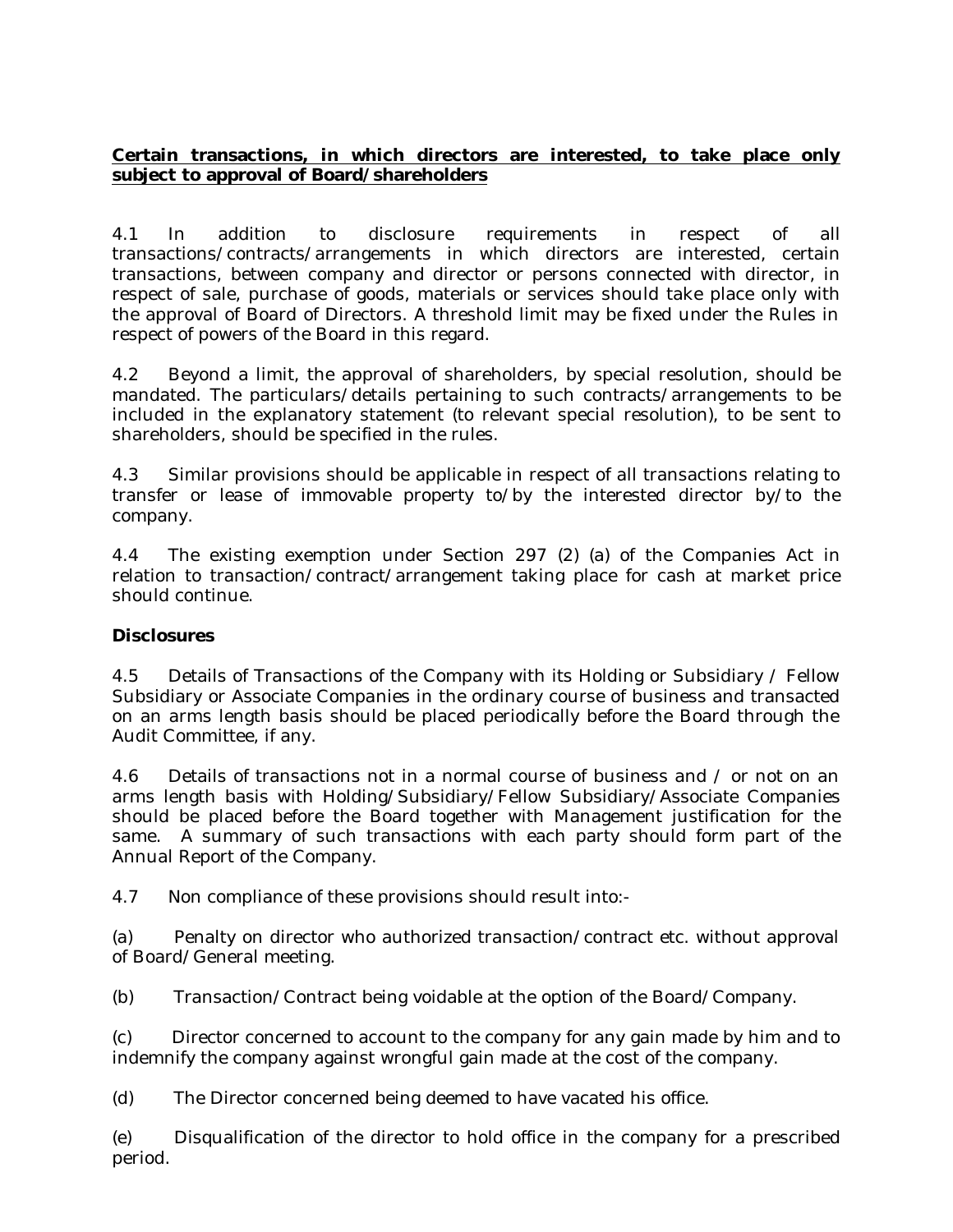# **Restrictions on Loan to director or holding office or place of profit by relative of director**

5.1 Generally the directors should not be encouraged to avail of loans or guarantees from companies. They should be allowed remuneration or sitting fees only. In case company decides so, loans to directors should be allowed only when company by special resolution approves such loans. Disclosures to be made to shareholders, through the explanatory statement, should be specified in the rules. It should be open to a company to formulate schemes (such as Housing Loan Schemes) for the benefit of Executive Directors. Once such schemes are approved by the shareholders by special resolution, loans under such schemes may be allowed to eligible directors, without again going to shareholders for approval.

5.2 Transactions relating to short term Quasi-Loans to director or funding of director's expenditure (to be reimbursed by director later on) up to a specified limit (by rules) may be allowed subject to approval by the shareholders through special resolution.

[Quasi loan is a transaction where one party - the creditor agrees to pay or pays otherwise than in pursuance of an agreement, a sum for another (the borrower) or agrees to reimburse, or reimburses otherwise than in pursuance of an agreement expenditure incurred by a third party for the borrower on terms that the borrower would reimburse the creditor or in circumstances that give rise to a liability for the borrower to reimburse creditor.]

5.3 Funding of Director's legitimate expenditure on duty to the company should be excluded from these regulations.

5.4 Special provisions may be made for loans or quasi loans by money lending companies to its employee including directors to be allowed, subject to regulations of RBI and other regulators.

5.5 The director or relatives of a director should be allowed to hold office or place of profit in the company upto a limit (to be specified by rules) only if shareholders, by special resolution, approve. (The office of MD or WTD should not be treated as office or place of profit.)

## **Duty on directors to disclose information relating to directorship and shareholdings in the company and in other companies**

6.1 Every director should be under obligation to disclose to the company:-

(i) Personal details as may be prescribed by way of rules.

(ii) Directorships (including Managing Directorship, Whole Time-Directorship or Managership) held by him in any other company/firm.

(iii) Shares or debentures held by him as well as his relative in the company and all other companies, as referred to in para 4.5 above.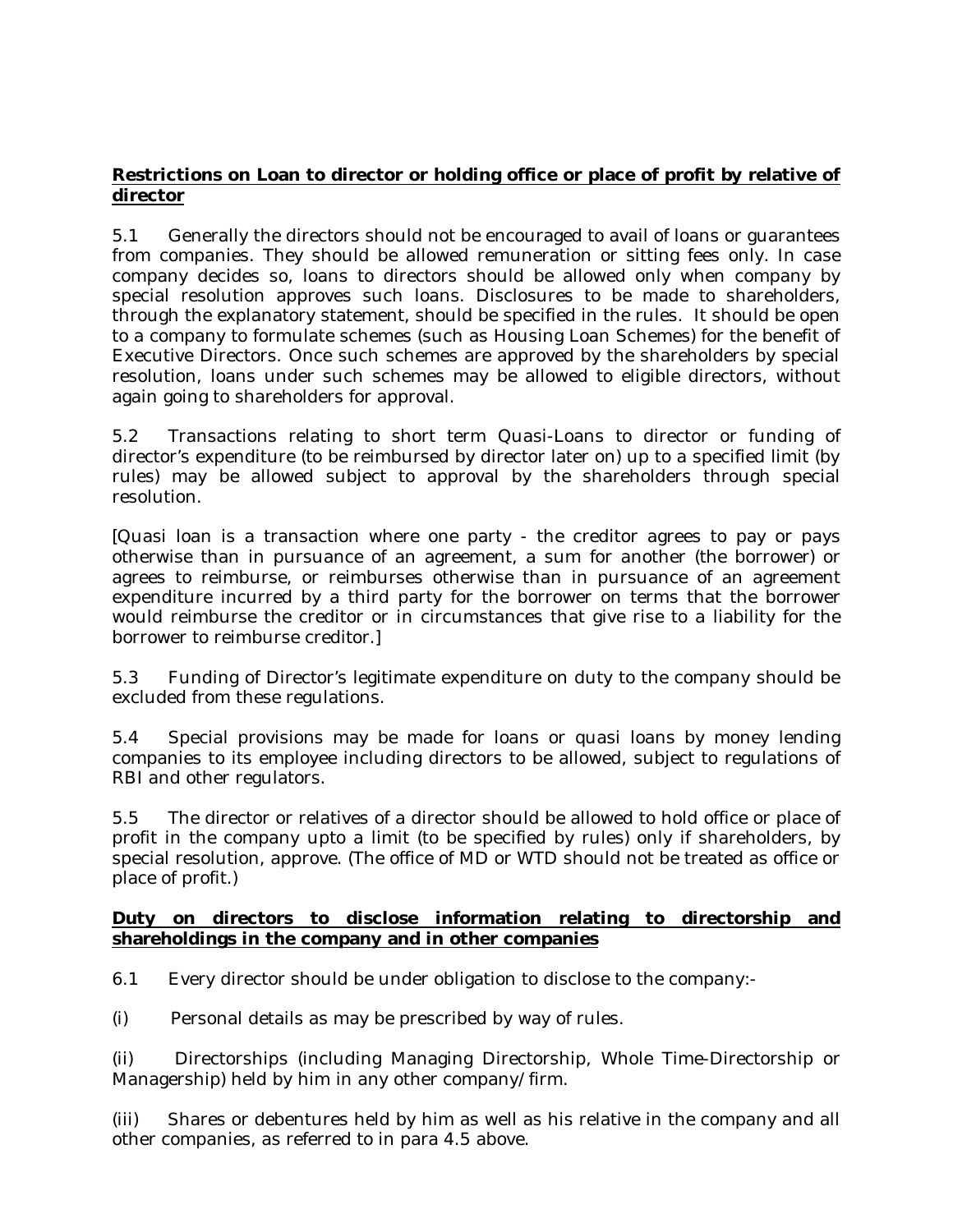(iv) Names of Companies in which director either singly or along with his relatives hold not less than a specified percentage of shareholding as may be specified by Law.

(v) Names of other entities in which he is directly or indirectly interested as partner, member or a key person, by whatever name called.

(vi) Any changes in respect of above items [(i) to (v)] to the company should be informed within a time specified by Law.

6.2 Non disclosure of above information by any director should hold such director liable to pay fine.

6.3 The company should keep a register containing relevant details mentioned in para 6.1 in respect of each director. Register should be open for inspection by all members of the company.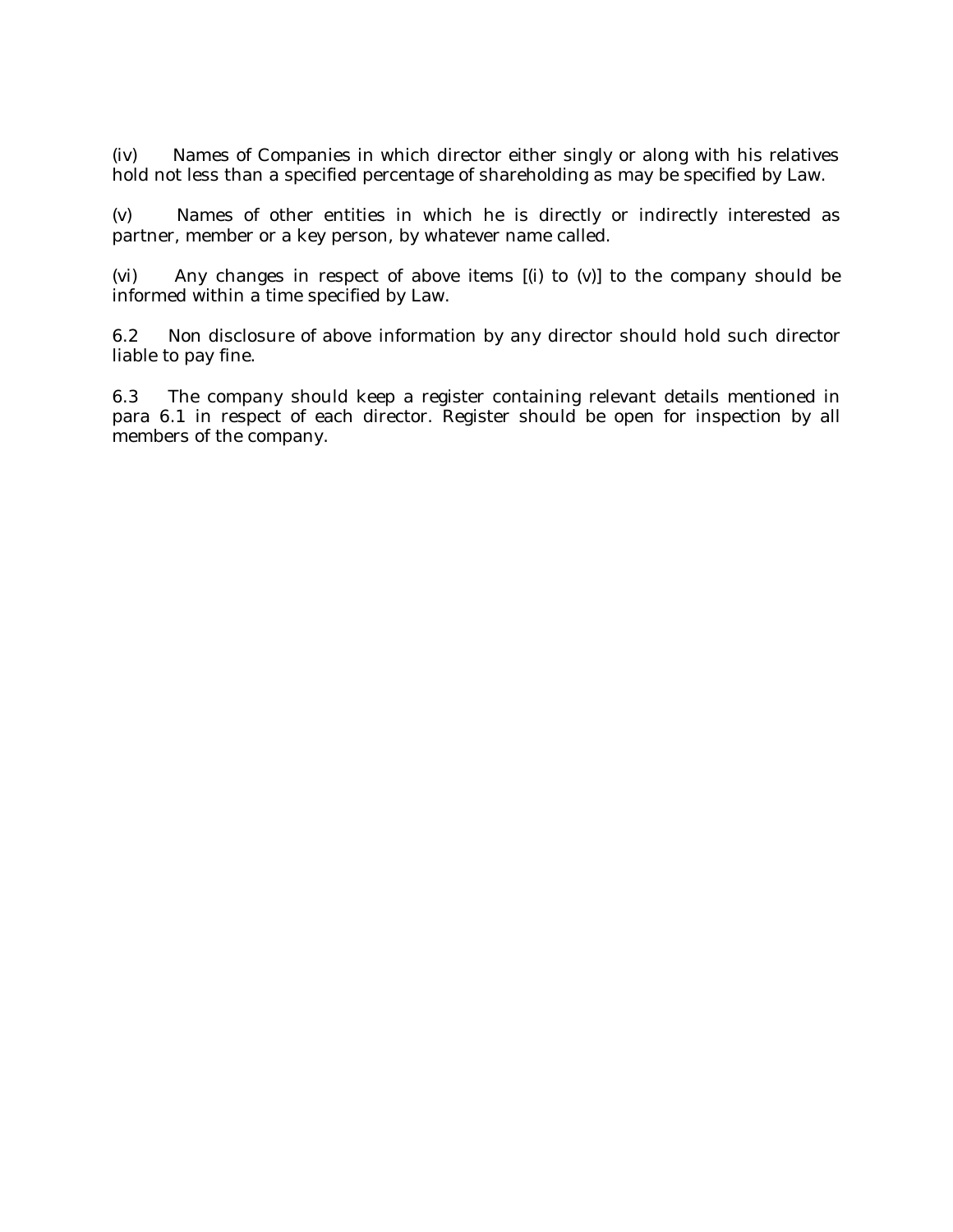# **Chapter VI : Minority Interests**

# **Balance to be struck between the rule of the majority and the rights of the minority**

1. The fundamental principle defining operation of shareholders democracy is that the rule of majority shall prevail. However, it is also necessary to ensure that this power of the majority is placed within reasonable bounds and does not result in oppression of the minority and mis-management of the company. The minority interests, therefore, have to be given a voice to make their opinions known at the decision making levels. The law should provide for such a mechanism. If necessary, in cases where minority has been unfairly treated in violation of the law, the avenue to approach an appropriate body for protecting their interests and those of the company should be provided for. The law must balance the need for effective decision making on corporate matters on the basis of consensus without permitting persons in control of the company, i.e., the majority, to stifle action for redressal arising out of their own wrong doing.

## **Minority and 'Minority Interest' should be specified in the substantive Law**

2.1 At present, in case of a company having share capital, not less than 100 members or not less than  $1/10$ <sup>th</sup> of total number of members, whichever is less or any member or members holding not less than  $1/10<sup>th</sup>$  of issued share capital have the right to apply to CLB/NCLT in case of oppression and mismanagement. In case of companies not having share capital, not less than  $1/5<sup>th</sup>$  of total number of members have the right to apply.

2.2 To reflect the interest of the "Minority", a 10% criteria in case of companies having share capital and a 20% criteria in the case of other companies is provided for in the existing Act. In Section 395 of the Act, the dissenting shareholders have been put at the limit of 10% of shares. Thus Minority could be defined as holding not more than 10% shares for the limited purpose of agitating their rights before the appropriate forum.

2.3 Oppression is defined in section 397(2). It is defined as conducting the company's affairs in a manner prejudicial to public interest or in a manner oppressive to any member or members. Mis-management has been defined in section 398(1) of the Act, as conducting the affairs of the company in a manner prejudicial to public interest or in a manner prejudicial to the interests of the company.

2.4 The Committee on examination of the existing provisions felt that a reasonable framework could be enabled through specific provisions to be brought in the new Act to define "Minority" (on the lines of clause (2.2) above) and the "Minority Interest " (on the lines of clause (2.3) above).

# **Representation of minority interests**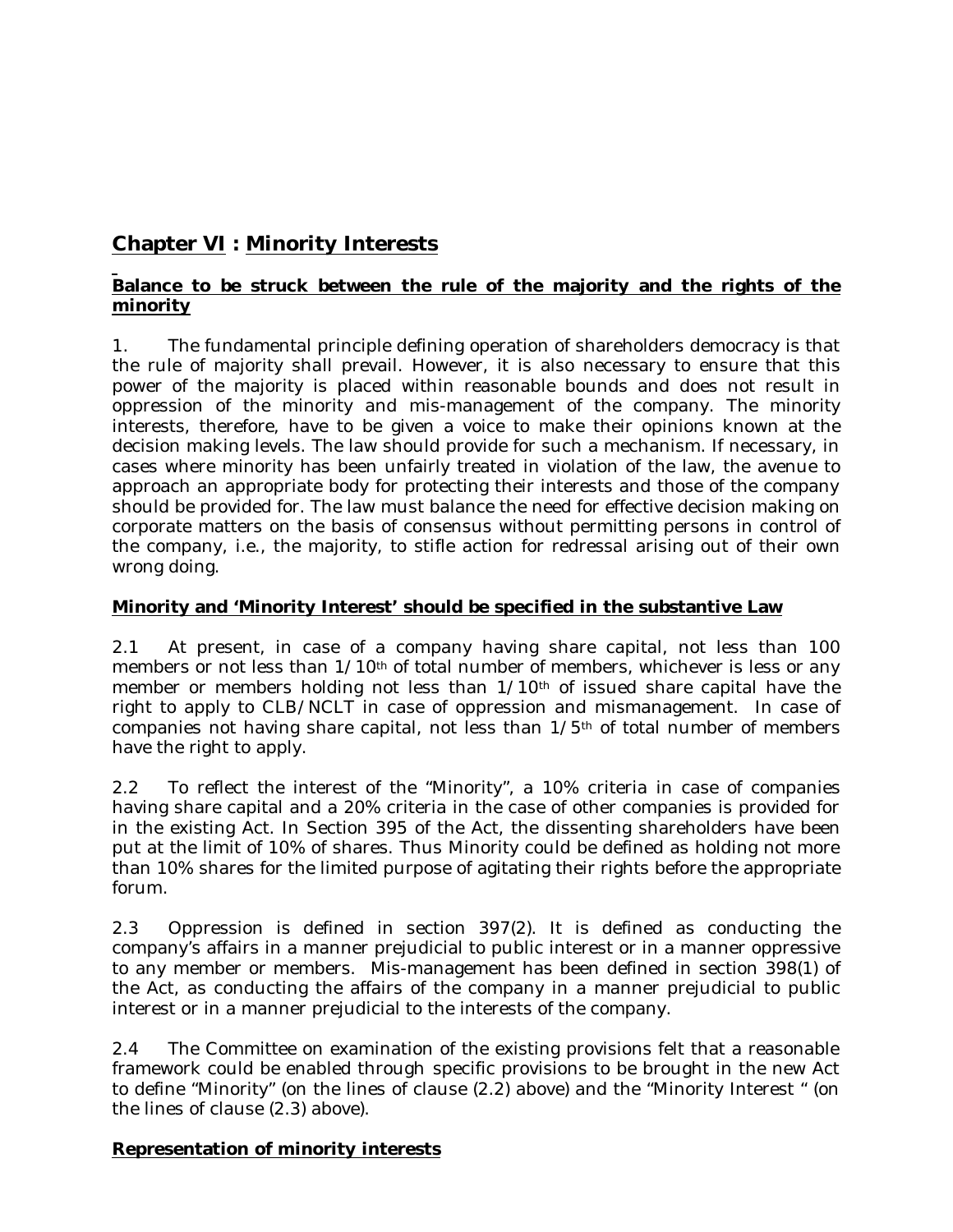3. While the Committee feels that the concept of independent directors would provide an objective scrutiny of management, operations and decision making, the Boards of the companies could also incorporate the concept of representation of specific minority shareholders group. It was observed that the existing Act provided an option to company to adopt proportionate representation for the appointment of directors but this option was rarely used. A view was expressed that the applicability of the provisions of Section 265 (existing Act) could be made mandatory. The specific minority appointed director/independent director could also play an important role in investor protection. The Committee view was that the existing option may be retained.

## **Right of share holders to be informed through correct disclosures**

4. The risks of investors can be reduced / minimized through adequate transparency and disclosures. The law should indicate in clear terms the rights of members of the company to get all information to which they are entitled in a timely manner. The financial information and disclosures to be provided to shareholders should not be in excessively technical format but should be simple to understand. This will enhance the credibility of the company and will help the shareholders to take an informed and conscious decision in respect of their investments. Besides, statutory information, which would be regulated through law, the information could also be made available through other means like print, electronic media, company website etc. A regime of stringent disclosure norms should be provided for in case of companies accessing funds through public offers. There should be adequate and deterrent penalties in law against wrong disclosures.

# **Right of minority to be heard**

5. Once the principle of protection of "Minority Interest" is recognized in the Act, there would also be a need to put in place an appropriate mechanism for ensuring that such provisions relating to "Minority Interest" do not obstruct the Board or the management from performing their functions genuinely in interests of the company. The Board and the management should, therefore, be protected from undue and unjustified interference from unscrupulous shareholders acting in the guise of investors' rights.

#### **Rights of minority shareholders during meetings of the company**

6. Sometimes, the meetings of the company are so organized so as to deprive the minority of an effective hearing. The procedures to be prescribed under the Act should safeguard against such behaviour by the company. There should be extensive use of postal ballot including electronic media to enable shareholders to participate in meetings.

#### **Rights in case of Oppression and Mismanagement**

7. There are adequate provisions in the existing Act to prevent Oppression and Mismanagement. Minority, represented by specified number of members or members holding requisite percentage of equity capital are entitled to approach Courts/Tribunals for protection of their interests. The quasi-judicial body is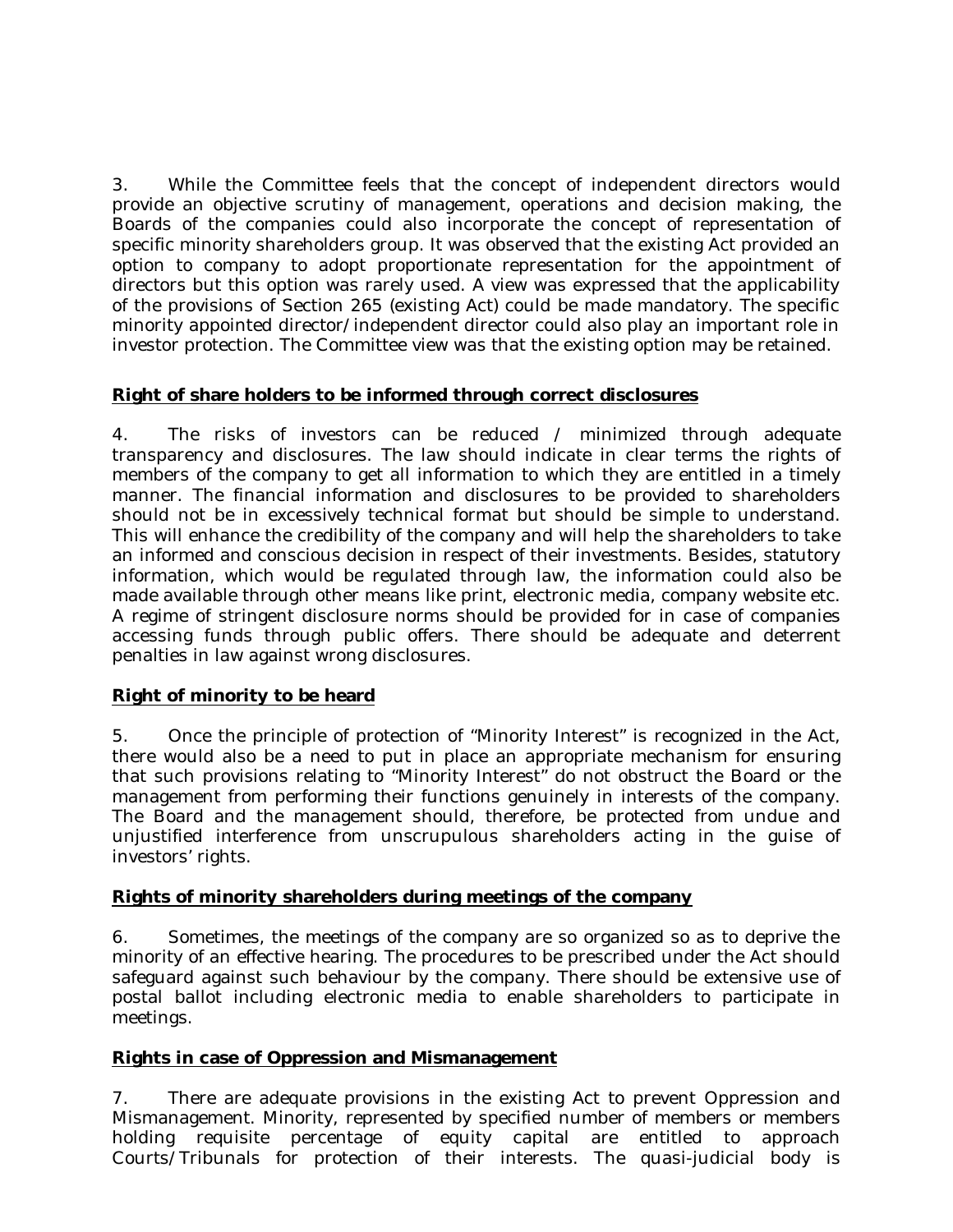empowered to order a number of remedial measures for regulation of the conduct of company's affairs. These measures, inter-alia, include purchase of shares or interests of any members of company by other members; termination, setting aside or modification of agreements relating to managerial personnel; setting aside of transactions relating to transfer, delivery of goods etc, or any other matter for which Court/Tribunal feels that provisions should be made. The Court/Tribunal is also empowered to appoint such number of persons as necessary to effectively safeguard interest of the company.

## **Rights of minority shareholders during mergers/ amalgamations/ takeovers**

8.1 As per existing provisions of the Act, approval of High Court / Tribunal is required in case of corporate restructuring (which, inter-alia, includes, mergers/amalgamations etc.) by a company. The Scheme is also required to be approved by shareholders, before it is filed with the High Court. The scheme is circulated to all shareholders along with statutory notice of the court convened meeting and the explanatory statement u/s 393 of the Act for approving the scheme by shareholders.

8.2 Though there may not be any protection to any dissenting minority shareholders on this issue, the Courts, while approving the scheme, follow judicious approach by mandating publicity about the proposed scheme in newspaper to seek objections, if any, against the scheme from the shareholders. Any interested person (including a minority shareholder) may appear before the Court. There have been, however, occasions when shareholders holding miniscule shareholdings, have made frivolous objections against the scheme, just with the objective of stalling or deferring the implementation of the scheme. The courts have, on a number of occasions, overruled their objections.

8.3 It is, therefore, felt that there should be specific provision in the Act to put a limit (either according to a minimum number of persons or according to a minimum percentage of shareholding) for entitling any body to object such a scheme. It would also be appropriate to provide for acquisition of remaining 10% shares in a company, of which 90% has been acquired by an acquirer. Such acquisition of 10% shares should be as per Rules to be framed by Central Government. The Committee has also made recommendations separately in para 19 of Chapter X, concerning a threshold limit for maintainability of objections by barring minority shareholders with insignificant stake from obstructing schemes of arrangement.

8.4 In case of Takeovers, as per SEBI (Substantial Acquisition of Shares and Takeover) Regulations, 1997, SEBI has powers to appoint investigating officer to undertake investigation, in case complaints are received from the investors, intermediaries or any other person on any matter having a bearing on the allegations of substantial acquisition of shares and takeovers. SEBI may also carry out such investigation suo moto upon its own knowledge or information about any breach of these regulations. Under section 395 of the Act, a transferee company, which has acquired 90% shares of a transferor company through a scheme or contract, is entitled to acquire shares of remaining 10% shareholders. Dissenting shareholders have been provided with an opportunity to approach Court/Tribunal. This scheme of things appears to be fair and should be continued.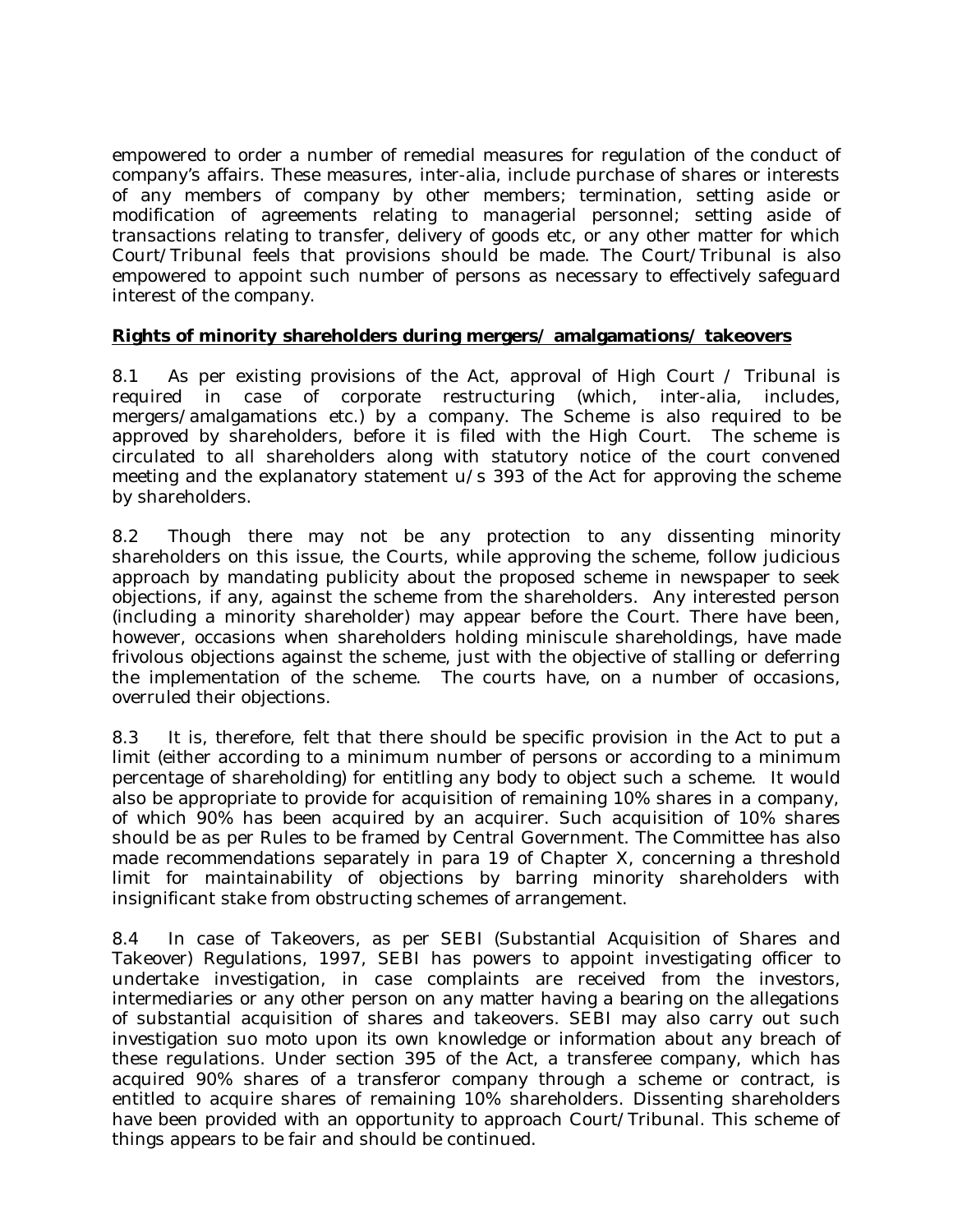#### **In sum :-**

a) In order to object a scheme of amalgamation by investors, a limit shall be determined either according to the minimum number of members or according to the minimum percentage of shareholding;

b) The provision of section 395A which were incorporated in the Companies (Amendment) Bill, 2003 for acquisition of remaining shares may be considered as a basis for developing an appropriate framework in this regard.

## **Fair valuation as a means of safeguarding minority interests**

9.1 There should be recognition of principle of valuation of shares of a company through an independent valuation mechanism as means of safeguarding minority interests. The independent valuer should be appointed by Audit Committee where such a Committee is mandated or by the Board in other cases. The shareholders should have the right to approach the Court  $\ell$  Tribunal if they perceive the process to be unfair. In such cases, the Tribunal should be empowered to appoint an independent valuer. These principles for valuation of shares could also applied in case of companies that have delisted and have a shareholder base of 1000 or more.

9.2 Further, this Committee has recommended that a company that has delisted from all the Stock Exchanges in India and has a shareholder / depositor base of 1000 or more should be mandated to give one buy-back offer within a period of three years of delisting. The Committee feels that such an offer, taken in the background of the recommendations of ensuring fair valuations of shares, would also serve to protect minority interests.

#### **Class Action/Derivative suits**

10.1 In case of fraud on the minority by wrongdoers, who are in control and prevent the company itself bringing an action in its own name, derivative actions in respect of such wrong non-ratifiable decisions, have been allowed by courts. Such derivative actions are brought out by shareholder(s) on behalf of the company, and not in their personal capacity (ies), in respect of wrong done to the company. Similarly the principle of "Class/Representative Action" by one shareholder on behalf of one or more of the shareholders of the same kind have been allowed by courts on the grounds of persons having same locus standi.

10.2 Though these principles have been upheld by courts on many occasions, these are yet to be reflected in Law. The Committee expresses the need for recognition of these principles.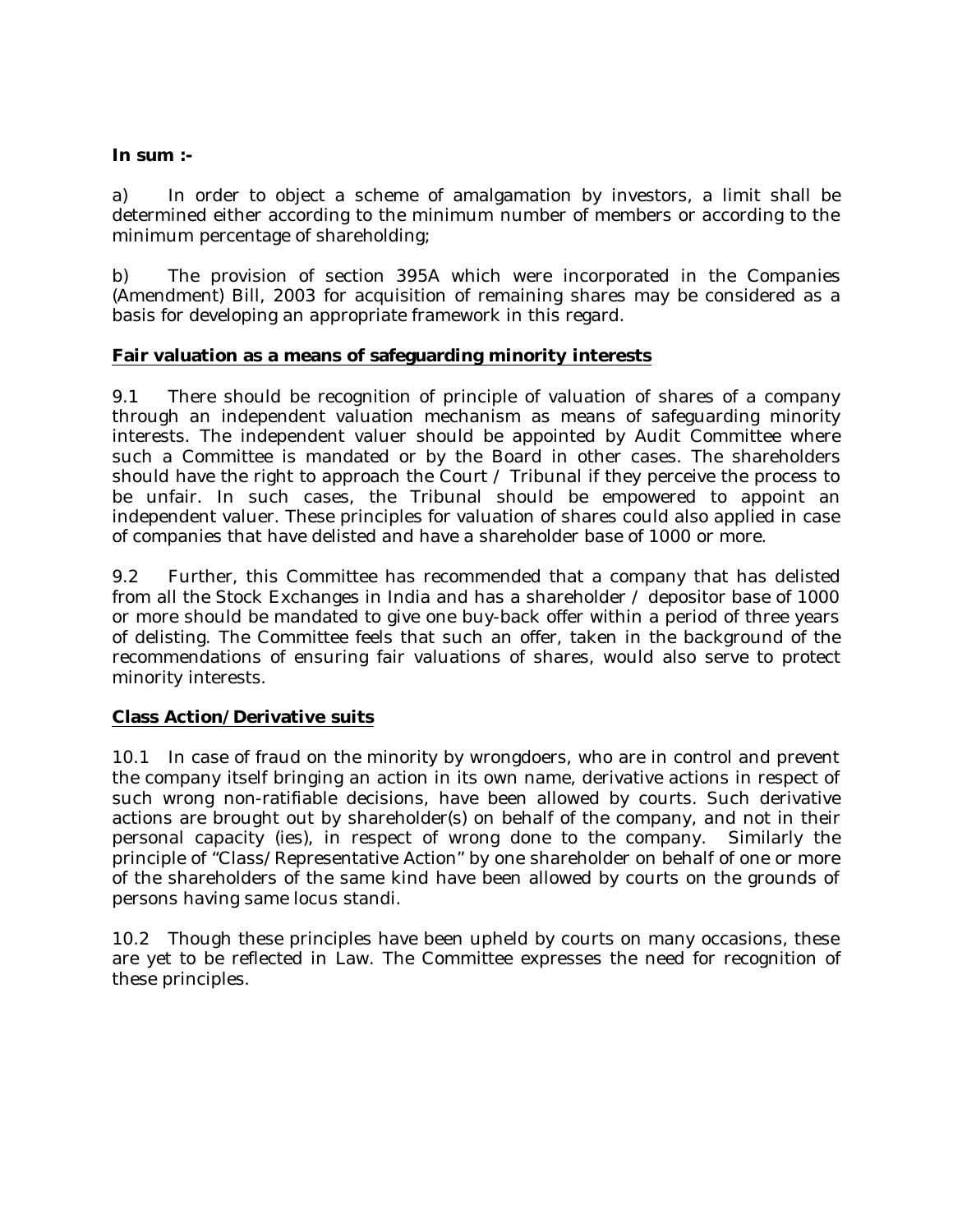# **Chapter VII : Investor Education and Protection**

1. The Committee noted that the growth in the numbers of investors in India was encouraging. The trends revealed that in addition to FIIs and Institutional Investors, small investors were also gradually beginning to regain the confidence in the capital markets that had been shaken consequent to the stock market scams during the past decade. It is imperative for the healthy growth of the corporate sector that this confidence is maintained. For this purpose, the Committee feels that not only should corporate systems and processes be credible and transparent, the interests of the investors may be safeguarded in a manner that enables them to exercise their choice in an informed manner while making investment decisions, and also providing them with a fair exit option.

2. The concept of investor protection has to be looked at from different angles taking into account the requirements of various kinds of investors i.e. (i) investors in equity (ii) large institutional investors (iii) Foreign Investors (iv) investors in debentures and (v) small investors/deposit holders etc. The Committee also noted the initiatives taken by the Central Government for investor education and protection. Some State Governments have also taken initiatives through legislation for protection of depositors.

# **Separate Law for Investor Protection?**

3. The question as to whether a separate Act is required for protection of investors was examined. After detailed discussion, the Committee formed the view that it was essential to ensure safeguarding the interest of investors through proper articulation of corporate governance in a manner that ensures transparency and accountability. The concept of investor protection cannot be treated in isolation from all the corporate processes. As such a framework exists in the country to deal with criminal offences the requirement is to provide a suitable orientation to corporate law so that the investor, irrespective of size, is recognized as a stakeholder in the corporate processes. Besides, a separate Act would require special enforcement mechanism with attendant coordination issues. Therefore, a separate Act for investor protection is not considered necessary. This aspect may be dealt with comprehensively and effectively in the Company Law itself.

# **Role of Regulators**

4. The interface between the companies and its stakeholders including investors should be regulated through the legislative framework of the Companies Act and other civil and criminal laws of the country as well as by different regulators such as SEBI, RBI, etc. as well as institutions such as the Stock Exchanges through their rules of operation. Sometimes, various agencies pursue action in their respective domain without regard to the comprehensive picture. This results in overlap of jurisdiction or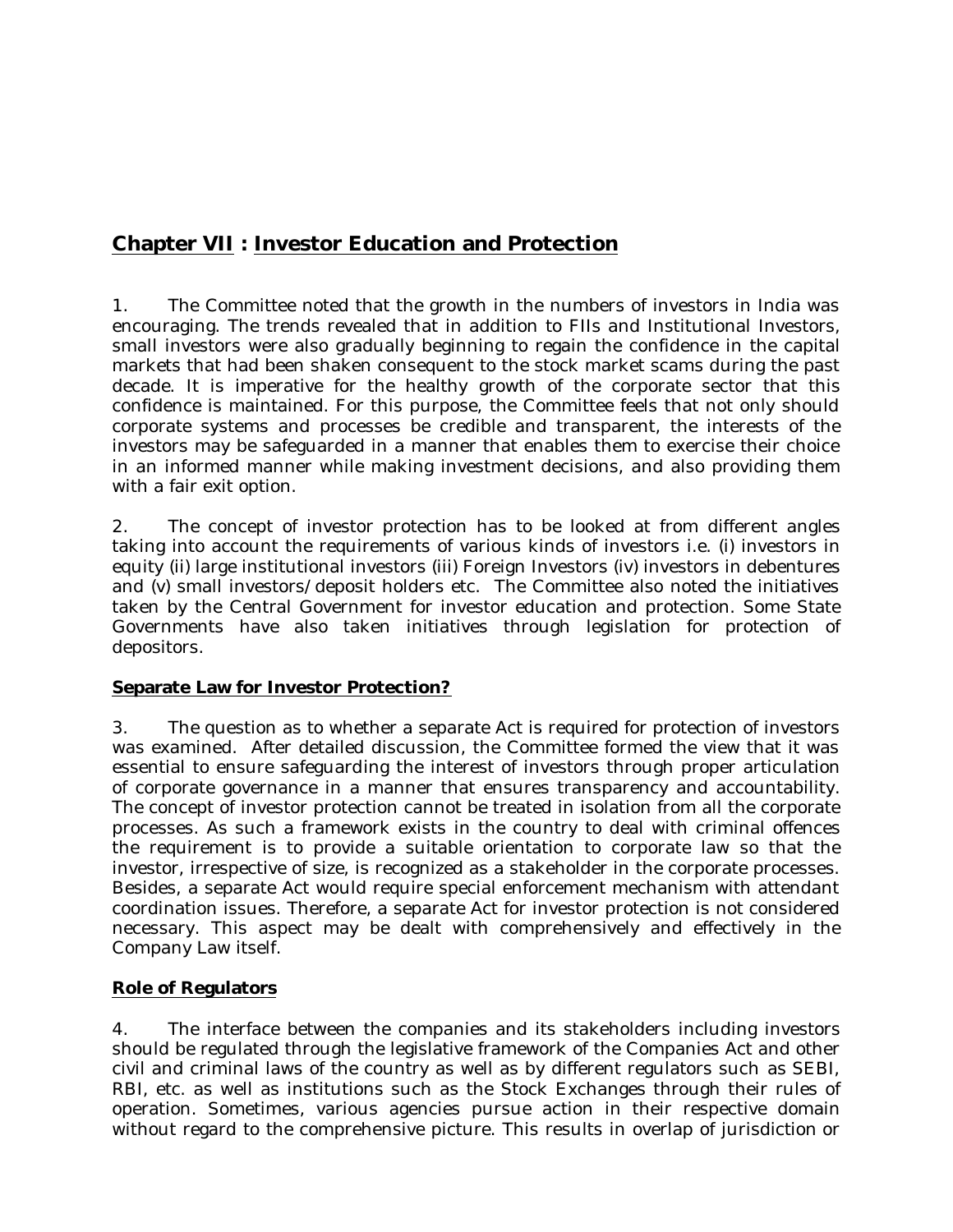regulatory gaps. There is a need to bring about coordination in the role and action of various regulatory agencies to enable effective investor protection.

5. In particular, the capital market regulator, SEBI has a significant role to play in safeguarding the interest of investors. The Committee feels that such a role could be played by the regulator discharging its functions in a rational and objective manner with due regard to the interests, rights and obligations of all the stakeholders. SEBI has done a commendable job in developing the framework for Indian capital market in its formative stages subsequent to the liberalization process initiated in the 1990s. However, there is a need for the framework to develop further in a balanced manner keeping in view the Indian context while enabling best international practices. In doing so, the regulator must examine different aspects of capital market operation and the roles played by different intermediaries as also the interaction amongst them so that the capital market is able to deliver finance to meet requirements of the corporate sector promptly, in a cost effective manner and in keeping with the changing requirements of new business models. In carrying out this function, it should ensure the credibility of its processes in the eyes of the investors. Much remains to be done to achieve this objective.

## **End use of Funds**

6. The Committee discussed the need for regulators to monitor the end use of funds collected from the public. The Committee felt that this should be the responsibility of the shareholders of the company who should charge company management with the responsibility coupled with adequate authority to ensure prudent and proper use of funds collected from the public. In doing so however, there is need for transparency so that both the regulators, investigative agencies as well as the investor are able to access appropriate financial information to form an opinion as to the financial conduct and performance of the company. Therefore, there should be a proper regime of disclosures in the public domain so that various agencies are able to reach their conclusion in a non-intrusive manner. Private companies could devise their own mechanism to the satisfaction of shareholders and lending institutions.

# **Credit Rating**

7. The Committee examined the utility of credit rating to enable protection of investor interests. It was felt that while credit rating could only provide indicative information for the investor to assess the general standing of the company, credit rating was not an infallible assessment of the company. An impression, therefore, should not be created that sole reliance can be placed on credit ratings for investment decisions. However, credit rating would be a good evaluation mechanism and its wide use would be generally beneficial. There is however, no need to mandate credit rating by law except for companies accepting public deposits.

#### **Special Provisions for Depositors**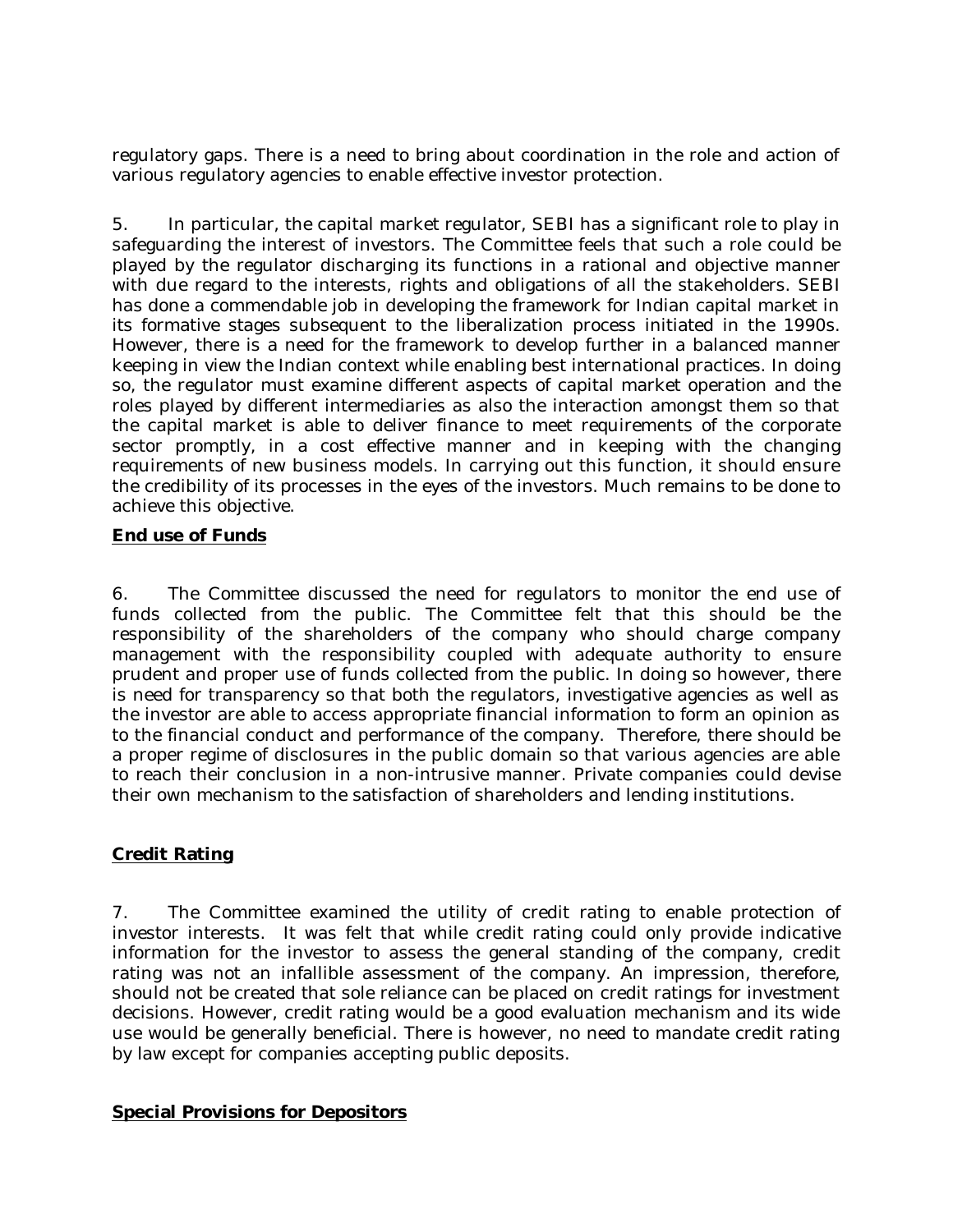#### **Risk cover for depositors**

8.1 The Committee deliberated on the need for companies to take risk cover/insurance for depositors. It was felt that while risk cover may not be possible for equity investors, the insurance option should be explored for deposits with companies. It was felt that while the Banking companies and NBFCs were regulated by the RBI in the interest of the depositors, there was no similar mechanism in the case of deposits with other types of companies. Depositors, being in the nature of unsecured creditors, also do not get adequate protection under law in the event of liquidation or winding up of the company. It was also not feasible to develop a separate regulatory mechanism for this modality of mobilizing finance. However, some protection would be available to the depositors if the companies seeking deposits were also compelled to obtain insurance coverage for deposits. The Committee felt that this was a mechanism which would compel scrutiny into the credit-worthiness of the companies by the insurance companies in the interest of the depositors and hence recommend the same.

#### **Other provisions**

8.2 The Committee, during its deliberations discussed various aspects through which protection could be offered to safeguard the interests of depositors and made suggestions while considering the relevant corporate operations. The Committee, however, felt that the following aspects need to be brought out in a consolidated manner as follows :-

#### **Companies accepting public deposits should be required to**

- appoint independent directors;
- appoint audit / remuneration / stakeholders relationship committees;
- under take deposit insurance;
- undertake credit rating;

• create adequate cash reserves being set aside for repayment of deposits as may be prescribed by the rules;

• be subjected to close monitoring in respect of implementation of any scheme for repayment of deposits that may be sanctioned by CLB/Tribunal/Court;

• be subjected to a stringent disclosure regime; and

• be subjected to stringent penalties for irresponsible / fraudulent behaviour by the companies.

#### **Compensation to Investors**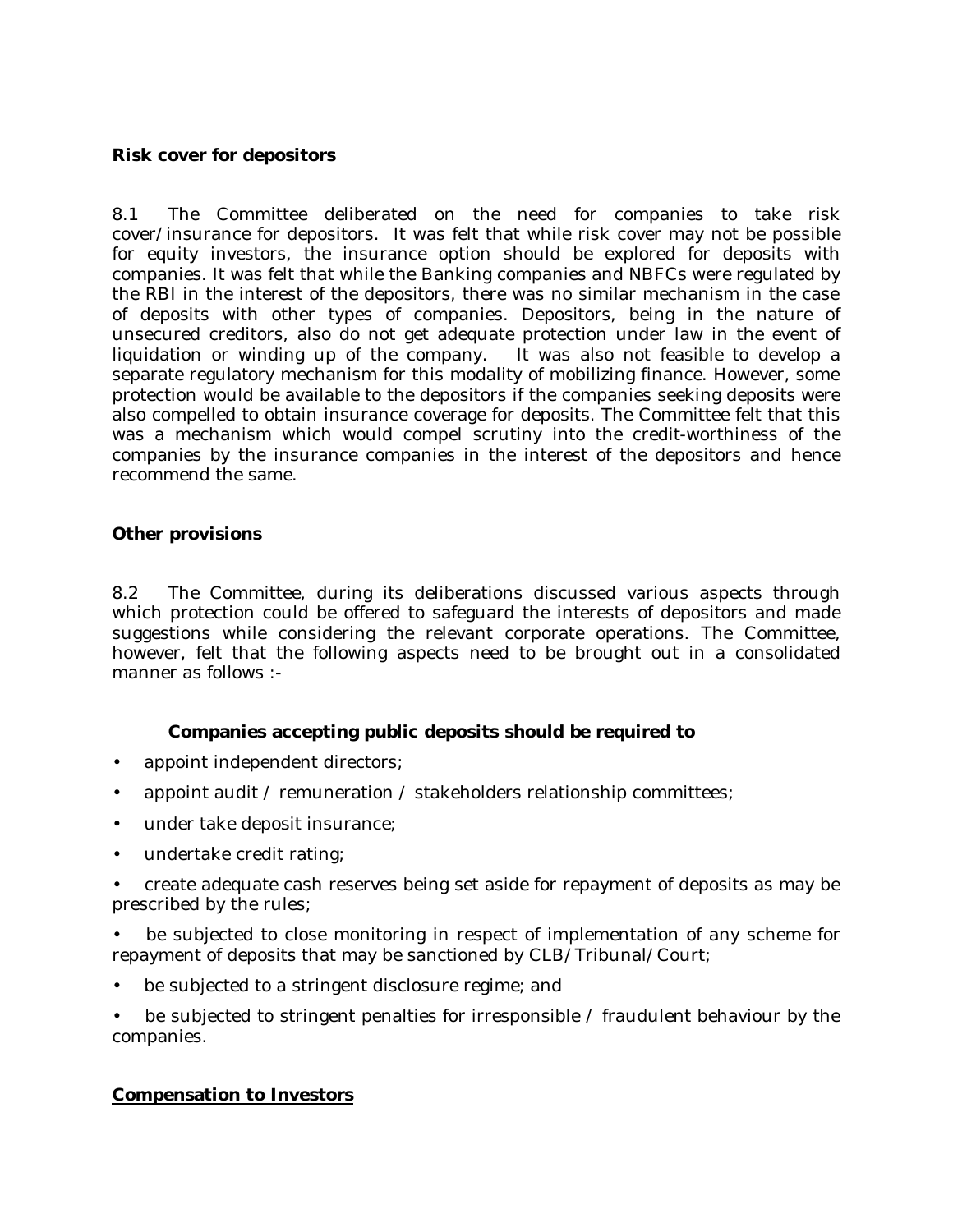9. The Committee also discussed issues relating to compensation to investors. It was felt that the capital market included investment into risk bearing instruments. In such cases, the investor was required to make his own assessment of risk and reward. No compensation could be visualized for such investors whose investments were in risk bearing instruments. Similarly, investment in a fixed return instrument necessitated a careful review of the borrowing entity. Such actions would also be subjected to known or declared risks. Besides, the capital market also provides an opportunity for an investor to exit. The need therefore, is to ensure proper and healthy market operation so that investors could exercise their exit options in a reasonable and equitable environment. However, there may be situations where such a frame work is distorted through frauds. There may be provisions for compensation in the event of fraud by companies being established in securing funds from investors. For this purpose lifting of corporate veil may be enabled by the law. Certain pre-emptive measures may also be incorporated in the law so that the ill-gotten gains acquired through cheating of investors can be accessed and disgorged. The Committee, therefore, feels that compensation to investors may be payable only in cases of established fraud, through a judicial process from the assets of the company or by lifting the corporate veil, those of the promoters or other beneficiaries of such fraud, accessed through a process of disgorgement.

#### **Investor Grievance Redressal**

10. The Committee also took the views of the investor activists into account during its deliberations. The Committee noted that the phenomenon of vanishing companies had undermined investor confidence. Concerns about some of the practices followed by the depository participants to the detriment of small shareholders were also noted. An effective investor grievance redressal mechanism at the corporate level could ensure protection of the interest of investors through timely interventions. The Committee recommends that Stakeholders Relationship Committee should be mandatory for a company having a combined shareholder/deposit holder/debenture holder base of 1000 or more.

#### **Consumer courts / Capital Market Ombudsman**

11.1 Since shares and securities are also legally deemed to be "goods" under the Consumer Protection Act, 1986, investors should have the option to approach Consumer Courts under the Consumer Protection Act as a forum to redress their complaints. The extent to which the jurisdiction of the Consumer Courts may apply in such cases would have to be defined with regard to the nature of the investment and the entitlements arising from the related transaction. The capacity of the consumer courts to adjudicate on such matters will have to be upgraded through capacity building and training of judicial officers manning such courts. Training institutes may be set up by Government/Capital market Regulator to provide such training.

11.2 With the increase in the number of investors and greater awareness on their part, timely and simplified institutional structure for dispute resolution is desirable so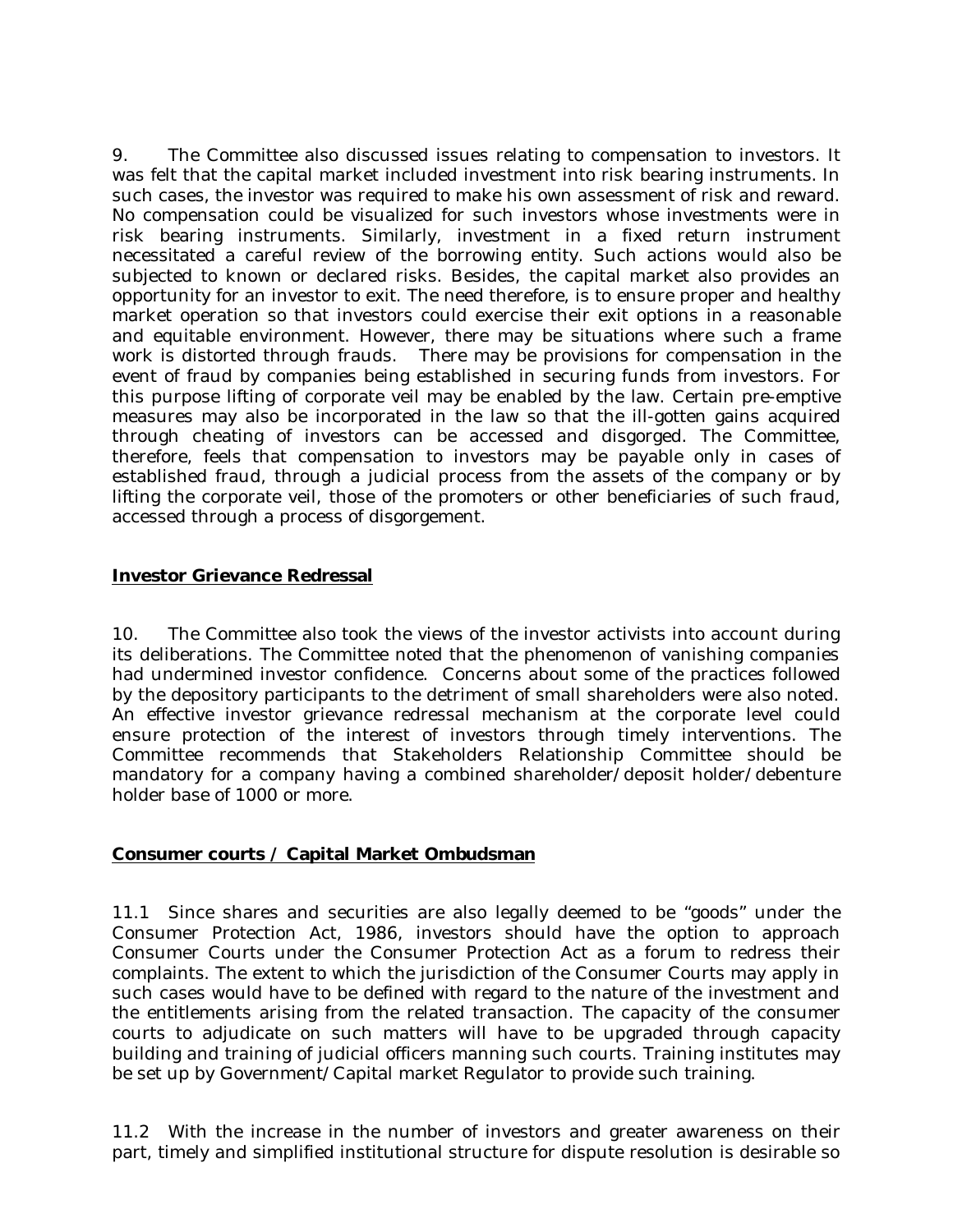that the investors are not compelled to resort to costly legal proceedings for protection of their rights. This would be particular relevant for the small investors. In this context, the institution of Ombudsman for Capital Market set up by SEBI should also be strengthened.

#### **Investor Education and Protection Fund**

12.1 The Government has established an Investor Education and Protection Fund (IEPF) under Sec. 205 C of the Companies Act, 1956 under which unclaimed funds on account of dividends, matured deposits, matured debentures, share application money etc. are transferred through the IEPF to the Government by the company on completion of seven years. The Government is required to utilize this amount through an Investor Education and Protection Fund. For this purpose, the proceeds from the companies are credited to the Consolidated Fund of India through this fund. This constitutes a cumbersome mechanism and has to be carefully examined in context of the rights of holders of securities and the role of the Government in protecting them while providing resources for investor education.

12.2 The Committee recognizes a need for ensuring the expropriated amounts to be credited back to the IEPF in their entirety. It would be desirable if this is enabled through a direct transfer of unclaimed amounts directly to a separate statutory fund under the control, supervision and management of an Administrator, without routing it through Consolidated Fund of India. The Government should also provide funds to augment the corpus of the fund through grants which may be properly deployed and managed. Returns from such a Fund should be available to be utilized for a comprehensive programme of education of small investors. The Fund may then be entrusted with full fledged responsibility to carry out activities for education of investors and protection of their rights.

12.3 The Committee also discussed various means by which funds already available under the IEPF could be utilized more effectively. It noted that the Ministry of Company Affairs, who administer the Fund, had already initiated some schemes in this regard. The Committee recommended that the structure and administration of the Fund should be revamped as above and schemes should be made more comprehensive and their scope expanded to enable flow of correct information to the investors as well as their education in respect of their rights. Such programmes should have special components for education at school/college level, on line and distance learning, support genuine efforts in the Non-Governmental sector, information collection, research and analysis on matters of small investor concerns, enable capacity building of adjudicators such as Consumer Courts on issues involved in legal redressal of investor complaints.

#### **State expropriation of dividend**

13. The mechanism of expropriating certain unclaimed amounts due to the investors for transfer to the IEPF as provided in the present law also raises a basic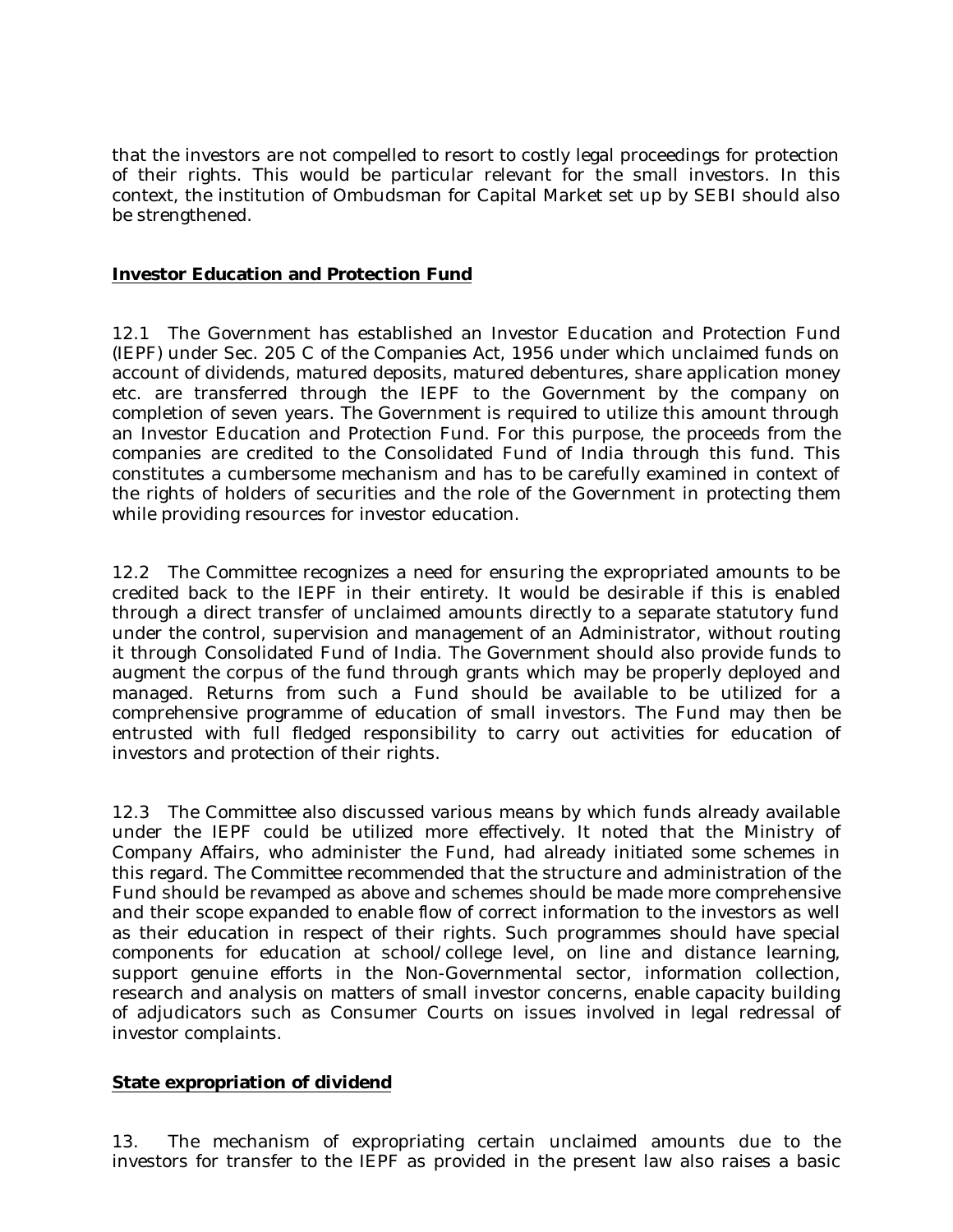issue as to the right of the State to expropriate such proceeds when the underlying instrument or security is still in the hands of the investor who has not been able to claim it for any reason. The Committee remained unconvinced as to how the rights of the claimant holding a particular instrument could be extinguished in such cases. In view of the Committee, law should enable investors to claim returns on the securities as long as such instruments are held by them. Court ordered refunds should also be made from the funds available with IEPF. For this purpose, there should be suitable amendment in the law. It goes without saying that the procedure for making claims also needs to be simplified to facilitate reimbursement of such claims speedily. There was, therefore, a need to review the existing provisions of Section 205 C of the Companies Act and payment of unpaid dividend to the legitimate claimants, irrespective of the lapse of time.

## **Role of NGOs in Investors education**

14. Many problems relating to investors, particularly, small investors, can be tackled by educating the investors. Small investors should be encouraged to either invest through Mutual Fund mechanisms, or should take investment decisions only after getting adequate information about risks and rewards. The investors should also be encouraged to participate in the proceedings at general meetings (either physically or through postal ballot, including by electronic media) in a constructive manner. This requires improving the general awareness of the investors through informal mechanisms. The help of various NGOs engaged in investor protection activities should also be taken for this purpose. The Committee perceives a positive role for Investors' Associations / NGOs in this regard which should be supported by both the Government as well as corporate entities.

# **Class Action / Derivative Suits**

15. A situation may arise whereby the interest of the company may need to be protected from the actions of the persons in control of the company. At the same time, the interests of the larger body of investors/shareholders may have to be provided legal avenues to protect the company in their interest. For this purpose, the law should provide for 'class action/derivative suits on behalf of depositors/shareholders. The promoters, managers held guilty of misfeasance / fraud should be asked to pay the legal costs, if proven guilty. This concept has been considered by the Committee while examining issues relating to minority rights. The Committee feels that similar principles would also be relevant for investor protection and recommends the same.

#### **Disclosures and Investor Protection**

16.1 The Committee is of the view that proper and timely disclosures are central to safeguarding investor interests. The law should ensure a disclosure regime that compels companies to disclose material information on a continuous, timely and equitable basis. Information should be disclosed when it is still relevant to the market. The companies should, therefore, be made to disclose routine information on a periodic basis and price sensitive information on a continuous basis. Capital market regulator and stock exchanges have a significant role to play in ensuring that such information is accessible by all market participants rather than a few select market players.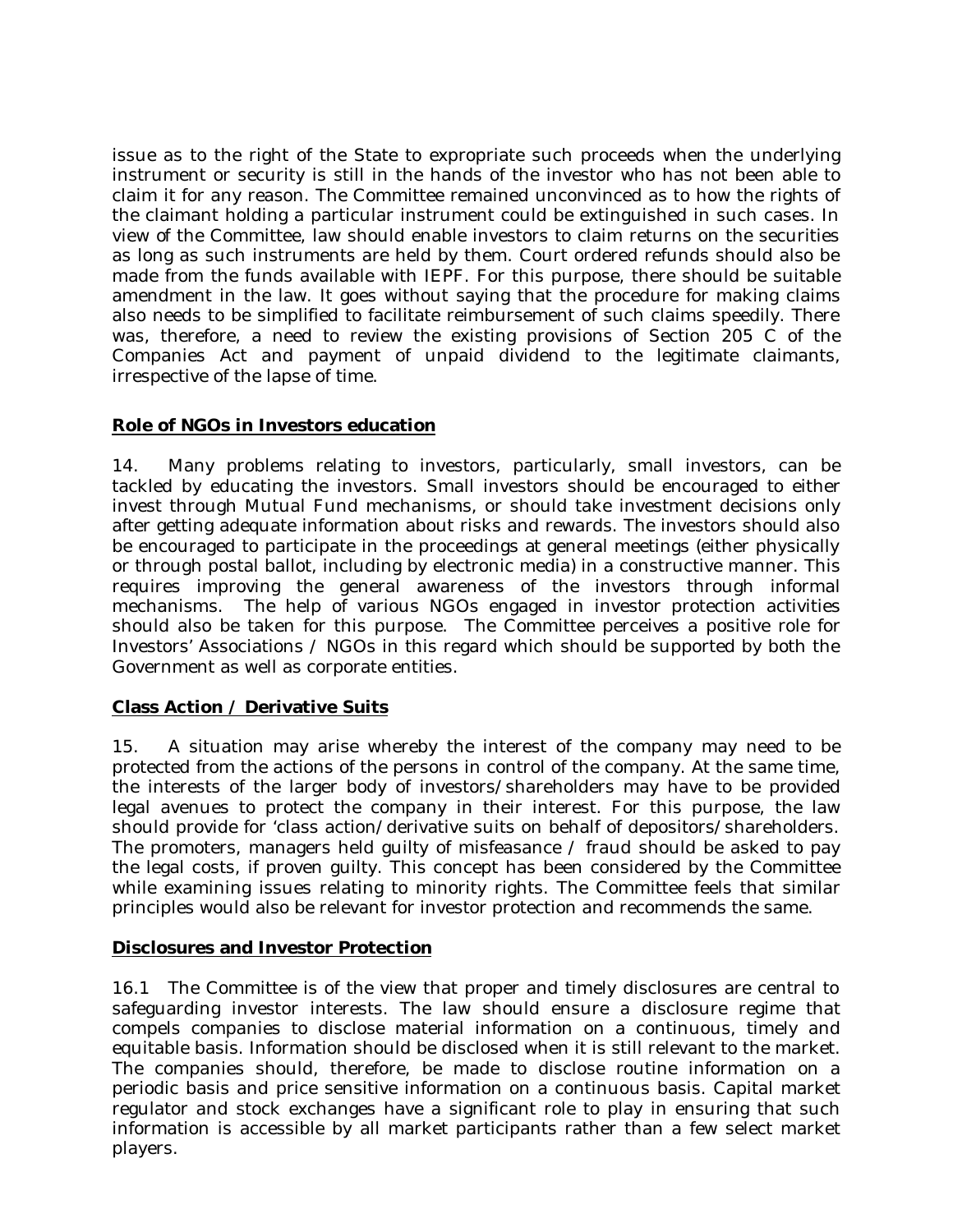16.2 Use of modern technology, internet, computers, should be enabled to enhance the efficiency of the disclosure process. It should be possible to submit and disseminate financial and non-financial information by electronic means.

16.3 Law should also provide a regime for enforcement of standards for accounting, audit and non-financial disclosure through setting of such standards and their effective monitoring and enforcement. At the same time, the Government should ensure the professional independence of standard setters, transparency of their activities and adequate means of disciplining defaulters.

16.4 There should be a regime of stringent penalties, both civil and criminal for default in disclosure.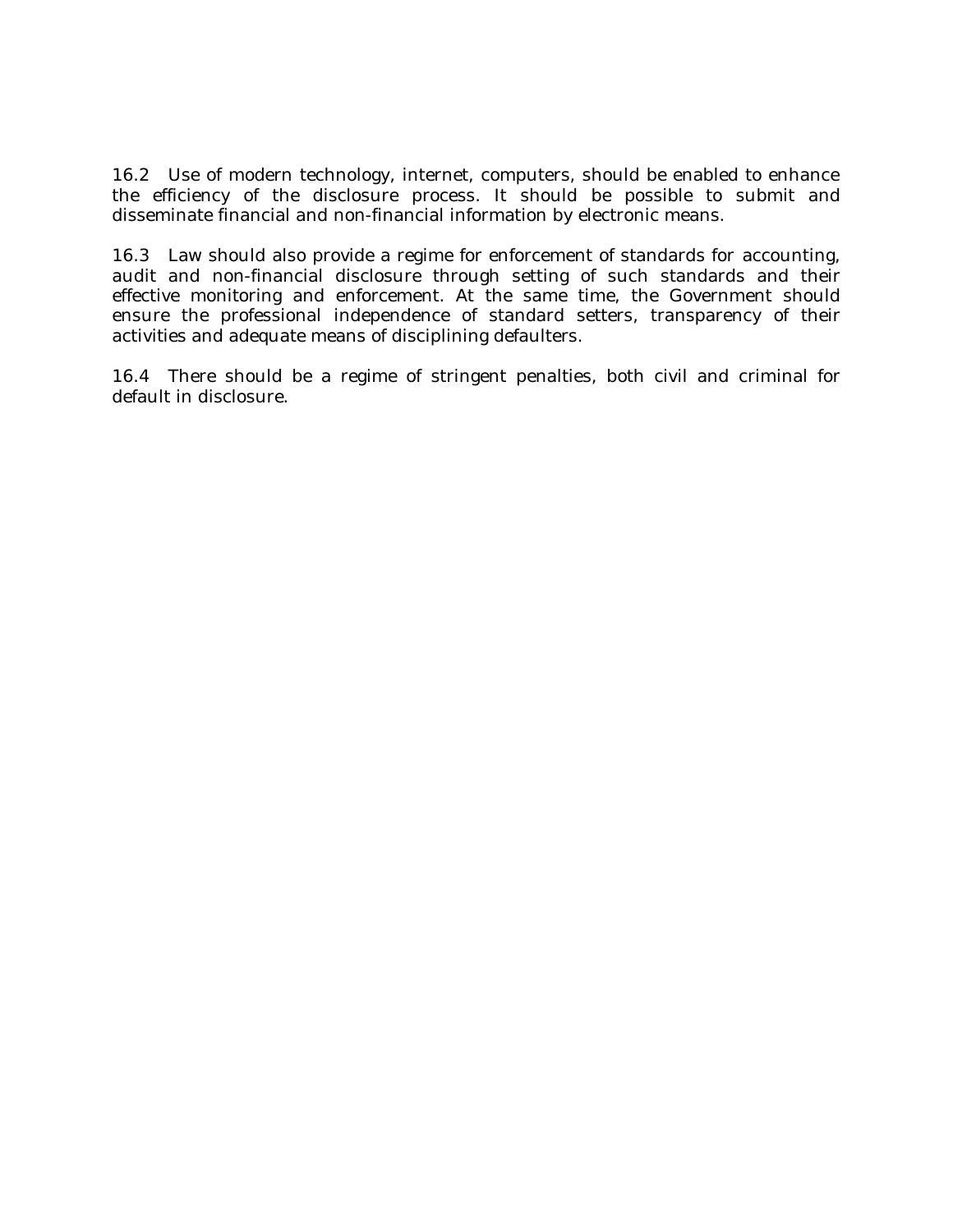# **Chapter VIII : Access to Capital**

1. Capital is essential for a business to conduct its operations and to grow. In a competitive and fast changing business environment, it is critical for business to raise capital of the right amount, in the right form, at the right time and at the right price. There is a need, therefore, for flexibility to manage capital dynamically and to enable reallocation of capital between businesses. In order to enable speedier access to capital and enable effective capital management, there is a need to enable use of a wide array of capital instruments in the backdrop of streamlined statutory and regulatory framework. Such a framework should allow greater flexibility for issuers meeting defined criteria and allow a functioning market for acquisition of corporate control.

2. However matters relating to management and maintenance of capital are equally important. The law should, therefore, address ownership rights effectively by enabling proper registration of ownership, transfer of shares, exercise of voting rights, equitable sharing in the profits of the company and participation in decision making on the basis of reporting requirements that enable transparency of financial operations by the corporates. At the same time, it should facilitate disclosure of actual control structures and prohibition of insider trading as well as management entrenchment. We feel that international best practices should be adapted to the Indian situation while enabling a framework that ensures credibility of corporate operations in the minds of the stakeholders.

# **Regulation of Financial Services**

3. In some countries, separate enactment has been brought about to regulate certain aspects pertaining to financial aspects of corporate operation, such as the Financial Services Act, 1986 of the UK. The objective of such legislation could be discerned as consolidation of various provisions relating to securities, standardization of rules concerning civil and criminal liability for omissions and mis-statements in offer documents as also bringing the content of all such documents within a single set of legal provisions. The purpose was to enable the Government to set out the procedural aspects and the information disclosures to be provided in the form of regulations and to provide a mechanism of keeping this up to date through secondary legislation. In India, this framework is provided through the Companies Act, 1956, the Securities Contract (Regulation) Act (SCRA) and the SEBI Act. It is not desirable to add to legislative complexity and coordination issues by adding yet another enactment to the list. Therefore, as the Government takes up suitable revisions of Companies Act, 1956, we do not find any pressing requirement for a separate Financial Services Act.

# **Streamlining regulatory framework**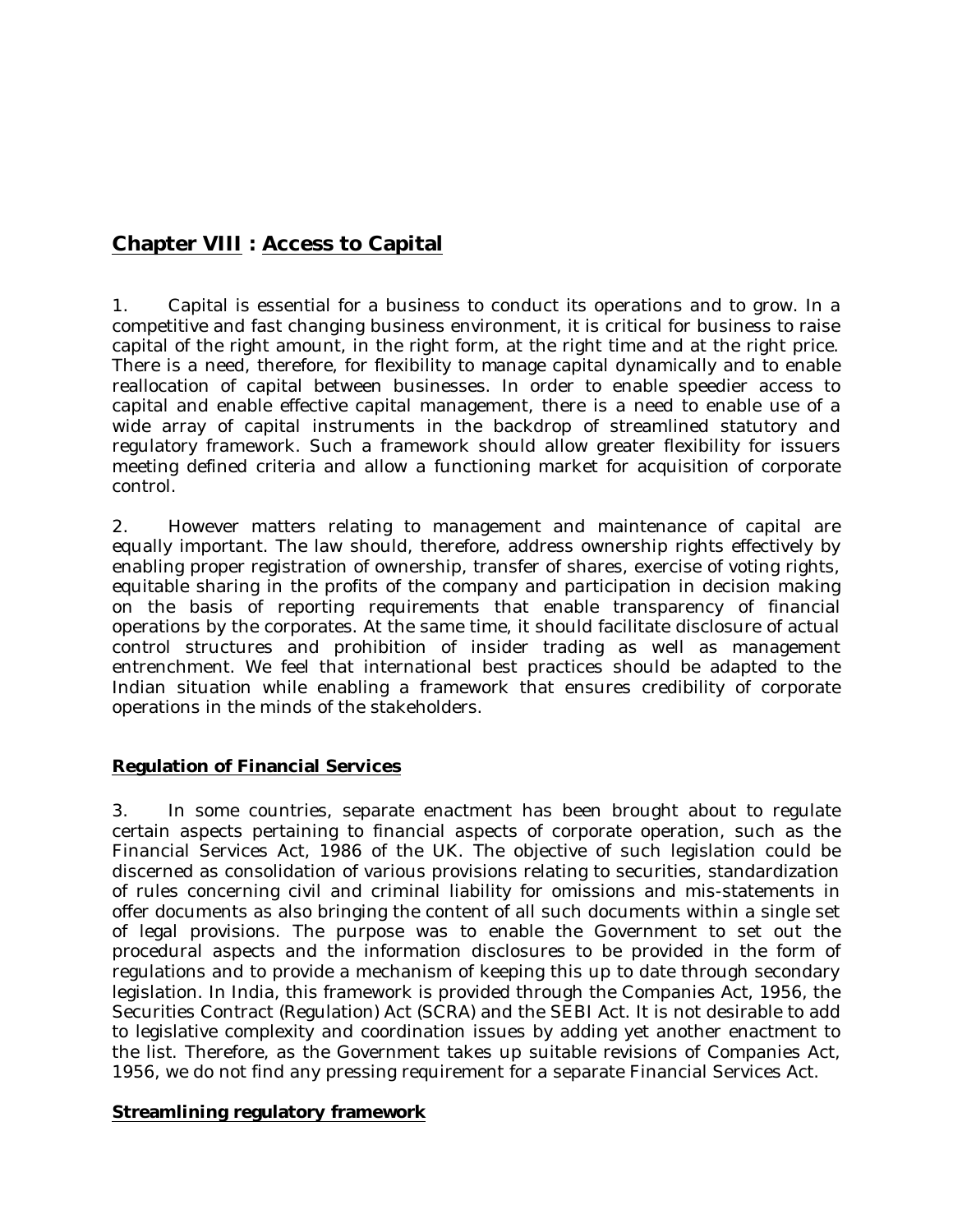4. There is however a case for harmonization of operation of various Government entities in the financial aspects of corporate operation. We feel that a re-orientation of the Companies Act itself can enable this. While it would be essential to provide legislative basis for the core governance principles relating to maintenance and management of capital by the corporate keeping in view the interests of the shareholders and creditors, the processes in the public domain subsequent to a company making a public issue of capital are complex and require to be regulated in context of the ever changing and growing capital market. The capital market regulator has a significant role to play in this regard. Therefore there is no need for the Companies Act to go into such procedural details apart from prescriptions that enable proper administration of the Companies Act. Instead the Companies Act should have enabling provisions that allow such procedural aspects to be taken into account as prescribed by the capital market regulator. It should be possible to enable such harmony of the statute with pronouncements made by regulators or stock exchanges through their regulations/listing agreements by requiring that such regulations be read with references in them to the provisions in the Companies Act.

5. The Committee is of the view that the basic framework for governance issues relating to maintenance and management of capital, the rights flowing from ownership of such capital and regulation of various stakeholders in a corporate entity with regard to capital should be addressed in the Companies Act. However, the capital market regulator has an important role to play in regulating the role of the corporate issuers and the investors as well as that of the financial intermediaries, once a corporate enters the capital market. While there is no requirement for the capital markets regulator to go into internal governance processes of the corporate, matters which are within regulation making powers of such regulator, need not be subsumed within the rule making powers under the Company Law. The regulator should assess the liability of the corporate in terms of the commitments made by it in the public domain while seeking investors' participation. The legal framework should provide a mechanism for dove-tailing of the substantive provisions of the law with the detailed regulations which may be issued by the market regulator.

6. All the instruments of State intervention, the Ministry of the Government or the Regulator constituted by the Government under any statutory instrument fall within the Government domain. It is necessary for the Government to enable necessary coordination in the matter. The presence of the Regulator does not also mean that the State is absolved of all responsibility in that particular domain. The experience in the capital markets in the 1990s, which witnessed two major stock market scams are a case in point. The recommendations of the Joint Parliamentary Committee also highlight the need for effective coordination in this regard.

7. We feel that the regulatory gaps cannot be plugged by carving out of domain. Rather, in a fluid and complex situation this may create further gaps that may be exploited by unscrupulous elements. Instead such gaps are to be dealt with by harmonious interpretation and mutual capacity building by the Government and its Regulatory agencies. At the same time, respective enactments clearly specify the jurisdiction of each agency. There is no requirement for providing for concurrent jurisdiction since such arrangements result in confusion in terms of action to be taken by each. Therefore, the Committee recommends that simultaneous to the harmonious regulatory approach providing for space to each regulator to operate effectively in their domain, provisions in the Companies Act allowing multiple jurisdictions may be done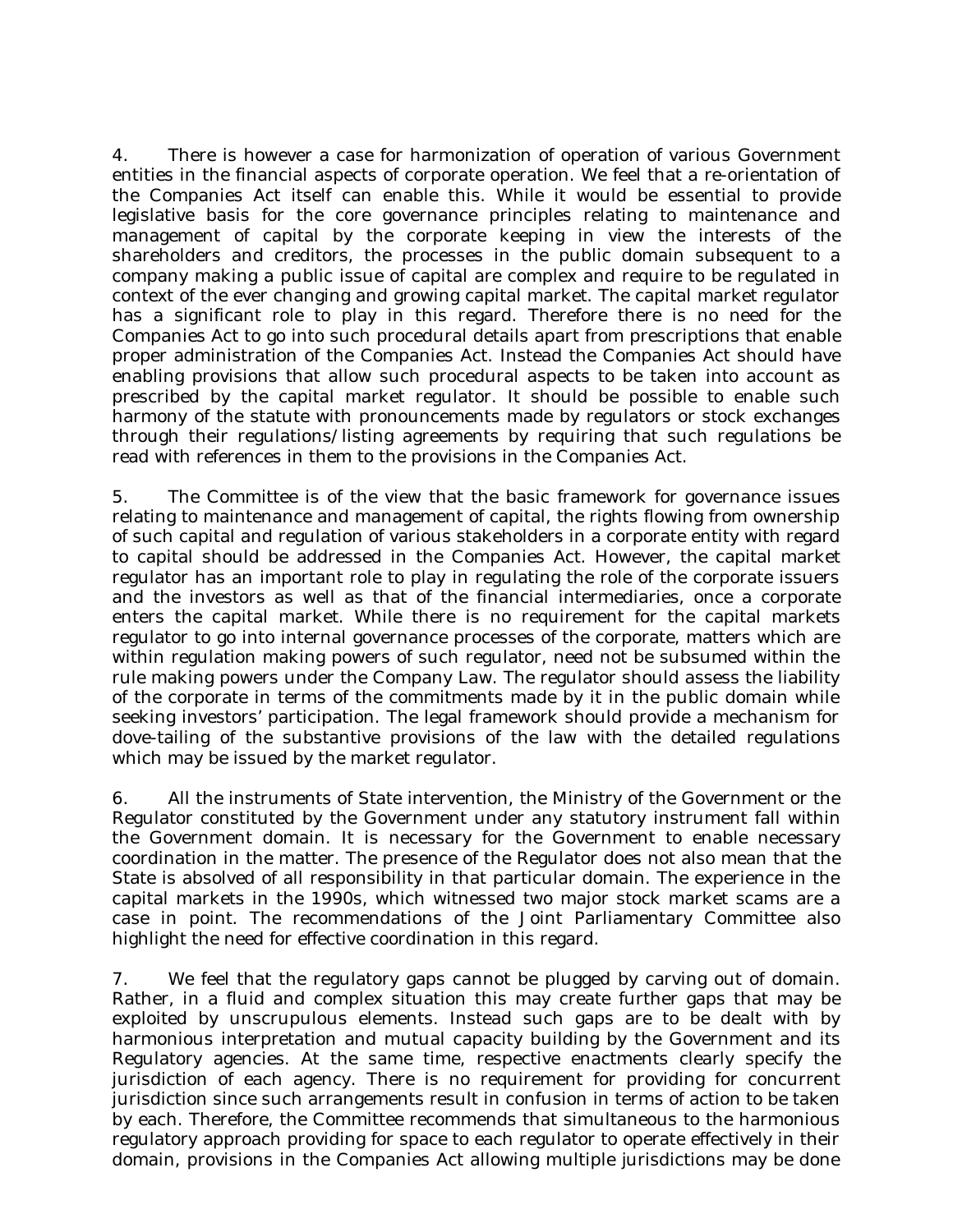away with. The Committee is of the view that this approach would not restrict the functioning of the capital market regulator in any manner but would focus its efforts more meaningfully on capital market issues. Further, the Committee is of the view that the regulatory approach should not result in an intrusive system of controls or revert back to the regime administered by the Controller of Capital Issues that existed prior to the establishment of SEBI.

8. We are also of the view that there is a need for different agencies to interact with each other more comprehensively in operational matters to enable such coordination. Interaction between SEBI and MCA need not be limited to Central Monitoring Committee on Vanishing Companies or representation on the SEBI Board, but may be augmented further through institutional mechanisms that enable consultation on various issues on a regular basis. This will enable the Government to present a common framework to the corporate sector, thereby resolving regulatory uncertainty.

# **Simplifying approval requirements**

9. It is felt that at present there are multiple approval requirements for raising capital by companies. Such companies have to expend time and energy in obtaining approvals and completing the administrative processes involved. It is recognized that issue of capital by various classes of companies may have to be overseen by the concerned regulator such as SEBI (in the case of listed companies) or the RBI (in the case of Banking and NBFCs). In such cases, oversight by such Regulators is also essential. However, this process should be made time bound with introduction of the concept of deemed approval. This should equally apply to administrative processes such as the filing and registration of documents with the ROCs.

10. It is also felt that various time limits prescribed in the Act for various steps involved in raising of capital should be rationalized and reduced wherever possible. The communication channels available to the corporates for the purpose of dissemination of information should also be augmented by allowing use of electronic media in the process of issue of capital.

To sum up :-

(a) Basic framework and provisions relating to issue and management of capital, rights flowing from ownership of capital and regulation of various stakeholders with regard to capital should be addressed in the Companies Act.

(b) Capital market regulator should work out the details through regulations governing the operation of the capital market. There should be suitable dove-tailing between substantive provisions of the Act and the regulations of the Capital Market Regulator.

(c) Timeframe prescribed under law for process of issue of capital should be rationalized and reduced. It should be brought at par with international practices.

(d) The processes on the part of regulators and other administrative bodies should be made time bound with the introduction of the concept of Deemed Approval.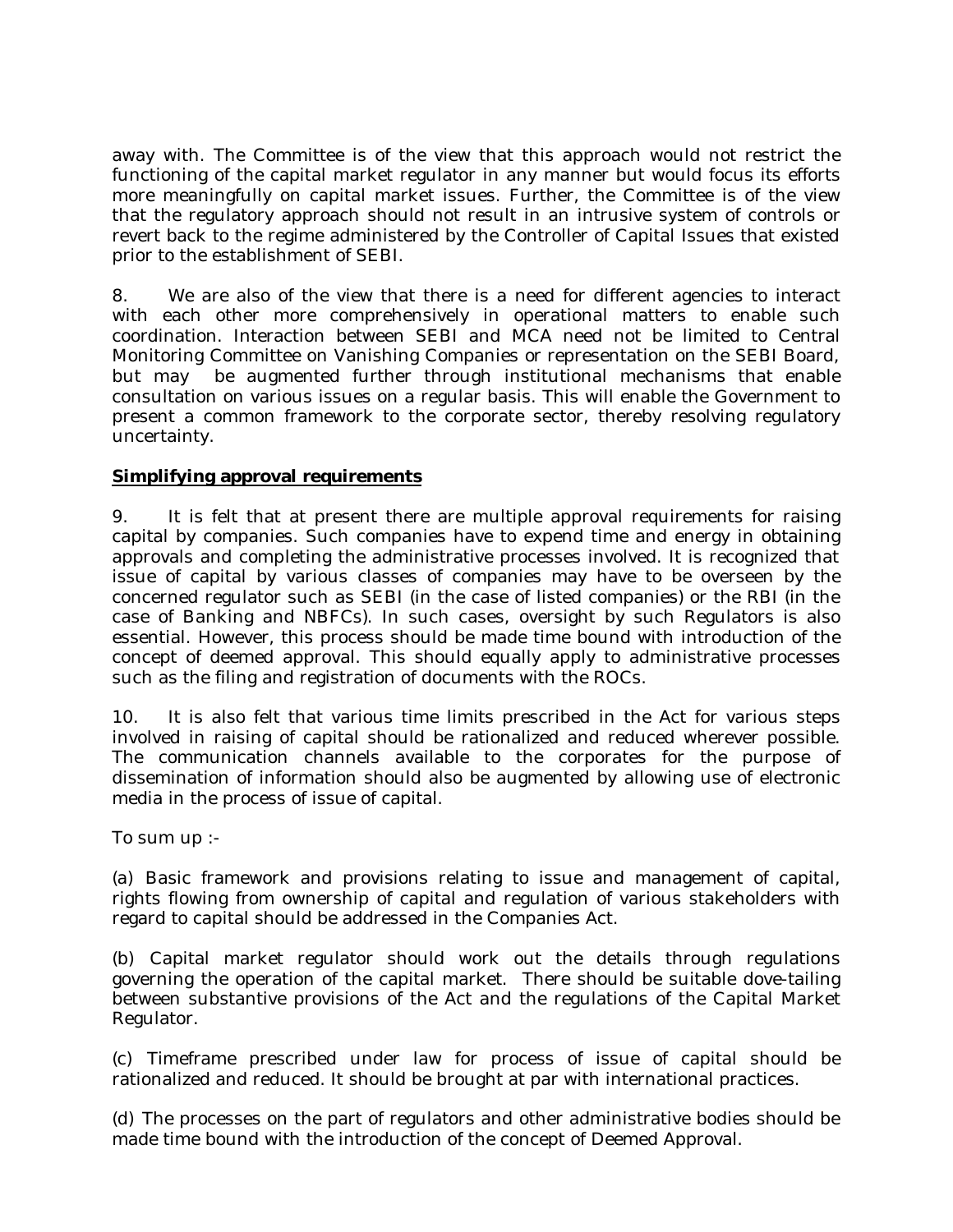(e) Corporate issuers of capital should also be allowed to use electronic media in the process of issue of capital.

## **Costs of raising capital- Shelf Prospectus**

11. The issue of capital through release of a prospectus involves various processes that are time consuming and costly. Such processes also have to be repeated if the corporate requires to access capital again. It should be possible to avoid such costs. Presently the Companies Act recognizes the concept of Shelf Prospectus which is applicable for a period of time which is specified in the Act. At the time of subsequent issue only specified material changes need to be indicated. This concept may be extended to classes of companies as may be recommended by the capital market regulator from time to time, through issue of notification under the Act. It is advisable that suitable criteria for identifying such companies that may be acknowledged as Well Known Seasoned Issuers (WKSI), may be evolved by SEBI through regulation in respect of corporates which raise capital more frequently. Such corporates may be allowed to provide a Main Document in a year and thereafter only incremental changes should be reportable by them every time they access the market during the currency of shelf-prospectus.

## **Rights Issues**

12. At present making a Rights Issue takes three months to be completed thus imposing a delay in the company accessing the funds raised through issue of rights. This process should be reviewed in comparison with international practices so that the process in the Indian context can be completed in a comparable time, keeping in view the requirement to afford a reasonable opportunity to the investors to exercise the right in Indian context. It may be possible to take up some of the activities simultaneously.

#### **Deemed public offering**

13. At present an offering made to 50 or more persons is deemed to be a Public Offer. Exemption is available from this requirement to NBFCs and PFIs. There is a rationale for providing exemption to rights issues by unlisted companies and issue of shares to employees of private companies from the operation of this provision. All listed companies seeking to raise capital should be subjected to the discipline of public issue along with the attendant regulation. In reckoning the 50 or more persons to whom the offer may be made, the Qualified Institutional Buyers (QIBs) may be excluded, since such entities would be informed investors and do not require the same level of detailed disclosures necessary for other investors. The capital market regulator may define QIBs appropriately. The Companies Act should acknowledge and take into account such categorization.

#### **Tracking and Treasury Stocks**

14.1 Traditionally, companies issue shares, which represent the capital of the company, as a whole. Shares issued represent combined value of all divisions of the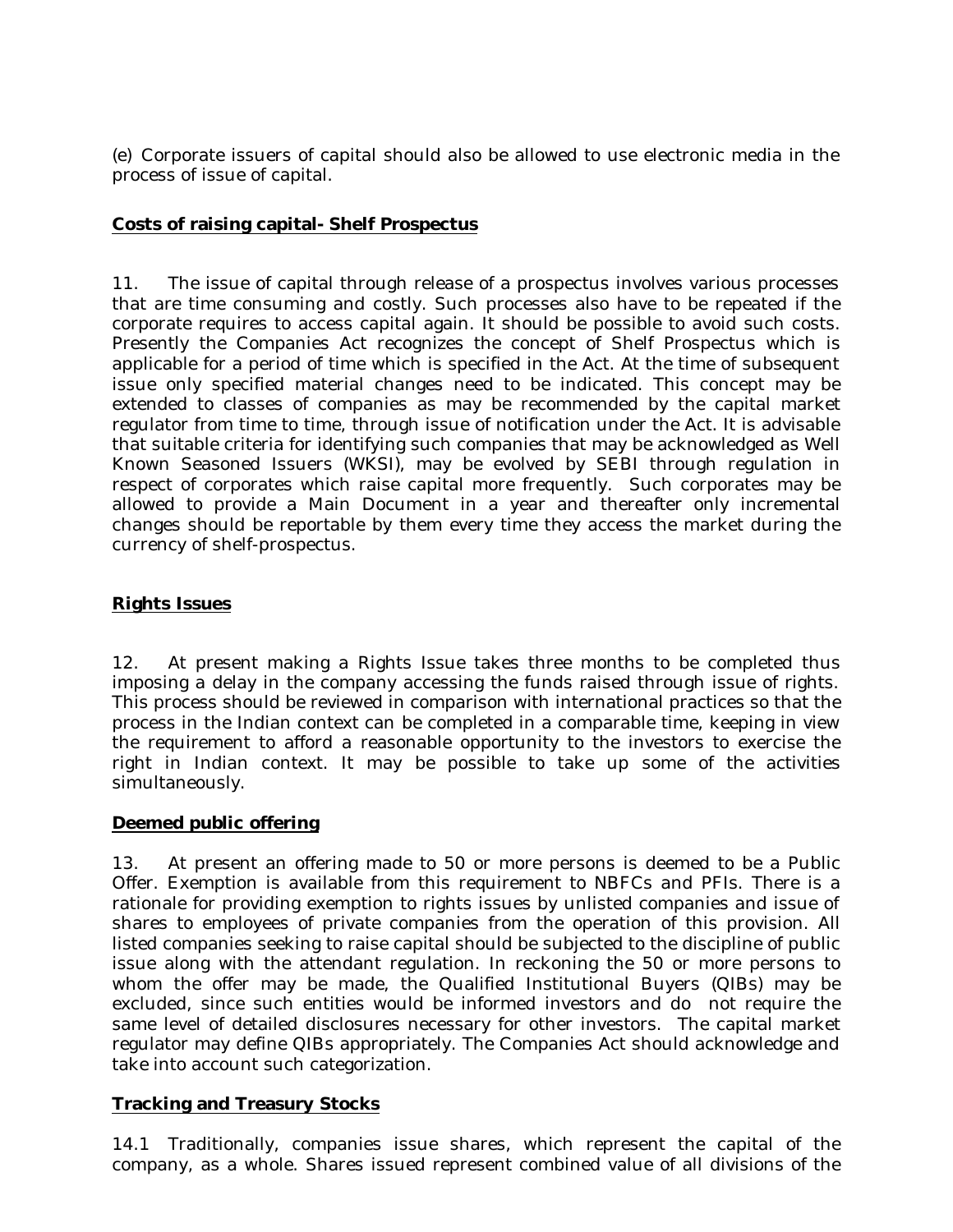company. However, financial performance of one or more business undertakings could be considered as a basis for providing the shareholders benefits of the profits of such business undertaking. However, this will require a special category of shares to be issued termed as 'Tracking Shares' .Such Tracking Shares would confer on the holders thereof a right to participate in the dividend declared by the company based on the recommendation of the Board of Directors of the company from the profits of that particular division. The public issue of such tracking shares including as to initial and continuing disclosures may have to be governed by such rules, regulations or guidelines as may be prescribed by the capital market regulator. The accounting treatment of tracking shares and matters connected therewith would be governed by accounting standards for the purpose. It is felt that this concept would increase the depth of capital market. However, this would require development of specific accounting standards for the purpose as also development of monitoring and control mechanism by the Stock Exchanges and the Capital Market Regulator.

14.2 Section 77A of the Companies Act, 1956 provides for buy-back of securities. Once bought back the relevant securities are to be extinguished. Internationally, however, a company can, subject to certain restrictions, hold bought back shares in itself under the name "Treasury Stock". In other words, Treasury Stock are the shares which a company legitimately holds on its share register in its own name. The voting rights on these Treasury Stocks are suspended and company can not exercise voting rights on such shares. No distribution of dividend (including dividend during winding up) can be made to such stock.

14.3 There may be some advantage in this in raising of funds at a lower cost as and when need arises since public issue would be avoided. However, this concept could come in the way of operating market for takeover of management control which is an essential ingredient. Besides, monitoring and supervision requirements would be complex since such shares would not carry voting rights and would require to be tracked carefully by the market regulators. At this stage, this would impose additional regulatory complexity to prevent manipulation of shares, framing suitable accounting and taxation policies and recodifying the takeover code as a result of increase or decrease in shareholding.

14.4 The Committee felt that a number of preparatory actions were required before the concepts of Tracking Stocks and Treasury Stocks could be introduced, like regulations to be framed by capital market regulator, development of appropriate, specific accounting standards etc and therefore recommends that while an enabling provision for Tracking / Treasury Stocks could be incorporated in the new Law, actual introduction of Tracking and Treasury Stocks in the Indian Capital Markets will need to be preceded by the preparatory action referred to above and the instrument introduced only when the necessary framework is ready.

# **Targeted Buy back**

15. The concept of targeted buyback, where an issuer may buyback shares from a subset of shareholders on a preferential basis was examined by the Committee. The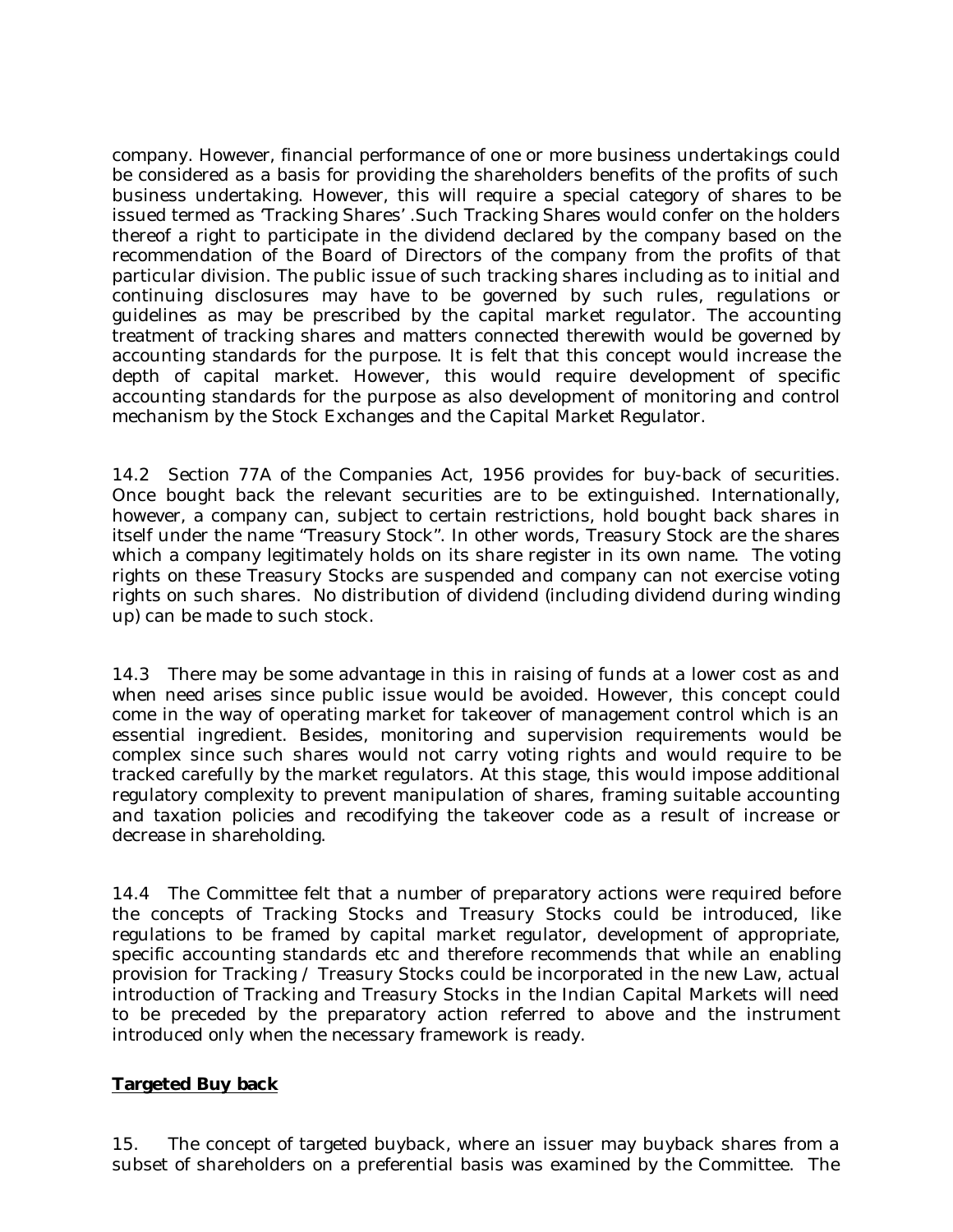facility is used in some countries (a) effecting a block repurchase from large shareholders (b) effecting purchases from employees (c) thwarting takeover attempts. This concept is not yet addressed in Indian Law. This has been provided for in certain countries like USA, Australia etc. The Committee feels that this concept could come in the way of proper operation of a competitive market for management control which is an essential ingredient of the Capital Market. Therefore, the Committee does not find this mechanism to be appropriate at this stage.

# **Perpetual Preference shares**

16. At present preference shares can be issued for a maximum period of 20 years. Since many companies may like to raise capital of a quasi equity and permanent nature on account of long gestation project capital requirements, it is felt that the concept of perpetual preference shares or preference shares of higher tenure may be permitted in the new Law. There should be flexibility to the company to revise the tenure by obtaining prescribed approval of shareholders for variation of rights. The Committee recommends that companies should be permitted to issue perpetual/ longer duration preference shares and that returns from such shares may be linked to market benchmark or reset periodically. In case the subscriber of perpetual preference shares wants to redeem his shares prematurely, necessary enabling provisions to redeem the shares by the company up to a certain percentage of preference shares on an annual basis may be provided. This may be done through "call/put option mechanism".

# **Redemption and Dividend on Cumulative Redeemable Preference Shares**

17.1 If a company is redeeming cumulative preference shares by issue of fresh capital, the company should be permitted to raise necessary amounts through such issues to cover the arrears of preference dividend apart from the amount required for redemption of preference shares. This can be enabled whether or not the company had made adequate profits during the relevant financial year in which redemption is proposed to be carried out with a condition that interest on borrowed capital is paid.

17.2 The Committee further noted that the existing framework resulted in certain ambiguities in respect of arrears of cumulative preference dividend on conversion of such preference shares into equity shares, amalgamation/merger of a company having such arrears of preference dividend. The Committee is of the view that such ambiguities need to be resolved in a manner that the rights of holders of such shares, relatable to the period of such holdings are adequately protected.

# **Capital Reduction**

18. In the existing Act the reduction of capital has to be approved by shareholders by way of special resolution followed by the sanction of the High Court. This is a time consuming process. In order to provide flexibility and time saving, it is appropriate that institutional mechanism such as the courts / proposed National Company Law Tribunal (NCLT) may decide on such issues in a time-bound manner with due safeguards for interests of creditors.

# **Disclosure Norms**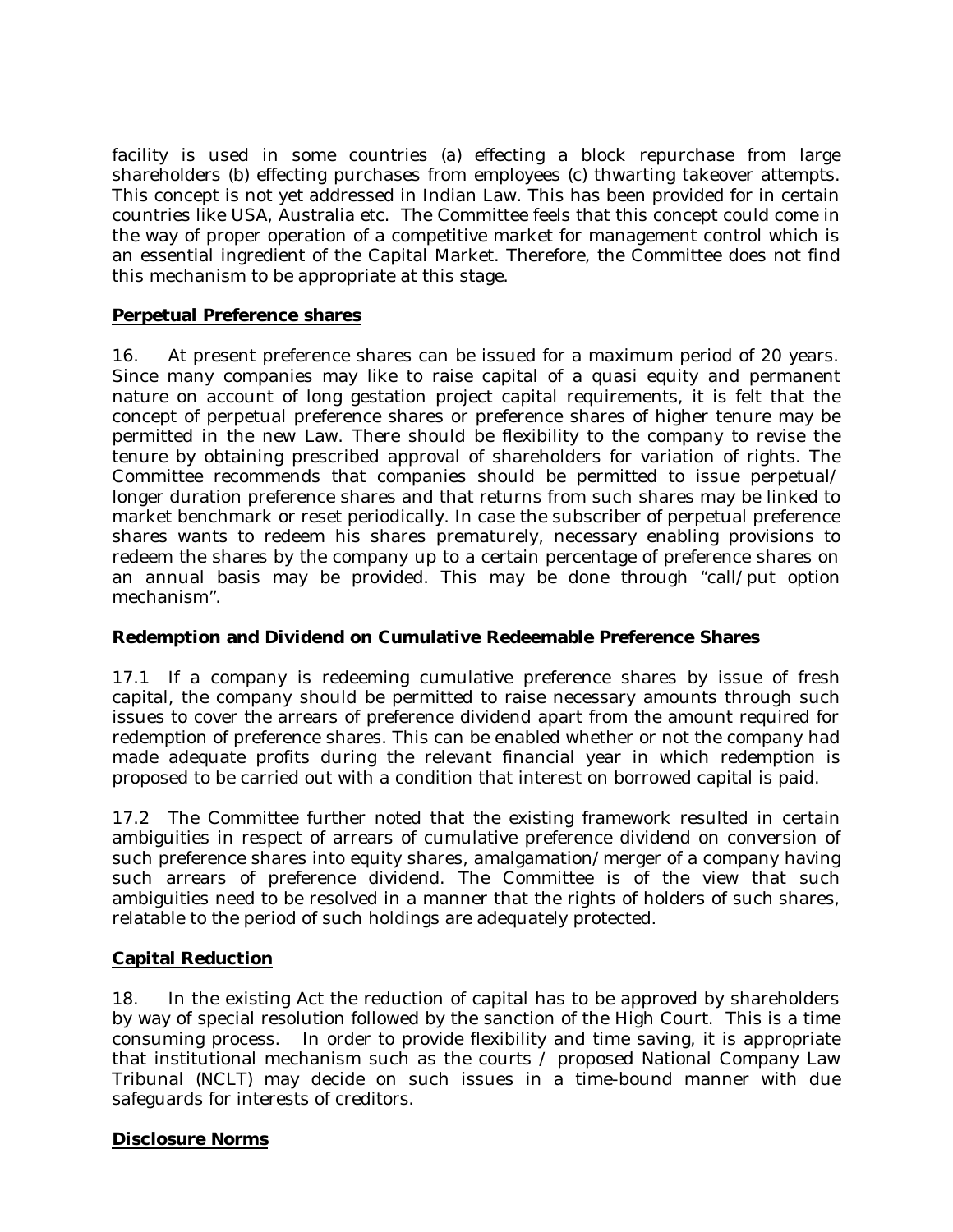19.1 In regard to access to Capital, there is a need for proper disclosure at every stage so as to make the business activities more transparent and investor friendly. There is a need for identification and disclosure of the critical accounting estimates and principles. Shareholders should be kept informed about all material facts which should also get posted on the website. There should be proper disclosure about the shareholding structure from time to time. Such disclosures should clearly reveal actual control structures through direct or indirect shareholding and should be made part of the Annual Report of the company. Thus, reduced regulatory intervention should be complemented by increased disclosure for effective capital market supervision.

19.2 The companies should be allowed to raise capital so long as they provide true and correct information to investors and the regulators. There could be flexibility to raise capital by making adequate disclosures. However non compliance with disclosure norms or raising money fraudulently should be subject to strict penalty regime

## **Access to Public Deposits**

20.1 It was brought to the notice of the Committee that a number of complaints by depositors in respect of deposits made by them with corporate entities are being received by Ministry of Company Affairs (MCA) and Reserve Bank of India (RBI). There was, therefore, a view in the Committee that the provisions relating to allowing Non-Banking, Non-Finance Companies to accept deposits from public should be reviewed and that such companies be prohibited completely from accepting deposits. However, another view was that since acceptance of deposits is one of the ways through which companies (including Non-Banking, Non Finance Companies) raise finances, there should not be complete ban for accepting deposits. Instead, the norms for accepting deposits by such companies should be made stricter.

20.2. The Committee, therefore, feels that the regime of acceptance and invitation of Public Deposits should be made stricter. There could be two sets of process viz. Ex ante processes and Ex Post processes

#### **Ex-ante Processes :-**

Regulation including :-

(i) Disclosure requirement – The company accepting deposits should be mandated to make appropriate disclosures through issue of advertisement (text of which should be detailed and prescribed by way of rules) in the newspapers, one English and one vernacular. The application forms soliciting deposits should also indicate all such disclosures. Besides, there should be certain documents (like balance sheets / annual reports) of the company which should be open for inspection by potential deposit holders. On demand/payment of requisite fees, these should also be made available to potential deposit holders.

(ii) Compulsory credit rating – No company should be allowed to raise deposits unless it obtains a credit rating from SEBI registered Credit Rating Agencies. There should be a minimum credit rating prescribed in the Act / Rules for enabling any company to go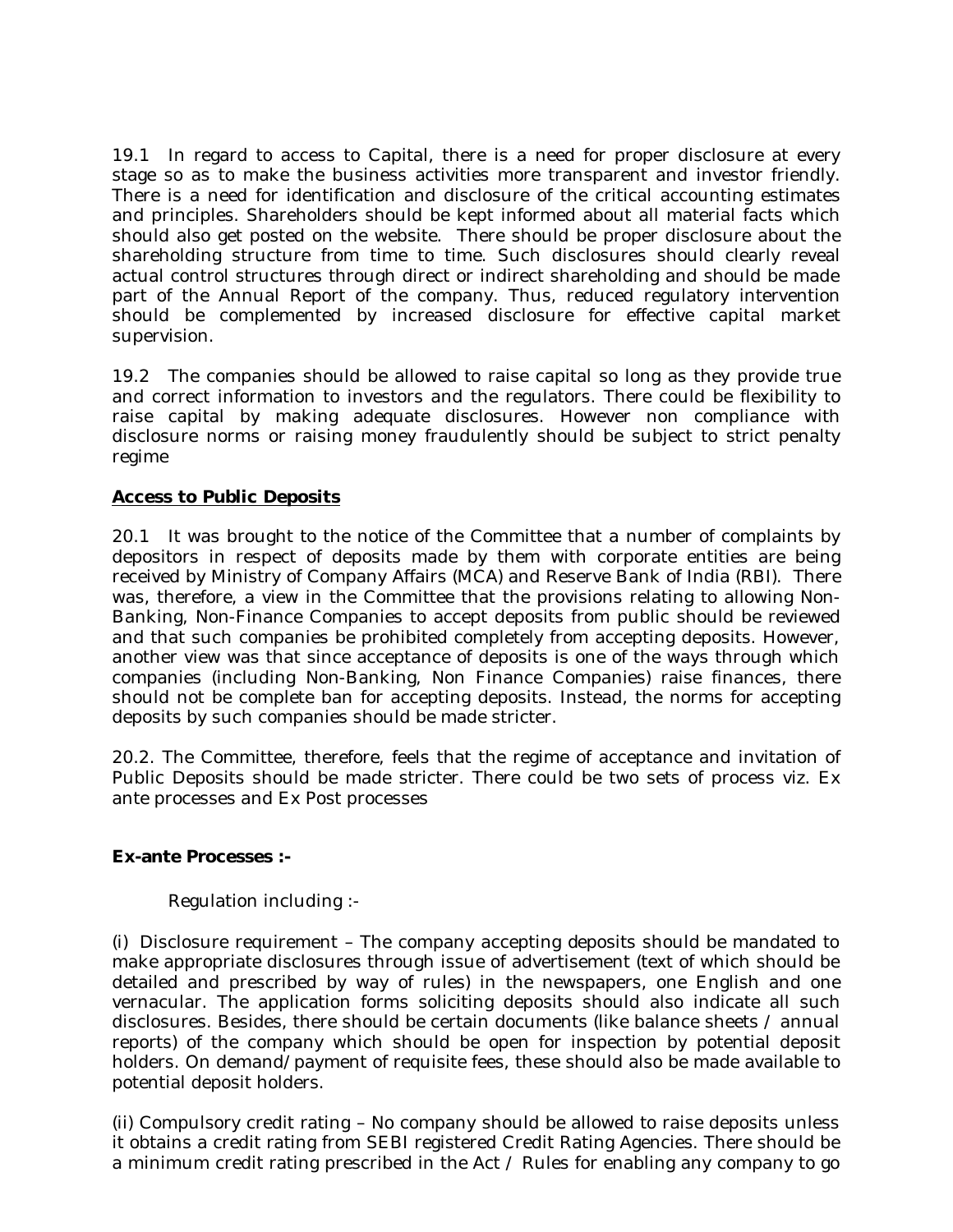for inviting deposits. Further, the rating should also be reviewable  $\ell$  renewable after every two years.

(iii) Creation of reserves – Besides maintaining certain percentage of deposits invited / accepted in liquid funds, every company inviting / accepting deposits should also be required to transfer certain amounts (out of profits) every year in a separate cash reserve created / earmarked only for the purpose of utilization for payment to deposit holders.

## **Ex-post processes :-**

These should include setting up of a dispute resolution mechanism and penalties that deter irresponsible / fraudulent behaviour by corporates. Focus under such measures should be on bolstering confidence through an effective dispute resolution mechanism as well as penalizing of irresponsible/fraudulent behaviour by companies. A provision similar to Section 68 of the Act, presently covering punishment for fraudulent inducement for investment in shares should be made in respect of deposits also.

## **Insurance for Deposit Holders**

21. The Committee members deliberated on the issue relating to insurance for deposit holders. Though it was brought to the notice of the Committee that there are certain difficulties on the part of Insurance companies in treating "Deposit" as an insurable product, the Committee members felt that steps should be taken in consultation with insurance companies so that risk on the part of deposit holders is reduced through insurance. The Committee felt that deposit insurance mechanism should be enabled in consultation with Insurance Companies. Therefore the Committee recommends that public deposit should be allowed to be invited or accepted only on compliance of Ex-ante and Ex-Post processes which include sound internal controls, disclosure requirements, earmarking of reserves in respect of deposit amount and mechanism to resolve grievances and complaints of depositors. Further, the regulatory mechanism should provide for suspending future deposit taking activity in case of default in compliance with the rules relating to Acceptance of Deposits on the part of company.

#### **Registration of Charges**

22. At present the provisions of the Act requires that both the borrower and the lender will have to sign the charge documents before filing with the ROC for registration. There have been instances where subsequent disputes between the borrower and the lender result in non compliance with the provisions requiring mandatory filing. This process has to be streamlined. Company Law Rules should be amended to provide if the borrower does not register the Charge within a fixed time, the lender may register the same in a specific time frame along with copies of relevant documents creating the change, with intimation to the Borrower.

# **Non-cash consideration to be valued before allotment**

23.1 The Law should specifically provide that a public company shall not allot shares as fully or partly paid-up otherwise than in cash, unless the consideration is independently valued by a valuer appointed by the company in consultation with the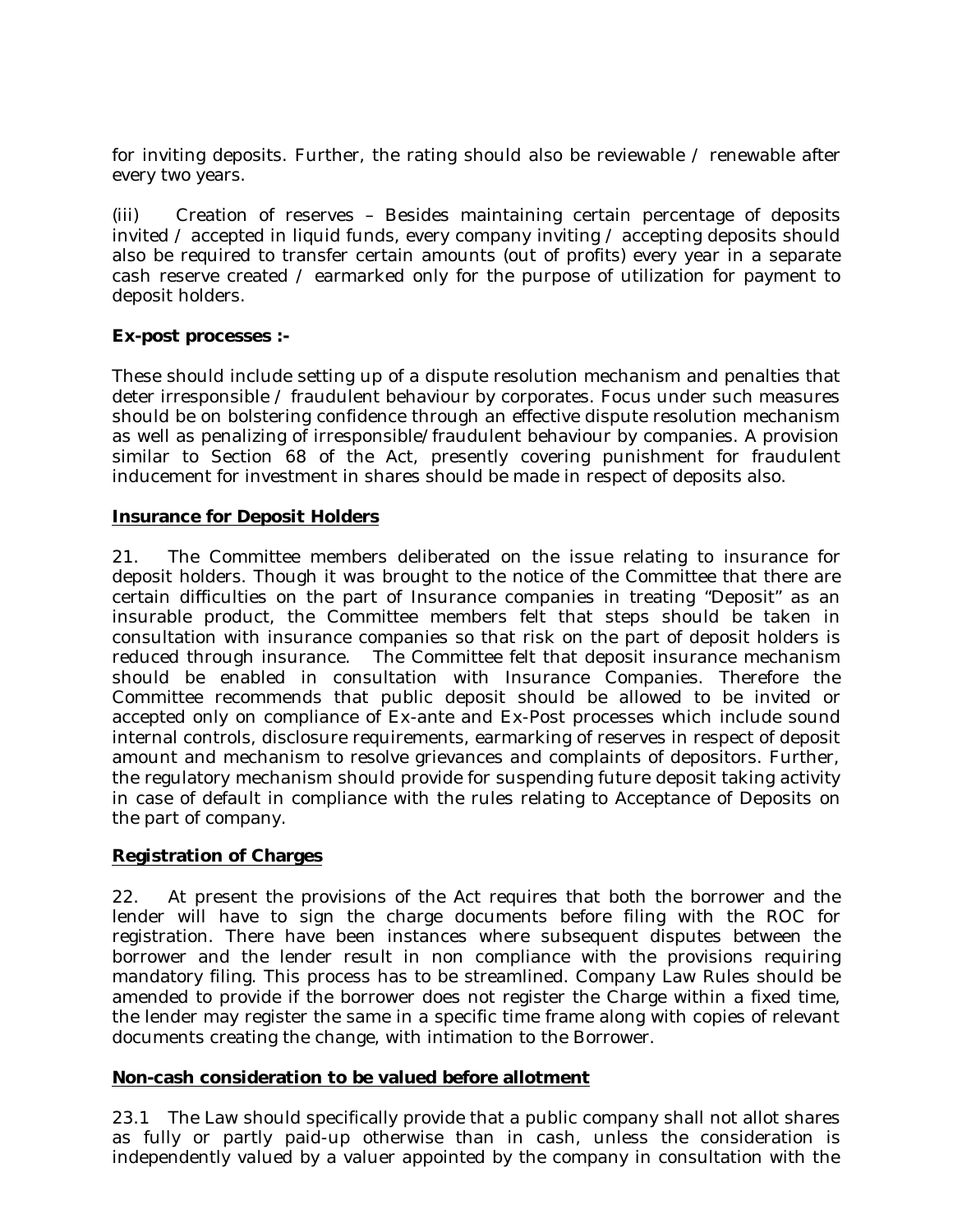allottee and the valuation is made known to the allottee and the concerned Regulator. There may be suitable provisions to provide for an eventuality where a company is allotting shares in connection with its merger with another company, where one of the companies proposes to acquire all the assets and liabilities of the other company. The contents of the valuer's report may be specified by the Act / Rules. This would also serve to protect the Minority Interest. Committee feels that detailed provisions are also required to be provided in the Companies Act as there is a need for valuation of such non-cash consideration by independent valuers.

23.2 In the event a public company enters into an agreement to transfer non-cash assets to another public company, the consideration that has to be received by the company and any consideration other than cash that may be given by the transferee company, should be independently valued. A report in a specified format with respect to the consideration to be so received and given should be required to be made to the transferor company within a specified period preceding the date of agreement. The terms and conditions of such agreements should be subject to approval by the shareholders of transferor by an ordinary resolution.

## **Inter-corporate loans and investments**

24.1 Subsequent to the abolition of provisions of Section 370 and 372 from the Companies Act w.e.f. 31-10-1998, the companies are allowed to self regulate intercorporate loans and investments  $u/s$  372A of the Act. Upon an examination of the nature of transactions that resulted in large amount of corporate funds which have been diverted to Stock Market for price rigging, the JPC on Stock Market Scam had recommended that suitable mechanism should be devised so that the corporate funds are not diverted to stock market and the prices rigging is checked. Diversion of funds through subsidiary and associate companies noticed during the course of examination of accounts of companies involved in Stock Market Scam-2001 indicate that the system of self regulation regarding inter-corporate loans and investments envisaged in the Companies (Amendment) Act, 1999 had not been very effective and requires a relook. Necessary checks and balances for the self-regulatory mechanisms need to be put, so that the purpose of self regulation is served effectively.

24.2 The Committee feels that the provisions of the existing Section 372A of the current Act may be strengthened to ensure that there is no misuse of these provisions by corporates for price rigging or by diversion of funds. In particular disclosure requirements should be strengthened along with stringent penalties for non compliance. The law should ensure that the capacity of the corporate to invest or lend surplus funds is established transparently. There should be a prohibition on companies making loans to stock brokers and stock broking firm/stock broking companies subject to the exemptions presently provided under Section 372 A of the Act. However, this should not result in regime of Government approvals being reimposed in this regard. The Committee was of the view that such approval could be accorded by way of Special Resolution. Further, detailed disclosures should be given in the Annual Report of the lending company about the end use of the loans and advances by the recipient entity for the intended purpose. Disclosures should also be prescribed in the explanatory statement attached with the notice for the meeting. Indian corporates should however not be placed at a disadvantage vis-à-vis companies incorporated in other jurisdictions in any international competitive bidding situation for acquisitions.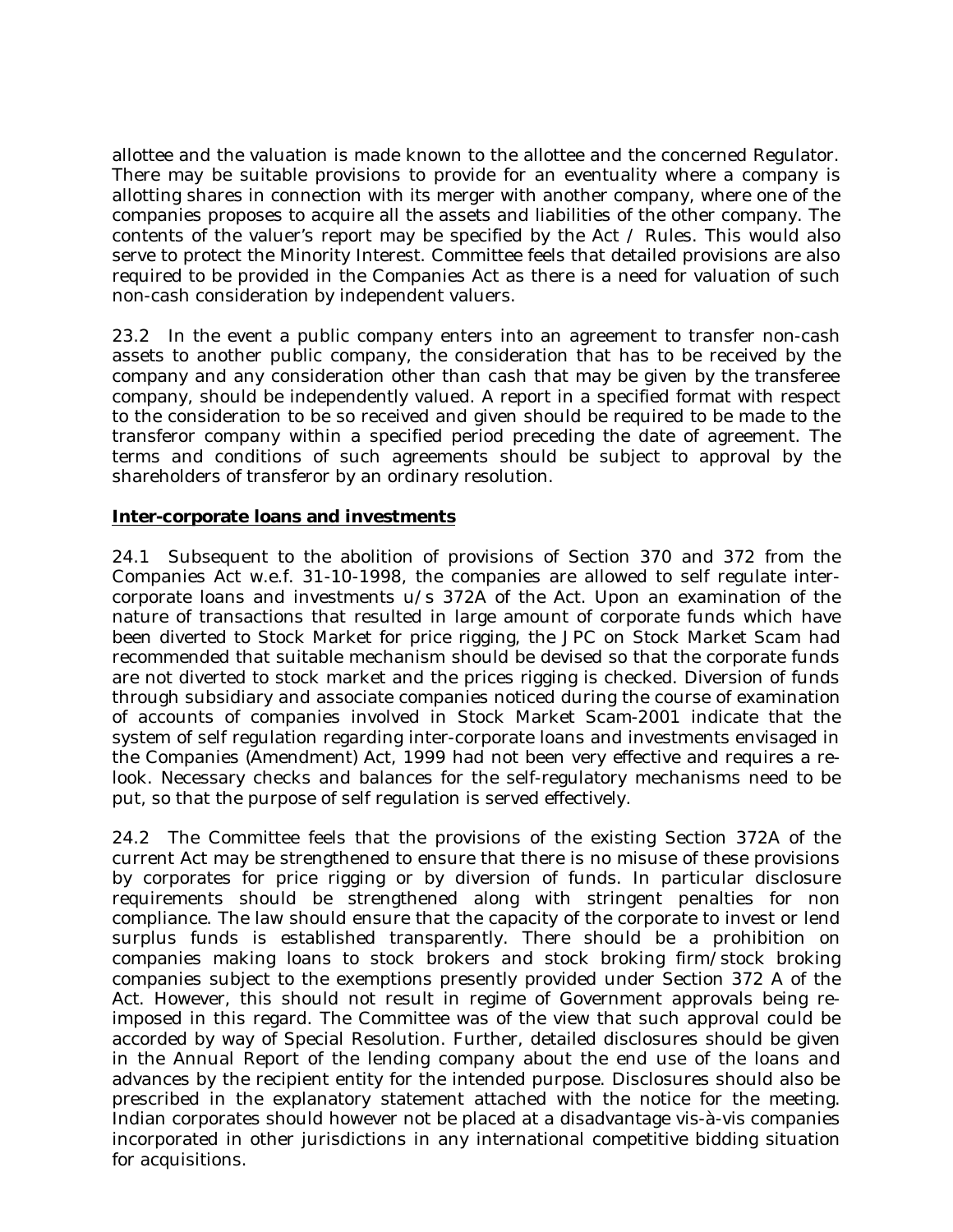## **Preferential Allotments**

25. The Preferential issue of equity shares/fully convertible debentures/partly convertible debentures or any other financial instruments at a price unrelated to the prevailing market is a common source of raising capital. This practice is particularly undesirable as the allotments are made to a select group of persons (even to promoters) which may be against the interest of the other investors. SEBI has framed regulations for allowing preferential allotments which require passing of special resolution, disclosures to be sent to shareholders and a pricing formula depending on stock market quotations of the company. It is, therefore, necessary to impose appropriate conditions for such allotments by unlisted public companies including for proper valuation of shares, compliance of which should be made obligatory before a public company issues shares on preferential basis. It is felt that in case of unlisted public companies, such allotment should be made subject to valuation by independent valuers. The Committee therefore recommends that the Law should provide that in case of public unlisted companies, preferential allotment can be made on the basis of valuation by an independent valuer.

## **Penalty for fraudulently inducing persons to invest money**

26. The provisions of the Companies Act relating to penalties for fraudulently inducing persons to invest money should be made more stringent. The practice relating to imposition of penalties under provisions in the present Companies Act have been found to ineffective since there are not many cases under which punishment has actually been imposed. The legal procedure associated with such prosecution should be revisited so as to make the process more effective. The offence of fraudulent inducement should be non-compoundable. The Government may also consider actions such as attachment of bank accounts in such cases subject to the orders of Judicial Magistrate First Class.

#### **Allotment where issues are not fully subscribed**

27. Section 69 of the present Act prohibits allotment of shares unless minimum subscription is received. The Act does not contemplate allotment where issues are not fully subscribed. It has to be left to the management to decide whether it can proceed to allot the shares even if issues are not fully subscribed, particularly when the capital market is volatile. The offer letter or the prospectus must indicate the consequences when the issues are not fully subscribed and the conditions stipulated, if any, in the matter. The Law may allow, subject to adequate disclosures and fulfillment of conditions prescribed, to retain subscription received pursuant to Public Offer so made, notwithstanding non-receipt of amount of minimum subscription. The capital market regulator should also consider suitable changes to enable such public offers.

# **Shares with differential Voting Rights**

28. The Companies Act was amended in the year 2000 for providing issue of equity shares with differential voting rights. However, the Committee noted that there was a lack of clarity in the Rules. Also, there were no corresponding amendments effected in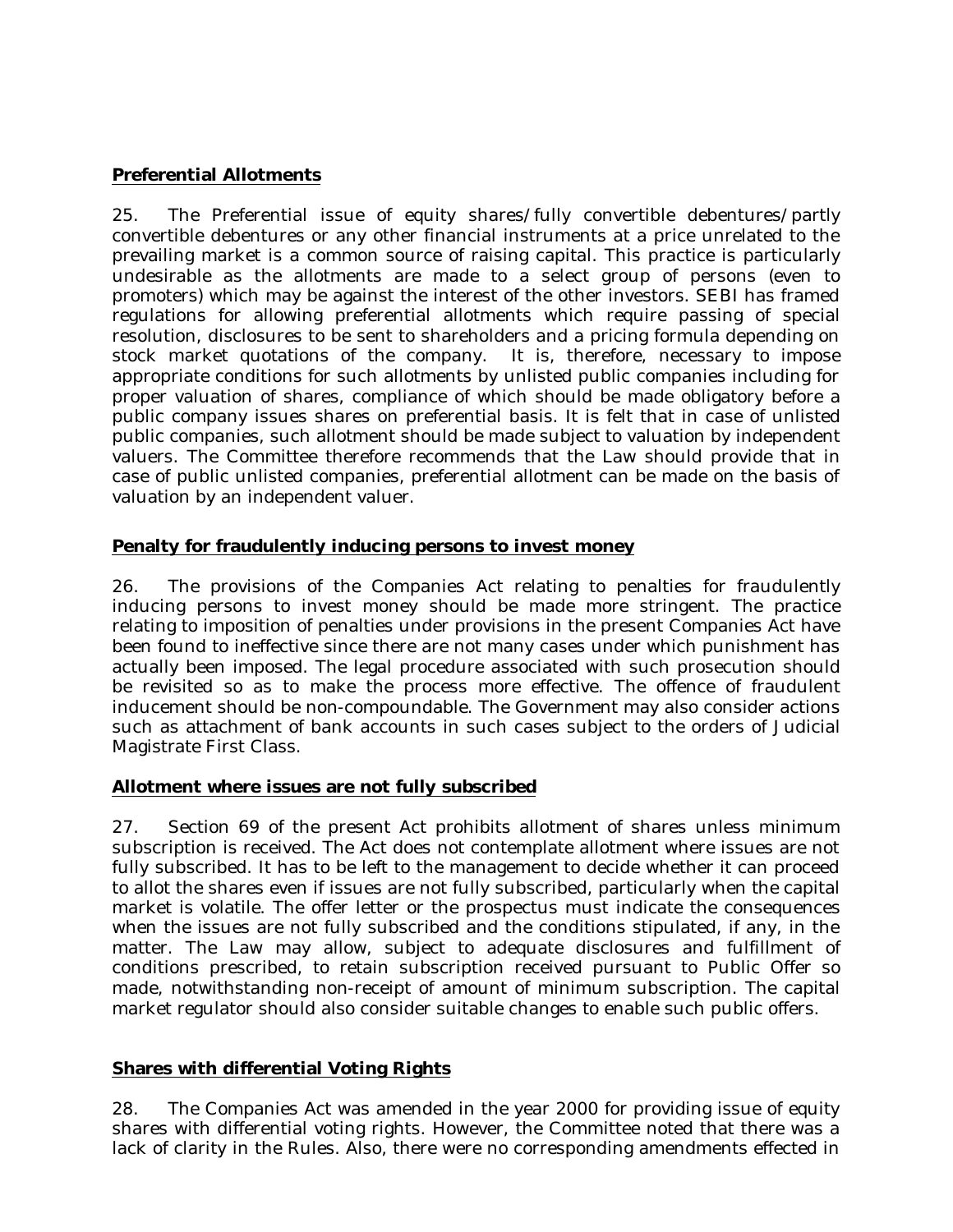Section 87 of the Act. As a result no corporate could avail of the benefits of this provision. The Committee felt that introduction of concept of shares with differential voting rights should be retained. However, clarity should be brought about in the framework of associated rules to enable proper use of such instrument.

## **NIDHI Companies**

29.1 The Companies Act empowers the Central Government to declare a company to be a NIDHI or mutual benefit society. The genesis of this amendment lies in the recommendation of the Company Law Amendment Committee in 1960 that the object of the NIDHI companies was to enable the members to save money and to secure loans at favorable rates of interest. The companies inculcate the habit thrift in the public. The shares of such companies are not offered to the public for subscription. Since application of some of the provisions of the Companies Act creates hardship and cripples slender resources available to such companies, they have also been provided with certain exemptions from time to time.

29.2 Initially the area of operation of the NIDHI companies was local – within Municipalities and Panchayats. However, some NIDHIs on account of their financial and administrative strength opened branches even out side their local territories though the principle of mutual benefit remained fundamental to them.

29.3 A few failures of leading NIDHI companies caused by mismanagement of those in control and involving lakhs of depositors, led the Government to constitute a Committee under the Chairmanship of Shri P. Sabanayagam to examine the various aspects of the functioning of NIDHI companies. The Committee recommended deployment of funds in deposits in Nationalised Banks, sanction of loans against specified security and as a percentage of the value of a property offered as security, fixing of ceiling of interest on deposit, restriction on opening of branches, applicability of prudential norms for income recognition and classification of assets of the NIDHI companies. Subsequently, the Government has enabled application of prudential norms in matters relating to income recognition and classification of assets and provisioning for non performing assets.

29.4 NIDHI companies are effectively non-banking financial companies and are engaged in the business of accepting deposits and making loans to their members. The recent failures in the NBFC sector also extended to the NIDHI companies compelling the Government to introduce strict prudential norms for such companies. The deposit taking activities of NIDHIs are governed by the RBI Act and guidelines made thereunder. The power to give exemptions to the NIDHI companies in the administration of NIDHI i.e. with the Ministry of Company Affairs. This dual control leads to confusion in the administration of the provisions of the RBI Act and the Companies Act, 1956. Since, RBI is the regulator of all the NBFC incorporated under the Companies Act, the Committee felt that NIDHI companies should also be controlled by RBI through close supervision.

#### **Debenture Redemption Reserve (DRR) in case of NBFCs/Other Companies**

30. A view has been expressed that the concept of DRR is not relevant in the case of NBFCs where debentures are raised for financing assets under Hire Purchase or Leasing which are self liquidating in nature. Keeping in view the requirement of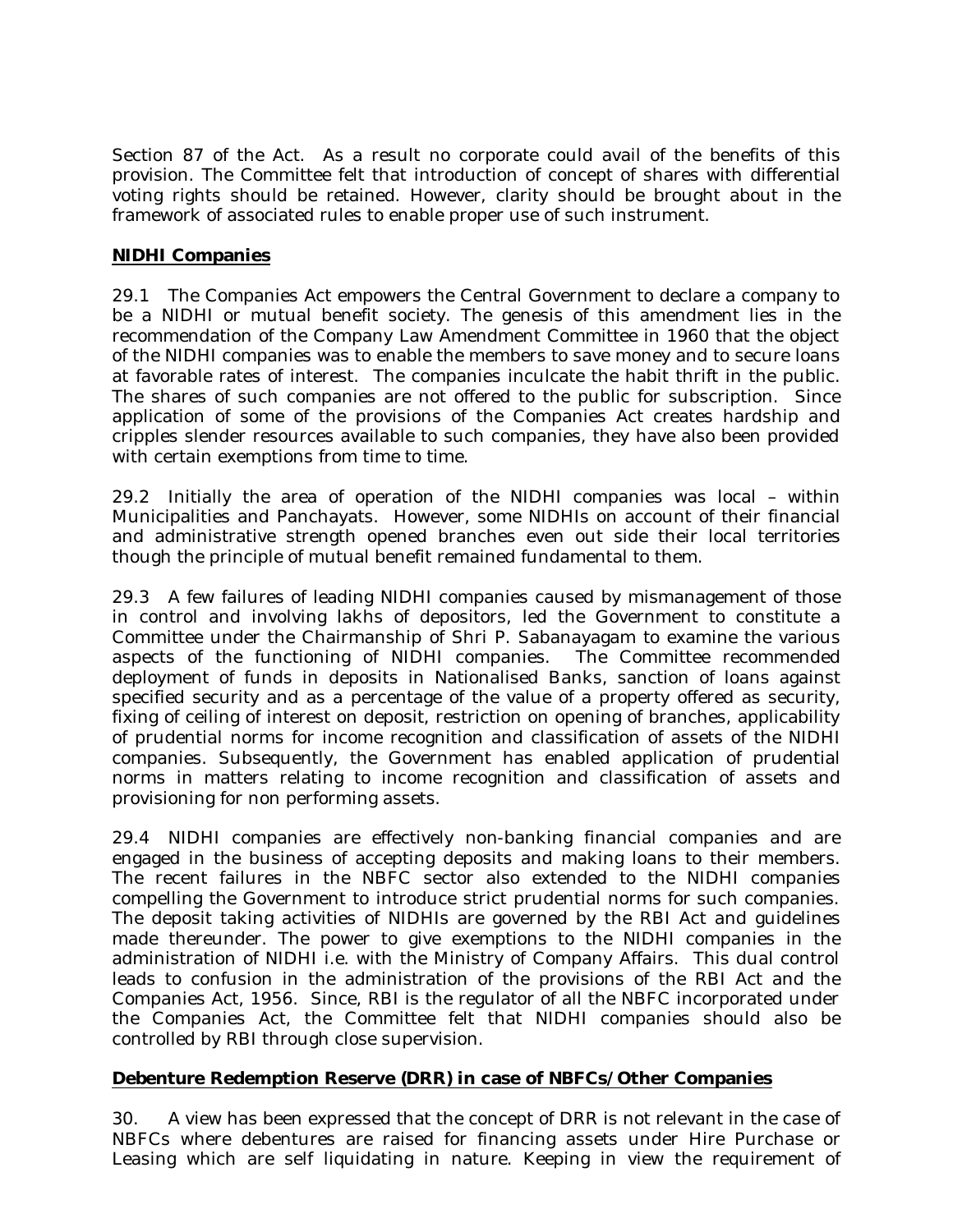NBFCs, the Government has provided some exemptions from this requirement to NBFCs by issuing circulars. While doing so, the obligation on the part of NBFCs to maintain a percentage of assets in unencumbered approved securities and creation of reserve funds to an extent of 20% of net profits etc. The financial prudential norms under which Banks and NBFCs operate are regulated by the RBI. To avoid regulatory overlap, we are of the view that RBI should make suitable provisions in this regard. The existing exemptions to NBFCs may continue till such time. However, for the other companies, the Company Law should provide an enabling provision to enable the Central Government to regulate the limits of DRR.

# **Relevance of Present Section 208**

31.1 Section 208 of the Companies Act enables payment of interest on share capital subject to conditions prescribed in the said Section. The use of word 'interest' instead of dividend distinguishes returns paid out of capital and returns paid out of profits.

31.2 As per Section 208 (1)(b) of the Companies Act, the interest on capital paid pursuant to Section 208 can be charged to capital which may lead to cost overruns of long gestation projects. The return on the investment in favour of the shareholders also acts as a disincentive on the part of the shareholders to push for early completion of the project

 31.3 Further, rates of interest are decided by the market forces and the policy of the Reserve Bank of India in vogue from time to time.

31.4 The arena of corporate financing has undergone several changes since inception of Section 208 in 1956. Corporates are increasingly resorting to a variety of instruments to finance infrastructure projects and alternative forms of financing are available at rates of interest which are market driven. Section 208 of the Companies Act has, therefore, outlived the purpose for which it was introduced. The Committee therefore took the view that Section 208 should be deleted from the provisions of the Companies Act.

# **Chapter IX : Accounts and Audit**

1. Proper and accurate compilation of financial information of a corporate and its disclosure, in a manner that is standardized and understood by stakeholders, is central to the credibility of the corporates and soundness of investment decisions by the investors. The preparation of financial information and its audit, therefore, needs to be regulated through law with stringent penalties for non-observance. It would however, not be feasible for the law to prescribe all the details guiding the treatment of this subject. This is a technical matter which needs to be gone into by experts keeping in view the requirements of proper disclosures of financial information in the interests of healthy corporate governance. However, once developed, use of such principles should be mandated through law. Accounting Standards serve a vital function in this respect. These should be developed keeping in view international best practices and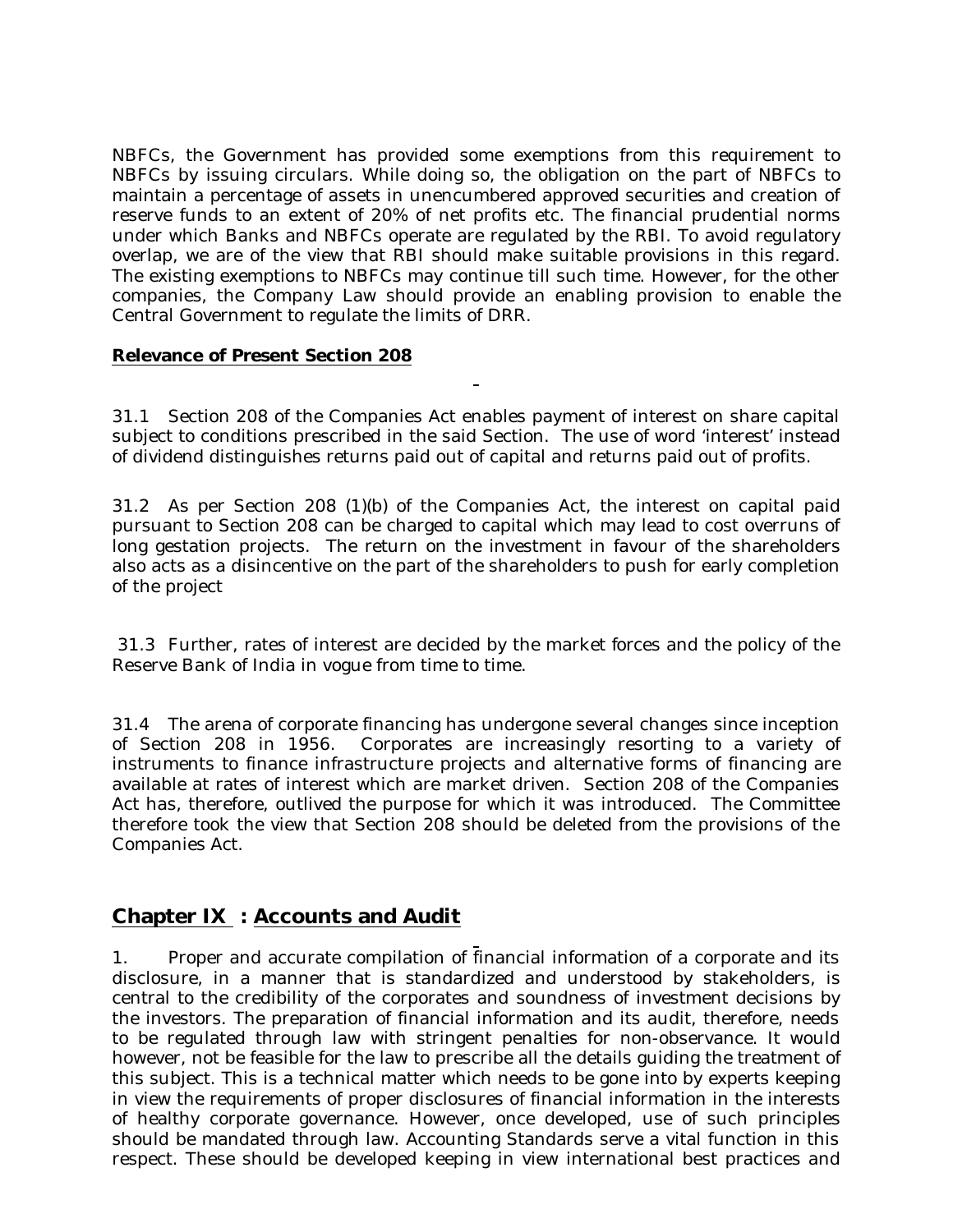provided statutory backing. There should be integration of Accounting Standards with substantive law.

## **Institutional mechanism for developing Accounting Standards**

2. The present statute provides for a mechanism for development of Accounting Standards. We understand that Accounting Standards for the use of Indian corporate sector, taking into account International Accounting Standards, are being developed through the instrumentality of the National Advisory Committee on Accounting Standards (NACAS). This is an important aspect that needs to be pursued. In the meantime, the Institute of Chartered Accountants of India (ICAI) has done useful work in prescribing operational standards of accounting to fill the gap till Accounting Standards could be notified. We expect that the process of notification of Accounting Standards, incorporating international best practices, would be completed shortly.

3. The Committee took note of the contribution made by the ICAI and the NACAS in development of proposals for Accounting Standards and took the view that the existing institutional mechanism for formulating and notifying Accounting Standards under the Companies Act, 1956 may be retained.

## **Holding-Subsidiary Accounts and Consolidation**

4. The Committee took the view that consolidation of financial statements of subsidiaries with those of holding companies should be mandatory. The Committee discussed the question of the manner of maintenance of accounts of entities other than companies but controlled by companies registered under the Act. With the proposed consolidation of accounts by holding companies, the Committee felt the need for prescribing maintenance of proper records by a non-corporate entity which is controlled by a company to which the provisions of the Act apply. This is because companies are now increasingly controlling entities such as partnership firms, special purpose vehicles, associations, etc. which are non-corporate bodies. Further, the responsibility for proper maintenance of records in such cases should be that of the holding company.

5. With consolidation of financial statements by holding companies on mandatory basis, the provisions requiring attaching the accounts of subsidiary companies with those of holding companies, for circulation to shareholders in accordance with the provisions of the present Companies Act should be done away with. In case the financial statements of a foreign subsidiary are required to be furnished to the shareholders of the holding company, these should be accepted in the same format and currency in which these were prepared as per laws of the relevant country. With implementation of e-governance project, it should be possible to view the records of the companies filed with Registrars through electronic media. Notwithstanding this, both holding and subsidiary companies should be encouraged to make greater use of electronic media to make their published financial accounts available for viewing.

6. Further, the Committee took the view that the holding companies should be required to maintain records relating to consolidation of financial statements for specified periods. Presentation of consolidated financial statements by the holding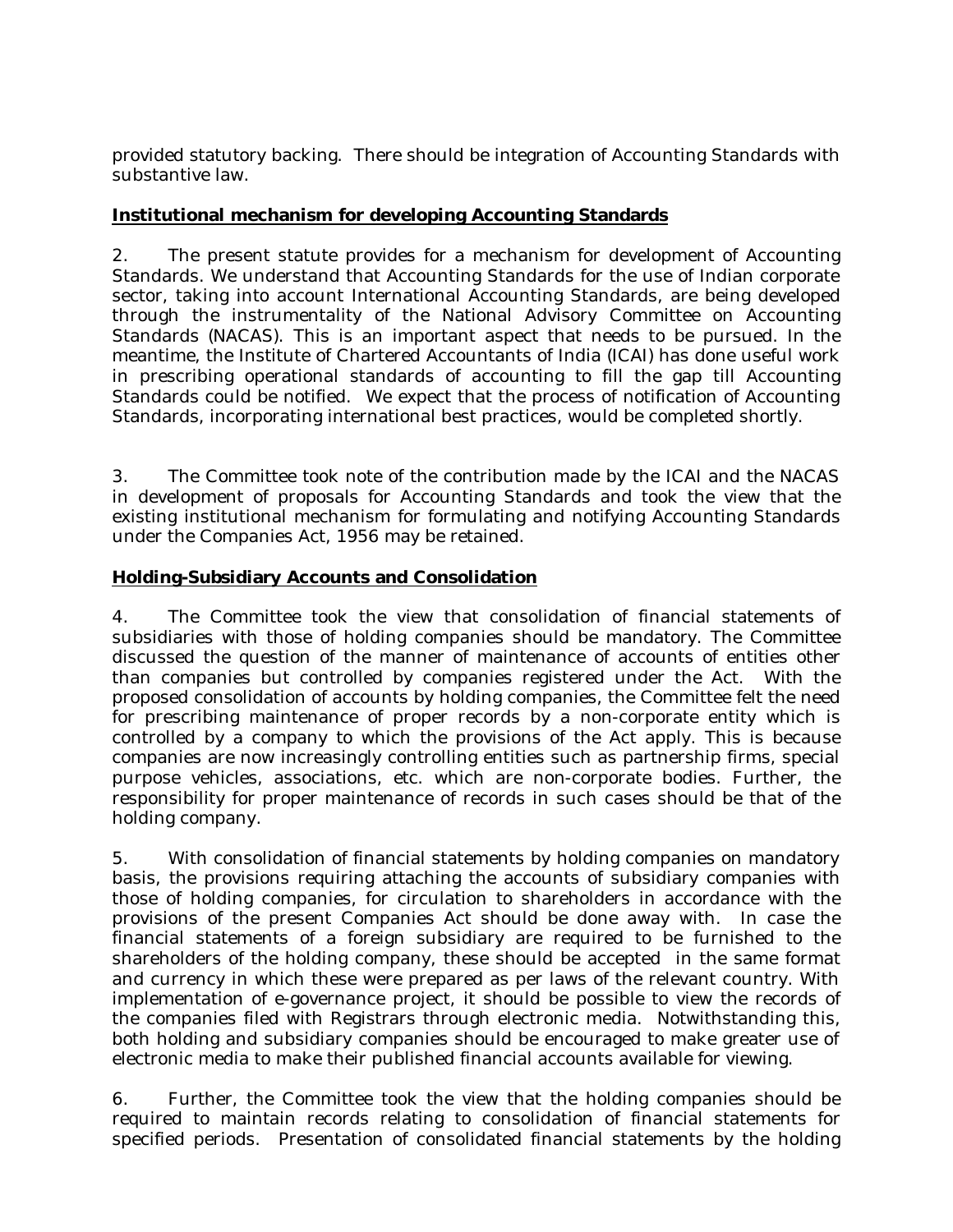company should be in addition to the mandatory presentation of individual financial statements of that holding company.

## **Preservation of Records by the Companies**

7. At present, Section 209 (4A) of the Act requires companies to preserve the books of accounts, together with the vouchers relevant to any entry in such books of account, in good order, relating to a period of not less than 8 years immediately preceding the current year. The Committee felt that the rules may provide for preservation of books of account and records of the company for a period of 7 years to bring it in harmony with Income Tax Act.

## **Form Of Accounting Records And Accounting Standard**

8. In order to bring about more transparency and uniformity in the maintenance of accounts, the Committee felt that the companies should continue to be mandated to maintain their books of accounts on accrual basis and double entry method of book keeping. The question arose before the Committee as to whether the form and content of the financial statements needs to be specified separately in the Act or should be left to the Accounting Standards prescribed by the Central Government in consultation with NACAS. After considerable deliberations, it was decided that the form and content of the financial statements and the disclosures required therein need to be provided for under the Act/Rules. Any changes made in the Accounting Standards could be factored in the Act/Rules from time to time. It was also decided that the companies should be given the option to maintain the records in electronic form capable of conversion into hard copy.

#### **Maintenance of Records Outside the Country**

9. The companies should have an option to keep records outside the country provided financial information in compliance with the Companies Act is available within the country and written notice is given to the Registrar of the place where the records are kept. However, such a Company should be obligated to produce the records that are kept outside the country, if and when required to do so as specified in the Rules.

#### **Cash Flow Statement To Be Made Mandatory**

10. World over, the importance of Cash Flow Statement is being specifically recognized. At present, the listed companies are mandated to include a Cash Flow Statement in the Annual Report and the Standards of Accounting prescribed by ICAI also requires in specified cases a Cash Flow Statement to be submitted along with the Balance Sheet and Profit & Loss Account with a view to make Cash Flow Statement mandatory. The Committee felt that there was a need to include the definition of the term Financial Statement in the Act, to include Profit & Loss Account, Balance Sheet, Cash Flow Statement and Notes on Accounts.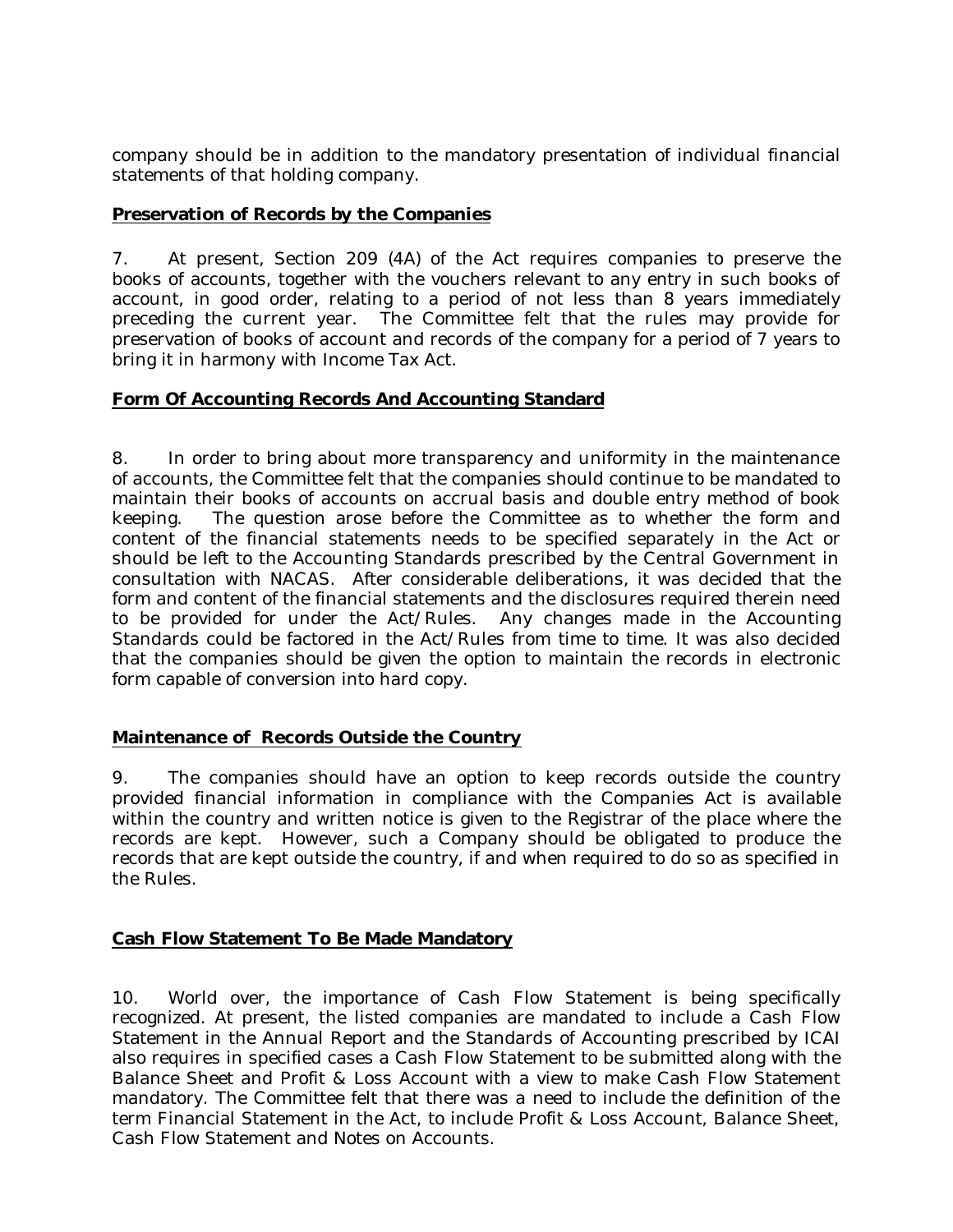#### **Relaxation/Exemption To Small Companies**

11. The Committee was of the view that Small Companies need not be subject to the costs of a regime suited to large companies with a wide stakeholder base. Relaxations to small companies with regard to the format of accounts to be prescribed in the Act/Rules may also be considered. If necessary, a separate format for small companies may be devised. Exemptions from certain disclosures may also be considered and relaxations, if any required, in respect of compliance with Accounting Standards may be provided for while notifying the Accounting Standards. If necessary, a separate Accounting Standard may be framed for small companies.

## **Financial Year**

12. The Companies Act at present does not contain any provision relating to the minimum period of a Financial Year. The Concept Paper has defined the Financial Year with the minimum period of six months. The Committee dwelt on the subject and came to the conclusion that the first financial year should begin from the date of incorporation and end on the immediately succeeding 31st March and the subsequent Financial Years should also end on 31st March every year. The definition of Financial Year may be modified to indicate that the duration of the first Financial Year should be minimum three months instead of the six months proposed in the Concept Paper (2004). It was also suggested that the present provisions regarding laying down of the accounts before the shareholders within six months of the end of the Financial Year should continue.

# **Authentication, Circulation and Revision Of Financial Statements**

13. The Committee discussed at length the existing provisions of the Act regarding approval and authentication of accounts, circulation of accounts and filing of accounts with the Regulatory body. The Committee was of the view that the concept of appointment of CFO should be recognized under the Act who should be made responsible for preparation and submission of financial statements to the Board. The financial statements should also be signed by Managing Director, CEO, CFO, and the Company Secretary wherever such functionaries are mandated, whether or not they are present at the Board meeting at which the accounts are adopted. All the Directors who were present in the meeting which approved the accounts should also be mandated to sign the accounts. If a Director dissents, he should also sign the financial statement with the dissent note.

14. It was brought to the notice of the Committee that provisions should be made in law for revision of accounts after its adoption/approval by the shareholders subject to conditions laid down under the law. This should however be possible only in cases where changes in law necessitate restatement with retrospective effect or for rectifying the errors apparent from the records.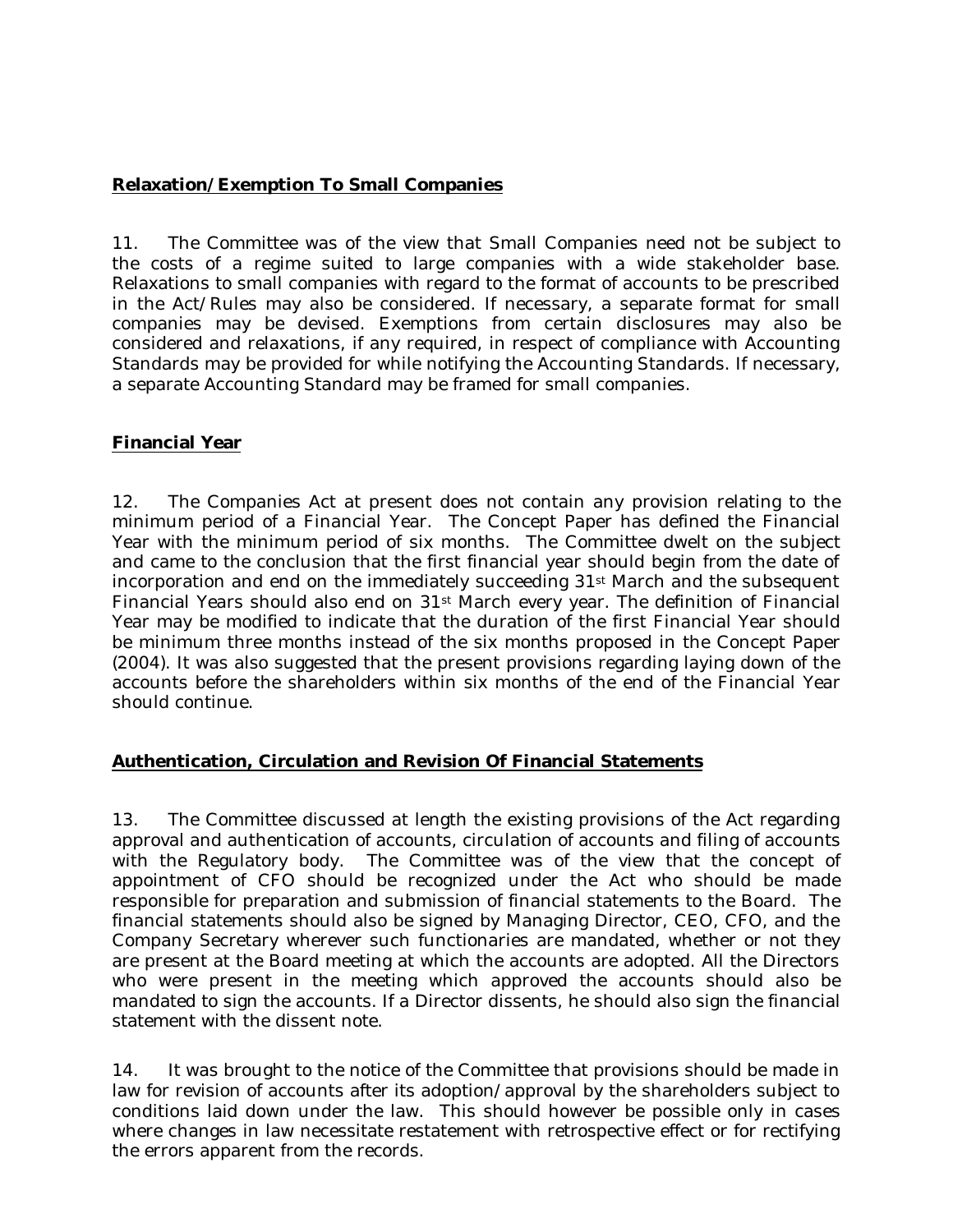15. The provisions under the Companies Act relating to circulation of financial statements should continue. However, the Committee recommended that the financial statements should be permitted to be sent by electronic means instead of hard copy. In the case of listed Companies. Where abridged financial statements are circulated amongst members, the full financial statements should be made available on the website and the hard copy thereof should also be made available on request.

## **Directors' Responsibility Statement**

16. The Committee noted that the Companies Act was amended by inserting section 217 (2AA) by the Companies (Amendment) Act, 2000, which has brought about inclusion of Directors' Responsibility Statement in the report of the Board of Directors. The Committee was of the view that in addition to the existing requirements, the Responsibility Statement should include that the related party transactions and have been entered into at arm's length, and if not, the relationships of the directors in such transactions along with the amounts involved have been disclosed as a part of the Director's Report along with management justification thereof. The existing requirement in Section 217 (2AA) requiring a Director Responsibility statement indicating that the Directors have taken proper and sufficient care for the maintenance of adequate accounting records in accordance with the provisions of the Act and that the books of accounts comply with the accounting standards and policies should continue.

# **Other Recommendations**

17. The Committee discussed other miscellaneous matters in relation to definition of certain terms such as "derivative", "employees stock option", "net worth" etc. the need for rules relating to "Transfer of Profit to Reserves" and "Declaration of Dividend out of Reserves" and related matters. The Committee took the view that the definition of term "derivative" could be omitted from the Companies Act. However, definitions of the terms "Employee Stock Option" and "Networth" may be retained with appropriate modifications to reflect their meaning as per generally accepted terminology. After a detailed debate relating to declaration of dividend only out of the profits of the Company arrived at after complying with the Accounting Standards, the Committee endorse this principle for declaration of dividend.

18. The Committee also took the view that the two sets of existing rules relating to declaration of dividend out of reserves and transfer of profit to reserve were irrelevant in the present environment and may be deleted.

19. The relevance of Section 205(2)(c) of the Act requiring companies to write off at least 95% of the original cost of the asset to the Company was discussed at length. The Committee agreed that there need not be any restriction of writing off 95% of the original cost to the company of the asset over a specified period, on the Central Government in approving the basis of providing depreciation.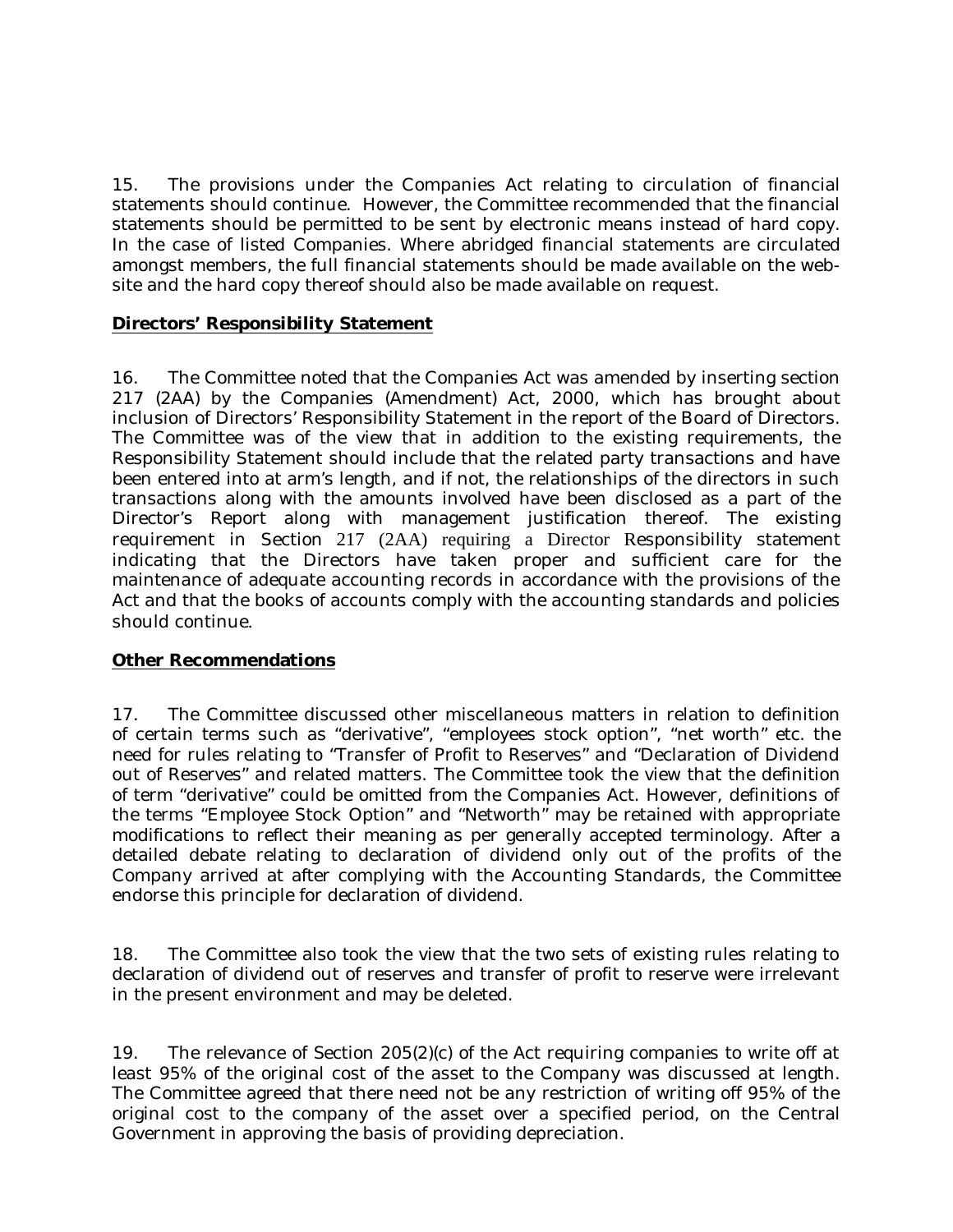20. The measure of depreciation is based on three important parameters viz. depreciable amount, estimated useful life and estimated scrap value. The policy of liberalization of the economy has brought about a public-private co-operation especially in infrastructure projects. Such projects are taken up under BOOT or BOT structure. The general tenure of the agreement in such structures is that the Special Purpose Company (SPC) would be required to ensure construction of the facility and maintenance of the facility to ensure the required quality of service during the concession period. The asset is handed over by the SPC to the Government or its agencies in a physical condition which is similar to the condition at the start of the project. It is therefore necessary that the method of providing for depreciation by the SPC should be administered in a different manner.

21. Law needs to recognize a modified approach for providing depreciation to the assets coming under the category of infrastructure assets. In fact, in some countries, law has recognized that there cannot be a statutory limit on the useful life of a capital asset. Expenditure incurred/to be incurred to maintain the operating capabilities of such eligible assets could be charged off towards permissible depreciation. The Company Law should provide a framework that recognizes rates of depreciation for infrastructure projects where such rates are prescribed by statutory regulator for concerned sector. In all other cases, rates of depreciation may be provided taking into account the special requirements of infrastructure sector, as applicable to a class of projects, under the Company Law.

# **AUDIT**

# **Appointment of Auditors**

22. The issue of appointment of First Auditor of the Company and his subsequent appointments were discussed at length. The relevant provisions as existing in Indian law vis-à-vis those prevalent in USA, UK, Australia and Canada were also discussed. The Committee acknowledged the role of the Audit Committee wherever such Committees were mandated, in recommending the appointment of the Auditors to the Board in general. The Committee recommended that the existing provisions relating to appointment of first Auditor to be made by the Board, failing which by the shareholders and the power of the Central Government to appoint the Auditors whenever the Board/shareholders fail to appoint them were necessary and should continue. The Company should also be required to send intimation to the Registrar of Companies regarding appointment of First Auditors, within 7 days of such appointment.

23. Subsequent to the appointment of First Auditors, the appointment of Auditors should be done on AGM to AGM basis with a power to the Board to fill any casual vacancy. There should not be any situation where the company is without duly appointed Auditors. Such appointment of Auditors should be made by the shareholders taking into account the recommendations of the Board, which, in turn should be arrived at after obtaining the recommendations of the Audit Committee, where such a Committee is mandated or is in existence. In case any of the shareholders wish to propose any other Auditor in place of retiring Auditors, this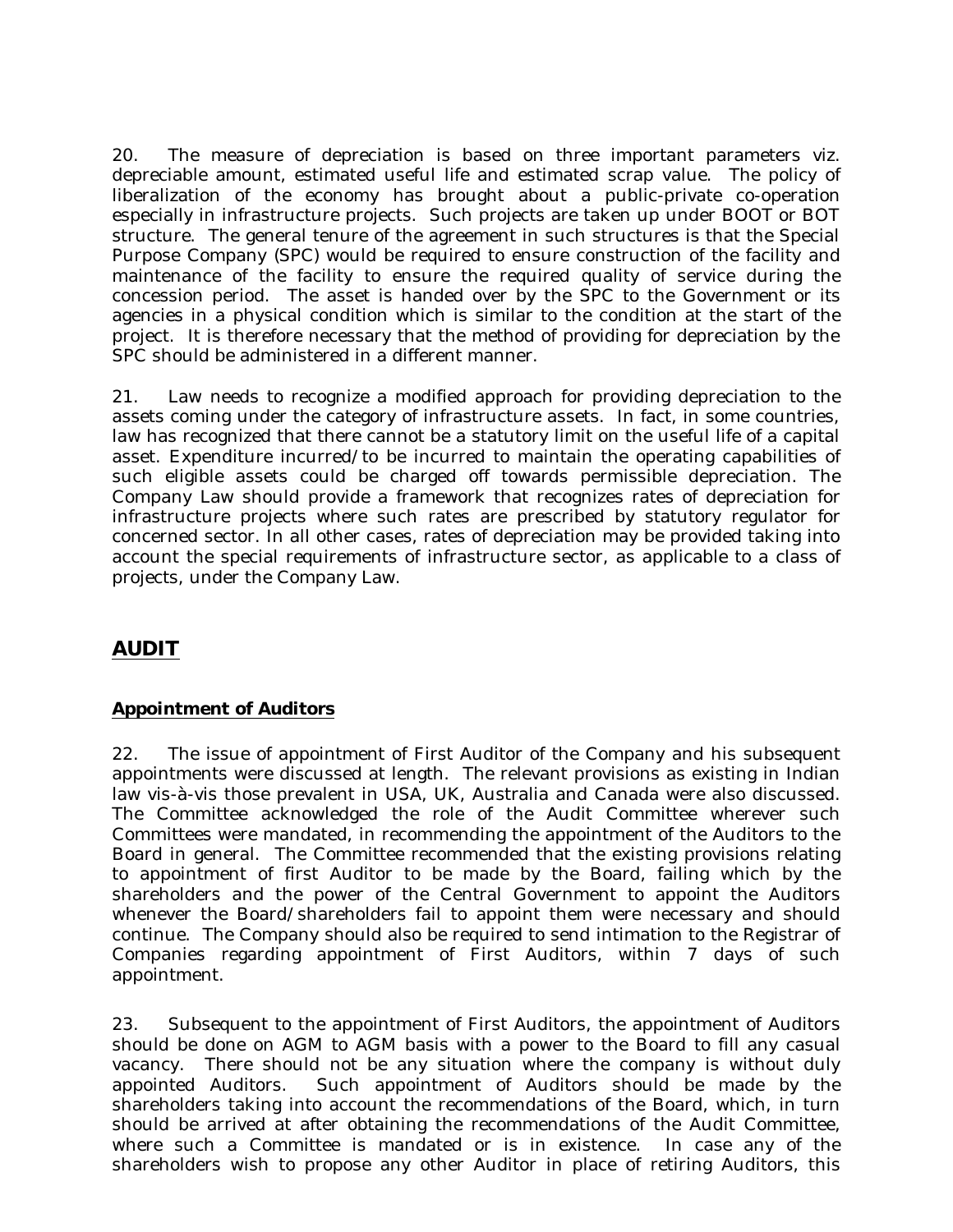process should also necessarily seek the views of the Audit Committee. There should be an obligation to intimate appointment of Auditor to Registrar of Companies by the Company within 7 days.

#### **Remuneration of Auditors**

24. The Committee discussed the provisions relating to the payment of remuneration to the Auditors and felt that this should be subject to decision by shareholders and that the provisions in the existing law provided a suitable framework for the purpose. However, the Committee felt that the basic remuneration to be termed as 'Audit Fee' should be distinguished from reimbursement of expenses. Reimbursement of expenses to Auditors should not form part of remuneration but should be disclosed separately in the Financial Statements along with the Auditor's fees.

#### **Rotation of Auditors**

25. There was a detailed discussion on the need for rotation of Auditors. The view that rotation of Audit partner should take place every five years in the case of all listed Companies was also considered by the Committee. However, the Committee thought it fit that the matter of change of Auditors be left to the shareholders of the Company and the Auditors themselves rather than be provided under law.

#### **Provision of Non-Audit Services**

26. The Committee took note of the fact that rendering of non-audit services by Auditors of the Company was is a matter of general concern. The Committee was of the view that rendering of all services by the Auditors which were not related to audit, accounting records or financial statements, should not be prohibited from being rendered by the Auditors subject to a prescribed threshold of materiality. All non audit services may however be pre-approved by Audit Committee where such a committee is mandated or in existence.

An Audit firm should however be prohibited from rendering the following non audit services to its audit client and its subsidiaries:

- Accounting and book keeping services relating to accounting records.
- Internal Audit
- Design and implementation of financial information systems including services related IT systems for preparing financial or management accounts and information flows of a company.
- Actuarial services
- Investment Advisory or Investment banking services
- Rendering of outsourced financial services.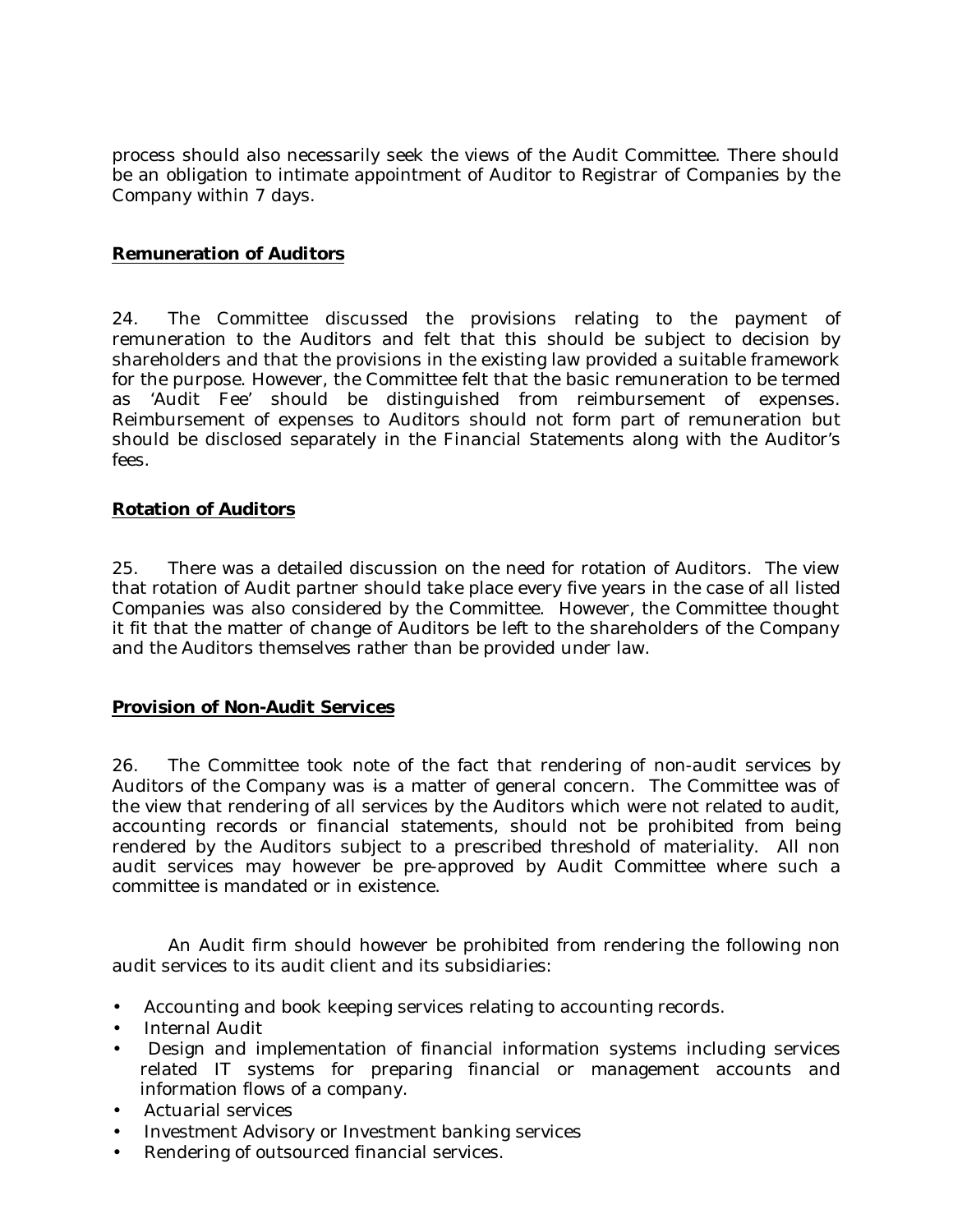• Management function including provision of temporary staff to audit clients.

# **Disqualification of Auditors**

27. The Committee deliberated on issues relating to disqualification of Auditors. The relevant provisions of the Companies Act in different countries including those existing in India as well as the views of the ICAI on the matter were discussed. The Committee was of the view that the Auditors' position and responsibilities involved access to sensitive market information particularly relating to the profits of the company. There was a possibility of misuse of such information. A view was expressed that the existing ban on an Auditor owning securities of the auditee company should be reviewed and that a concept of materiality be introduced. Considering the wide variation in the sizes of companies, a common prescription to be legislated under law would be difficult. The Committee, therefore, feels that at present there may not be any change in the existing framework. However, the matter may be examined further by the Government in context of the framework of ethical conduct and statutory requirements under the Chartered Accountants Act, 1949 in consultation with ICAI. The conclusions that emerged out of the discussions and deliberations are summed up as follows:

• The amount of indebtedness/guarantee be increased beyond the present limit of Rs.1,000/- and such a limits could be prescribed under Rules.

• The indebtedness/guarantee of the Auditors should also be extended to cover indebtedness/guarantee to the Directors and all entities whose financial statements are required to be consolidated under the Act.

The disqualification envisaged under the Act/Rules should be applicable not only to the Auditors but also to his relatives, (the term relatives being defined under the Companies Act) any of the associates of the auditor and any entity in which the Auditor has a substantial interest.

• The Auditor should disclose holdings in the securities of the company, if any, at the time of appointment. However, the Committee feel that the Auditor would be privy to insight financial information of the company and there could be possibility of making wrongful gain by the Auditors by mis-utilizing such information. The work of the Auditor should be credible and free from conflict of interests. Therefore, the Committee are not in favour of relaxing the prohibition on holding of shares or securities of the subject company by the Auditor. The matter should be examined by the Government in consultation with the ICAI.

# **Appointment of Auditors other than Retiring Auditors**

28. The Committee discussed and agreed that the existing provisions of the Companies Act relating to appointment of Auditors were well established and should continue. However, the retiring auditor should be appointed if in the Annual General Meeting, the accounts of the company for the immediately preceding financial year are not approved.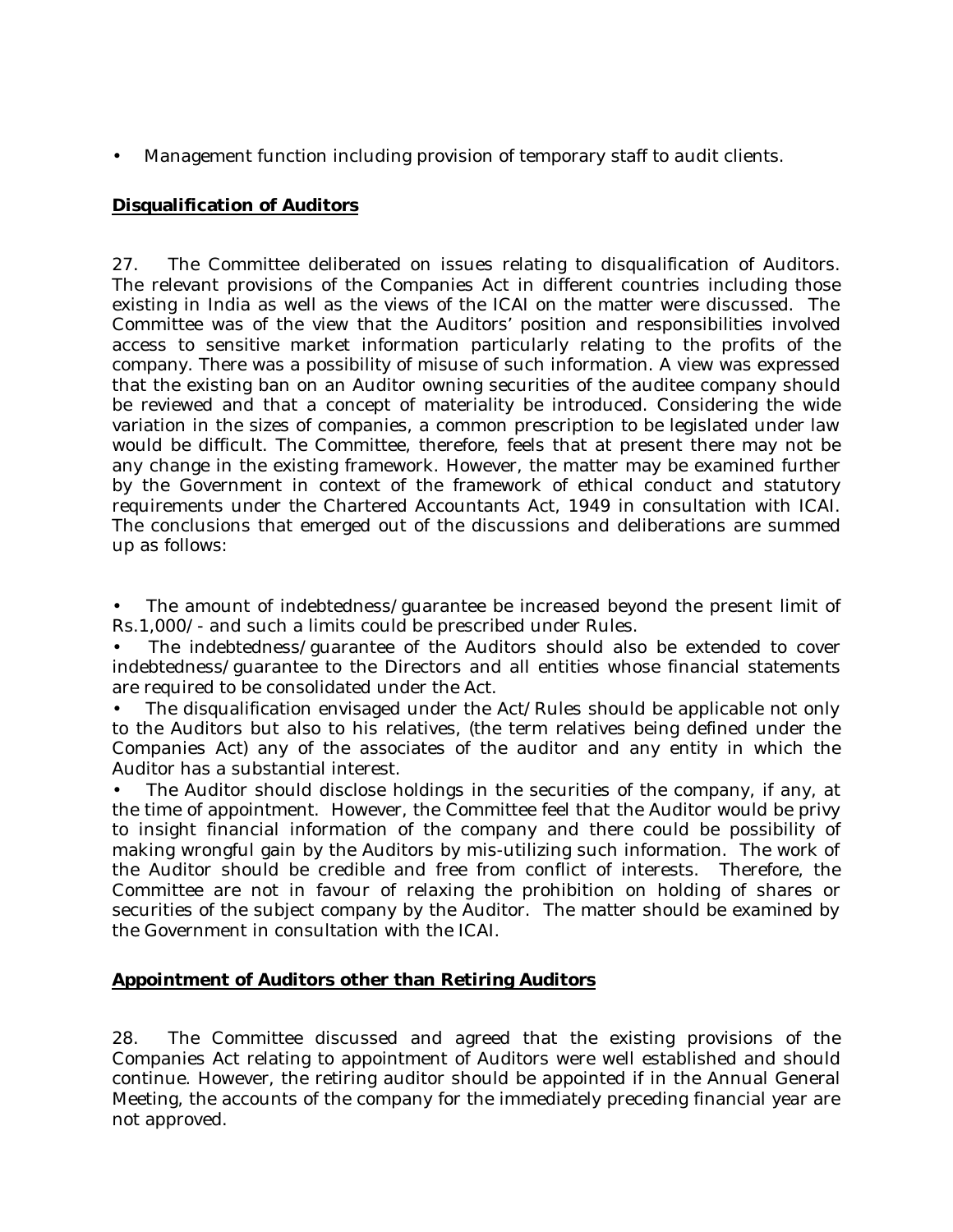## **Duties and Liabilities of Auditors**

29. Auditors have the general duty of discharging their statutory functions with care and diligence. Many stakeholders would rely on the auditor's reports for accessing the financial picture of the company. However, there cannot be any specific prescription of negligence keeping in view the expectations of all the stakeholders. However, auditors are required to carry out their work within the discipline of the legal provisions and the standards of accounting/Accounting Standards (where notified). There is a necessity that the work of the auditors should uphold the highest standards of excellence and independence. Non-compliance with such standards should invite stringent penalties. The Committee was of the view that the basic duties of the Auditors and their liability need to be laid down in the law itself instead of in the Rules. Quantification of penalty for Auditors may be prescribed in the Rules.

## **Powers of Auditor of a Holding Company**

30. A view was expressed that the Auditor signing the consolidated financial statement should be empowered to access the books, records and documents of the entities whose accounts are consolidated. It was also felt that such right of the Auditor would be subject to the rules to be framed under the Act. In view of the legal position that a statutory auditor will not be able to access to all books and records of all entities whose accounts are consolidated, by virtue of the limitations of his appointment in the holding company, adequate records stating the basis for consolidation of accounts should be made available to him.

# **Certification of Internal Control by CEO/CFO**

31. The Committee dwelt at length matters connected with Audit and the basic principles governing Audit. The Committee felt the need for a high quality of financial reporting, a strengthened corporate governance mechanism, an independent audit and fearless expression of opinion by the Auditors. The Committee feels that the internal controls in any organization constitute the pillar on which the entire edifice of Audit stands. For this purpose, it was felt that public listed companies be required to have a regime of internal financial controls for their own observance. Active interest of the shareholders' association in improving the quality of financial reporting, investor education for better understanding of the financial statements combined with presence of internal controls would provide for effective financial reporting.

In sum :-

Internal controls as mandated by the company with the approval of the Audit Committee, if any, should be certified by the CEO and CFO of the Company and in the Directors report through a separate statement on the assessment.

The investors be educated and imparted with better understanding and appreciation of the financial statements. The law should also provide for an active role for the shareholders' associations in ensuring high quality of financial reporting.

# **The Audit Committee**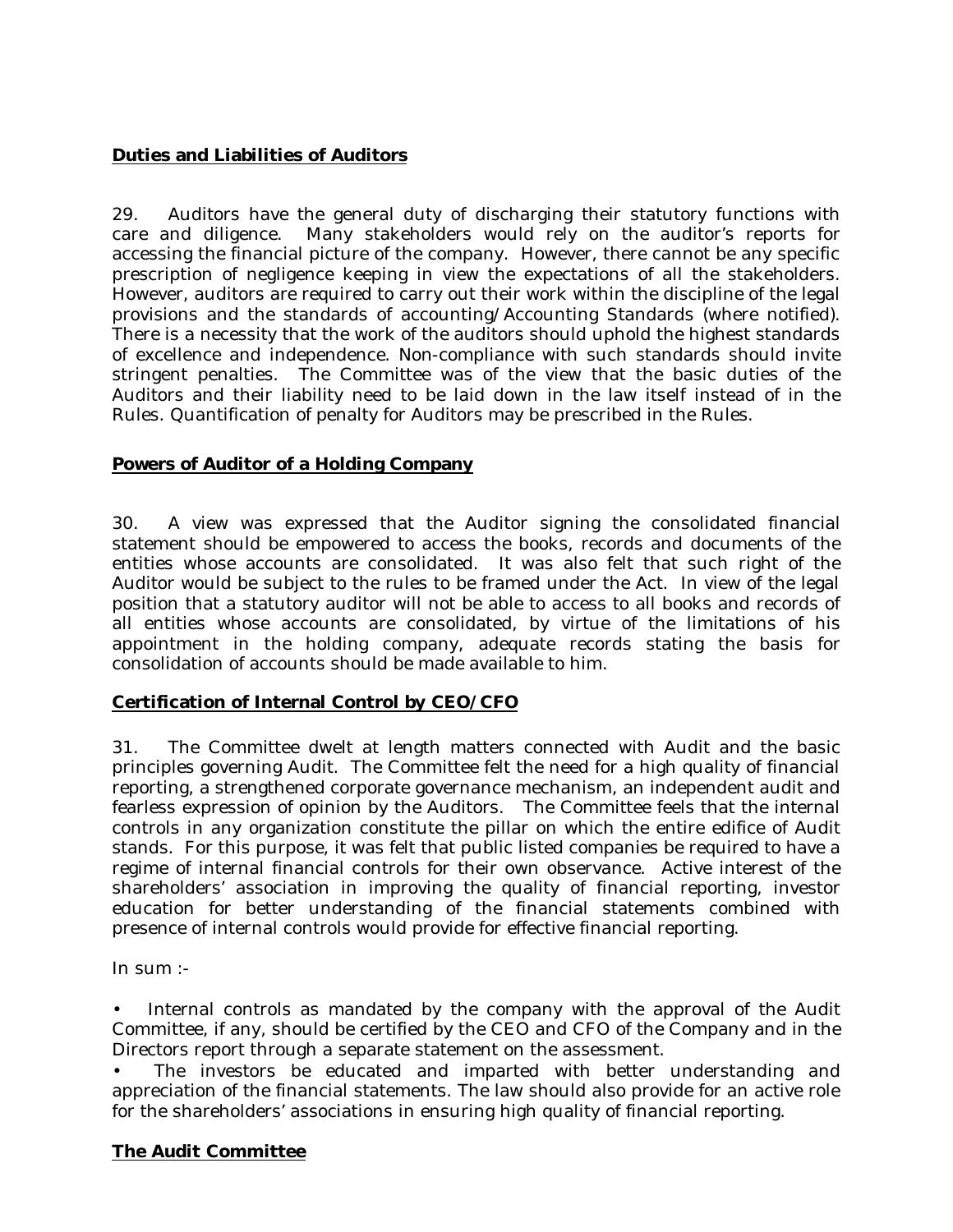32. While considering issues relating to management and governance structures in a company (Chapter IV, para 17.1), this Committee has recommended a committee of the Board on accounting and financial matters to be termed as the Audit Committee.

33. All matters relating to appointment of auditors, examination of the auditor's report along with financial statements prior to consideration and approval by the Board, related party transactions, valuations and other matters involving conflicts of interest should also be referred to the Board only through the Audit Committee.

# **Cost Audit**

34. At present, the Companies Act contains provisions relating to maintenance of Cost Records under section 209 (1) (d) and Cost Audit under section 233B of the Companies Act in respect of specified industries. The Committee felt that Cost Records and Cost Audit were important instruments that would enable companies make their operations efficient and exist in a competitive environment.

35. The Committee noted that the present corporate scenario also included a sizeable component of Government owned enterprises or companies operating under administered price mechanism or a regime of subsidies. It would be relevant for the Government or the regulators concerned with non-competitive situations to seek costing data. The Committee, therefore, took the view that while the enabling provision may be retained in the law providing powers to the Government to cause Cost Audit, legislative guidance has to take into account the role of management in addressing cost management issues in context of the liberalized business and economic environment. Further, Government approval for appointment of Cost Auditor for carrying out such Cost Audit was also not considered necessary.

# **Special Audit**

36. The Committee felt that the provisions in the present Act requiring Special Audit under certain circumstances were not relevant in view of the detailed investigation provisions recommended by the Committee. During the course of investigation, it is expected that the inspector would have access to the specialized expertise of various professionals as may be required. Further, such investigation may be carried out by private professionals operating individually or in teams. In this background, Special Audit taken in isolation would serve no useful purpose and may be dispensed with.

# **Audit of Government Companies**

37. The Committee discussed the application of the corporate law framework to Government companies on many occasions and took the view that in general, there should not be any special dispensation for such companies. In respect of audit of Government companies however, Companies Act provide a special regime. Pursuant to Section 19(1) of Comptroller and Auditor-General's Duties, Powers and Conditions of Service Act, 1971, audit of the accounts of Government companies is conducted by the Comptroller and Auditor General (C&AG) in accordance with the provisions of the Companies Act, 1956, the Auditor (Chartered Accountant) of a Government Company is appointed or re-appointed by the C&AG. It is further stipulated that C&AG shall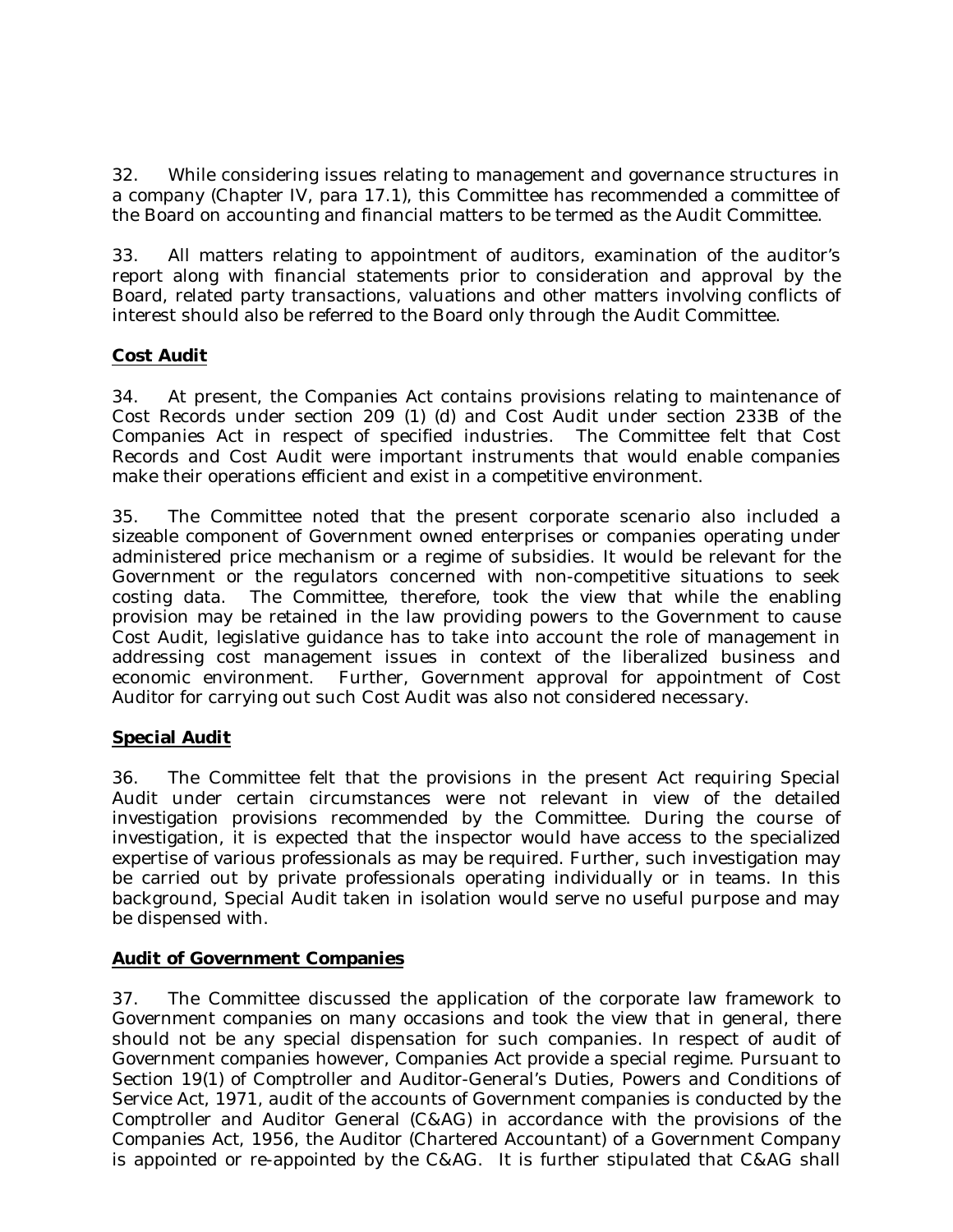have the power to (a) direct the auditor to conduct the audit in a specified manner, (b) give instructions on any matter relating to the performance of his functions, (c) conduct himself a supplementary or test audit of the company's accounts and (d) comment upon or supplement the audit report in such manner as he (C&AG) thinks fit. The comments of C&AG are to be placed before AGM along with Auditor's Report.

38. The Committee noted with concern the delays in finalization of the accounts of Government companies. In many cases, Government companies and their directors become liable for penal action but are provided selective exclusions from their liabilities only because they are Government companies. This is leading to an unhealthy situation which must be addressed.

39. While considering classifications of companies in Chapter III of this Report, the Committee discussed the manner in which company law should apply to Government companies (Chapter III, para 7.1-7.4). The law should clearly provide the definition of a Government company in context of ownership of the Central and/or State Government. Therefore, the extension of special exemptions and protections to various commercial ventures taken up by Government companies in the course of their commercial operations along with strategic partners or general public should be done away with so that such entities can operate in the market place on the same terms and conditions as other entities. In particular, reflection of financial information of such ventures by Government companies and their audit should be subject to the common legal regime applicable. The existing delays are enabling a large number of corporate entities to evade their responsibilities and liability for correct disclosure of true and fair financial information in a timely manner. In this context, the relevance of the present section 619B of the Act was considered appropriate for a review.

40. The Committee felt that since statutory audit is conducted by the statutory auditor appointed by the C&AG in the manner directed by him, the test/supplementary audit is superfluous since it would duplicate audit work already done by statutory auditor. Further, where any directions are given by the C&AG to the Statutory Auditor not in accordance with the Accounting Standards, the Statutory Auditor may be required to mention the same in the notes on accounts.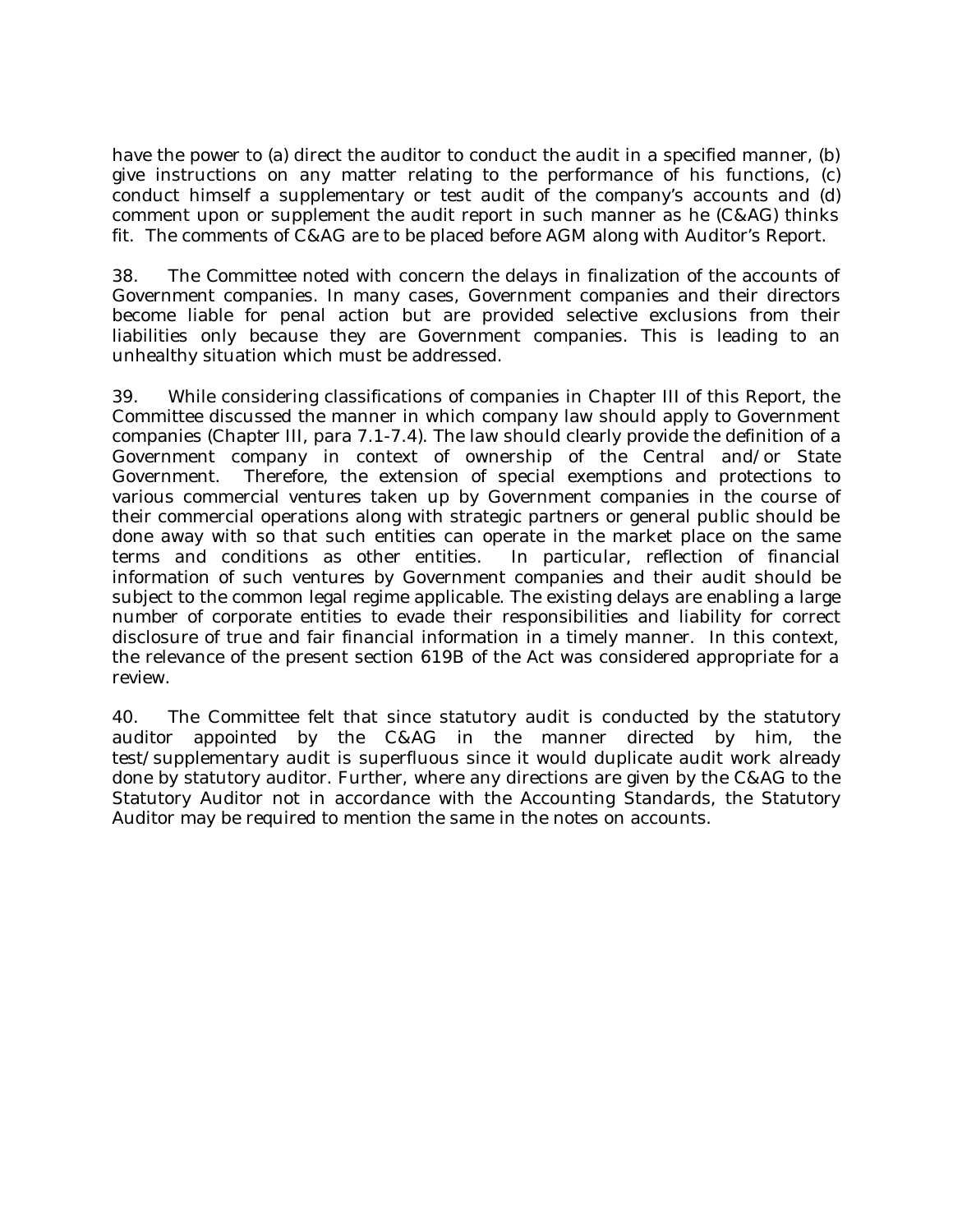# **Chapter X : Mergers and Acquisitions**

1. A business may grow over time as the utility of its products and services is recognized. It may also grow through an inorganic process, symbolized by an instantaneous expansion in work force, customers, infrastructure resources and thereby an overall increase in the revenues and profits of the entity. Mergers and acquisitions are manifestations of an inorganic growth process. While mergers can be defined to mean unification of two players into a single entity, acquisitions are situations where one player buys out the other to combine the bought entity with itself. It may be in form of a purchase, where one business buys another or a management buy out, where the management buys the business from its owners. Further, de-mergers, i.e., division of a single entity into two or more entities also require being recognized and treated on par with mergers and acquisitions regime as recommended below, and accordingly references below to mergers and acquisitions also is intended to cover de-mergers (with the law & Rules as framed duly catering to the same).

2. Mergers and acquisitions are used as instruments of momentous growth and are increasingly getting accepted by Indian businesses as critical tool of business strategy. They are widely used in a wide array of fields such as information technology, telecommunications, and business process outsourcing as well as in traditional business to gain strength, expand the customer base, cut competition or enter into a new market or product segment. Mergers and acquisitions may be undertaken to access the market through an established brand, to get a market share, to eliminate competition, to reduce tax liabilities or to acquire competence or to set off accumulated losses of one entity against the profits of other entity.

3. The process of mergers and acquisitions in India is court driven, long drawn and hence problematic. The process may be initiated through common agreements between the two parties, but that is not sufficient to provide a legal cover to it. The sanction of the High Court is required for bringing it into effect. The Companies Act, 1956 consolidates provisions relating to mergers and acquisitions and other related issues of compromises, arrangements and reconstructions, however other provisions of the Companies Act get attracted at different times and in each case of merger and acquisition and the procedure remains far from simple. The Central Government has a role to play in this process and it acts through an Official Liquidator (OL) or the Regional Director of the Ministry of Company Affairs. The entire process has to be to the satisfaction of the Court. This sometimes results in delays.

4. Needless to say, in the context of increasing competitiveness in the market, speed is of the essence, especially in an expanding and vibrant economy like ours. A sign of corporate readiness, skill and stratagem is the ability to do such mergers and acquisitions with 'digital' speed. E-governance could provide a helpful tool in achieving the objective of speed with provisions for online registration, approvals etc.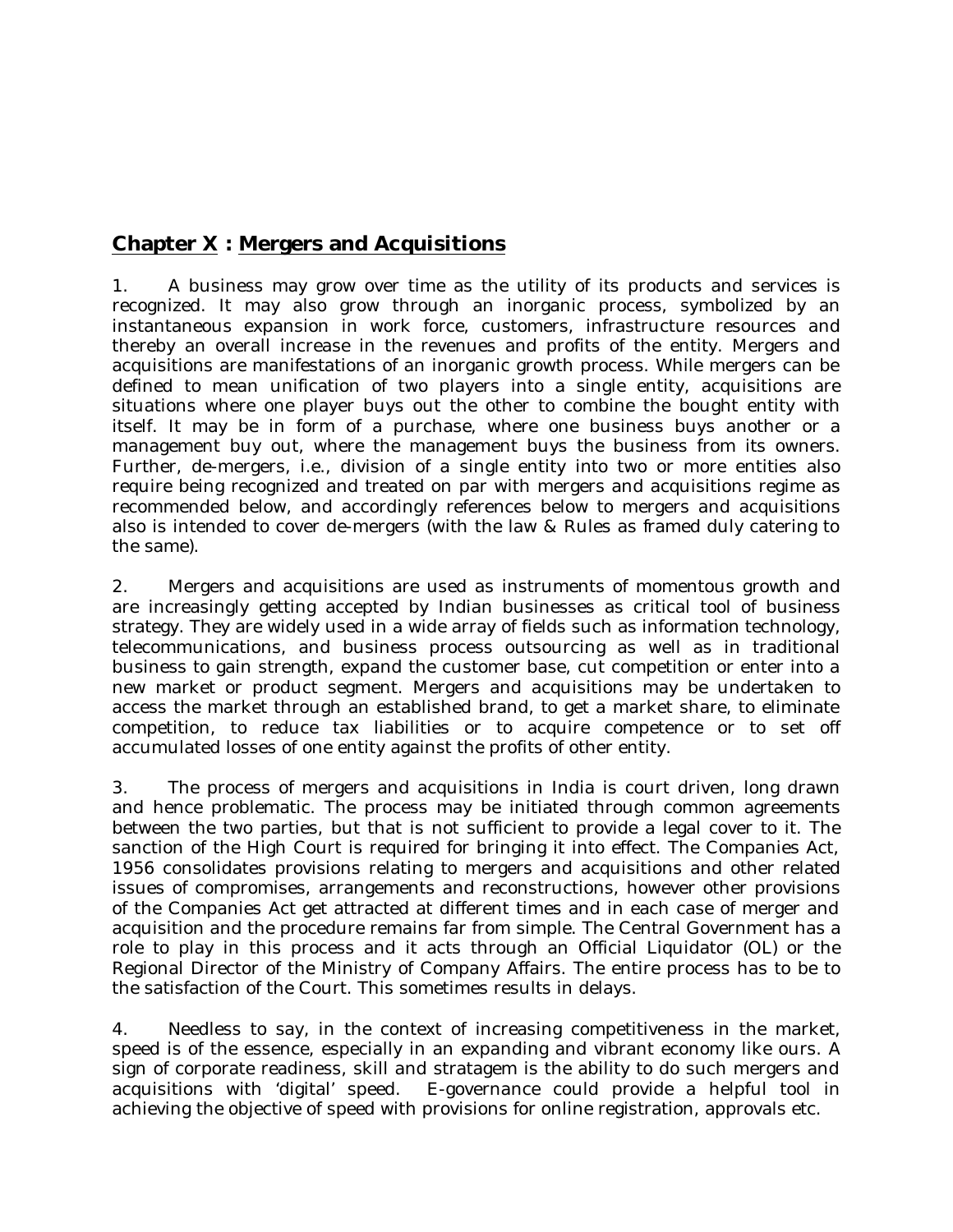5. The Committee was of the view that contractual mergers may be given statutory recognition in the Company Law in India as is the practice in many other countries. Such mergers and acquisitions through contract form (i.e. without court intervention), could be made subject to subsequent approval of shareholders by ordinary majority. This would eliminate obstructions to mergers and acquisitions, ex-post facto protection and ability to rectify would be available.

6. There has been a steady increase in cross-border mergers with the increase in global trade. Such mergers and acquisitions can bring long-term benefits when they are accompanied by policies to facilitate competition and improved corporate governance.

7. The Committee went into several aspects of the provisions in the existing law constituting a separate code in themselves and regulating a very important aspect of restructuring and consolidation of business in response to the economic environment. An effort was made to identify the areas of concern under the present law and to recommend means of addressing them.

8. At present, in case of a proposed scheme for amalgamation of company which is being dissolved without winding up, the law requires a report from the Official Liquidator (OL) or Registrar of Companies (ROC) that the affairs of company have not been conducted in a manner prejudicial to the interest of its members or to public interest. The Act also requires that no order for dissolution of any transferor company shall be made by the Court unless the OL makes a report to the Court that the affairs of the company have not been conducted in a manner prejudicial to the interest of its members or to public interest. The Committee felt that the above two requirements under the present law can be covered by issuing notices to ROC and OL respectively; who may file before the Court, information that may have a bearing on the proposed merger. There is no requirement of a separate information in response to the notice to be filed for the purpose. Filing of such report may be time-bound, beyond which it may be presumed that ROC/OL concerned have no comments to offer.

#### **Single window concept.:**

9. The law should provide for a single forum which would approve the scheme of mergers and acquisition in an effective time bound manner. The law should also provide for mandatory intimation to regulators in respect of specified class of companies. The concept of 'deemed approval' should be provided for in cases where the regulators do not intimate/inform their comments within a specified time period to the Court/Tribunal before which the scheme of merger/amalgamation is submitted for approval.

# **Valuation of shares:**

10. The Committee while discussing this aspect in detail, also took into account the Shroff Committee Report on "Valuation of Corporate Assets and Shares" during the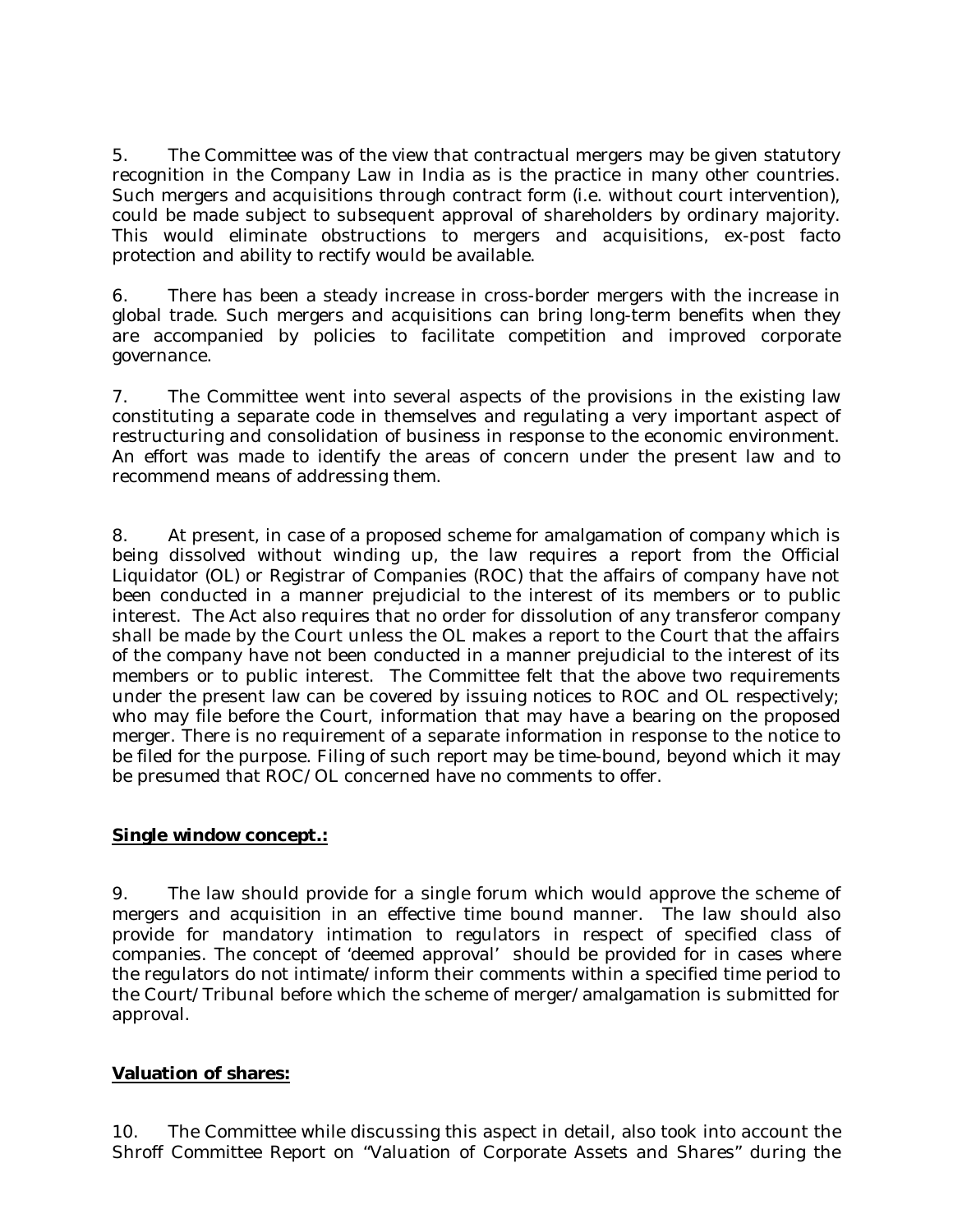course of its deliberation on the subject and took the view that valuation of the shares of companies involved in schemes of mergers should be made mandatory in respect of such companies. It was also recommended that such valuation should be carried out by independent registered valuers rather than by Court appointed valuers. The law should lay out the exception, if any, to the mandatory valuation requirements. The law should also recognize valuation of incorporeal property. Valuation standards may also be developed on the lines of 'International Valuation Standards' issued by the International Valuation Standards Committee. The valuation should be transparent so that the aggrieved person may get an opportunity to challenge the same before Court/Tribunal. Benchmarking of valuation techniques and Peer Review Mechanism for Valuers should also be provided for.

11. Where an Audit Committee is mandatory for a company, the task of appointing the valuer should be entrusted to the Audit Committee. The Audit Committee should also have the duty to verify whether the valuer has an advisory mandate and had past association with the company management. The Audit Committee should verify the independence of the valuer for the purposes of an independent valuation. In the case of companies not required to have Audit Committee, this task should be carried out by the Board.

# **Registration of merger and acquisition**

12. The Committee discussed with concern, the differential stamp duty regime prevalent in different States, which inhibits merger and acquisition activity. It has been a question for consideration whether an order of a court sanctioning a compromise/arrangement under Sections 391-394 of the Companies Act, 1956 would be stampable as a "conveyance" at the rates applicable to such entry in the various state Stamp Acts. Certain states like Maharashtra, Gujarat, Karnataka and Rajasthan sought to address this problem by amending their stamp legislations to make an order of the High Court under Sections 391-394 stampable. However, majority of the states in India have not adopted this stand, resulting in a confusion on the issue. This confusion is more acutely present in the case of mergers of companies that have registered offices in different states. However, as this subject falls within the domain of the States under the Constitution, the States will have to take initiative in this regard. It would be appropriate for the Central Government to facilitate a dialogue in this regard.

13. The Concept Paper on Company Law (2004) contemplates that an order of the scheme of merger will be effective only if a certified copy of the order of the Court is filed with the Registrar and duly registered. The Committee felt that it should be enough if the company complies with the filing requirement with the Registrar of Companies as is presently provided, to make the scheme effective.

14. The Committee also felt that a separate electronic registry should be constituted for filing schemes under Sections 391/394 of the Companies Act. Instead of filing the schemes with the Registration Offices wherever the properties of the company are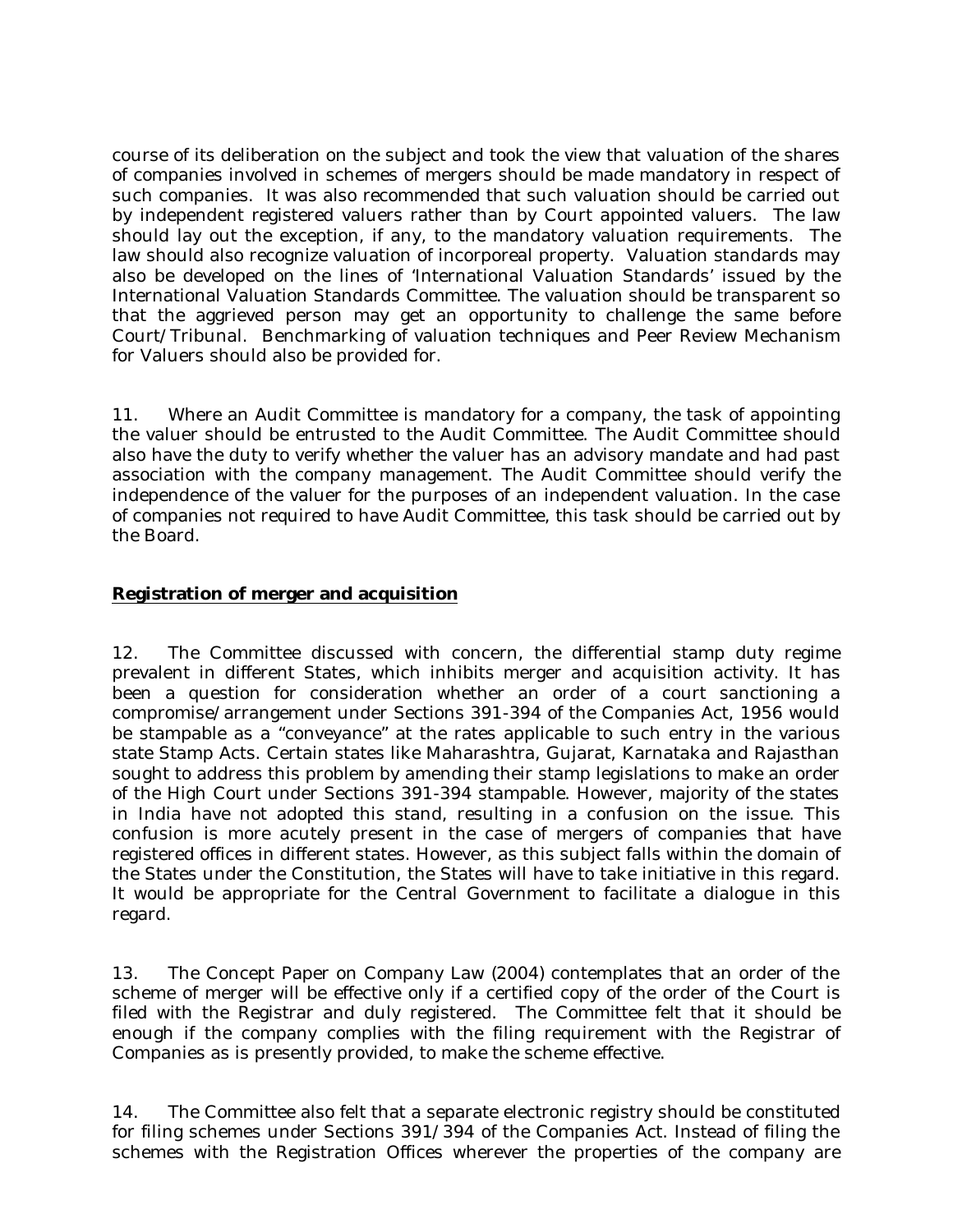located, filing the scheme with the electronic registry should be considered sufficient compliance. This however, could raise jurisdictional issues vis-à-vis Stamp Duties applicable which may be resolved by an appropriate Constitutional amendment to enable a uniform, reasonably priced Stamp Duty regime across the country. Further, there must also be a provision in the Company Law for compulsory registration with the electronic registry of all property of a company above a certain value. This will simplify the mutation procedure subsequent to scheme of arrangement between two or more companies. The Committee took the view that enabling uniformity and overall reduction of Stamp Duties applicable in pursuance of mergers, demergers, amalgamations or schemes of reconstruction, takeover would be desirable as competition requires cost reduction and Indian firms need to be competitive in restructuring exercise in the global context.

#### **Merger of a listed company into an unlisted company and vice-versa:-**

15. The Committee examined issues relating to the merger of listed company with an unlisted company and vice-versa. It was felt that the Act needs to provide specifically that de-listing through a scheme of merger under section 391-394 of the Companies Act is possible by merging a listed company with an unlisted company. However, such a process should enable a safety net or a clear exit option for the public shareholders of the listed company. Similarly, if substantial assets are moved out of a listed company in the case of de-merger, a safety net/exit option needs to be provided to the public shareholders and the residual company needs to be de-listed (in case more than 90% of the public shareholders exercise such option).

16. The law should enable companies to purchase the stake of minority shareholders in order to prevent exploitation of such shareholders where a promoter has bought back more than 90% of the equity. Such purchase should, however, on the basis of a fair offer. Appropriate valuation rules for this purpose should be prescribed, or, the last known price prior to delisting, could be made the benchmark for such acquisitions.

# **Approval of the Scheme**

17. The existing Law requires that a scheme for merger and/ or any arrangement should be approved by a majority in number representing also  $3/4$ <sup>th</sup> in value of shareholders/creditors present and voting. The requirement of majority in number does not serve any useful purpose considering that value is simultaneously being considered as a criterion. Besides, international practice recognizes value as the determining factor and does not appear to impose such additional conditions. The Committee is, therefore, of the view that this requirement, in Indian law, may also be modified to provide only for approval by 3/4th in value of shareholders and creditors, present and voting.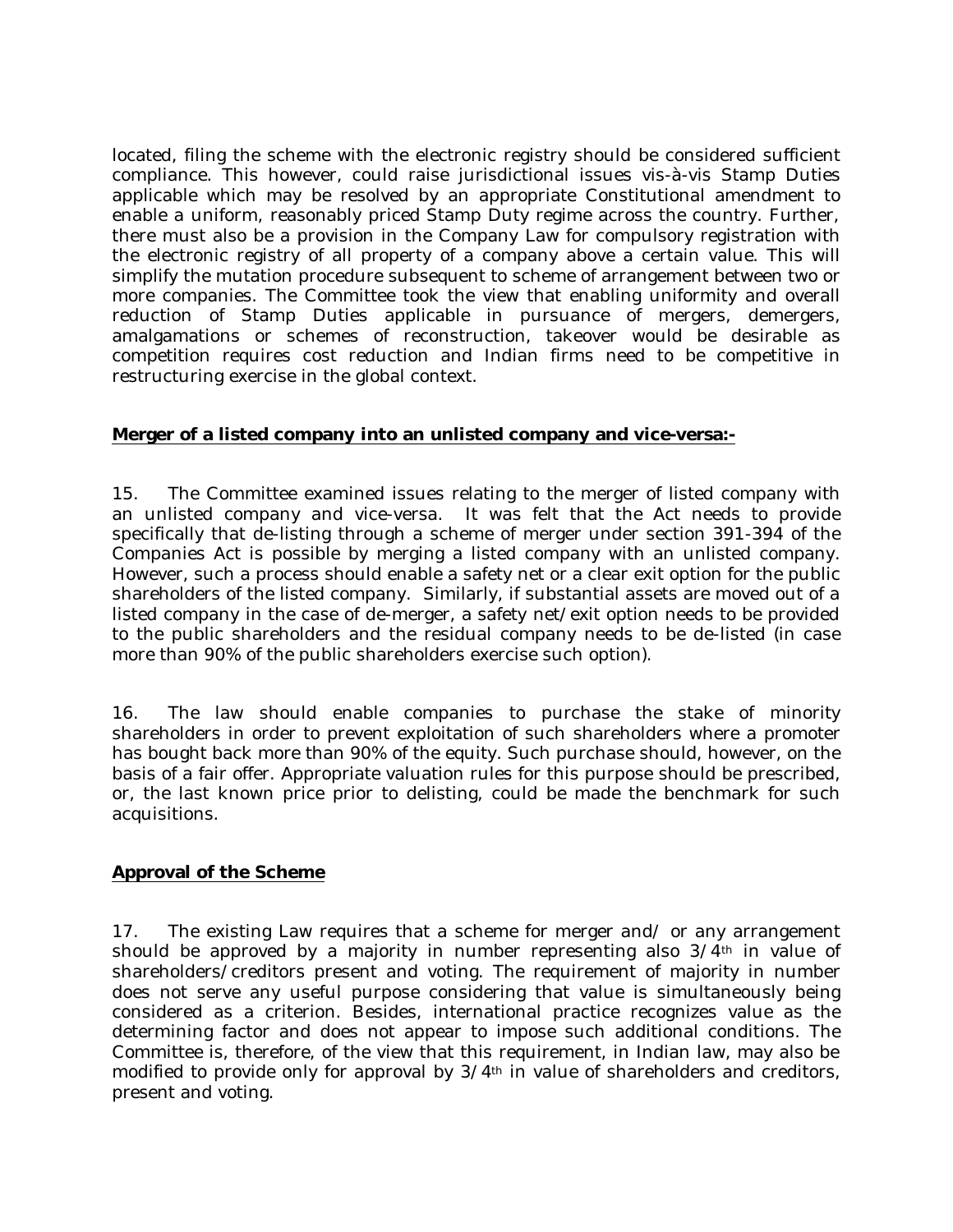18. Under the present scheme of Act, the manner of holding of the meetings of the creditors and shareholders as also dispensing with the same is left to the discretion of the courts. However, different courts follow different procedures. The Committee feels that there is a need for uniformity in this regard and recommends that rules may be formulated under the Act to cover this aspect, including dispensing of the requirement to hold such meetings.

# **Minority Interest**

19. The Committee examined the view that quite frequently shareholders/creditors with insignificant stake raise objections to schemes of merger/acquisition and the process of dealing with such objection becomes vexatious. After a detailed discussion, the Committee recommended that while protection of minority interest should be recognized under the law, only shareholders/creditors having significant stake at a level to be prescribed under law should have the right to object to any scheme of mergers. The philosophy behind such a move would be to streamline the procedure of articulation of the minority interest while restricting obstructionist attitude on the part of any section of minority.

#### **Merger of class of Companies**

20. The Committee reviewed the international models of mergers and amalgamations. In the case of mergers within a group, the Act may prescribe a short form of amalgamation. Conceptually a scheme of amalgamation or merger between holding company and subsidiary company stands on a different footing from amalgamation and merger between two independent companies. So also merger between two private limited companies should be viewed differently as compared to the merger of two public limited companies. The amended new Act should provide for less regulation in respect of mergers among associate companies/two private limited companies where no public interest is involved. The concept of contractual merger should also be thought of as an alternative to the form of merger available under the Act as on date.

#### **Cross Border Mergers**

21. A forward looking law on mergers and amalgamations needs to also recognize that an Indian company ought to be permitted with a foreign company to merger. Both contract based mergers between an Indian company and a foreign company and court based mergers between such entities where the foreign company is the transferee, needs to be recognized in Indian Law. The Committee recognizes that this would require some pioneering work between various jurisdictions in which such mergers and acquisitions are being executed/created.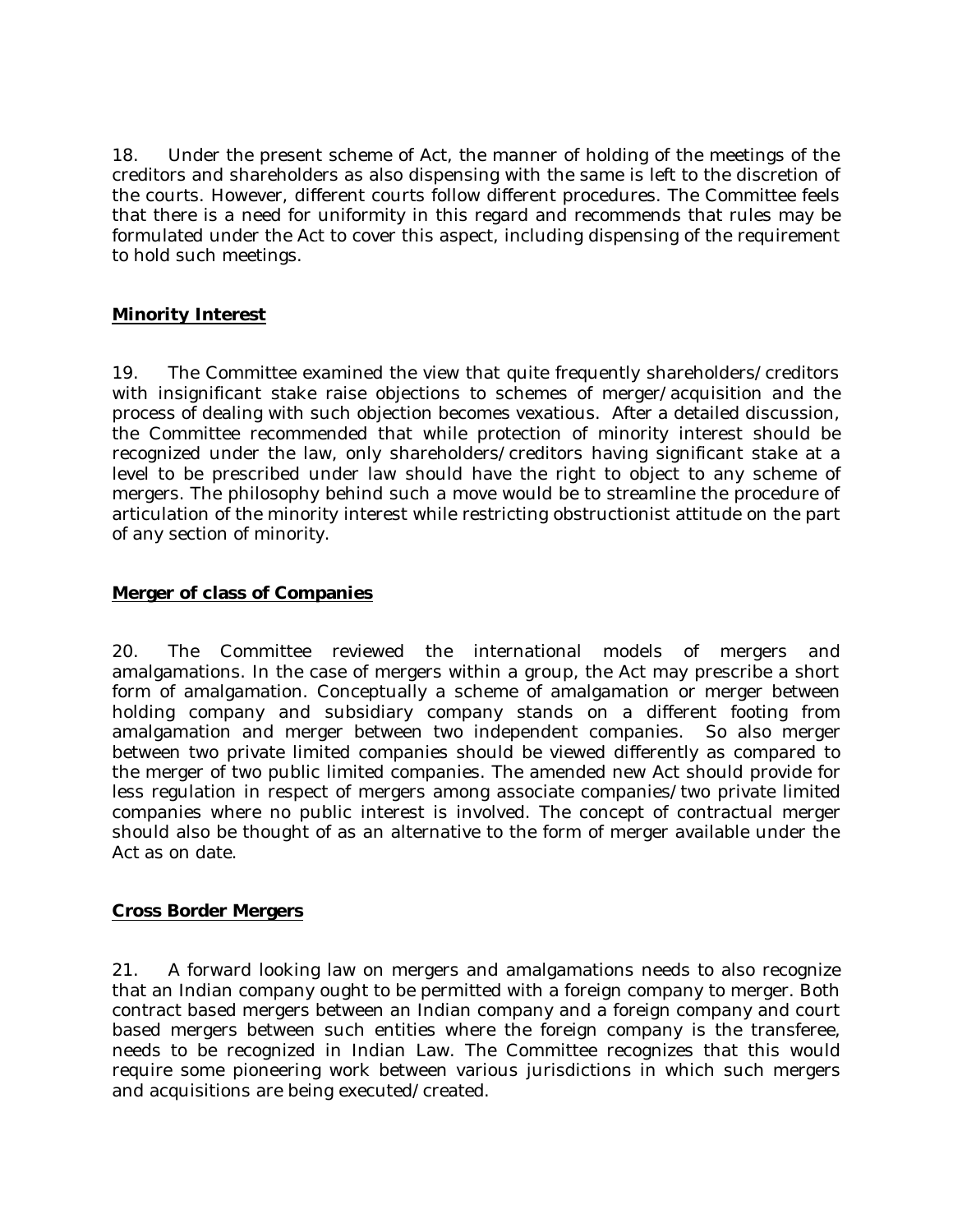22. The Indian shareholders should be permitted to receive Indian Depository Receipts (IDR) in lieu of Indian shares especially in listed companies or foreign securities in lieu of Indian shares so that they become members of the foreign company or holders of security with a trading right in India (especially in listed companies). Further, in such cases, the shell of such company should be allowed to be dissolved without winding up with court intervention. The present Act does not permit this form of merger in view of the specific definition of company under section 390(a) of the Companies Act. The Committee noted that apart from amendments to the Companies Act, suitable changes may be necessary in the Income Tax Act, Foreign Exchange Management Act and provisions relating to IDR to enable merger of an Indian Company with foreign entity. The Committee therefore recommended adoption of international best practices and a coordinated approach while bringing amendments to the code of merger in the Companies Act.

## **Disclosure Requirements:**

23. As the shareholders need to have complete information in the case of a scheme of merger/acquisition, specially in the case of promoter initiated mergers, the Act/Rules should list out the disclosure requirements in the explanatory statements to be sent to the shareholders in respect of the scheme filed before the Courts/Tribunals. In the case of Companies required to appoint independent directors, the Act should mandate the Committee of independent directors as a monitoring body to ensure adequacy of disclosures.

#### **Other matters:**

# **Corporate Debt Restructuring**

24. The Reserve Bank of India has specific tools for fast track debt restructuring known as the CDR Mechanism (Corporate Debt Restructuring Mechanism). It is often seen that sometimes even though 75% of the secured creditors consent to the debt restructuring and make significant sacrifices, minority secured creditors or unsecured creditors put a spoke through the wheel. As a result, such schemes that would otherwise enable the return of the corporate to viable operation, get delayed or scuttled.

25. As in the case of contractual mergers or schemes of arrangement, the Committee recommends that if the petitioning creditors or petitioning company is prima facie able to prove that 75% of the secured creditors who have consented to the CDR Mechanism have made sacrifices to restructure the company then, notwithstanding the minority dissent, such a scheme should be sanctioned on filing.

26. Appropriate remedies for misstatement and the ability to revoke such an order with punishment for any misstatement would be an adequate safeguard for false misstatement. The unsecured creditors are subsequent in the queue and without the consent of the secured creditors and their debt restructuring, they would have no hope to receive their dues. However, to safeguard their interests and to ensure the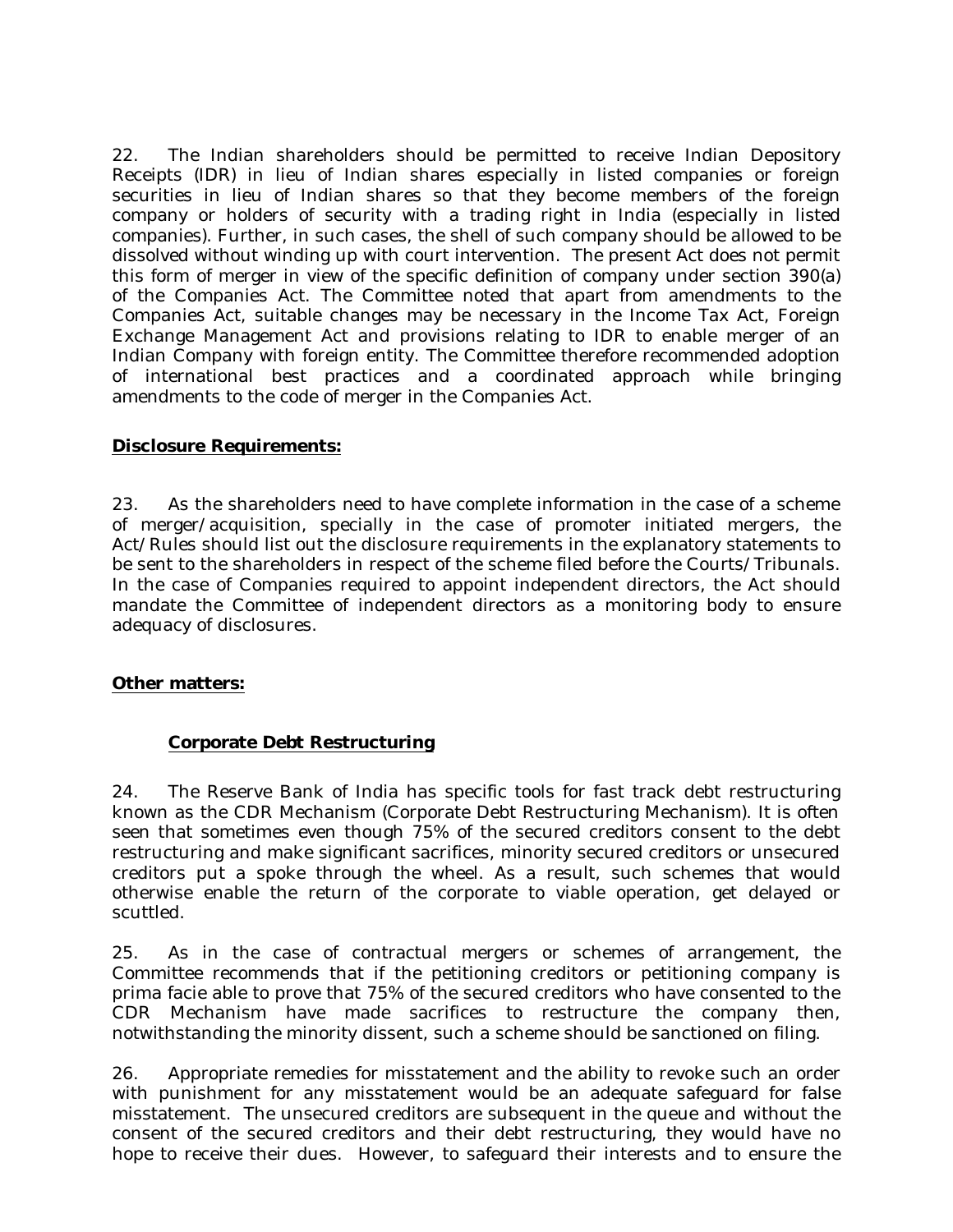continuity of the company's functioning, the scheme must satisfy a minimum liquidity test and should have provisions for a security pool either made available by the secured creditor as cash availability or by the promoter to progress the scheme of restructuring.

27. Such schemes must contain safeguards against fraudulent preference and must have a creditors' responsibility statement, similar to a directors' responsibility statement, appended to it. Withdrawal from the security pool provided for by the liquidity test could be regulated by the Court/ National Company Law Tribunal.

28. The Committee recommended that the need to file a separate scheme for reduction of capital simultaneously the scheme for merger and acquisition should be avoided. The provisions relating to obtaining consent from unsecured creditors should be done away with. To ensure continuity of the existence of transferee company/resulting company, the Committee felt the need to mandate requirement of a satisfactory liquidity test and prescribed debt equity norms. The creditors consent may be necessary only in case of companies not meeting the liquidity test.

## **Amalgamation in public interest**

29. Existing Section 396 empowers Central Government to order amalgamation of two or more companies in public interest. It has been suggested that these provisions should be reviewed. It is felt that amalgamation should be allowed only through a process overseen by the Courts/Tribunals. Therefore, instead of existing provisions of Section 396, provision should be made to empower Central Government to approach the Court/Tribunal for approval for amalgamation of two or more companies.

# **Fees on Increased Authorized Share Capital**

30. At any point of time the transferor company and the transferee company, both companies would have paid fees of their respective authorized share capital at the rates specified in Schedule X of the Companies Act, 1956. Upon dissolution of the transferor company into the transferee company, the fees paid by the transferor company go waste and the transferee company gets no set off for the same.

31. In order to facilitate and encourage merger and acquisition activities, it is recommended that the fees paid by the transferor company on the authorized share capital should be available as a set off to the transferee company upon the sanction of the scheme of amalgamation by the High Court. This principle should apply both in respect of merger and demerger cases.

#### **Introduction of Non Obstante Clause in Section 394(2)**

32. Section 394(2) of the Companies Act, 1956 provides for vesting of assets and liabilities of the transferor company in the transferee company upon the sanction of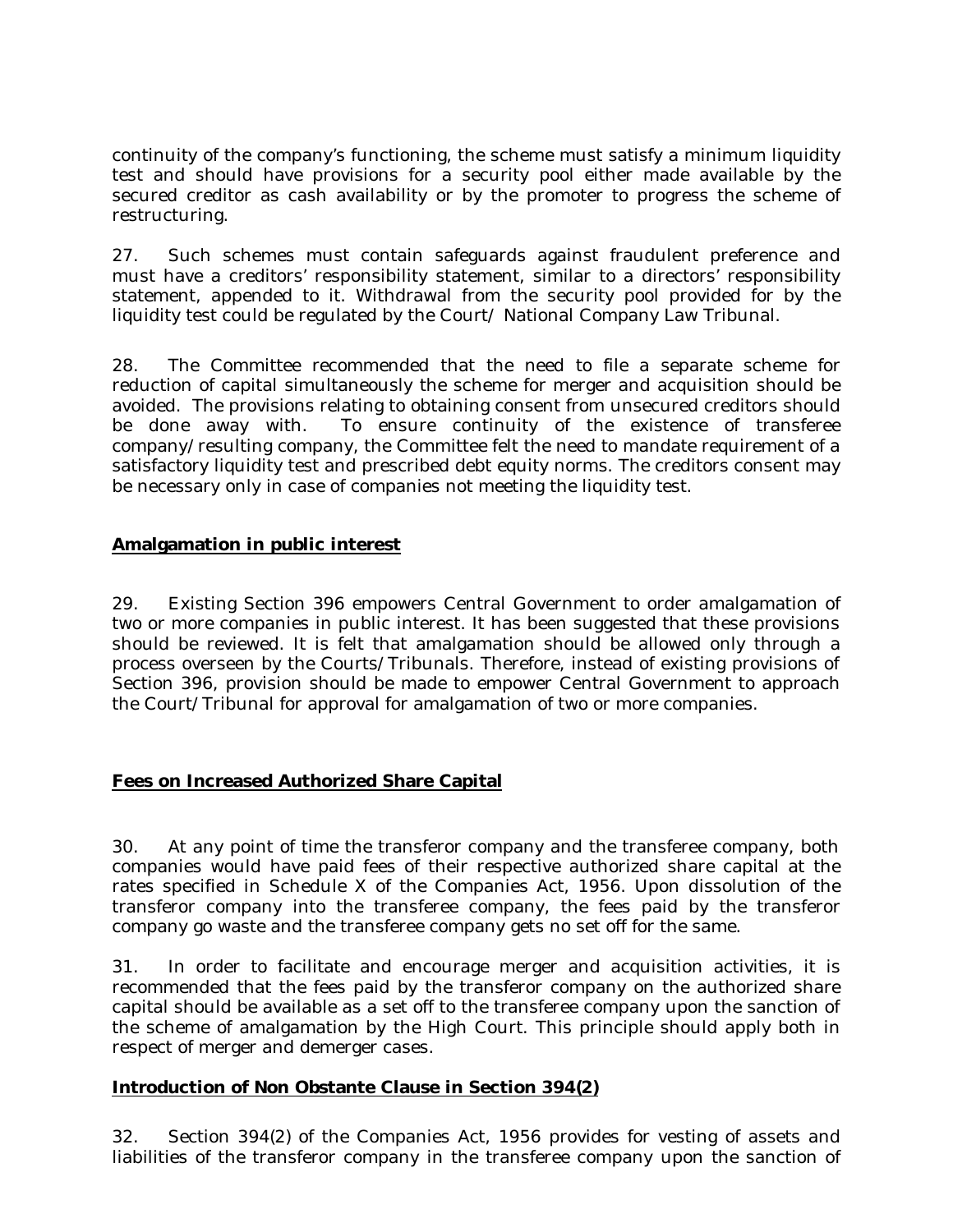the scheme of amalgamation by the High Court. Since the section does not contain a non-obstante clause, it creates immense practical difficulties in actual transfer of the various properties/assets of the transferor company into the transferee company.

33. It was noted that the Sick Industrial Companies (Special Provisions) Act, 1985 and Section 32 thereof had clear provisions in the nature of a non-obstante declaratory order whilst sanctioning a scheme of restructuring. The Sick Industrial Companies Act has been subsumed in the company law and the principles therein, therefore, are eminently capable of being modified and applied in the new company law to be made.

34. It is therefore recommended that a non-obstante provision be introduced in the relevant provisions of the law to ensure that the assets and liabilities of the transferor company absolutely vest in the transferee company notwithstanding anything to the contrary in any other law for the time being in force. This would ensure that the transferee company is not subjected to cumbersome formalities for the transfer of assets and liabilities in its own name.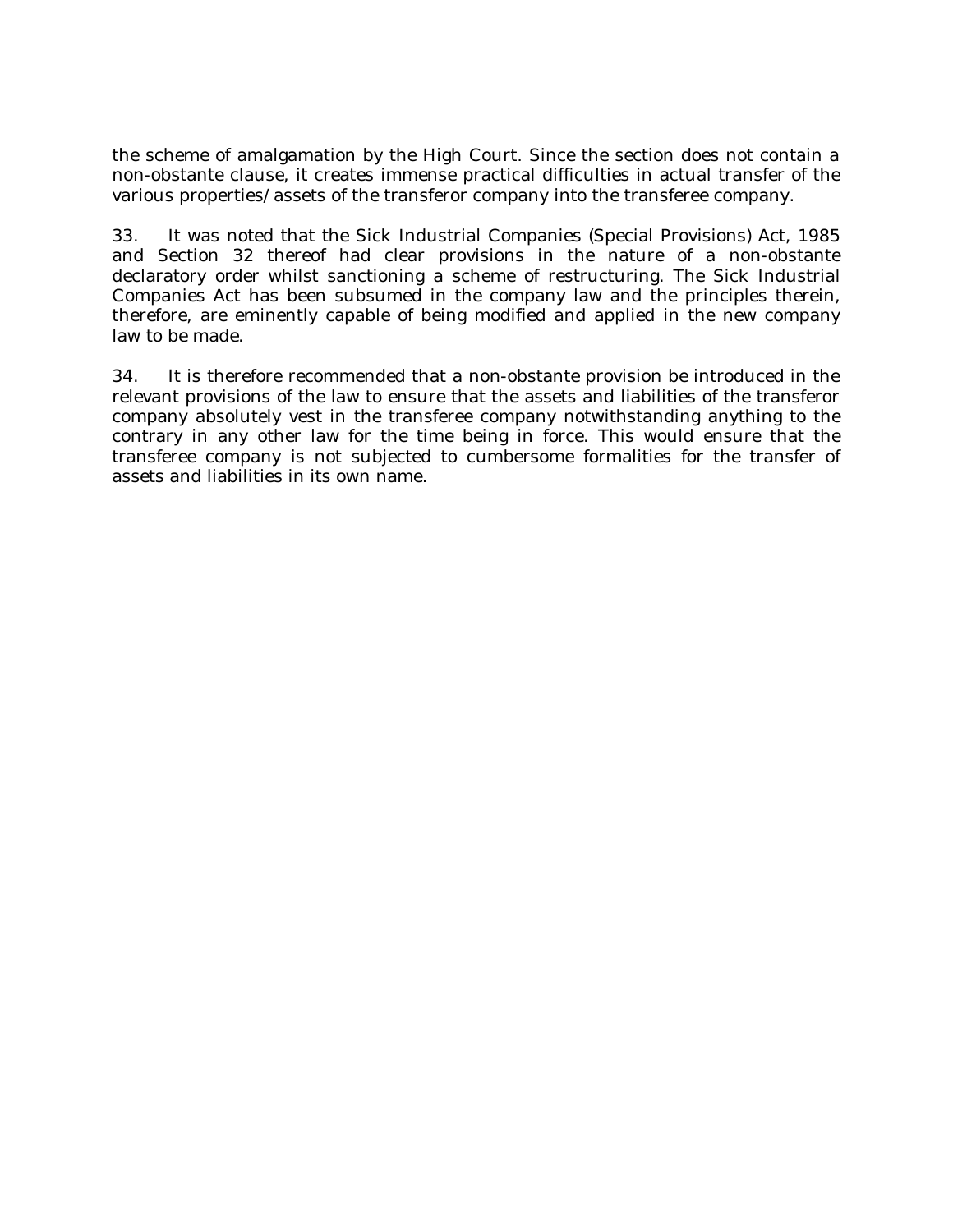# **Chapter XI : Investigation under the Companies Act**

1. The Companies Act, 1956 provides for investigation of the affairs of companies under sections 235-250A of the Act. In addition, the Act provides for a separate process of inspection of Books of Accounts of companies under Section 209A. The Committee considered these provisions.

# **Inspections**

2. A view was taken that inspection of Books of Accounts, taken up in isolation, would not serve much purpose. Indeed, in the present form as provided for under S209 A of the Act, there is a danger that such inspections may be taken as a part of administrative routine. There would be a considerable expenditure of time and energy both on the part of the inspecting agency as well as the company without accomplishing much. Compliance with law cannot be enabled by a presumption of violation. Nor can it be ensured by physically checking of entities involved. If that were the case it would be practically impossible to enforce any legal system. The benefits of having an elaborate framework of statute and rules would be lost if law enforcing agencies are required to also physically inspect the subject entities to be confident that they are complying with it. Compliance should be based on enlightened self interest, requiring intrusion by law enforcement agencies only in limited, well established circumstances. It should not be the intention of the law to establish an "Inspector Raj"

3. The Committee was of the view that state intrusion into the affairs of a corporate entity should be regarded a sign of collapse of its governance structure. However, if and when such intrusion takes place, it should be well directed, effective and should have deterrent effect. More damage would be done by frequent intrusion into the affairs of companies with little or low application of sanctions. Such interaction between the state and the corporate citizen would result in an unhealthy relationship, imposing undesirable transaction costs. Nor, should law provide excessive powers to enforcement agencies to completely disrupt or paralyze the functioning of a corporate entity through arbitrary exercise of statutory powers on mere suspicion or an engineered or a frivolous complaint. The Committee are therefore of the view that instead of separate provisions for both inspection and investigation under the Act, a single comprehensive process of investigation, to be taken up in a manner mandated by law and protecting the rights of the companies, may be provided for. This would enable Government to focus in a better and more result-oriented manner for enquiry into the defaults by the Companies.

# **Random Scrutiny**

4. The Committee felt that overregulation and excessive supervision could disrupt the functioning and the decision making processes in a company. This would also tend to penalize actions taken in good faith by managements particularly of small companies who may not have access to expert professional advice. An atmosphere of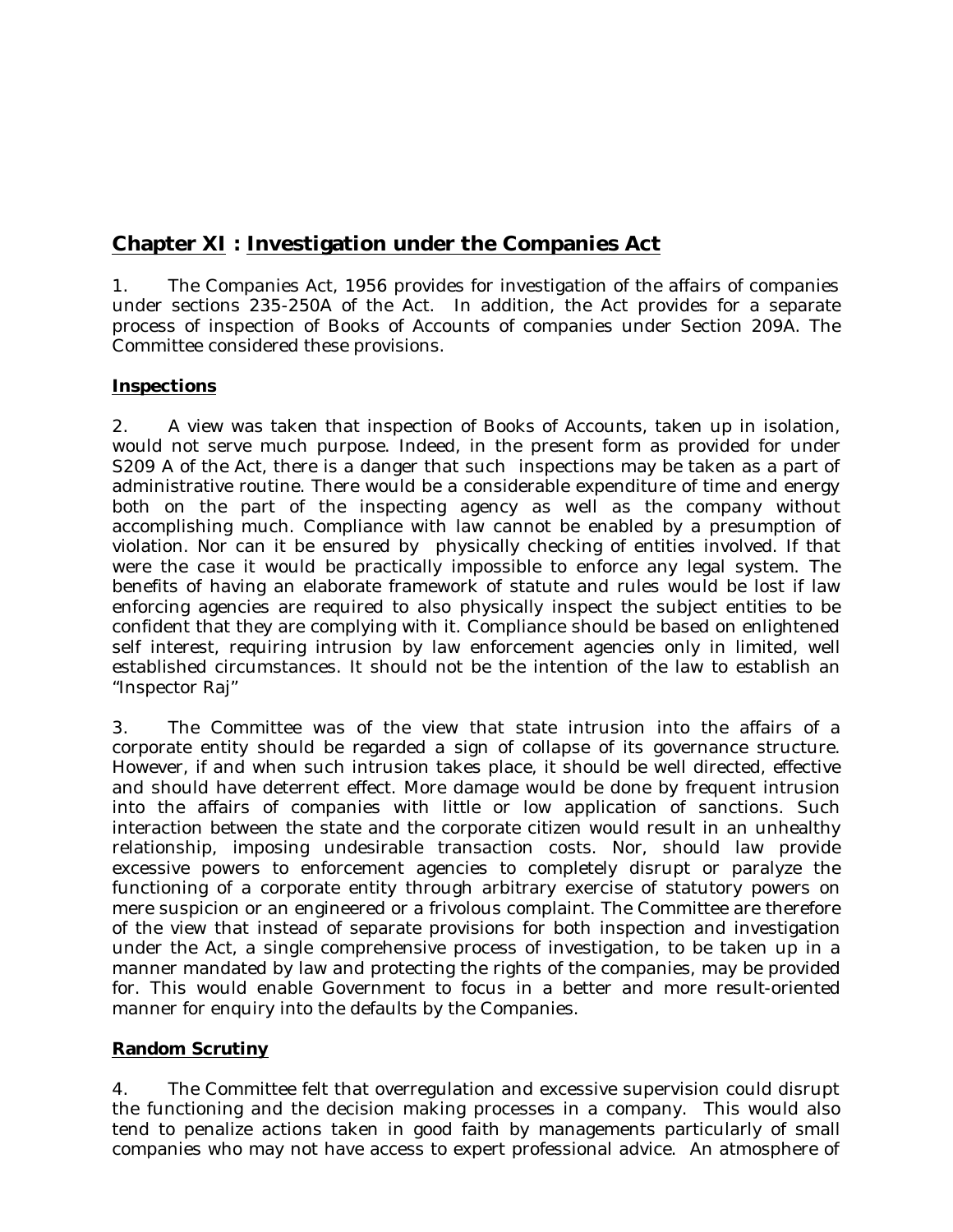suspicion is unlikely to result in improvements in corporate governance. Companies would be wasting resources in evasive tactics which would impose unnecessary costs in a competitive environment. The Committee is of the view that rather than inspection of the working of companies through the enforcement machinery merely to assess whether a company is compliant with the law, the law should place the liability for compliance on the managements and owners/controlling interests of the companies, combined with a system of oversight through random scrutiny of the filings of documents by the companies. This exercise should not only enable up to date filings but should also identify gaps in disclosures by the companies. On the basis of such random scrutiny, the Registrar may also have the power to call for information, documents or records as required under law. If, from such random scrutiny, sufficient grounds arise warranting investigation of the affairs of the company, the same may be considered by the Central Government.

# **Investigations**

5. The Central Government may be empowered to appoint inspectors to investigate either on its own if it is of the opinion that such investigation is required in public interest, or on the request of the company on the basis of a special resolution, or on the direction of the court/Tribunal or from such members of the company having requisite number of shares as may be specified.

6. The Committee is of the view that investigation of the affairs of a company should be treated seriously. Once taken up, it should result in deterrent imposition of penalties. For the process of investigation to be effective, suitable powers should be provided to compel action by the company to enable proper investigation including production of relevant records. The existing Act provides for a framework to enable this. The Committee however recommends that this framework should be reviewed and made more effective. Powers to call for and inspect records of a company would be a part of this framework.

7. Any reported violation of a specific provision of the law should not become justification for an investigation. It should be possible for prosecution for such offences to take place after issuing a statutory notice. Before an investigation of the affairs of a company is taken up, there should be a reasonable opportunity available to the company to explain its conduct.

8. Complaints against the company should be by clearly identified complainant and should be required to be accompanied by a filing fee. Such complaints should invariably be referred to the company to ascertain the company point of view before any opinion is formed as to justification for investigation.

#### **Private professionals as Inspectors/Investigators**

9. The Central Govt. may appoint any officer of Govt., any private professional or group/firm of professionals as inspector for investigation. It should however be ensured that there is no conflict of interest. The Inspector/Investigator or his partners should not have any material relationship with the corporate entity or its holding or subsidiary entities. The present provisions relating to powers of the inspector, duties of directors, officers or other persons during the course of investigation, punishment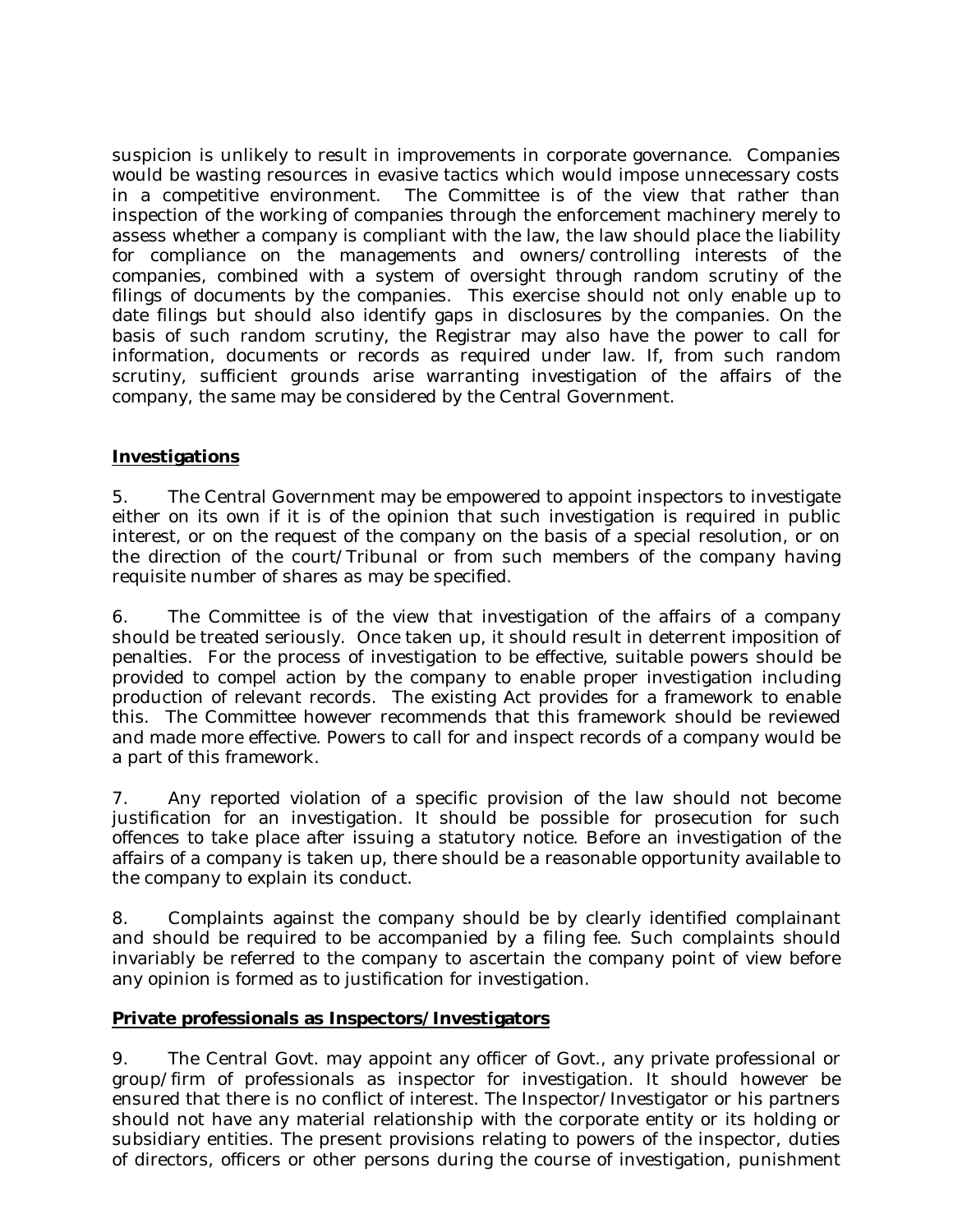for non-production of records and furnishing of false information and other related matters may be retained. The Act may provide for punishment for destroying or mutilating company's records by its director or officers. The provisions of investigation should also be extended to foreign companies which are carrying out business in India.

## **Expenses of Investigations**

10. The expenses of investigation should be borne by the Central Government where such investigation has been ordered on its own. It should however be recovered from the applicant if the investigation has been ordered on the request of an applicant.

#### **Investigation of Serious Frauds**

11. The Committee took note of the fact that the Government have established the Serious Frauds Investigation Office (SFIO), a specialized, multi-disciplinary organization to deal with cases of corporate fraud. The Central Government may refer complex cases involving substantial public interest or multi-disciplinary ramifications to the officers of the SFIO. The Committee feel that setting up of such an organization is essential to unravel the complex corporate processes that may hide fraudulent behaviour. The SFIO should be strengthened further and its multi-disciplinary character retained.

12. In addition to investigation, there is also a need to take up prosecution of the concerned corporate and officers in default in the appropriate forum. For this purpose, procedures would need to be simplified to enable SFIO to move swiftly and purposefully for successful prosecution of the guilty. To enable this, there are certain ambiguities in the law which would have to be removed to enable SFIO to take up prosecution under the IPC in addition to violation of the Companies Act. The Committee recommends that a separate statute may be framed to regulate and guide the functioning of the (SFIO) and to address such issues to enable successful investigation and prosecution of cases of corporate fraud. Therefore, presence of SFIO may be recognized in the Companies Act. Officers of the SFIO may also be authorised by Central Government to file complaints for offences under Criminal Procedure Code in addition to for offences under the Companies Act.

13. The Committee took note of the fact that corporate frauds were generally the result of very complex and intricate series of actions. It may not be easy for the law enforcement agencies at the State Government level to respond effectively to such situations in the absence of proper training and development of skills of the concerned law enforcing personnel for such investigations. The Committee recommends that the SFIO, set up by the Central Government, should serve as a Nodal Agency for development of such expertise and its dissemination to the State Governments, who may also be encouraged to set up similar organisations and provide requisite specialization as a part of their action against economic offences. This would also enable better coordination in respect of prosecution of offences under IPC.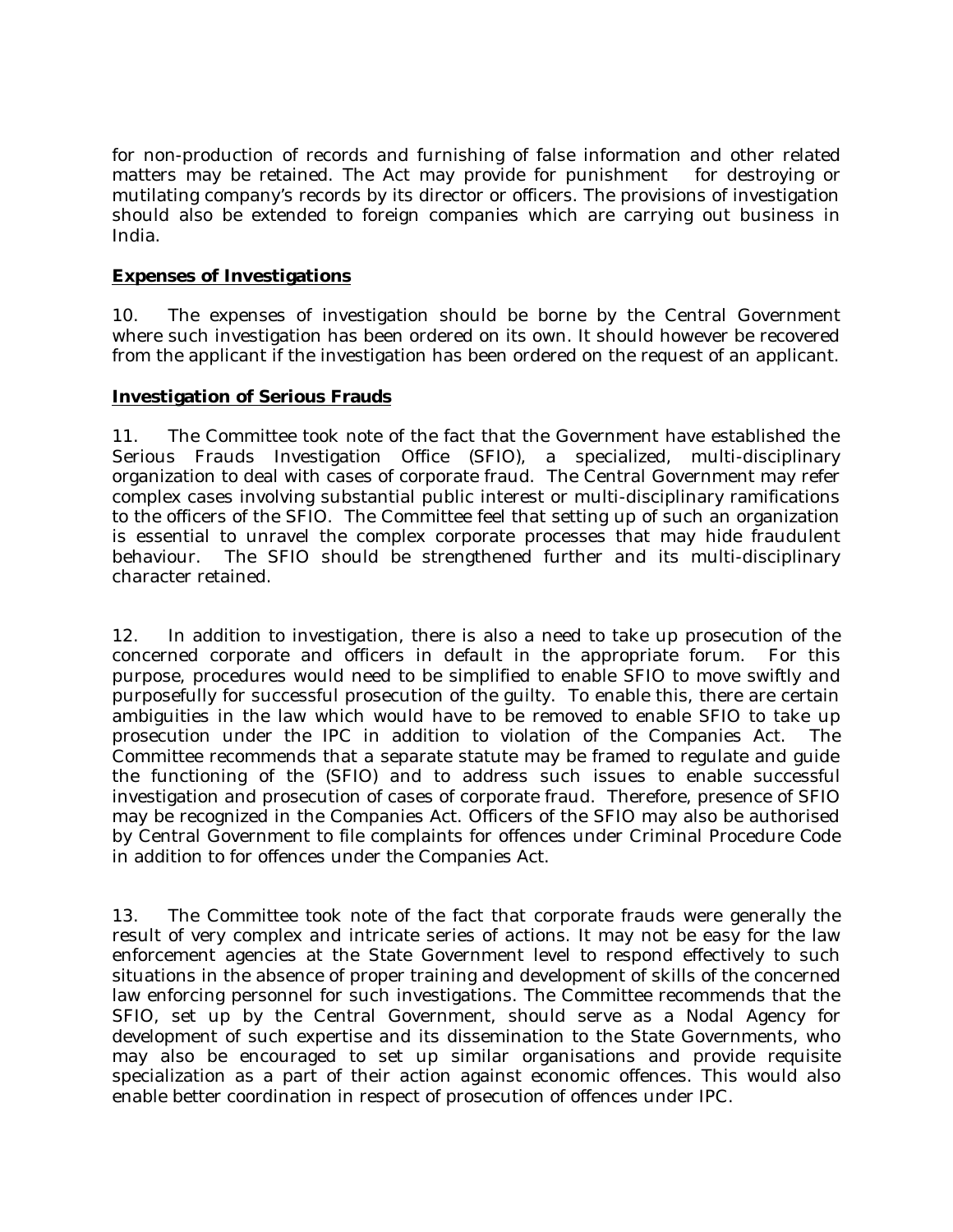# **Chapter XII : Offences and Penalties**

1. The Companies Act, 1956 provides the legal basis for various corporate governance norms that are considered essential for proper corporate operation and protecting the rights of stakeholders. Violations of such norms are defined as offences with associated penalties. Essentially, law should be such that all subject entities should comply with it in their own interest. Nevertheless, it would not be realistic to expect that all companies would comply with the framework voluntarily. There would be some entities that would seek gains at the cost of legitimate rights of others, sometimes by fraudulent behaviour or through violation of the legal regime. However, law must also provide clear definition of what constitutes an offence and provide penalties that act as deterrent to companies from taking such action. Simultaneously, it should provide for procedures that enable application of penalties promptly and effectively.

2. The scheme provided under the law should encourage compliance through self regulation. The best enabling environment for compliance with law is the presence of an informed and vigilant group of stakeholders. Therefore, the law should clearly define the rights of stakeholders and the means of their redressal. The state should provide the wherewithal for quick redressal of the wrong committed and deterrent signals to others, clearly demonstrating consequences of non-compliance. The State shall have to discharge an important responsibility not only in framing of the law, appropriately recognizing stakeholder rights, but also in its effective implementation and administration.

3. There is also a need to provide for a regime of penalties commensurate with the offence. Actions violative of governance provisions in a manner that deprive the shareholders of their rights need to be treated seriously. The Committee are of the view that all fraudulent behaviour should be addressed through stringent penalties. Inadequate, wrong or fraudulent disclosures, or actions that do not allow shareholders democracy or a competitive market for corporate control to operate also need to be addressed through suitably deterrent provisions. Violations of a procedural nature that do not irretrievably damage stakeholders rights need to be treated differently.

4. At present, the process of prosecution for offences faces many delays. Under the present law, all lapses, howsoever trivial, are required to be tried by the Trial Court as criminal offences. Delays are also attributable to the procedural aspects required to be followed to bring the offender to book under Companies Act, 1956. Most violations are of procedural nature. However, there is no structure for dealing with such offences speedily. The delayed processing of complaints leads to enormous administrative burden and high cost to the economy. The process of prosecution gets prolonged and the deterrent effects of the penal provisions get diluted.

# **Review of penalty levels**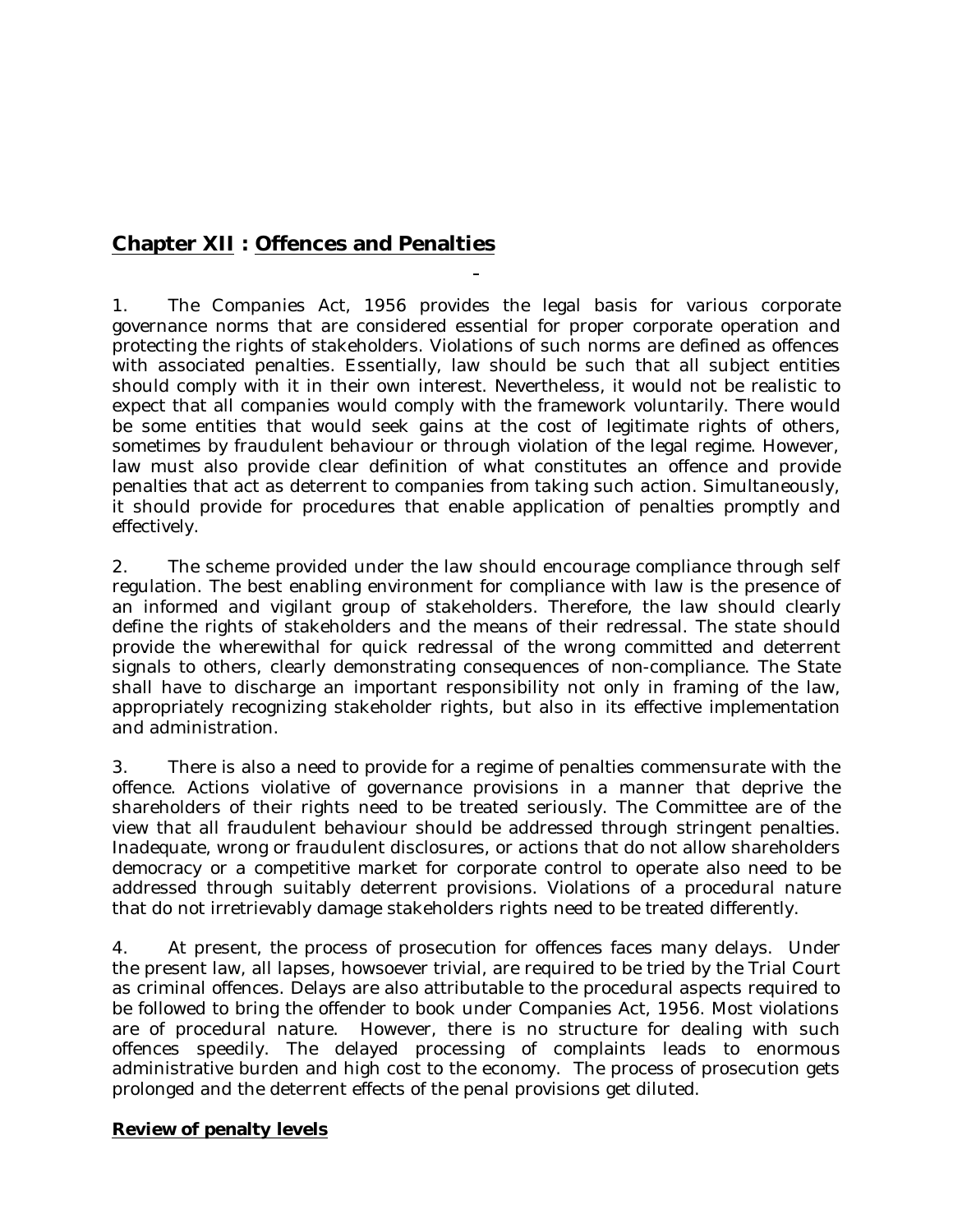5. The Committee discussed at length the need for enhancing the penal provisions under the Company Law. It was felt that existing penalty structure did not provide suitable deterrence and needed to be reviewed and enhanced. During the course of its deliberations the Committee also received presentations made by Shri Shardul Shroff, who had separately been commissioned by the Ministry of Company Affairs to go into the penalty structures under the Companies Act 1956 and make recommendations for its revision. The Committee also noted the constitution of a Committee headed by Shri O.P. Vaish to consider ways and means to improve the process of prosecution under the Companies Act, 1956. This Committee is yet to submit its report. The Committee is of the view that the present framework of penalties does not have the desired deterrent effect and needs to be reviewed. The appropriateness of a penalty should also be seen in context of the damage, the violation of law causes to stakeholder rights and the deterrent impact required. The Committee also felt that the law should enable the flexibility of such a regime by grouping quantum of all penalties in a Schedule that may be revised from time to time.

## **Offences by Companies**

6. The Committee is of the view that in tune with legal developments in the country, guided by recent pronouncements of the Apex court it would be appropriate for the law to provide a regime of penalties for companies. These would be monetary in nature since it would not be feasible to imprison an artificial person such as a company. Such penalties should also be relatable to the size of the company in addition to the nature of the offence.

#### **Liability of the Board**

7. In the system of Governance in the corporate entity, it is evident that the Board would play a crucial role. The liability of the Board would have to be clear and absolute for the actions of the company. However, a distinction has to be drawn in situations where there is collective liability of the Board or that of individual directors. Where an offence is so obvious and fundamental that the very participation in the decision making process is enough to establish culpability, collective responsibility may be thought of. In all other cases, focus has to be on individual liability of directors.

8. While examining the question of appointment of Independent directors, the Committee went into the question of attributability of knowledge or intention for wrong-doing before holding an Independent Director liable. The Committee is of the view that similar regime should apply to non-Whole Time Directors.

9. In the case of Whole Time Directors, the regime has to take into account their special position and access to the information and resources of the company. The responsibilities of such directors have to be correspondingly higher. Besides, they are in a better position to explain the conduct of the company. Therefore, while taking the process of investigation/prosecution of directors of the company, statutory notices should issue only to Whole Time Directors. Non-Whole Time Directors may be asked to explain on applying attributability or 'knowledge' test.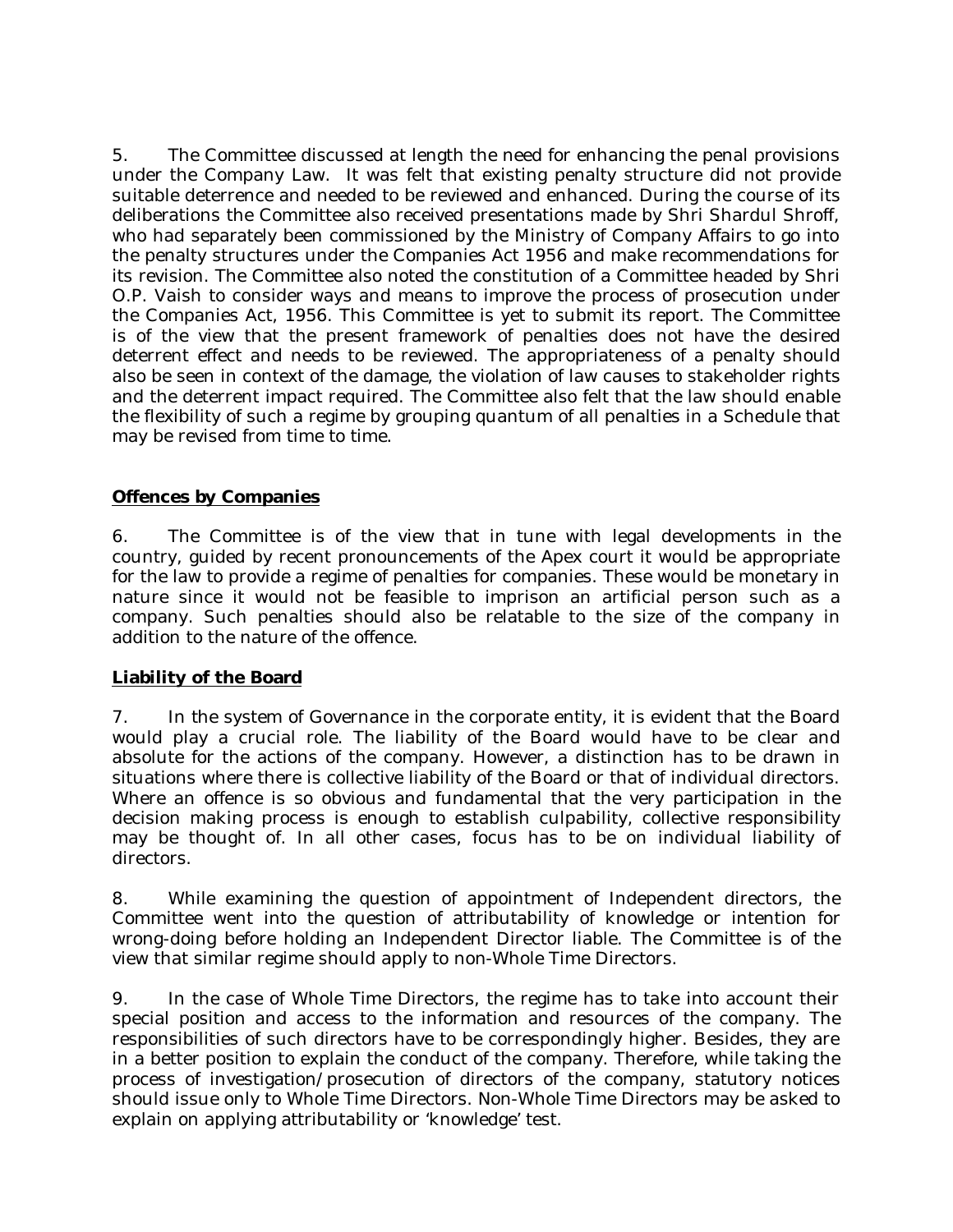10. The law should also seek to discourage "shadow directors" who tend to operate from behind he scenes by adopting a framework of 'attributability' of directions to such persons, if the Board is accustomed to act on their instructions in any or all matters.

# **Officers in Default**

11. At the same time a clear regime for identification of the officers in default is necessary. Elsewhere, we have suggested companies of certain types having CEOs/CFOs/Company Secretaries on a mandatory basis. The liability of such individuals as also other officers of the company in default has to be provided for. Equally important would be the role of qualified professional such as the accountant, the auditor, lawyer, company secretary providing corporate advice. Such individuals should be also be held liable for wrong doing if it can be established that they had not specifically advised against actions or behaviour violative of the law.

12. The Committee also recommends that in relation to criminal liability of officers in default, the rules should provide that :-

(i) directors should be liable where they authorize, actively participate in, knowingly permit, or knowingly fail to take active steps to prevent (including monitoring failures where appropriate) the default;

(ii) Managing Director/Whole Time Directors/CEO/CFO/Company Secretary should be liable on the same conditions, where Board has properly charged them with the relevant function;

(iii) Any person other than a Managing Director/Whole Time Director/CEO/CFO/Company Secretary (whether or not employed by the company) who, under the immediate authority of the Board/Managing Director/Whole Time Director/CEO/CFO/ Company Secretary, is charged with certain functions including maintenance, filing or distribution of accounts or records should also be liable where he authorizes, actively participates in, knowingly permits, or knowingly fails to take active steps to prevent, the default;

(iv) these definitions should be drafted so as to cover de facto directors, secretaries and managers;

(v) consideration will also need to be given on a case by case basis to the applicability of offences to receivers, administrators and liquidators.

In the case of (iii), the fact that someone further up the chain of command is liable would not relieve the delegatee of liability.

# **Promptness in applying legal sanctions**

13. While the need for a review of the existing penalty levels was necessary to provide sufficient deterrent effect, it was felt that enhancing the penal provisions alone was not adequate to ensure compliance of the Law. It was felt that there was need for prompt administration of the legal sanctions on detection of an offence. For this, an in-house structure for dealing with cases of technical default involving imposition of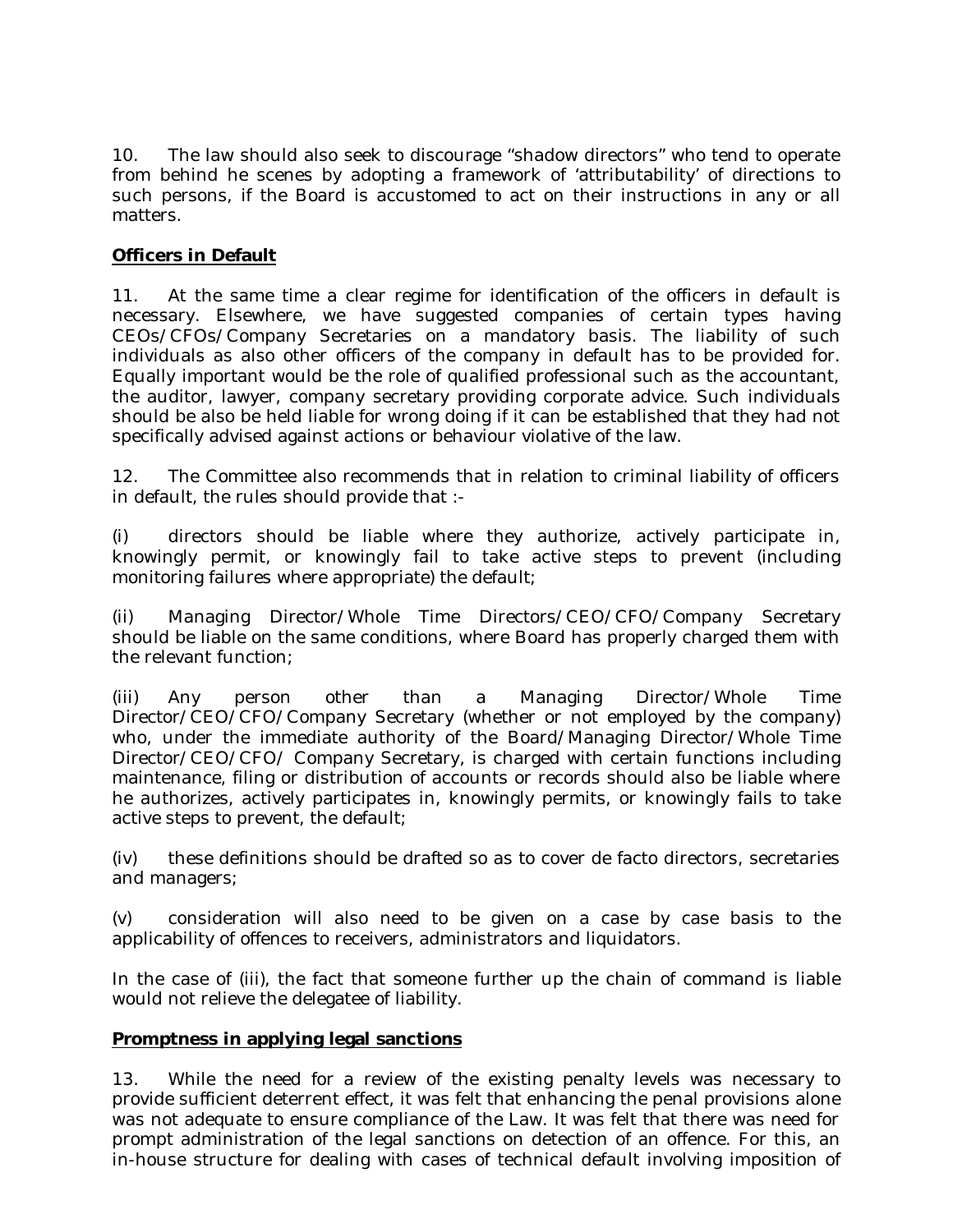monetary penalties should be provided under the Company Law. It was noted that a vast majority of prosecutions filed related to such cases but due to delays involved resulted in delayed application of the legal sanction, thus reducing its impact. Such structure could be vested with powers to impose penalties for offences other than those punishable with imprisonment, or imprisonment and fine. Suitable officers of the Central Government could be designated to carry out this function on its behalf.

## **Schedules to contain quantum of penalty**

14. In the present Act, penal provisions are generally contained in each section. The Committee supports the view that the company law should state clearly in relation to every rule what the consequences of violations/breach are to be. This may be possible by classifying the penalties in the form of schedules that may specify with relation to a given section, the general nature of offence, the mode of prosecution, punishment and daily default fine, where applicable.

#### **Categorization of Offences**

15. It is suggested that offences may be classified into two broad categories to be contained in different schedules (a) offences calling for imposition of monetary penalties only (b) offences calling for imposition of imprisonment with or without fine.

#### **Defaults of Technical Nature**

16. Defaults that are technical in nature may be addressed with a levy of late fee, the process of levying of which could be made non-discretionary. It was also suggested that the term `fine' could be substituted with word `penalty' to enable the proposed in house structure to deal with offences in question. To be in line with the criminal justice system in the Country, no order imposing penalty may be made unless the company has been given a reasonable opportunity of being heard.

# **Filing of documents**

17. The Committee note with concern that a large number of companies are in default in respect of filing of documents. This in the envisaged scheme of things would result in vital disclosures being withheld from the public /stakeholders. The Committee feels that additional steps may be required to enhance compliance levels. Provision has to be made to book repeat offenders as well as those who are not deterred by late fees. The law should provide special powers to compel filing of documents. The Registrar of Companies should be enabled to make special orders in this regard. Non-compliance with this order should be enforced when prosecuting for related regulatory offences of default in filing obligations. Failure to comply with an order made in exercise of such powers by the Registrar should result in stringent enhanced punishment for the company and its directors. This power should be seem as being in addition to any action to enforce specific compliance by the order of the Civil Court.

18. The Committee also recommends coordination of effort between MCA, SEBI, Income-Tax and Banking authorities to ensure that financial information and particulars quoted by companies is on the basis of statutory filings only.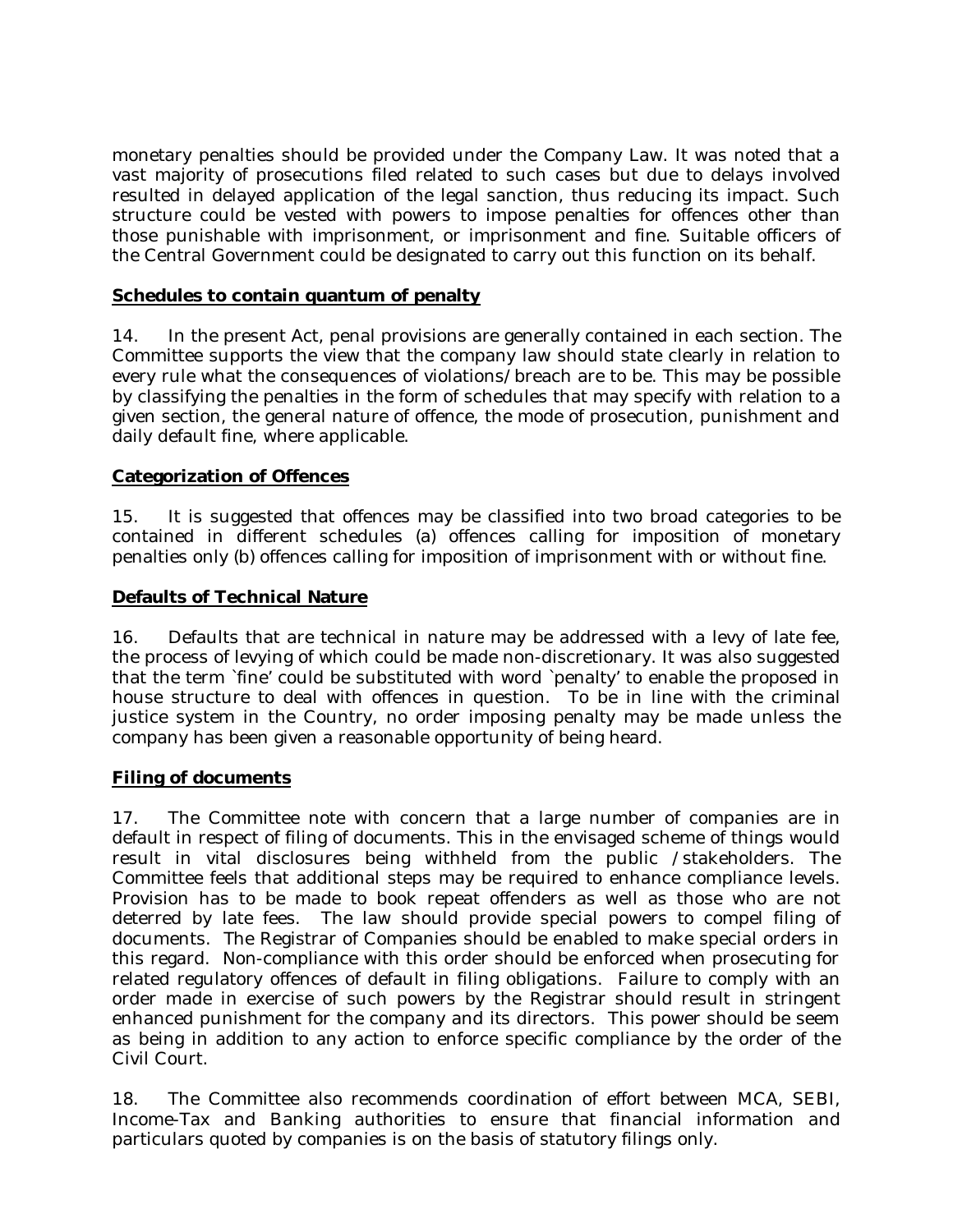## **Disclosures of offences by companies**

19. There should also be a provision for publication of the information relating to convictions for criminal breaches of Companies Act on the part of the company or its officers or key employees in the annual report of the company. This obligation should extend to criminal convictions in respect of Companies Act only. Besides such disclosures may be required to be disclosed for the year in which they occurred and need not be repeated in subsequent annual reports.

# **Specifying penalties**

20. The Companies Act may lay down the maximum as well as minimum quantum of penalty for a particular offence. However, the Act should also provide that while levying a particular quantum of penalty, the levying authority shall also take into consideration the size of company, nature of business, injury to public interest, nature & gravity of default, repetition of default etc.

# **Penalties for fraudulent conduct**

21. At present the current Companies Act provides for a regime for addressing liability for fraudulent conduct of business by company  $u/s$  542 read with section 406 for a working company. We are of the view that this provision would provide a valuable basis for dealing with fraudulent behavior on the part of companies and their management. We recommend that these sections should be used for enabling disgorgement of gains/diverted funds, if any, through fraudulent activity by the companies and their managements. We also recommend that penalties for offences committed with the intent of committing fraud should be enhanced to provide for suitable deterrent effect.

22. We also recommend that the provisions of these sections should also be applied to companies incorporated overseas but doing business in India to remove incentive for fraudulent activity by registering companies abroad to avoid criminal sanctions.

# **Procedures, Jurisdiction and Appeal for Levy of Penalty :**

23. Under the proposed "in-house" procedure, the power to impose penalty (in the form of fine) may be vested with the Registrar of Companies who is a statutory authority. Since the minimum and maximum quantum of fine would be defined in the Act, this would restrict the scope for discretionary exercise of power. However, it would be necessary to provide for a mechanism for appeals against the orders of such authorities. Such appellate authority may also be specified in the Act. It is understood that the Government is contemplating setting up of an institutional structure to adjudicate on Company Law issues with the constitution of NCLT/NCLAT. Till the setting up of the NCLT, this would be subject to the jurisdiction of the High Courts. Appeal to Supreme Court against the order of NCLAT will lie only on substantial question of law.

24. It is understood that under the Companies (Second Amendment) Act, 2002 constitution of NCLT is envisaged to address matters relating to company law. The Committee further understands that this Forum would be headed by a person with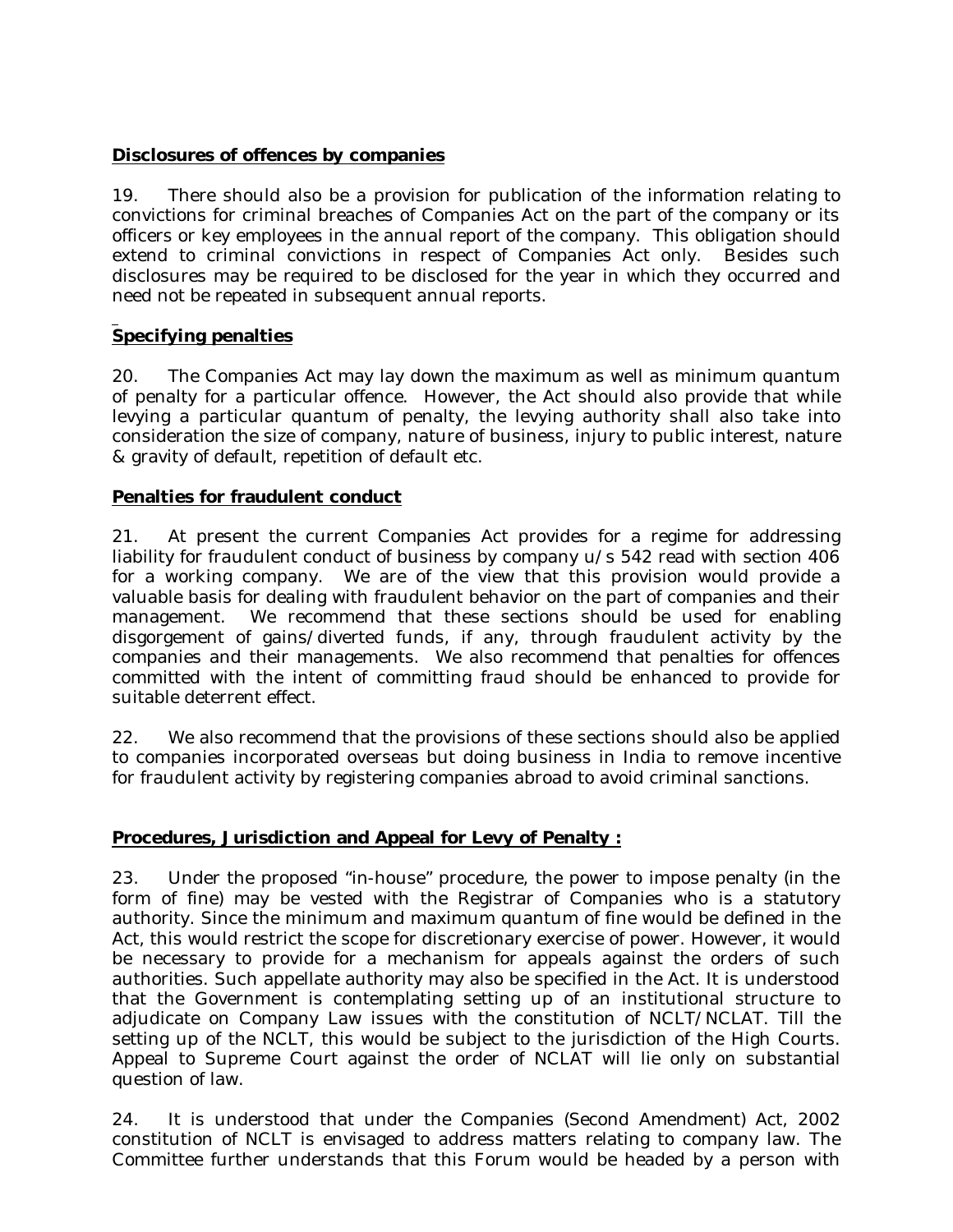judicial qualifications not less than that of a High Court Judge. Its jurisdiction would extend to civil remedies to company law issues referred to it. However, in order to enable speedy imposition of penalties in respect of criminal offences, the possibility of vesting certain specified benches of the NCLT with criminal jurisdiction should also be examined. Such benches may comprise of members having judicial background only. The process would be subject to appeal to the NCLAT (Appellate Body) which is in any case envisaged to be headed by a person who has been Chief Justice of a High Court or a Justice of Supreme Court.

## **Limitation Period for Commencement of Penalty Proceedings**

25. The Act should contain a limitation period in respect of commencement of penalty proceedings by the Government, completion of proceedings, time for appeal and the related matters. Since the Government would exercise quasi-judicial powers, sufficient judicial training should be given to the Officers of the Central Government to deal with the penalty proceedings.

## **Recovery of Penalty Amounts**

26. Central Government should have the powers to recover the penalty amounts as arrears of land revenue by attachment and sale of moveable/immovable property of the person in default or by appointing a Receiver for the management of the properties of the person in default. The authority imposing penalty may also impose interest/additional penalty for delayed payment of the penalty. The Appellate authorities may be given powers to award costs with a view to discouraging filing of frivolous appeals.

# **Revision of Orders Prejudice to Public Interest**

27. Specific authority may call for and examine the record of any proceedings under the Act, and if any order passed therein by the authority below is considered prejudicial to public interest, may pass such order thereon as the circumstances may justify, including an order enhancing or modifying penalty or directing a fresh levy of penalty.

28. No order should be made under this provision after the expiry of two years from the end of the financial year in which the order sought to be revised was passed.

#### **Rectification of Mistakes**

29. Suitable provisions should be made in law to enable rectification of mistakes in orders, refund of amounts becoming due on appeals or revisions, etc.

#### **Power of Compounding**

30. Any compoundable offence under the Act may, either before or after the institution or proceedings, be compounded at any stage of the proceedings. The Act may suitably prescribe the scale of compounding fees and the authority empowered to compound.

# **Prosecution**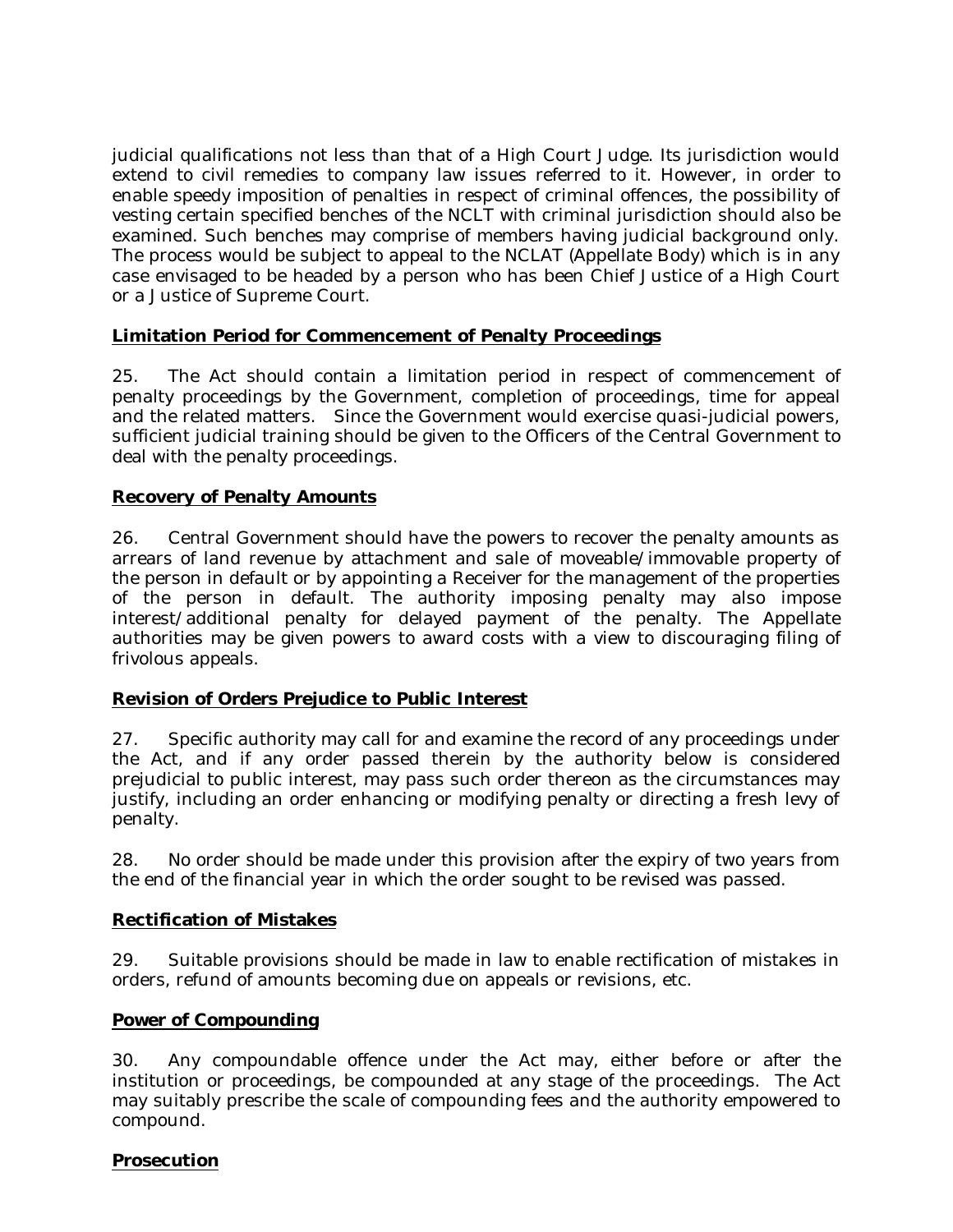31. Any person committing an offence referred to in the Second schedule i.e. offences punishable with imprisonment or with imprisonment along with penalty may be proceeded against in the criminal Court but only with the previous approval of the Central Government or any other authority specified by the Central Government. No prosecution should be launched unless the offender is provided with a reasonable opportunity of being heard in the matter.

32. A suitable mechanism should exist in the amended Act for transfer of proceedings pending in the Court to the proposed in house structure of dealing with the first schedule offences.

# **Phoenix Companies**

33. The Committee also deliberated upon the problem arising from the directors/management of a company acting in a manner that is deliberately detrimental to the company and then resuming operations again under a separate name or guise. It is understood that this phenomenon has been noticed in other economies also where it is termed as the "phoenix problem". This problem results from continuance of the activities of a failed company by those responsible for the failure, using the vehicle of a new company. The new company, often trading under the same or a similar name, uses the old company's assets, often acquired at undervalue and exploits its goodwill and business opportunities. Meanwhile the creditors of the old company are left to prove their debts against a valueless cell and the management to conceal their previous failure from the public. However, it is to be recognized that not all legitimate businesses succeed at the first attempt and there may be occasions where honest individuals may, through misfortune or lack of expertise find that they cannot make the business run successfully. In such cases, it would be appropriate for them to seek rehabilitation or place their company in liquidation on voluntary basis. The Committee feels that this issue should be addressed through a combination of disclosures, insolvency processes and disqualifications of delinquent directors.

# **Lifting the Corporate veil**

34. In certain situation, despite the provisions of the company law providing for constitution of the Board and placing the liability on the board and officers in default, it may be possible for the promoters of controlling interests to circumvent the spirit of the law while observing its letter. Where fraudulent activity has been established through investigation the law should provide for lifting the corporate veil to provide access to such promoters or shareholders and to establish whether fraudulent action took place with their knowledge or at their instance. A framework of penalties should be provided in respect of such entities also.

# **Protection to Whistle Blowers**

35. Law should recognize the "Whistle Blower Concept" by enabling protection to individuals who expose offences by companies, particularly those involving fraud. Such protection should extend to normal terms and conditions of service and from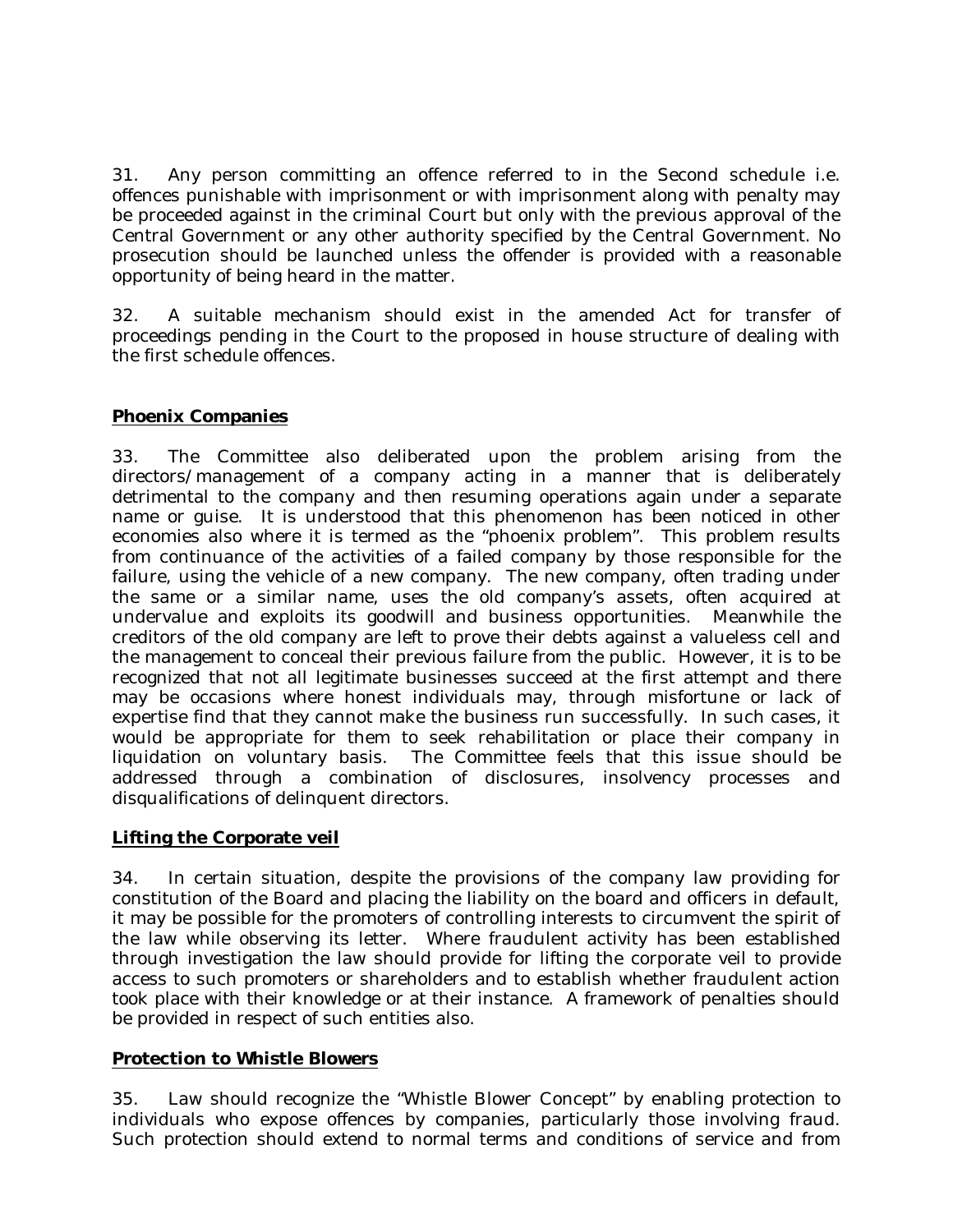harassment. Further, if such employees are themselves implicated, their cooperation should lead to mitigation of penalties to which they may otherwise be liable.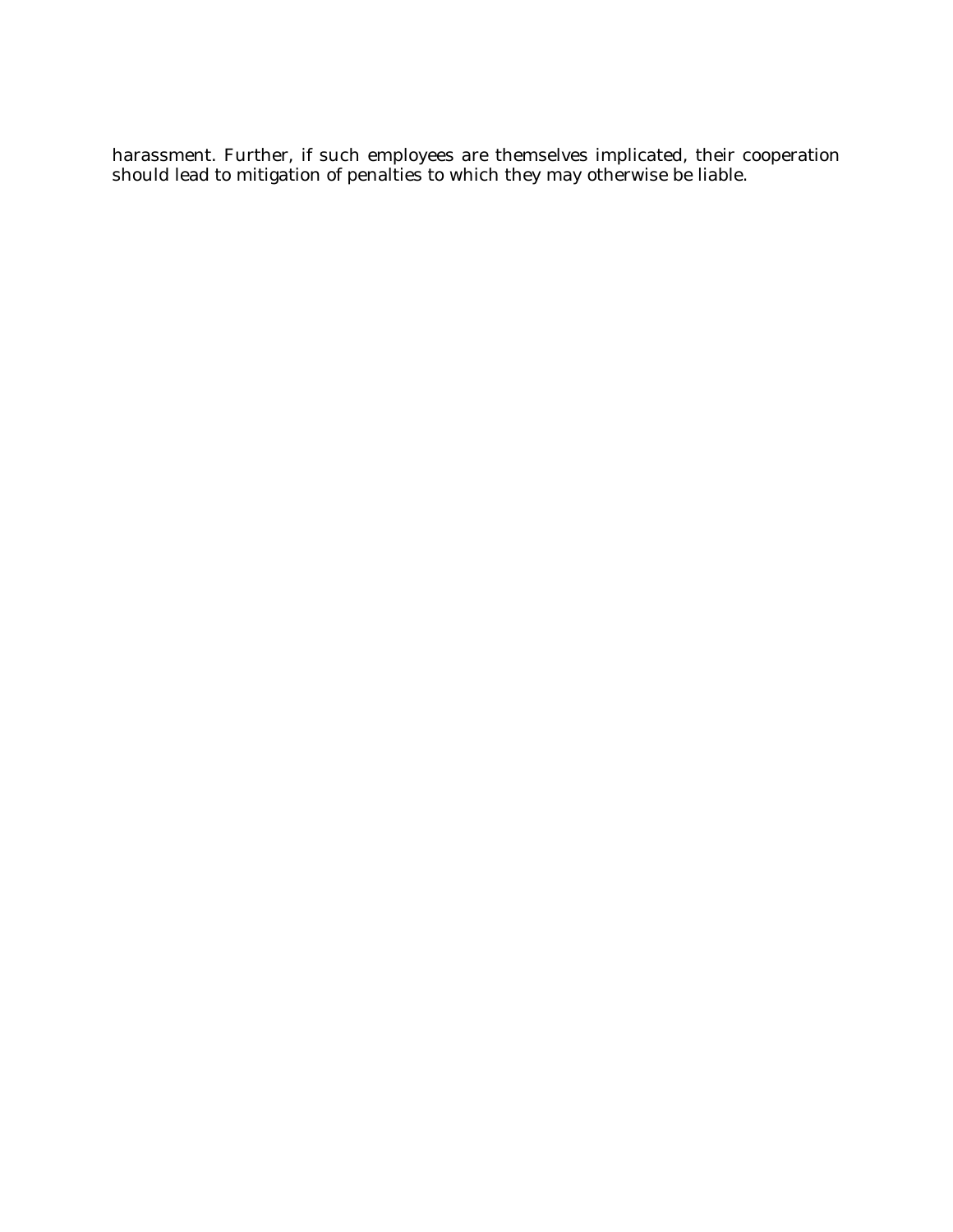# **Chapter XIII : Restructuring and Liquidation**

1. Businesses need efficient and speedy procedures for exit as much as for startup. World over, insolvency procedures help entrepreneurs close down unviable businesses and start up new ones. This ensures that the human and economic resources of a country are continuously rechannelised to efficient use thereby increasing the overall productivity of the economy.

2. However, as businesses grow in size there is also a danger that poor management, bad business judgement or plain fraud may result in a business becoming unviable. In such cases it is possible for the productivity of the enterprise to be restored at a low cost and without attendant trauma for the stakeholders by providing more capable managerial talent an opportunity to run it. In fact recent times have shown possibility of growth by entrepreneurs, some of them Indian, who have become dominant business entities internationally by achieving turnaround of sick firms and revitalization of dormant capacities.

3. The Indian system provides neither an opportunity for speedy and effective rehabilitation nor for an efficient exit. The process for rehabilitation, regulated by the Sick Industrial Companies (Special Provisions) Act 1985 through the institutional structure of BIFR is amenable to delays and does not provide a balanced or effective framework for all stakeholders. The process of liquidation and winding up is costly, inordinately lengthy and results in almost complete erosion of asset value.

4. The Committee noted that a beginning towards reform was made with the enactment of Companies (Second Amendment) Act, 2002, which in addition to significant changes in the restructuring and liquidation provisions provided for the setting up of a new institutional structure in the form of the National Company Law Tribunal (NCLT)/Tribunal and its Appellate Body, the National Company Law Appellate Tribunal (NCLAT). However, the process is not complete and a lot yet needs to be done. The constitution of the Tribunal is facing legal challenge and many parts of the enactment have not yet been notified.

5. Globally, reform in insolvency processes is recognized as an important means of improving competitiveness of any economy. It is particularly so in Indian context. Under the supervision of the United Nations Commission on International Trade Law (UNCITRAL), a Legislative Guide on Insolvency Law and Model Law on Cross Border Insolvency have been formulated and circulated to all countries. Similar initiatives have been taken up by other multilateral institutions. The Committee has had the benefit of consideration of such initiatives. Occasionally, a doubt is expressed as to whether developing countries should consider incorporation of such legal frameworks. The Committee feel that the Indian economy is now at a stage where articulation of a comprehensive framework that addresses insolvency issues would make a material difference to the productivity of the economy. The Committee is of the view that a review of the system for addressing corporate insolvency in the Indian context is urgently called for and recommends the following to the policy planners in India.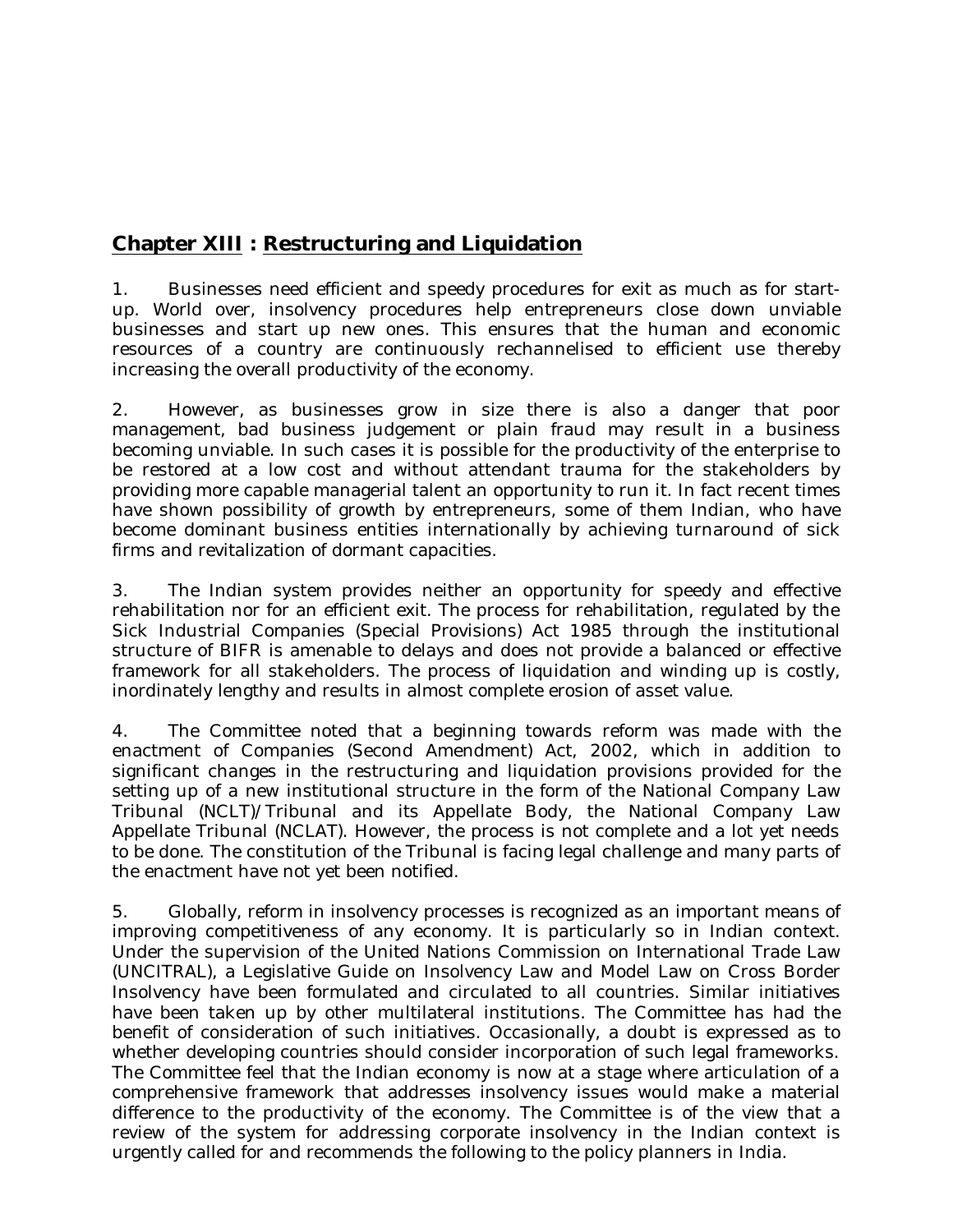# **Insolvency Law**

6.1 An effective insolvency system is an important element of financial system stability. It is, therefore, essential to provide for a sound framework for restructuring and rehabilitation of companies along with a framework for winding up and liquidation. The framework should seek to preserve estate and maximize the value of assets; recognize inter se rights of creditors and provide equal treatment of similar creditors while dealing with small creditors equitably. It should enable a timely and efficient resolution of insolvency and establish a framework for cross border insolvency. The present framework does not provide a balanced resolution of various stakeholder issues, is time consuming and inefficient.

6.2 Corporate insolvency should be addressed in the Company Law. There is no need of a separate Insolvency Law for the present.

#### **Liquidation and Rehabilitation**

7.1 The Insolvency law should strike a balance between rehabilitation and liquidation. It should provide an opportunity for genuine effort to explore restructuring/ rehabilitation of potentially viable businesses with consensus of stake holders reasonably arrived at. Where revival / rehabilitation is demonstrated as not being feasible, winding up should be resorted to.

7.2 Where circumstances justify, the process should allow for easy conversion of proceedings from one procedure to another. This will provide opportunity to businesses in liquidation to turnaround wherever possible. Similarly, conversion to liquidation might be appropriate even after a rehabilitation plan has been approved if such a plan was procured by fraud or the plan can no longer be implemented.

7.3 The Committee noted that a recent survey by World Bank (Doing business in 2005 – India Regional Profile) has pointed out that it took 10 years on an average to wind up / liquidate a company in India as compared to 1 to 6 years in other countries. Such lengthy time-frames are detrimental to the interest of all stakeholders. The process should be time-bound, aimed at maximizing the chances of preserving value for the stakeholders as well as the economy as a whole.

7.4 The Insolvency process should be overseen by a neutral forum in a nonintrusive manner. Such a single, independent Statutory forum, should have the capacity and expertise to deal with the specialized commercial and technical characteristics of the Insolvency Law and the process; make an assessment and decide the course of action (rehabilitation or liquidation) that may need to be adopted at the earliest possible stage while balancing the interests of all stakeholders equitably. The Committee noted that the Companies (Second Amendment) Act, 2002 had brought about significant changes in the provisions dealing with rehabilitation/winding up / liquidation of companies in the present Act and had also proposed that an institutional structure for the purpose be set up in the form of NCLT/NCLAT. This Institutional Structure, which would provide the desirable single independent forum is yet to be constituted. The Committee hope that this is done speedily and are of the view that its establishment would provide a major initiative for the reform of the insolvency system in the country.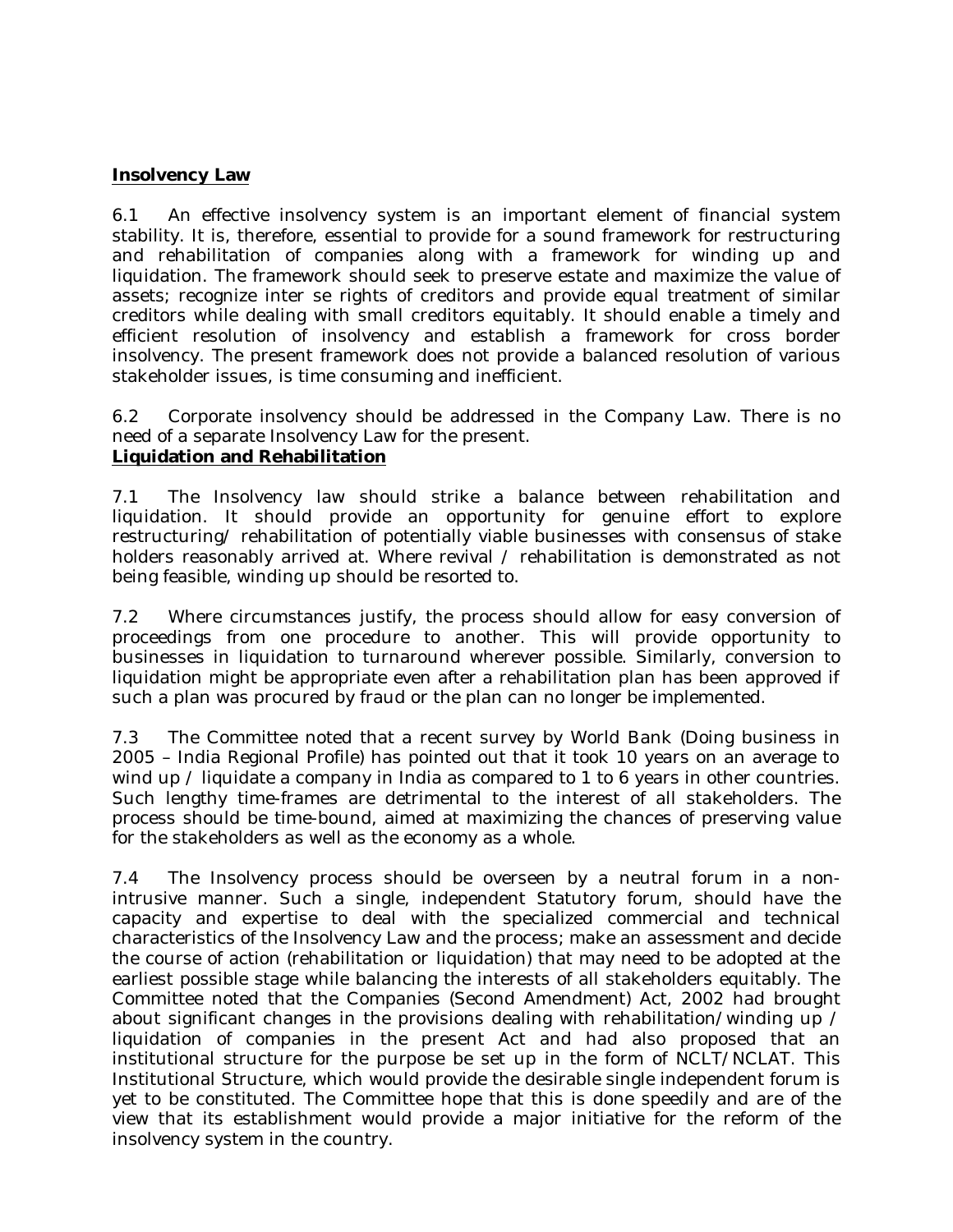### **Focus on Rehabilitation**

8. Law should provide a reasonable opportunity for rehabilitation of a business before a decision is taken to liquidate it so that it can be restored to productivity and become competitive. However this opportunity should incentivize genuine effort. Special care should be taken to ensure that this is not misused by any stakeholder to delay proceedings, strip asset value or otherwise work to the detriment of the business and other stakeholders.

#### **Time bound proceedings**

9.1 A definite and predictable time frame should be provided for attempt at rehabilitation and for the liquidation process. The existing time frame in India is too long and keeps precious assets locked in proceedings for many years, destroying their value in the process.

9.2 A period of one year should be adequate for rehabilitation process from commencement of the process till sanction of a plan. There should also be a definite time period within which proceedings may commence from the date of filing of the application for rehabilitation.

9.3 The process should limit the possibility of appeals at every stage so that the process is not delayed through frivolous appeals or stalling tactics.

9.4 On an average a time frame of two years should be feasible for the liquidation process to be completed.

9.5 A fixed time period should be provided for each stage of rehabilitation and liquidation process. Extension at every stage should be rare and allowed only in exceptional circumstances and in any case without effecting the outer time limit provided for the process.

#### **Applicability and Accessibility**

10.1 The Insolvency process should apply to all enterprises or corporate entities including small and medium enterprises except banks, financial institutions and insurance companies.

10.2 The concept of sick industrial company should be replaced by insolvent company or enterprise to bring it in harmony with the principles of the proposed Insolvency Law.

10.3 Both Debtors and Creditors should have fair access to the insolvency system upon showing proof of default.

10.4 Rather than erosion of net worth principle, test should prescribe default in payment of matured debt on demand (liquidity test) within a prescribed period. The balance sheet test tends to be more costly as it generally requires an expert evaluation to review books, records and financial data to determine the enterprise's fair market value. While facilitating the invocation of process at an early stage, this would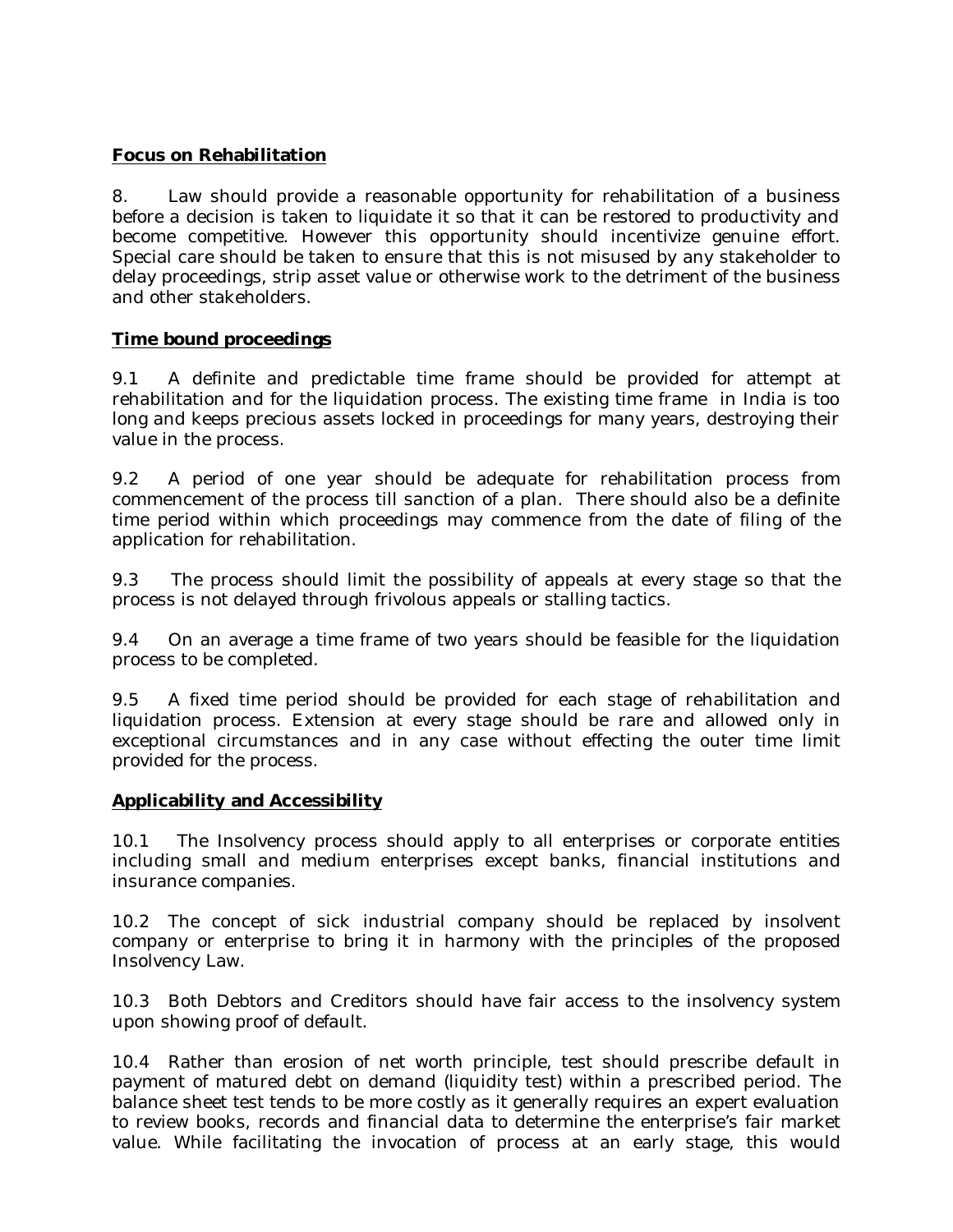discourage manipulation of accounts to create erosion in net-worth. The opportunity of restructuring should be available before the asset is rendered non-performing.

10.5 Debtors seeking recourse to rehabilitation should be allowed to approach the Tribunal only with a draft scheme for rehabilitation for the consideration of Tribunal. This would bring forward genuine efforts of rehabilitation and provide an opportunity for assessing the viability of the business at the earliest to decide the appropriate course of action to be adopted.

10.6 Creditors being at least  $3/4$ <sup>th</sup> in value should also be liable to file a scheme for rehabilitation.

10.7 If creditors approach for winding up, opportunity should be given to debtor to file a scheme if such an opportunity is sought. The process should enable consultation of scheme with the creditors and converting the liquidation proceedings into restructuring proceedings, if the Tribunal is of the opinion that there are fair chances that the company may revive.

10.8 The law should require the provision of relevant information about the Debtor to be made available for effective consideration of the scheme. The law should enable obtaining by the Tribunal, independent comment and analysis of that information by experts.

#### **Duties and prohibitions on admission**

11.1 On admission of application for rehabilitation, the law should impose certain duties and prohibitions to apply to debtors and creditors for an effective resolution of Insolvency and balancing the stakeholders' interests in the process.

11.2 There should be an automatic prohibition on Debtors' rights to undertake transfer, sale or disposition of assets or parts of the business. Permission may be granted only to the extent necessary to operate the business, with the approval of the Tribunal. This would protect the assets, build confidence of secured creditors and encourage them to participate in the insolvency process.

#### **Summary Dismissal of proceedings**

12. The law should vest with the Tribunal the power to summarily dismiss the proceedings for not meeting commencement standards with cost / sanction. Once rejected no further reference should be maintainable. Filing of repeated references by debtor in spite of earlier rejection has led to abuse of the process.

#### **Moratorium and suspension of proceedings**

13.1 A limited standstill period is essential to provide an opportunity to genuine business to explore re-structuring.

13.2 The law should, therefore, impose a prohibition on the unauthorized disposition of the Debtors' assets and suspension of actions by Creditors to enforce their rights or remedies against the Debtor on the assets for a limited prescribed period to preserve and protect assets besides maximizing its value. This will facilitate unobstructed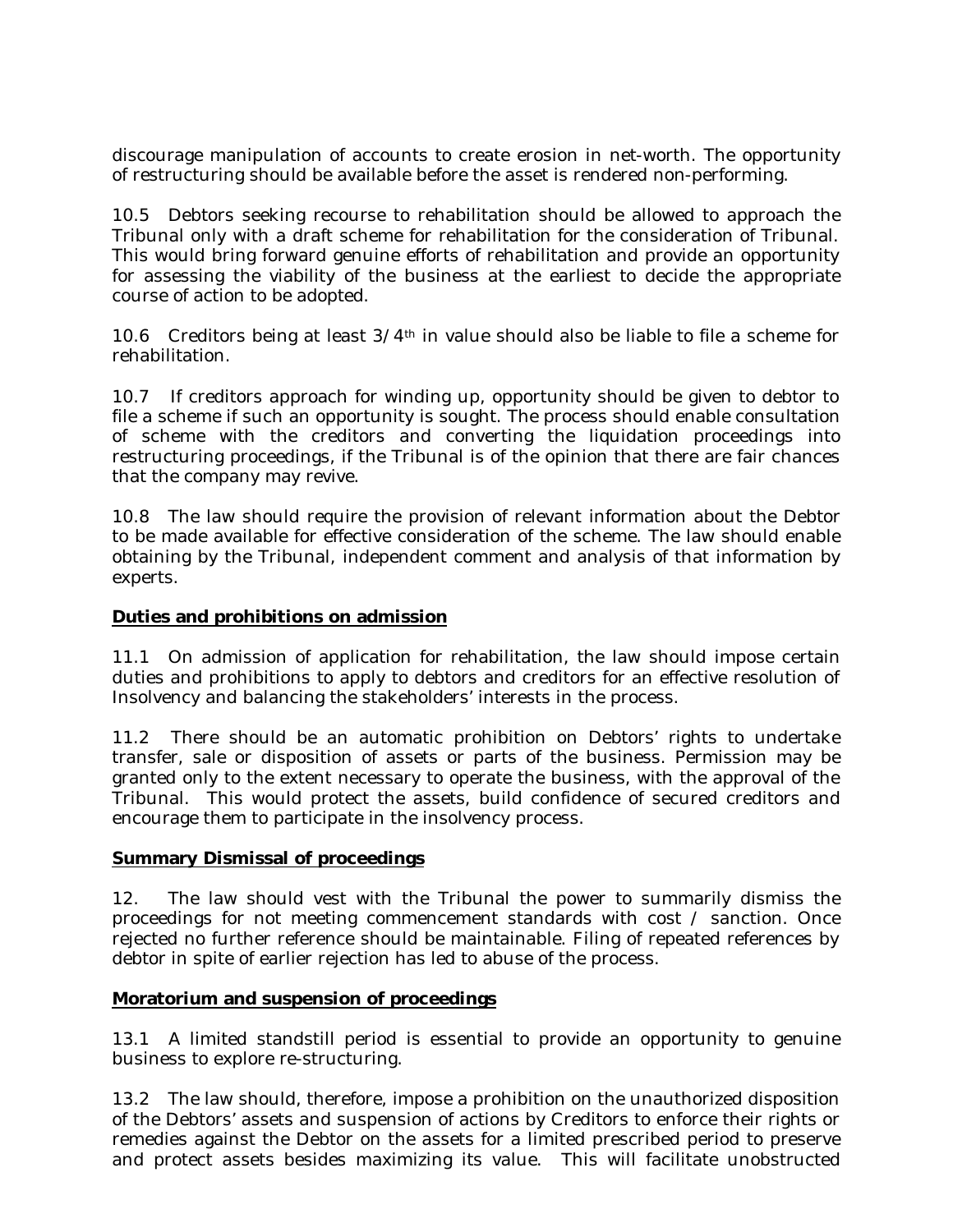conduct of Insolvency process by the Tribunal without having to deal with complexities of multiple creditor actions in Debt Recovery Tribunals. This will also encourage creditors to participate in the Insolvency process besides achieving fair and orderly administration and upholding fundamental objectives and policy of the Insolvency Law.

13.3 Rather than being automatic, the prohibitions should be on Tribunal's order on a specific application with approval of majority creditors in value. The Tribunal should have adequate power to lift or modify the prohibition in case the circumstances so warrant.

13.4 The law should provide for treatment of unperformed contracts. Where the contracts provide for automatic termination on filing of insolvency, its enforcement should be stayed on commencement of insolvency.

13.5 There should be enabling provisions to interfere with the contractual obligations which are not fulfilled completely. Such interference or overriding powers would assist in achieving the objectives of the insolvency process. The power is necessary to facilitate taking appropriate business and other decisions including those directed at containing rise in liabilities and enhancing value of assets.

13.6 Exceptions of such powers are also essential to be insured in the law where there is a compelling, commercial, public or social interest in upholding the contractual rights of the counter party to the contract.

# **Governance/Management (Rehabilitation proceedings)**

14.1 In regard to the potentially insolvent companies, it is essential that selfregulatory measures be required to be taken by a company to protect the interests of various stakeholders, preserve assets and adopt such other measures as may be necessary to contain insolvency. This would enable Whistle Blowing on impending insolvency. The Committee is of the view that a meeting of the secured creditors should be convened by the debtor to consider a rehabilitation plan when the Company has failed to repay its due debt without waiting for creditors to act on default or filing of application for rehabilitation. There should be a provision that when accumulated losses in any financial year are equal to 25% or more of its average net worth during last two financial years and there is a default in making payments to the creditors, the companies should convene a General Meeting of shareholders without any delay to consider such a situation.

14.2 There should also be a greater role and responsibility for parties most affected by the insolvency once the proceedings aimed at addressing it are initiated. The key stakeholders should be incentivized to actively participate in the process. They should be consulted in the decision making.

14.3 While the law should permit use and disposal of assets in ordinary course of business, capacity for management of the affairs of the business by debtors should be put to test in consultation with secured creditors. Otherwise creditors should be provided rights of substitution of debtors. Assets should in either case be subjected to supervision or management by impartial, independent, effective and capable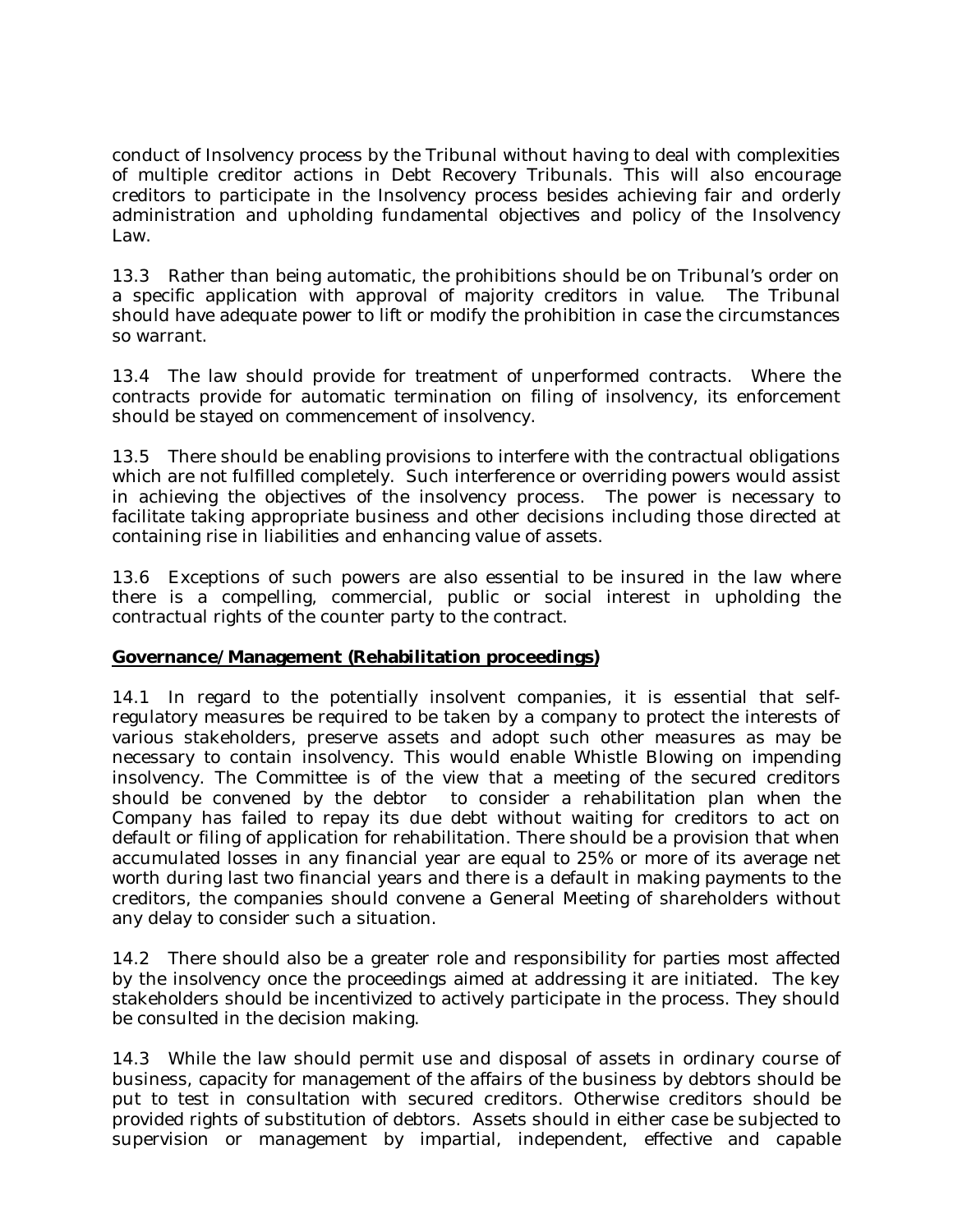Administrator. This would enhance the confidence of the secured creditors in the process while preserving and protecting the assets.

14.4 Where circumstance justify such as failure to protect assets or deal with them in prejudicial manner, in the opinion of the Tribunal or majority creditors, full control of assets may be allowed to pass to administrator nominated by creditors through exercise of right of substitution.

14.5 In furtherance of achieving a fair, independent and balanced resolution of stakeholders interest, the role of Operating Agency envisaged under the existing law should be performed by on independent Administrator or such other qualified professional as may be prescribed. Currently banks and financial institutions are appointed as Operating Agency. Engagement of experts will also enhance the efficiency of process. The banks and financial institutions should participate in the operation through committee of creditors.

#### **Governance/Management in liquidation**

15.1 The management of the going concern should be replaced by a qualified Administrator appointed by the Tribunal in consultation with the secured creditors with board authority to administer the estate in the interest of all stake holders. An independent Administrator would be able to provide the best treatment to the assets and preserve its value and take other necessary decisions in the best interest of the business.

15.2 The law should provide for Administrator to be able to prepare and file a scheme for turnaround of the company, if the business is viable in which case the creditors and ex-management should have an opportunity to comment on the scheme.

15.3 The Administrator should have the same obligation as the management to secured creditors with right of information and supervision.

#### **Governance : Secured Creditors and Creditors Committee**

16.1 Secured creditors interests should be safeguarded by establishing a Committee of secured creditors. The Committee should enable creditors to actively participate in the insolvency process, monitor the process, and serve as a conduit for processing and distributing relevant information to other creditors and organizing creditors to decide on critical issues. This would provide a platform to all kinds of secured creditors to discuss the divergent views and build consensus and agreement on the issues that arise for consideration and decision. The process would also assist in expediting the insolvency process.

16.2 Law should provide for major decisions by general creditors assembly. There should be rules for appointment of members in the Creditors Committee and to determine the Committee's membership, quorum and voting rules, powers and conduct meetings.

16.3 The Law should enable appointment of professional experts and specialists by Creditor Committee to advise them on various technical and legal issues.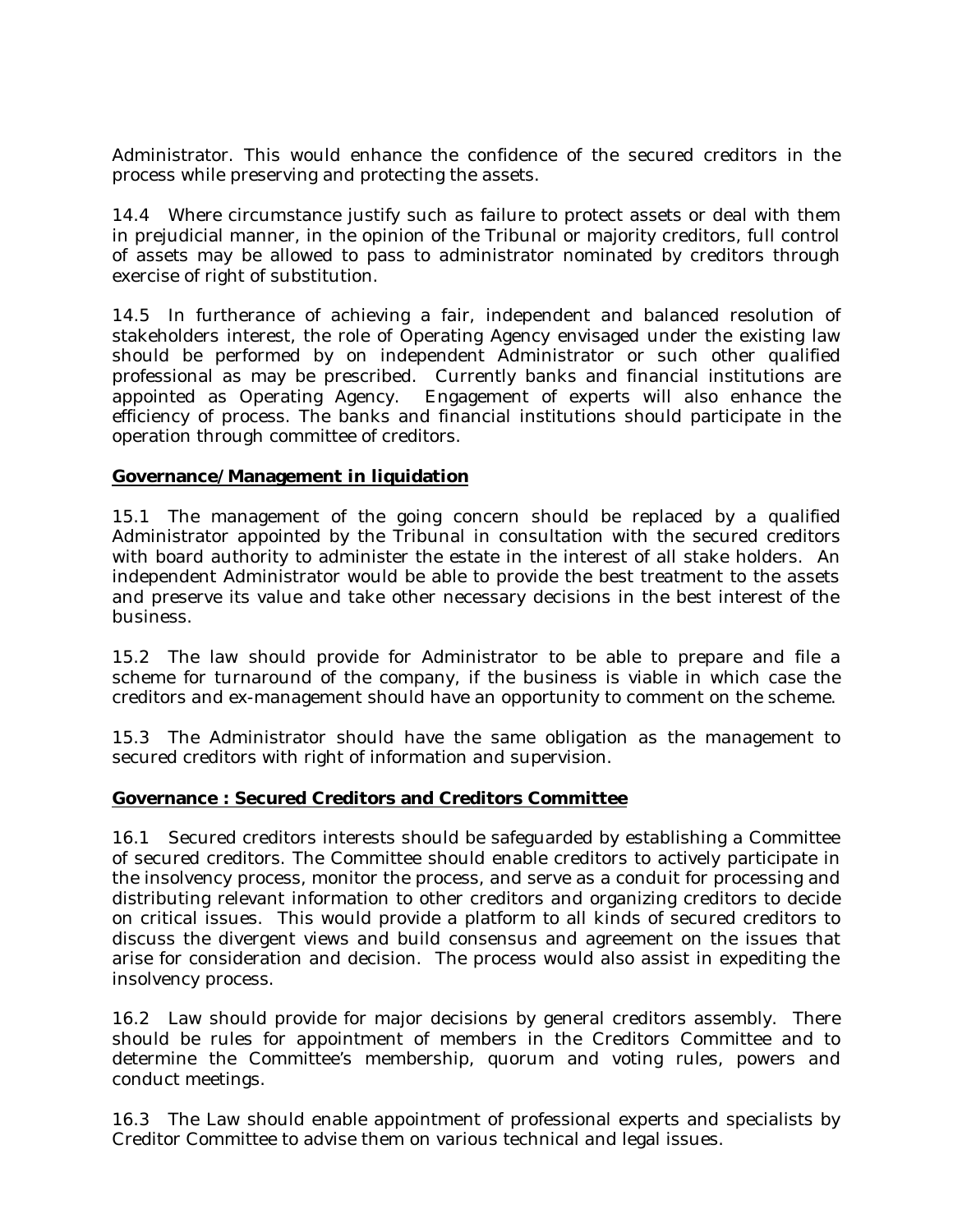16.4 Directors of a debtor corporation should be required to attend meetings of Creditors Committee so that the decisions can be made on a well informed basis.

## **Governance : Unsecured Creditors**

17.1 Unsecured creditors have no representation in the restructuring process. Lack of information leads to suspense and anxiety on their part resulting in multiple legal and other proceedings. This impacts the overall efficiency of the rehabilitation process.

17.2 A separate Committee to represent other categories of creditors and unsecured creditors and stakeholders could be formed with limited right to represent and hearing without right to vote on the plan and other decisions. Separate and independent rules for appointment of the creditors (other than secured) committee may be made with details of procedures for membership, quorum and voting rules, powers etc.

17.3 Enabling provisions would be required to coordinate meetings of unsecured and secured creditors to take decisions to move claims.

17.4 The law should provide for mechanism to recognize and record claims of unsecured creditors in preparation of the rehabilitation plan.

## **Administration of Insolvency : Administrator and Liquidator**

18.1 A panel of Administrators and Liquidators should be prepared and maintained by an independent body out of professionals with appropriate experience and knowledge of insolvency practice. The panel should be of individual advocates, accountants, company secretaries, costs and works accountants and other experts rather than the firms so that the independence and accountability of individuals may be determined. The panel should be prepared in a fair and transparent manner. This would also ensure that appropriate professionals who are appointed on the strength of their knowledge and experience provide the service rather than the other partners or colleagues in their firms. The law should however provide power to the Tribunal to make exceptions to the rule and appoint firms.

18.2 The Tribunal should have powers to appoint Administrator and Liquidators out of the panel maintained by the independent body and Official Liquidators from panel of officials made available by the Government.

## **Identification, Collection, Preservation, Disposition of Debtor assets and Property**

19.1 Law should provide a framework that incentivizes maximization of estate value.

19.2 The law should identify the assets that constitute the insolvency estate including assets of debtor (including those subject to security interest) and third party owned assets (such as leased and hypothecated assets) wherever located and provide for collection of assets forming part of insolvency estate by Administrator/ Liquidator. In the cases of rehabilitation, leased assets should form part of insolvency estate.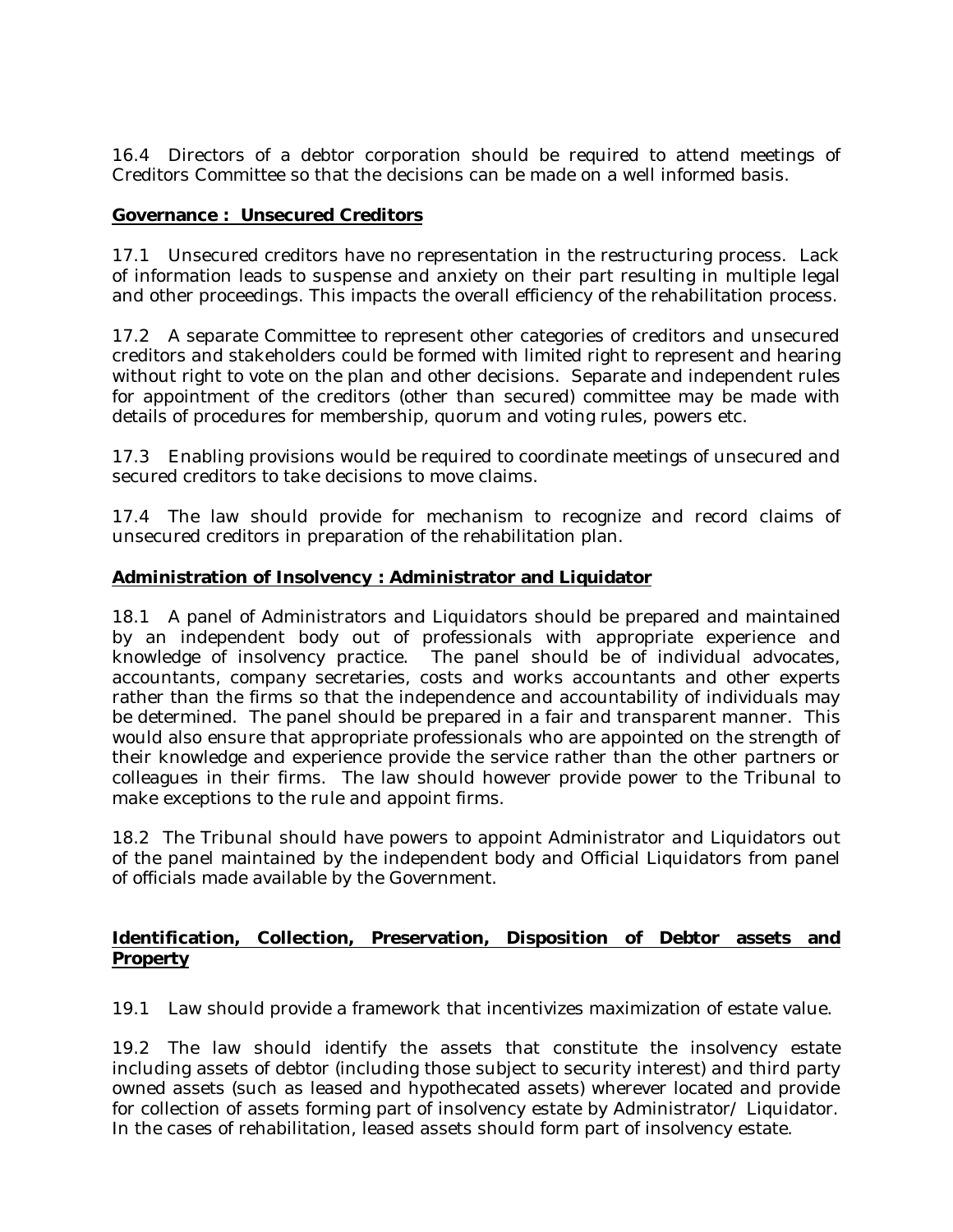19.3 The law should provide for avoidance or cancellation of pre-bankruptcy fraudulent and preferential transactions, completed when the enterprise was insolvent or that resulted in its insolvency.

19.4 The suspect period prior to insolvency, during which the payments are presumed to be preferential and may be set aside, should be short to avoid disrupting normal commercial and credit relations. The period may be longer in case of gifts and related party transactions. Appropriate disclosure norms should be developed for this purpose.

19.5 The law should prescribe a flexible but transparent system for disposal of assets efficiently and at maximum values including sale by private treaty.

19.6 Where necessary, the law may allow for sales free and clear of security interests, charges or other encumbrances, subject to preserving the priority of interests in the proceeds from assets disposal.

19.7 The sale of assets should be carried out by the Administrator/ Liquidator under the supervision of court.

#### **Valuation of debtor estate**

20.1 The Tribunal should appoint accountancy experts / professionals to ensure that true and fair picture of accounts of the debtor enterprise and financial assets is available.

20.2 Independent experts may be appointed as valuers for valuation of assets of a business concern under liquidation.

20.3 Debtors and Creditors should have the power to scrutinize and challenge the value before final order of fixing value.

20.4 There should be powers for annulment in appropriate cases with recovery/disgorgement.

#### **Claims Resolution : Treatment of Stake holders Rights and priorities on liquidation**

21.1 The law should provide for prompt and interim distribution of claims to creditors in line with priorities determined by law.

21.2 Rights and priorities of creditors established prior to insolvency under commercial laws should be upheld to preserve the legitimate expectations of creditors and encourage greater predictability in commercial relationship.

21.3 The status of secured creditors should be *pari passu* with employees in respect of their claims after payment of claims related to costs and expenses of administration of liquidation. Remaining proceeds should be distributed, *pari passu* with other creditors, unless there are compelling reasons to justify giving preferential status to a particular debt.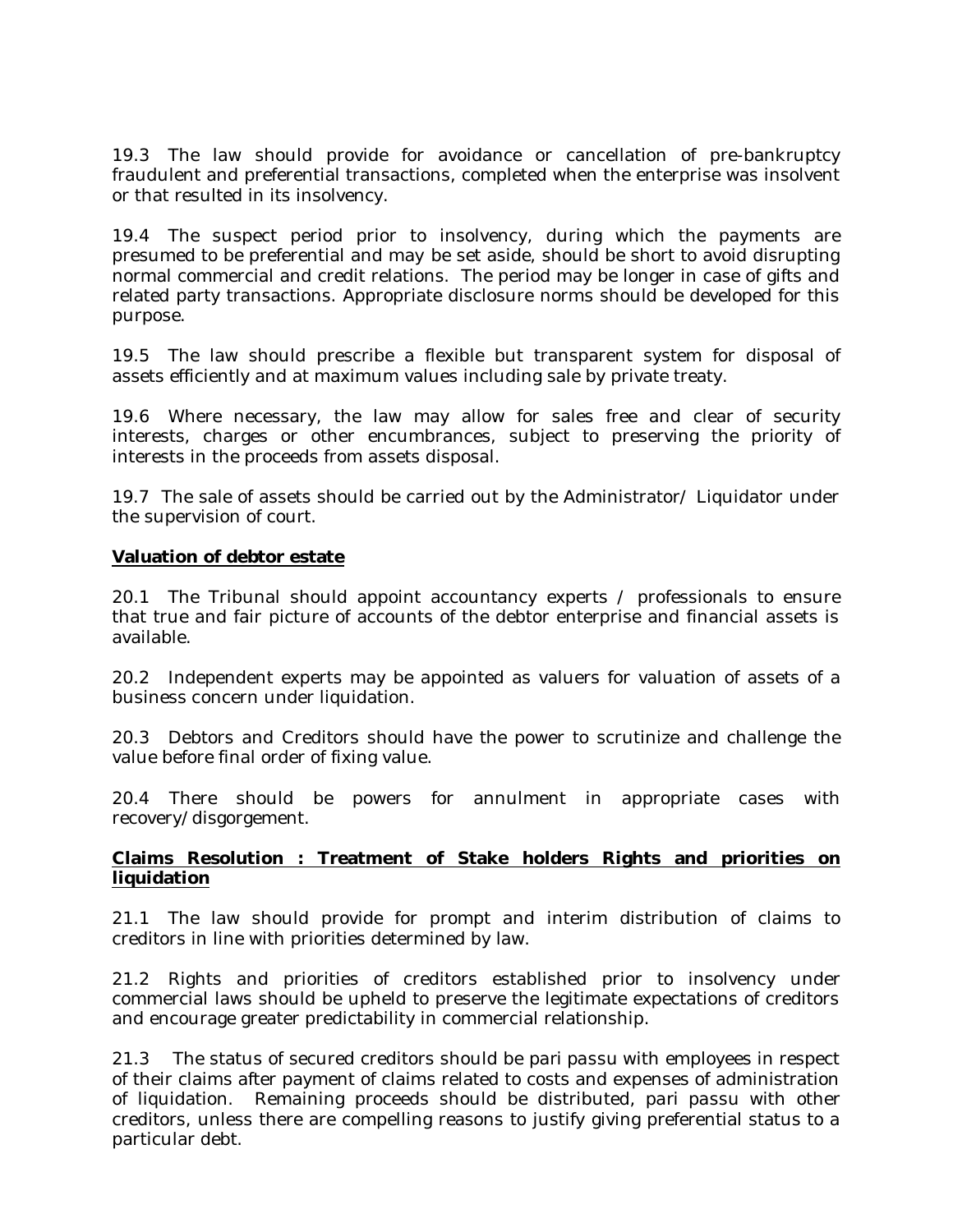21.4 The number of priority classes should be kept to minimum so that rights and expectations of classes created prior to insolvency are not diluted.

21.5 Public interests, Government claims should not get precedence over private rights in the Insolvency process. Assets are created in the enterprise by the secured creditors who have a prior right over the proceeds when assets are liquidated. The dues of others arise due to the activity these assets create and should be collected when the business is running.

#### **Plans : Formulation, Consideration, Voting and Approval**

22.1 The law should not prescribe nature of plan except in terms of fundamental requirements and to prevent commercial abuse. This will provide the desired flexibility in preparation of the plan. The Tribunal should have the power to obtain independent comments on the plan.

22.2 Revival/rehabilitation plan should be approved by majority of secured creditors (75%) to bind all creditors. This would ensure that a small creditor is not able to stall the entire process even though the majority of the creditors are in favour of the plan.

22.3 In case no plan is approved, the business concern should automatically be liquidated.

22.4 There should also be enabling provisions to establish a mechanism for filing a negotiated plan for approval by Tribunal by the same majority class of creditors along with disclosure statements etc. and with supporting evidence of approval by majority.

## **Scheme/Plan : Binding Effect, Implementation and Amendment, Discharge and Conclusion**

23.1 There should be provision for monitoring and effective implementation of the scheme/ plan.

23.2 Provision should also be made to amend the plan in the interest of rehabilitation if an amendment becomes necessary due to change in circumstances and developments that effect the successful implementation of the plan.

23.3 There should be a provision in law for termination of the plan and to liquidate the company.

23.4 The law should provide for a discharge or alternation of debts and claims that have been discharged or otherwise altered under the plan. Where approval of the plan has been procured by fraud, the plan should be subject to challenge, reconsidered or set aside.

23.5 Reorganization proceedings should conclude when plan is fully implemented or at an earlier date to be determined by the Tribunal.

23.6 Liquidation proceedings should conclude following final distribution or determination that no distribution can be made.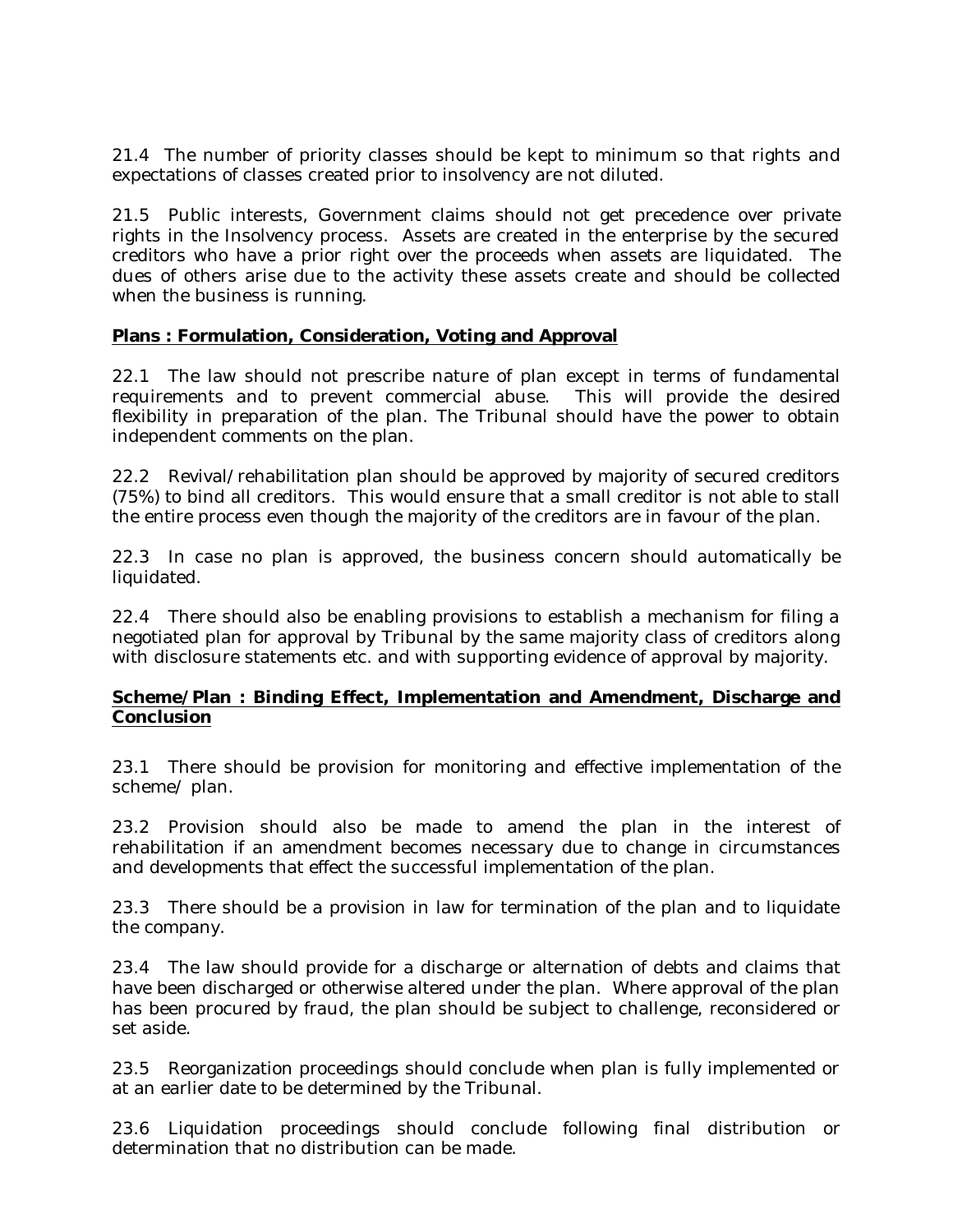# **The Tribunal (National Company Law Tribunal)(NCLT)**

24.1 As per Companies (Second Amendment) Act, 2002, the National Company Law Tribunal (NCLT) is envisaged as the forum to address Insolvency issues. It is hoped that this forum is constituted speedily. The Committee however takes this opportunity to focus on some important aspects widely considered important for proper functioning of such a body.

24.2 The Insolvency Tribunal should have a general, non-intrusive and supervisory role in the rehabilitation and liquidation process. Greater intervention of the Tribunal is required only to resolve disputes by adopting a fast track approach. The Tribunal should adopt a commercial approach to dispute resolution observing the established legal principles of fairness in the process.

24.3 The Tribunal should set standards of high quality and be able to meet requisite level of public expectations of fairness, impartiality, transparency and accountability. Selection of President and Members of the Tribunal should be such so as to enable a wide mix of expertise for conduct of its work.

24.4 The Tribunal will require specialized expertise to address the issues referred to it. The law should prescribe an adequate qualification criterion for appointment to the Tribunal as well as training and continuing education for judges/members.

24.5 Rules should be made in such way that ensure ready access to court records, court hearings, debtors and financial data and other public information.

24.6 Standards to measure the competence, performance and services of the Tribunal should be framed and adopted so that proper evaluation is done and further improvements can be suggested.

24.7 The Tribunal should have clear authority and effective methods of enforcing its judgments. It should have adequate powers to deal with illegal activity or abusive conduct.

#### **Insolvency Practitioners**

25. Currently, the law does not support effective participation of professionals and experts in the Insolvency process. There is no shortage of quality professionals in India. Disciplines of chartered accountancy, company secretaryship, cost and works accountancy, law etc can act as feeder streams, providing high quality professionals for this new activity. In fact, private professionals can play a meaningful role in all aspects of process. Insolvency practice can also open up a new field of activity for service professionals while improving the quality of intervention at all levels during rehabilitation/winding up/liquidation proceedings. Law should encourage and recognize the concept of Insolvency Practitioners (Administrators, Liquidators, Turnaround Specialists, Valuers etc). Greater responsibility and authority should be given to Insolvency Practitioners under the supervision of the Tribunal to maximize resource use and application of skills.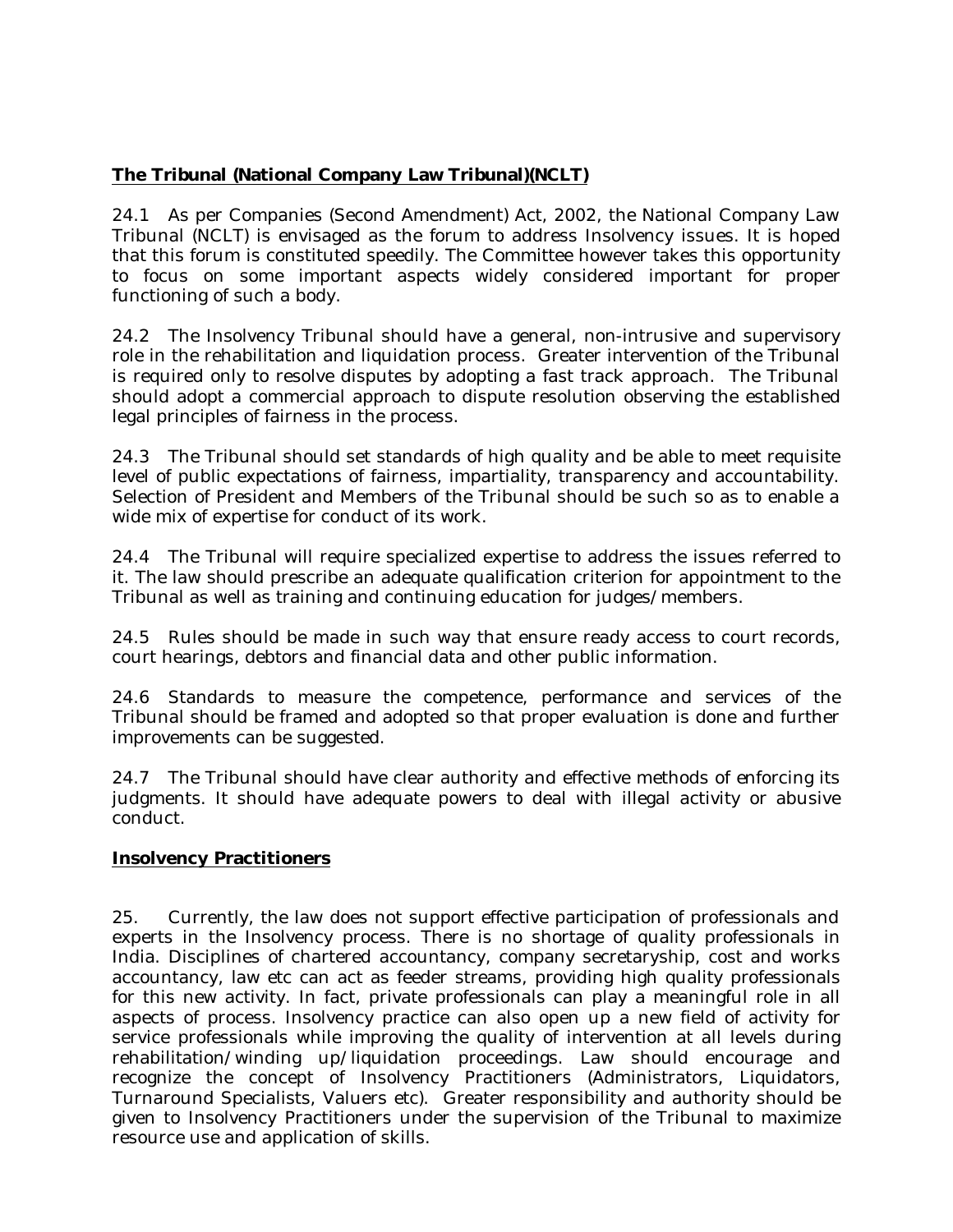## **Regulation, Supervision and Costs**

26. The law should create the mechanism for debtor to meet the cost of rehabilitation and liquidation. In liquidation process, the law should facilitate quick disposal of assets to meet the balance cost of the insolvency. Efforts should be made to generate funds to meet the cost of restructuring by disposal of surplus assets, if any of the company. A view was expressed by the representatives of some banks/financial institutions that creditors should not be required to supplement the expense of rehabilitation / liquidation. The Committee examined this view and felt that businesses that were viable and could be rehabilitated should be provided a fair opportunity for the purpose. This may require all stakeholders including creditors to make sacrifices. In the interest of avoiding business failure and consequent distress, wherever possible, this would be well worth the effort. Besides, under the proposed framework, rehabilitation effort would be taken up in consultation with creditors in a manner that is not open ended. Internationally, banks have actively participated and have facilitated business rehabilitation. It was time that a comprehensive and a balanced approach was adopted in India as well. The banks/financial institutions should, therefore, approach the new framework, which was consistent with international practices in a positive manner and participate meaningfully in such exercises.

# **The Insolvency Fund**

27.1 The Committee noted that consequent to the Companies (Second Amendment) Act, 2002, a provision has been made for levy of rehabilitation cess by the Government, to be charged on the basis of turnover of a company. All companies would be subject to such cess which would be utilized for rehabilitation of sick companies. The Committee was of the view that such a modality resulted in efficient firms being penalized to the benefit of inefficient ones and as such was undesirable. Besides, the structure resulted on a tax on turnover rather than on income which tended to dis-incentivize growth. The Committee, therefore, recommended repeal of this provision.

27.2 The Committee, however, took into account the concerns associated with protection of vulnerable stakeholders who suffer the most during insolvency. Besides, the cost of the insolvency process would also have to be met. Therefore, the Committee took the view that an Insolvency Fund may be set up to meet the costs of the insolvency process. Companies may contribute to the Fund on their own option. The corpus of the Fund may also be enhanced by grants from the Government. Government should consider providing incentives, including tax incentives to encourage contributions by companies to such a Fund.

27.3 Contributions by companies to such a Fund should entitle them to certain drawing rights in the event of an insolvency. A company under restructuring and liquidation should be able to draw out of the Fund only in proportion of the contribution made by it to the Fund in the pre-restructuring and pre-liquidation period. This would enable high risk companies to decide on the optimum contribution to be made to the fund.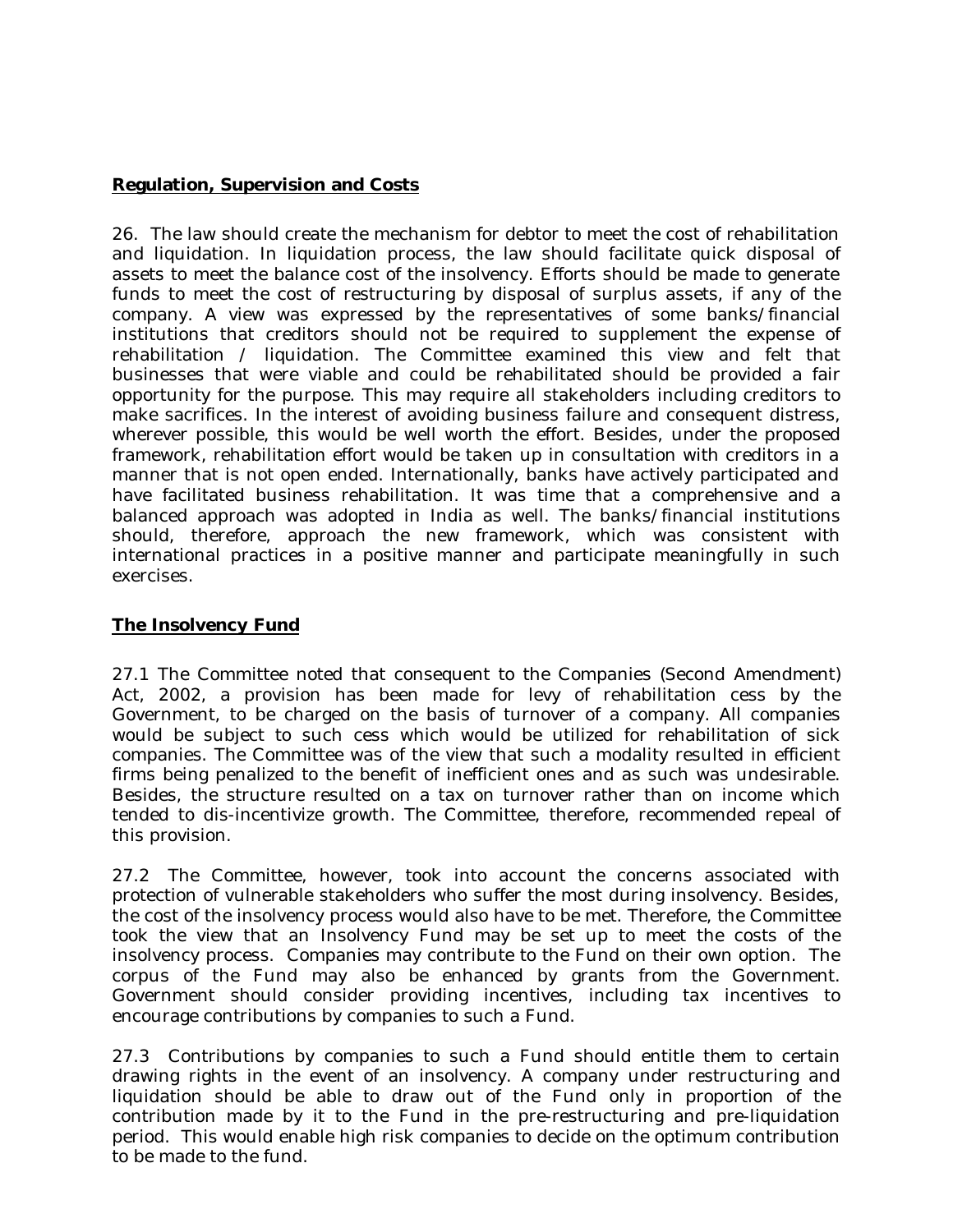27.4 The application of the Fund to the insolvency/rehabilitation process should be subject to the orders of the Tribunal. The Tribunal may, in suitable circumstances allow an over draft from the Fund in the rehabilitation process, in which case the overdraft amount should be shown against the credit of the company and provision of its repayment should be made in the rehabilitation scheme.

27.5 Insolvency Fund should be credited to a separate account and not to the Consolidated Fund of India. The Fund should be managed by an independent Administrator appointed by the Government.

## **International considerations**

28.1 Insolvency laws should provide for rules of jurisdiction, recognition of foreign judgments, co-operation and assistance among courts in different countries and choice of Law. Many countries have already adopted the UNCITRAL Model Law on Cross Border Insolvency with or without modifications. Adoption of the Model Law by India may also be considered with suitable modifications keeping pace with its adoption by countries having significant trade / investment linkages with India.

28.2 The law should contain enabling provisions to deal with issues concerning treaties and arrangements entered into with different countries by India, present and future. India has developed commercial relationship with new countries in recent years and there would more new business relationships in future leading to treaties and arrangements from time to time. The law should facilitate recognition of jurisdiction, courts, judgments, cooperation and assistance from these countries.

-----------------------